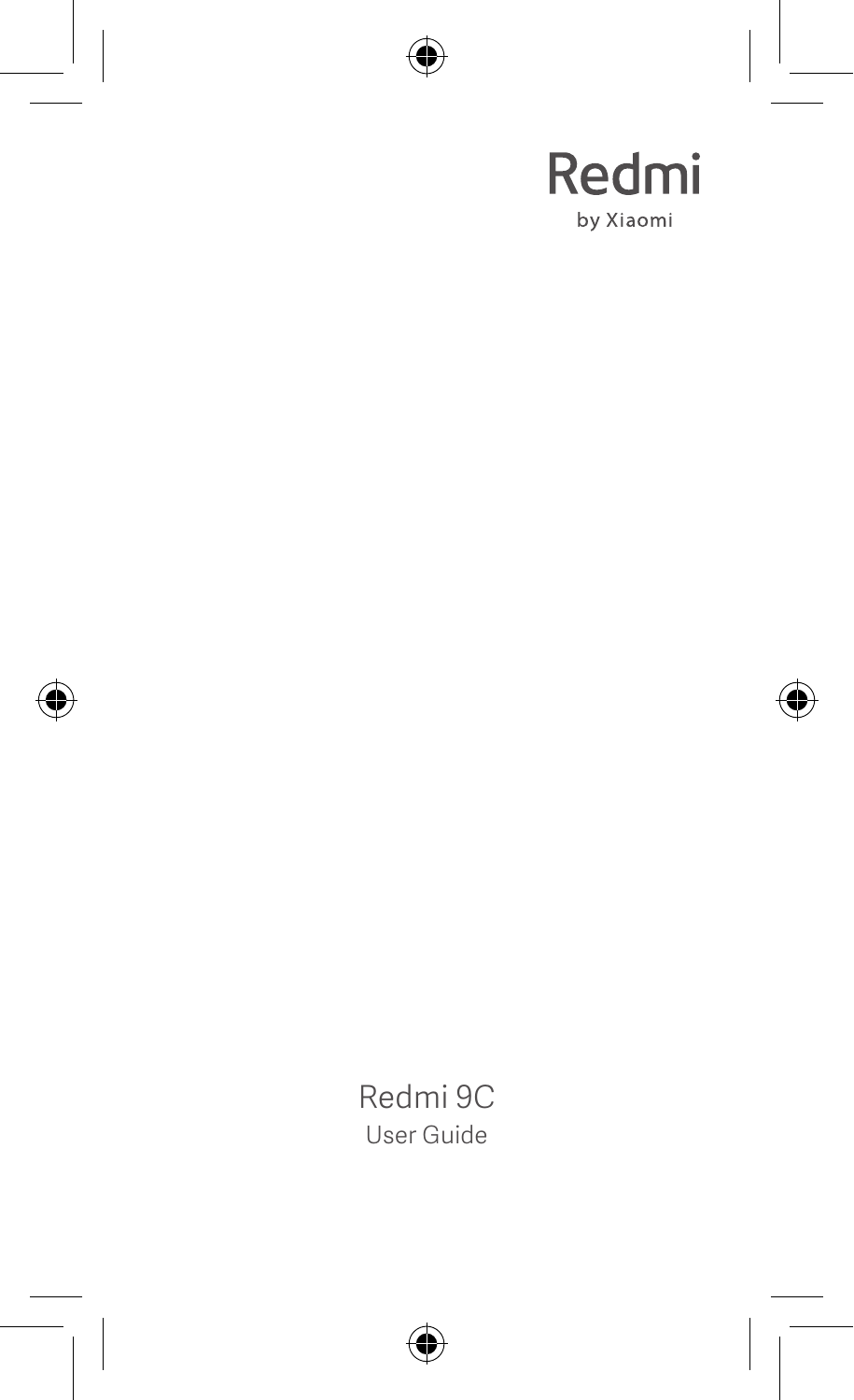# Contents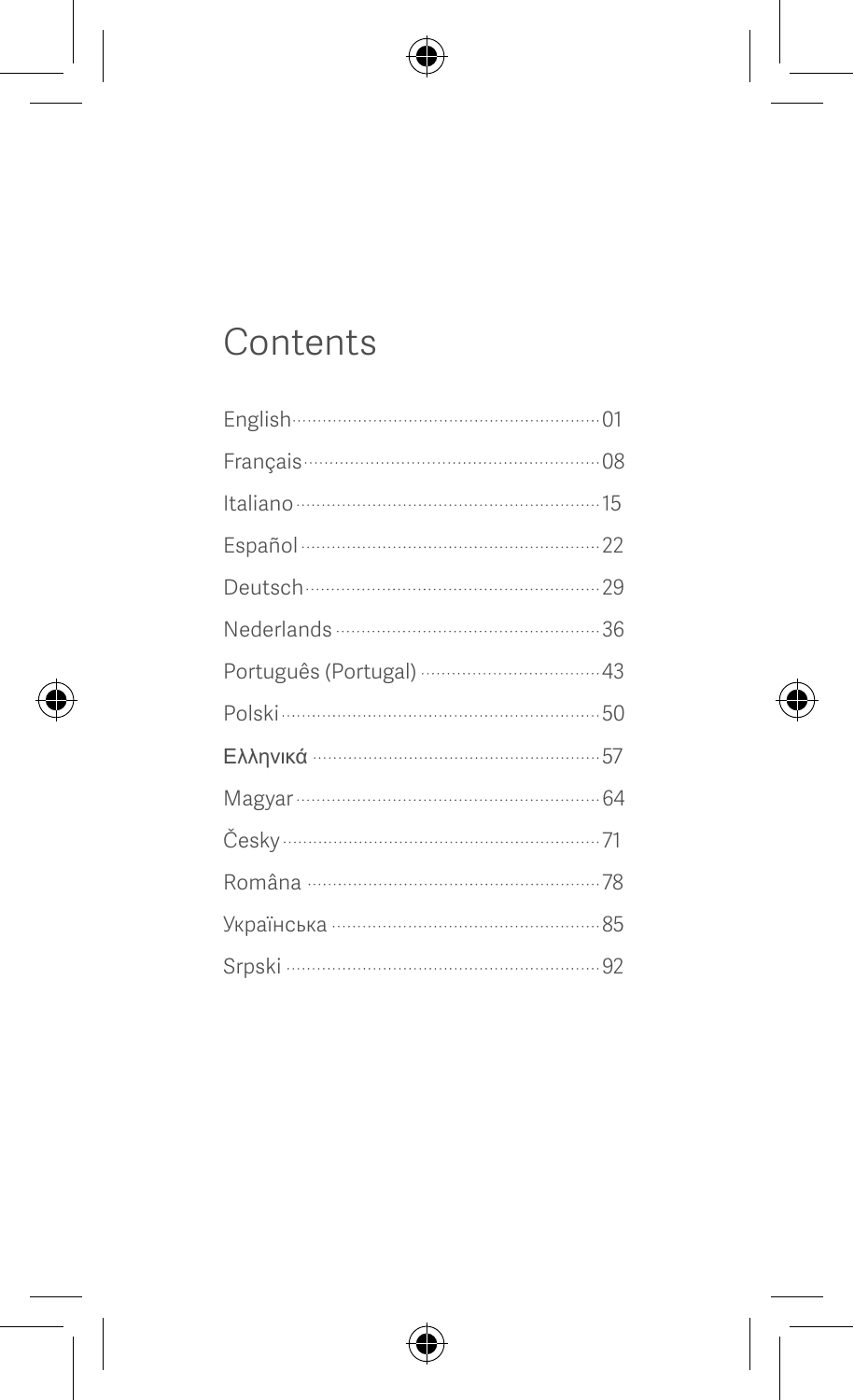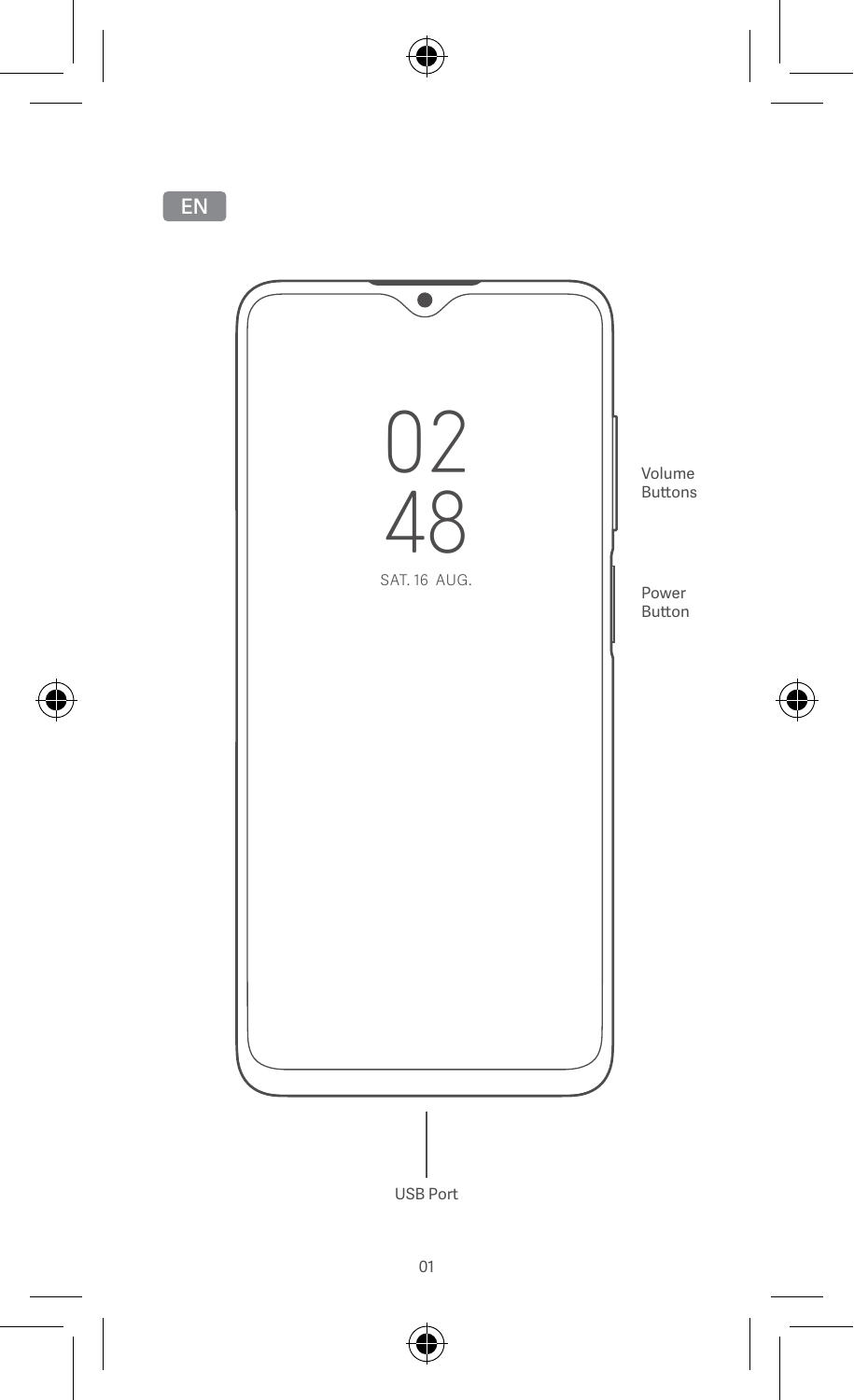# Thank you for choosing Redmi 9C

Long press the power button to turn on the device. Follow the on-screen instructions to configure the device. For more information, visit our official website: www.mi.com/global/service/userguide

# MIUI

Redmi 9C comes pre-installed with MIUI, our customized Android-based OS which provides frequent updates and user-friendly features based on suggestions from over 200 million active users worldwide. For more information, please visit en.miui.com

# SIM Card Tray:



# About Dual SIM:

- Dual 4G SIM is offered by select telecom operators and may not be available in all regions.
- Supports dual nano-SIM cards. When using both SIM card slots, either card can be set as the primary card.
- VoLTE is only supported by telecom operators in certain regions.
- System may be automatically updated for optimal network performance. For details, please refer to the system version in use on the device.
- Please do not insert non-standard SIM cards into the SIM card slot. They may damage the SIM card slot.
- WARNING: Do not disassemble this device.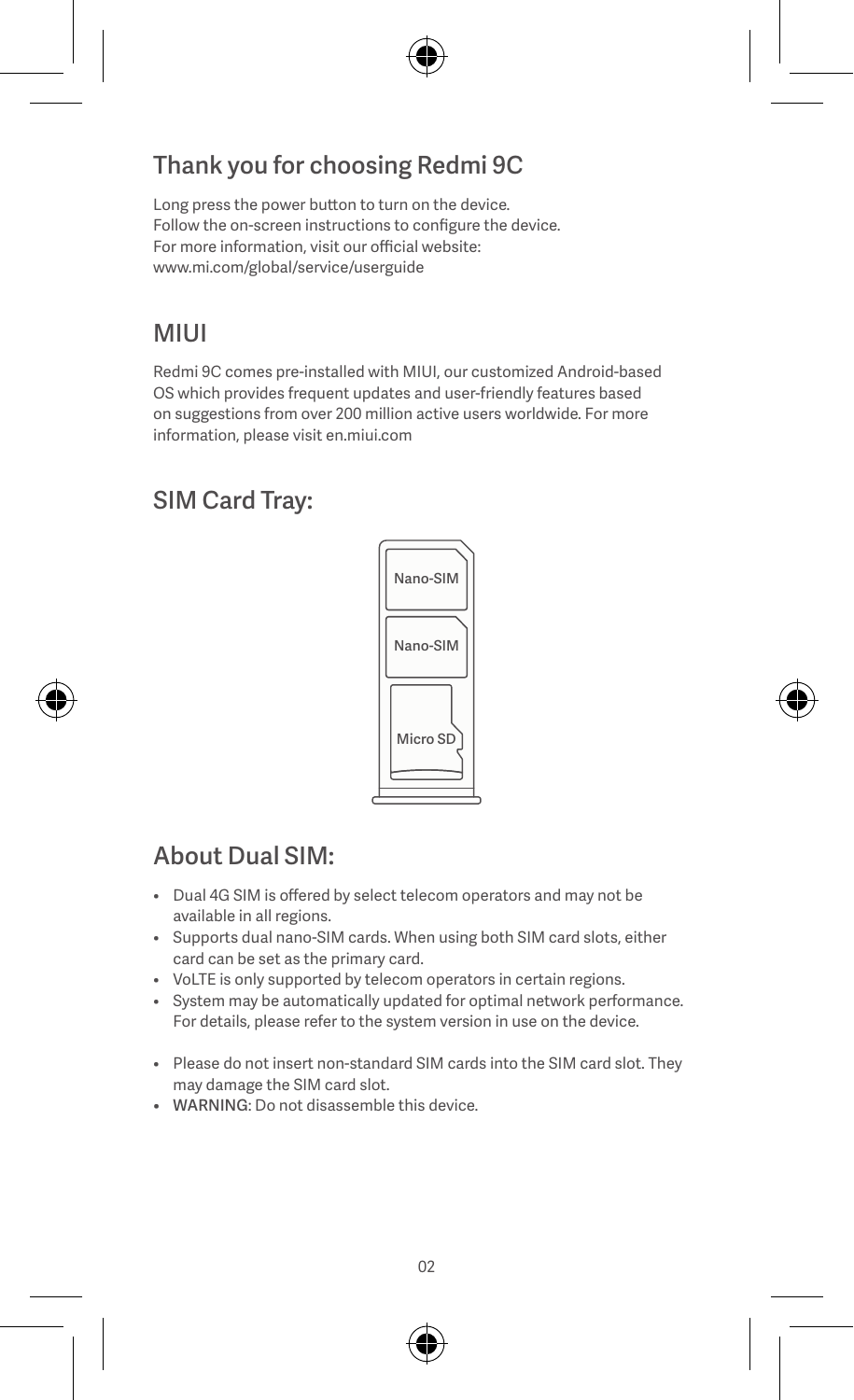# **WEEE**



Special precautions must be taken to safely dispose of this product. This marking indicates that this product may not be discarded with other household waste in the EU.

To prevent harm to the environment or human health from inappropriate waste disposal, and to promote sustainable reuse of

material resources, please recycle responsibly. To safely recycle your device, please use return and collection systems or contact the retailer where the device was originally purchased.

To view our Environmental Declaration, please refer to the following link: www.mi.com/en/about/environment

# **CAUTION**

RISK OF EXPLOSION IF BATTERY IS REPLACED BY AN INCORRECT TYPE. DISPOSE OF USED BATTERIES ACCORDING TO INSTRUCTIONS.



To prevent possible hearing damage, do not listen at high volume levels for long periods.

Additional safety information and precautions can be accessed at the following link: www.mi.com/en/certification

# Important Safety Information

Read all safety information below before using your device:

- Use of unauthorized cables, power adapters, or batteries can cause fire, explosion, or pose other risks.
- Use only authorized accessories which are compatible with your device.
- This device's operating temperature range is 0°C to 40°C. Using this device in an environment outside of this temperature range may damage the device.
- If your device is provided with a built-in battery, to avoid damaging the battery or the device, do not attempt to replace the battery yourself.
- Charge this device only with the included or authorized cable and power adapter. Using other adapters may cause fire, electric shock, and damage the device and the adapter.
- After charging is complete, disconnect the adapter from both the device and the power outlet. Do not charge the device for more than 12 hours.
- The battery must be recycled or disposed of separately from household waste. Mishandling the battery may cause fire or explosion. Dispose of or recycle the device, its battery, and accessories according to your local regulations.
- Do not disassemble, hit, crush, or burn the battery. If the battery appears deformed or damaged, stop using it immediately.
	- Do not short circuit the battery, as this may cause overheating, burns, or other injury.
	- Do not place the battery in a high-temperature environment.
	- Overheating may cause explosion.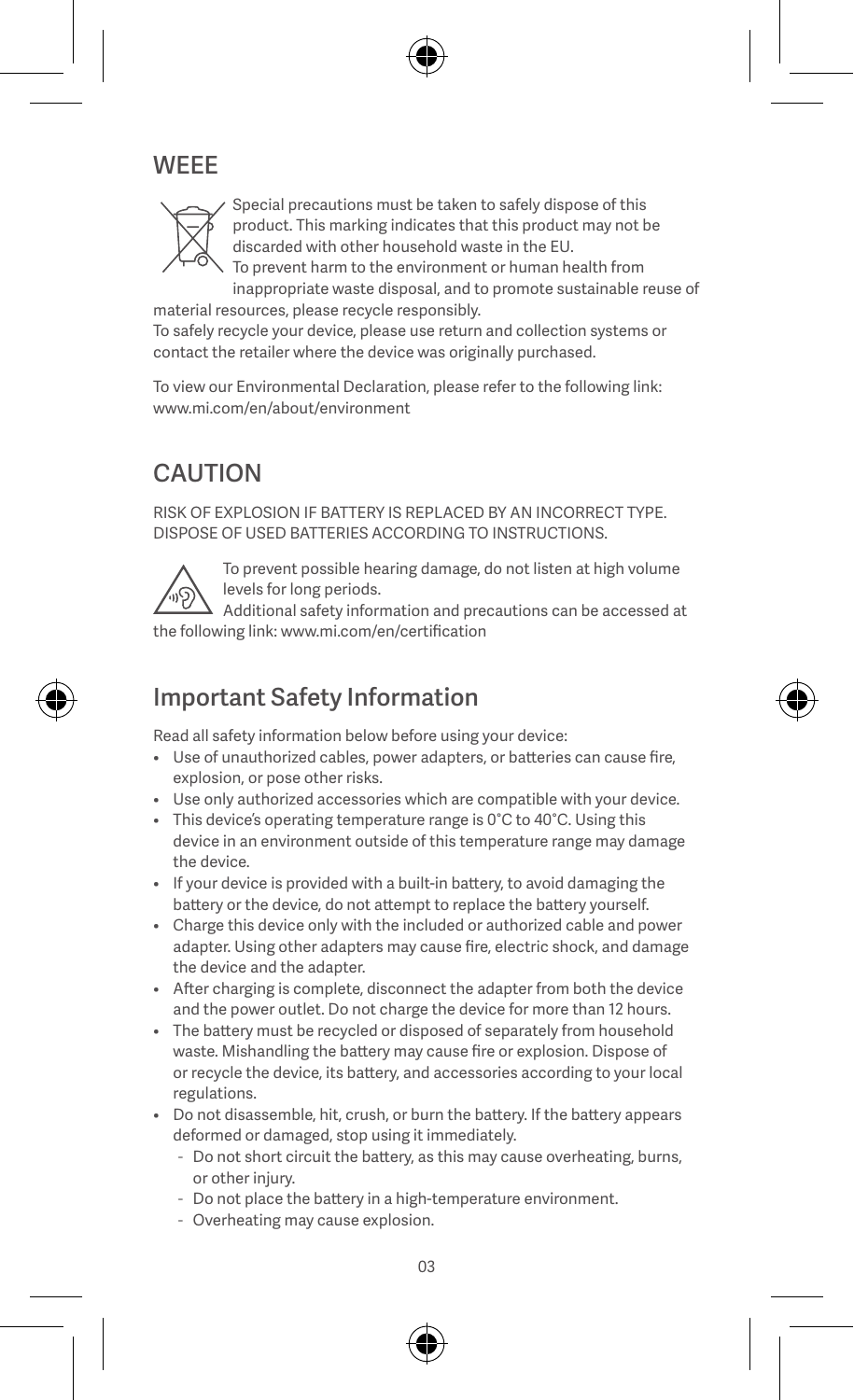- Do not disassemble, hit, or crush the battery, as this may cause the battery to leak, overheat, or explode.
- Do not burn the battery, as this may cause fire or explosion.
- If the battery appears deformed or damaged, stop using it immediately.
- User shall not remove or alter the battery. Removal or repair of the battery shall only be done by an authorized repair center of the manufacturer.
- Keep your device dry.
- Do not try to repair the device yourself. If any part of the device does not work properly, contact Mi customer support or bring your device to an authorized repair center.
- Connect other devices according to their instruction manuals. Do not connect incompatible devices to this device.
- For AC/DC adapters, the socket-outlet shall be installed near the equipment and shall be easily accessible.

# Safety Precautions

- Observe all applicable laws and rules restricting use of mobile phones in specific situations and environments.
- Do not use your phone at petrol stations or in any explosive atmosphere or potentially explosive environment, including fueling areas, below decks on boats, fuel or chemical transfer or storage facilities, or areas where the air may contain chemicals or particles such as grain, dust, or metal powders. Obey all posted signs to turn off wireless devices such as your phone or other radio equipment. Turn off your mobile phone or wireless device when in a blasting area or in areas requiring "two-way radios" or "electronic devices" to be turned off to prevent potential hazards.
- Do not use your phone in hospital operating rooms, emergency rooms, or intensive care units. Always comply with all rules and regulations of hospitals and health centers. If you have a medical device, please consult your doctor and the device manufacturer to determine whether your phone may interfere with the device's operation. To avoid potential interference with a pacemaker, always maintain a minimum distance of 15 cm between your mobile phone and the pacemaker. This can be done by using your phone on the ear opposite to your pacemaker and not carrying your phone in a breast pocket. To avoid interference with medical equipment, do not use your phone near hearing aids, cochlear implants, or other similar devices.
- Observe all aircraft safety regulations and turn off your phone on board aircraft when required.
- When driving a vehicle, use your phone in accordance with relevant traffic laws and regulations.
- To avoid being struck by lightning, do not use your phone outdoors during thunderstorms.
- Do not use your phone to make calls while it is charging.
- Do not use your phone in places with high humidity, such as bathrooms. Doing so may result in electric shock, injury, fire, and charger damage.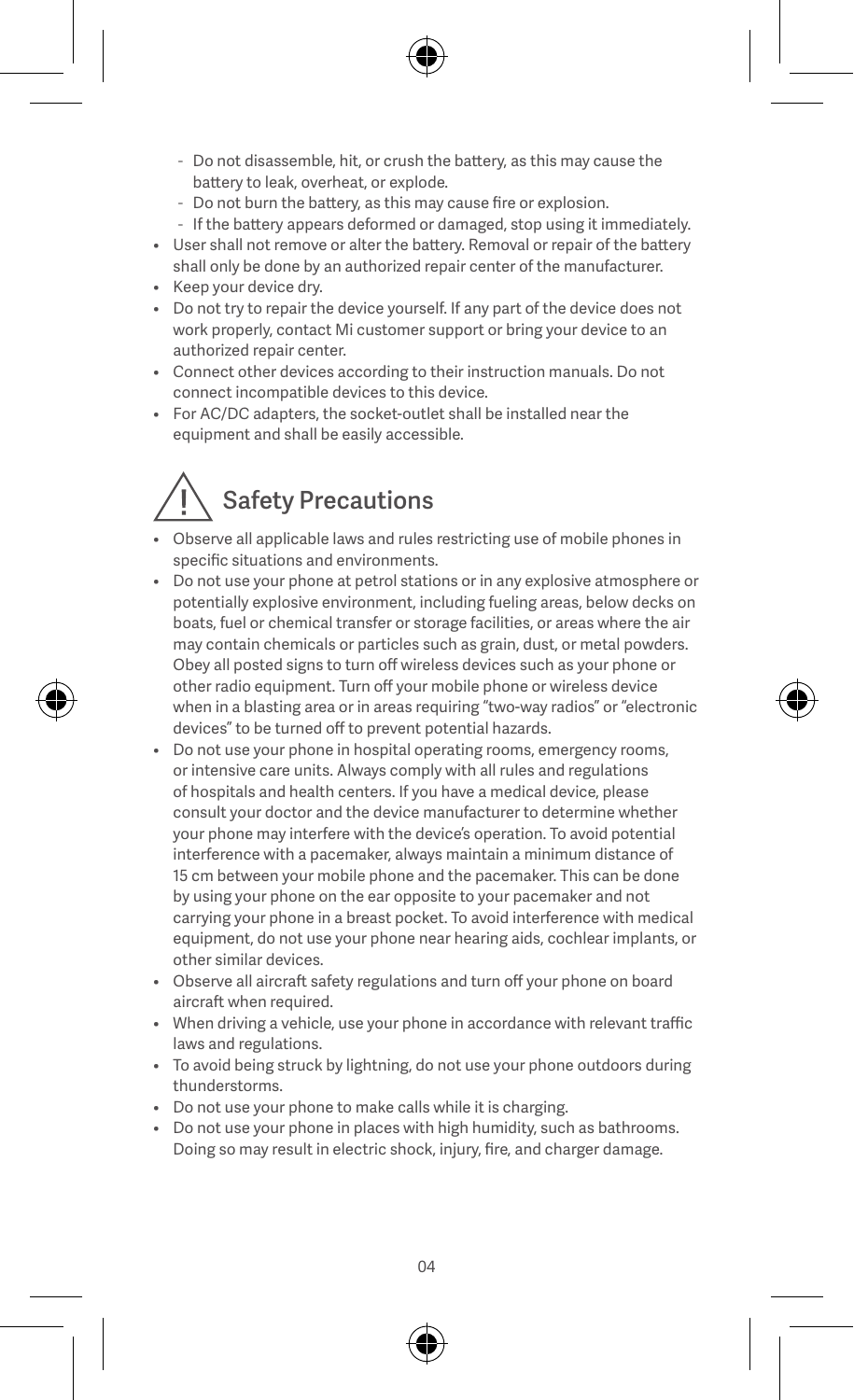# Security Statement

Please update your phone's operating system using the built-in software update feature, or visit any of our authorized service outlets. Updating software through other means may damage the device or result in data loss, security issues, and other risks.

# EU Regulations

### RED Declaration of Conformity

Xiaomi Communications Co., Ltd. hereby declares that this GSM / GPRS / EDGE / UMTS / LTE Digital Mobile Phone with Bluetooth and Wi-Fi M2006C3MG is in compliance with the essential requirements and other relevant provisions of the RE Directive 2014/53/EU. The full text of the EU declaration of conformity is available at the following internet address: www.mi.com/en/certification

#### RF Exposure Information (SAR)

This device is in compliance with Specific Absorption Rate (SAR) limits for general population/uncontrolled exposure (Localized 10-gram SAR for head and trunk, limit: 2.0W/kg) specified in Council Recommendation 1999/519/EC, ICNIRP Guidelines, and RED (Directive 2014/53/EU).

During SAR testing, this device was set to transmit at its highest certified power level in all tested frequency bands and placed in positions that simulate RF exposure during use against the head with no separation and near the body with a separation of 5 mm.

SAR compliance for body operation is based on a separation distance of 5 mm between the unit and the human body. This device should be carried at least 5 mm away from the body to ensure RF exposure level is compliant or lower than the reported level. When attaching the device near the body, a belt clip or holster should be used which does not contain metallic components and allows a separation of at least 5 mm to be maintained between the device and the body. RF exposure compliance was not tested or certified with any accessory containing metal worn on the body, and use of such an accessory should be avoided.

#### Certification Information (Highest SAR)

SAR 10 g limit: 2.0 W/Kg, SAR Value: Head: 0.355 W/Kg, Body: 0.779 W/Kg (5 mm distance).

#### Legal Information

This device may be operated in all member states of the EU. Observe national and local regulations where the device is used. Usability of this device may be restricted depending on the network provider.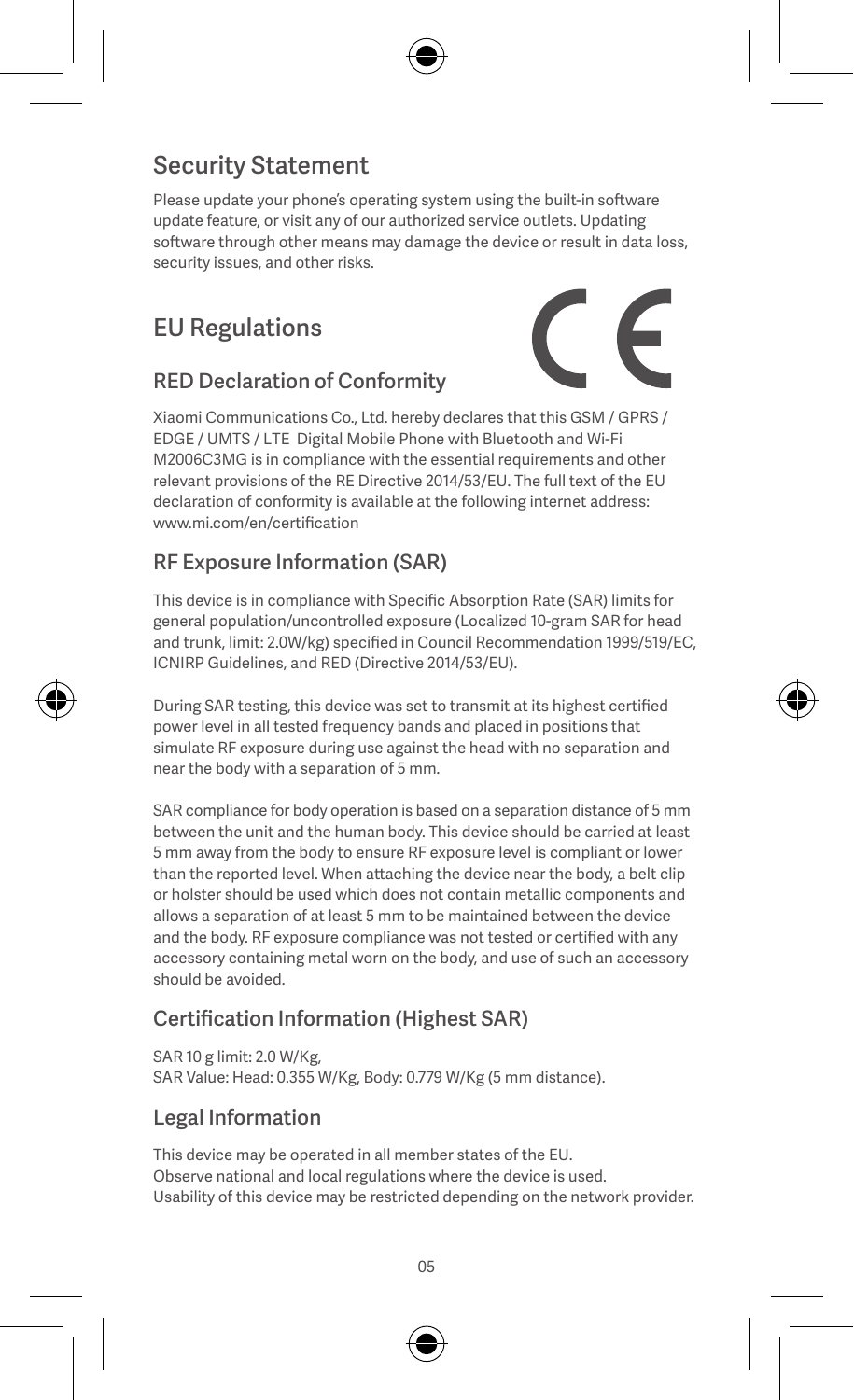Receiver Category 2 Ensure the power adapter used meets the requirements of Clause 6.4.5 in IEC/EN 62368-1 and has been tested and approved according to national or local standards.

#### Frequency Bands and Power

This mobile phone offers the following frequency bands in EU areas only and maximum radio-frequency power: GSM 900: 35 dBm GSM 1800: 32 dBm UMTS band 1/8: 25 dBm LTE band 1/3/7/8/20/28/38/40: 25.7 dBm Bluetooth: 20 dBm Wi-Fi 2.4 GHz band: 20 dBm

# FCC Regulations

This mobile phone complies with part 15 of the FCC Rules. Operation is subject to the following two conditions: (1) This device may not cause harmful interference, and (2) this device must accept any interference received, including interference that may cause undesired operation.

This mobile phone has been tested and found to comply with the limits for a Class B digital device, pursuant to Part 15 of the FCC Rules.

These limits are designed to provide reasonable protection against harmful interference in a residential installation.

This equipment generates, uses and can radiate radio frequency energy and if not installed and used in accordance with the instructions, may cause harmful interference to radio communications.

However, there is no guarantee that interference will not occur in a particular installation. If this equipment does cause harmful interference to radio or television reception, which can be determined by turning the equipment off and on, the user is encouraged to try to correct the interference by one or more of the following measures:

- Reorient or relocate the receiving antenna.
- Increase the separation between the equipment and receiver.
- Connect the equipment into an outlet on a circuit different from that to which the receiver is connected.
- Consult the dealer or an experienced radio/TV technician for help.

#### RF Exposure Information (SAR)

This device meets the government's requirements for exposure to radio waves. This device is designed and manufactured not to exceed the emission limits for exposure to radio frequency (RF) energy. The exposure standard for wireless devices employs a unit of measurement known as Specific Absorption Rate, or SAR.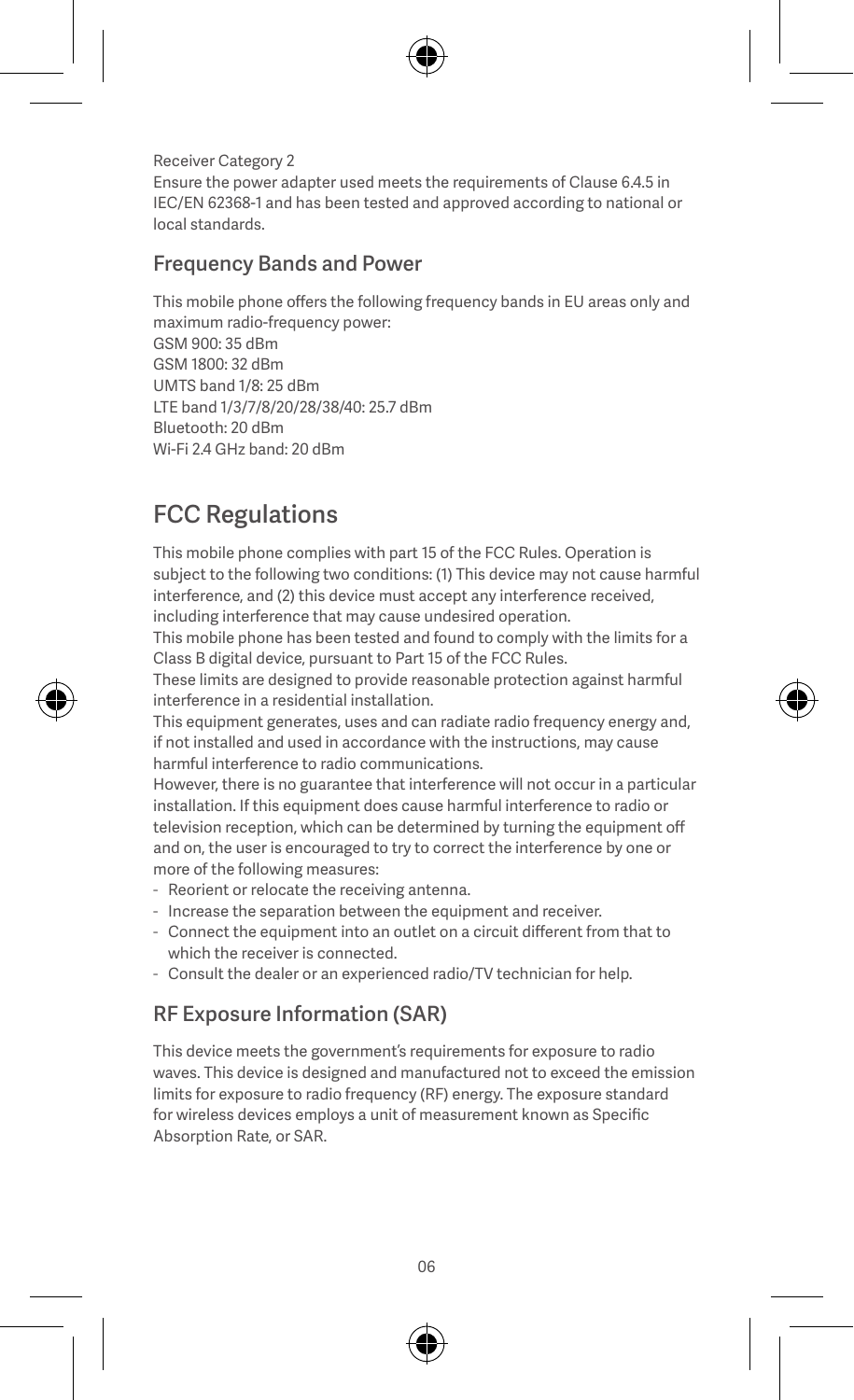The SAR limit set by the FCC is 1.6 W/Kg. For body-worn operation, this device has been tested and meets the FCC RF exposure guidelines for use with an accessory that contains no metal and positions the device a minimum of 1.0 cm from the body. RF exposure compliance with any body-worn accessory that contains metal was not tested and certified, and use of such body-worn accessory should be avoided. Any accessory used with this device for body-worn operation must keep the device a minimum of 1.0 cm away from the body.

### FCC Note

Changes or modifications not expressly approved by the party responsible for compliance could void the user's authority to operate the equipment.

#### E-label

This device has an electronic label for certification information. To access it, please go to Settings > About phone > Certification, or open Settings and type "Certification" into the search bar.

Model: M2006C3MG 2006 indicates that this product will be launched after 202006.

#### Adapter

Manufacturer (1): Jiangsu Chenyang Electron Co.,Ltd. address (1): No.58 Chenyang Road,Hexi Industrial Park,Huangtang Town,212364 Danyang City,Jiangsu Province,PEOPLE'S REPUBLIC OF CHINA Manufacturer (2): Jiangxi Jian Aohai Technology Co.,Ltd. address (2): Xietian, Quanjiang Town, Suichuan, Jian City, Jiangxi, P. R.China, 343900 Model: MDY-09-EW Input Voltage: 100-240V~ Input Frequency: 50/60Hz Output Voltage: 5.0V Output Current: 2.0A Output power: 10.0W Average active efficiency: ≥79.04%

#### Disclaimer

This user guide is published by Xiaomi or its local affiliated company. Improvements and changes to this user guide necessitated by typographical errors, inaccuracies of current information, or improvements to programs and/or equipment, may be made by Xiaomi at any time and without notice. Such changes will, however, be incorporated into new online editions of the user guide (please see details at www.mi.com/global/service/userguide). All illustrations are for illustration purposes only and may not accurately depict the actual device.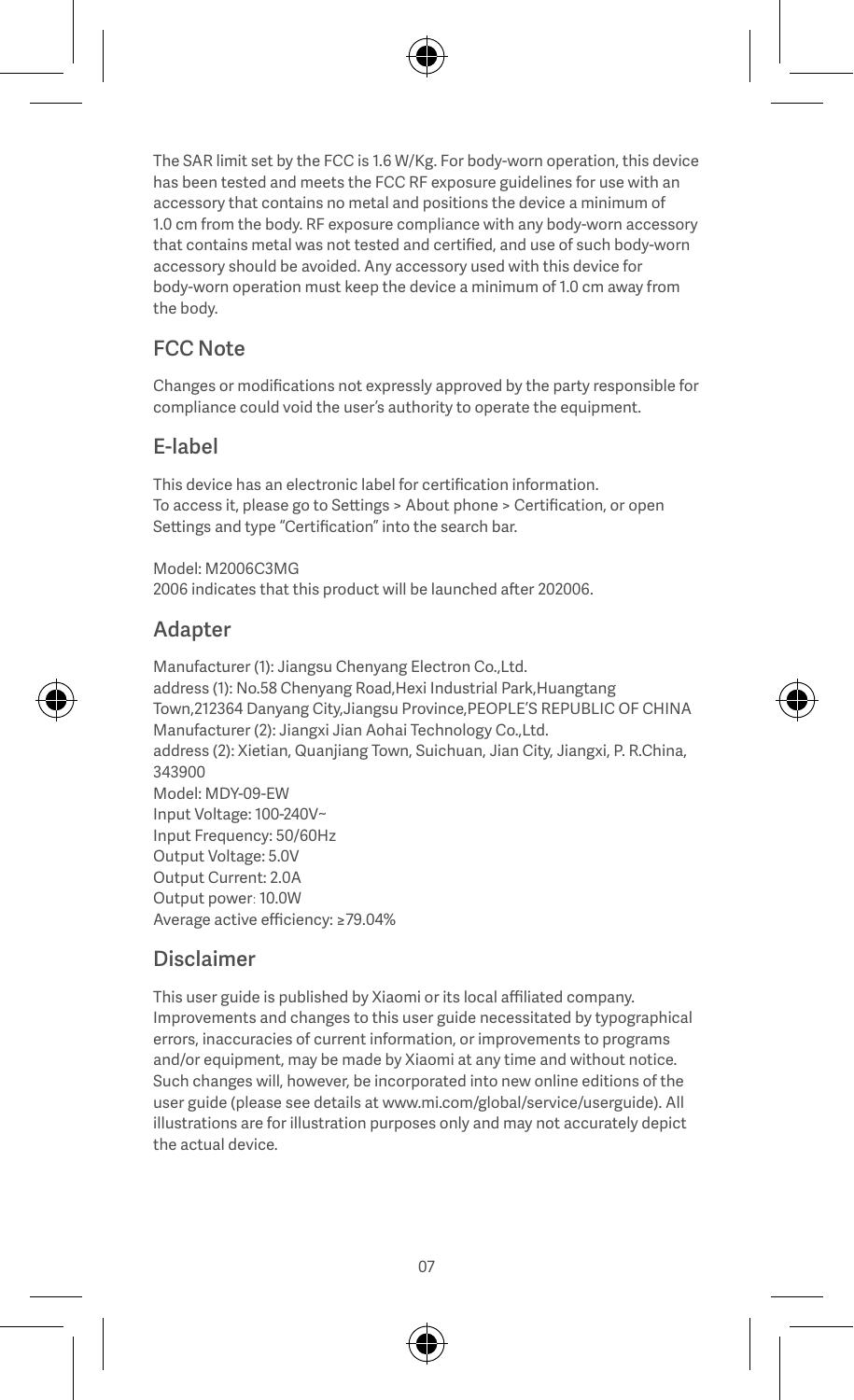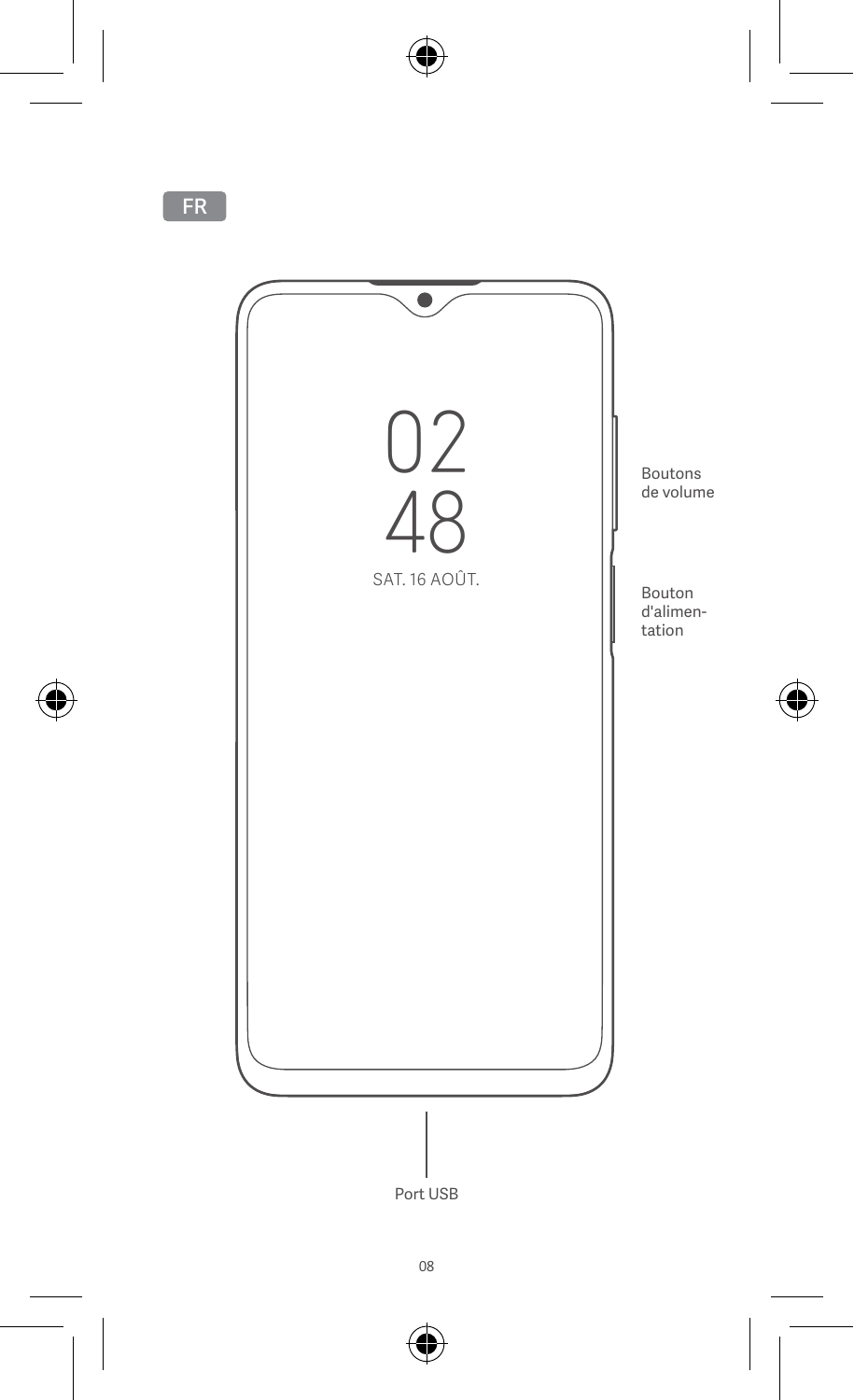# Merci d'avoir choisi le Redmi 9C

Appuyez longuement sur le bouton d'alimentation pour allumer l'appareil. Suivez les instructions à l'écran pour configurer l'appareil. Pour plus d'informations, visitez notre site officiel : www.mi.com/global/service/userguide

# **MILII**

Redmi 9C est préconfiguré avec MIUI, notre système d'exploitation Android personnalisé qui propose des mises à jour fréquentes et des fonctionnalités suggérées par plus de 200 millions d'utilisateurs actifs dans le monde entier. Pour plus d'informations, rendez-vous sur en.miui.com.

# Emplacement carte SIM :



# À propos de la double carte SIM :

- La double carte SIM 4G est proposée par certains opérateurs de télécommunication et peut ne pas être disponible dans toutes les régions.
- Prend en charge deux cartes nano-SIM. Lorsque vous utilisez les deux logements de carte SIM, l'une ou l'autre des cartes peut être définie comme carte principale.
- VoLTE n'est pris en charge que par les opérateurs de télécommunications de certaines régions.
- Le système peut être mis à jour automatiquement pour des performances réseau optimales. Pour en savoir plus, reportez-vous à la version du système utilisée sur l'appareil.
- N'insérez pas de cartes SIM non standard dans le logement de la carte SIM. Cela peut endommager le logement de la carte SIM.
- AVERTISSEMENT : ne démontez pas cet appareil.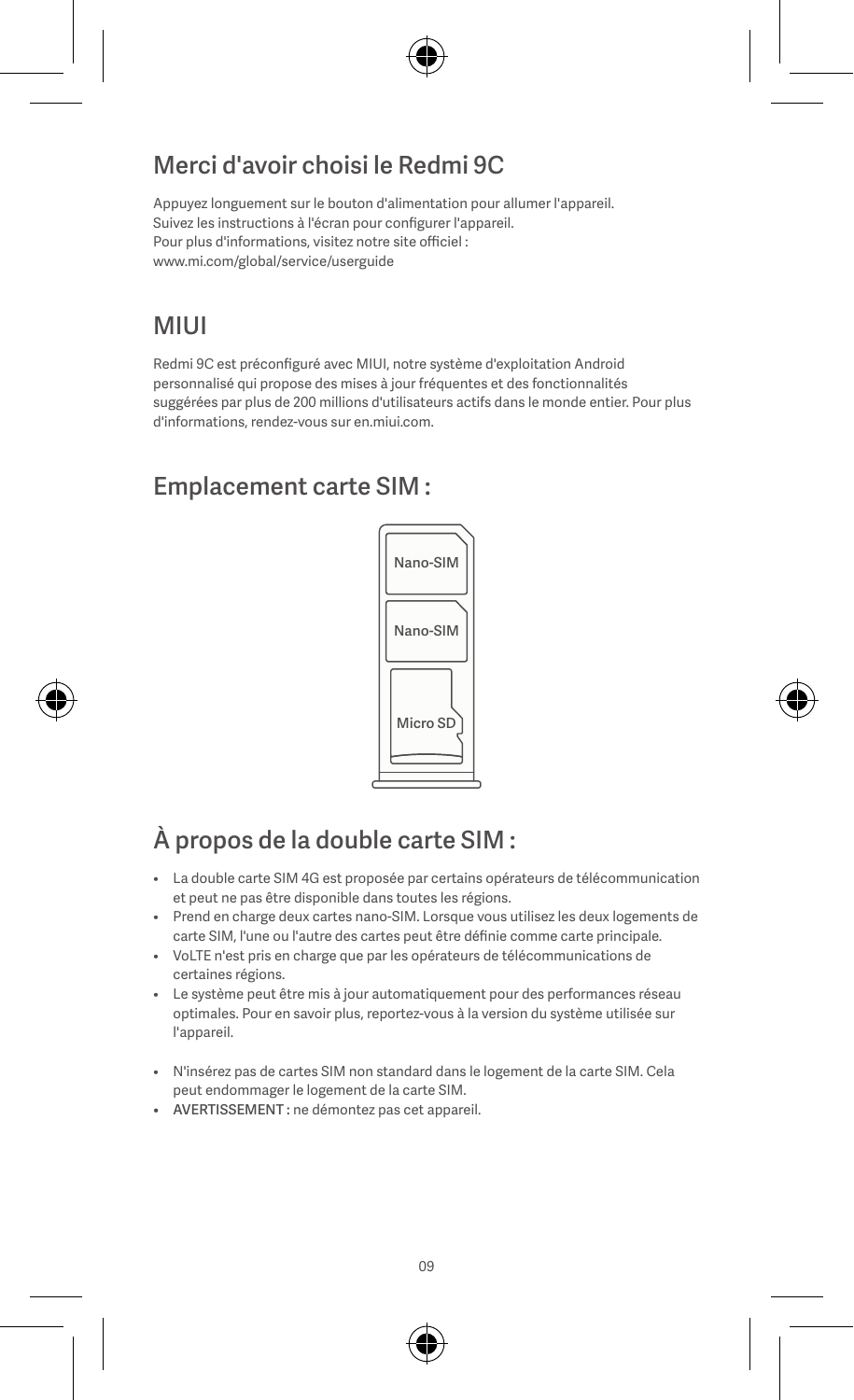# DEEE



Des précautions spéciales doivent être prises pour mettre ce produit au rebut en toute sécurité. Ce symbole indique que ce produit ne doit pas être jeté avec les déchets ménagers dans l'Union européenne. Pour éviter tout dommage éventuel à l'environnement ou à la santé provenant d'une élimination des déchets non contrôlée, ainsi que pour

soutenir une réutilisation durable des ressources matérielles, recyclez votre appareil de manière responsable.

Pour recycler votre appareil en toute sécurité, utilisez les systèmes de retour et de collecte ou contactez le revendeur auprès duquel l'appareil a été acheté.

Pour consulter notre déclaration relative à l'environnement (Environmental Declaration), veuillez cliquer sur ce lien : www.mi.com/en/about/environment.

# **ATTENTION**

RISQUE D'EXPLOSION SI LES BATTERIES NE SONT PAS REMPLACÉES PAR UN MODÈLE COMPATIBLE.

ÉLIMINEZ LES BATTERIES USÉES CONFORMÉMENT AUX INSTRUCTIONS.



Pour éviter tout dommage auditif, n'écoutez pas à des niveaux de volume élevés pendant de longues périodes.

Vous pouvez accéder aux informations relatives à la sécurité auditive et aux précautions d'usage en cliquant sur ce lien : www.mi.com/en/certification.

# Informations importantes sur la sécurité

Consultez toutes les informations sur la sécurité ci-dessous avant d'utiliser votre appareil :

- L'utilisation de câbles, d'adaptateurs secteur ou de batteries non approuvés peut provoquer un incendie, une explosion ou d'autres problèmes.
- Utilisez exclusivement des accessoires approuvés et compatibles avec votre appareil.
- Cet appareil fonctionne à des températures comprises entre 0 °C et 40 °C. L'utilisation de cet appareil dans des environnements dépassant cette plage de températures peut endommager l'appareil.
- Si votre appareil est fourni avec une batterie intégrée, ne tentez pas de remplacer la batterie vous-même pour ne pas abîmer la batterie ou l'appareil.
- Rechargez uniquement cet appareil avec le câble et l'adaptateur secteur fournis ou avec des accessoires approuvés. L'utilisation d'autres adaptateurs peut provoquer un incendie ou une électrocution, ou encore endommager l'appareil et l'adaptateur.
- Une fois la charge terminée, débranchez l'adaptateur de l'appareil et de la prise secteur. Ne chargez pas l'appareil pendant plus de 12 heures.
- La batterie ne doit pas être recyclée ou éliminée avec les déchets ménagers. Un mauvais traitement de la batterie peut provoquer un incendie ou une explosion. Éliminez ou recyclez l'appareil, sa batterie et les accessoires conformément aux réglementations locales.
- Ne démontez pas la batterie, ne lui infligez pas de choc, ne l'écrasez pas ou ne la brûlez pas. Si la batterie est déformée ou endommagée, cessez immédiatement de l'utiliser.
	- Ne provoquez pas de court-circuit sur la batterie afin d'éviter toute surchauffe, brûlure ou autre blessure corporelle.
	- Ne placez pas la batterie dans des environnements où la température est élevée.
	- Une surchauffe peut provoquer une explosion.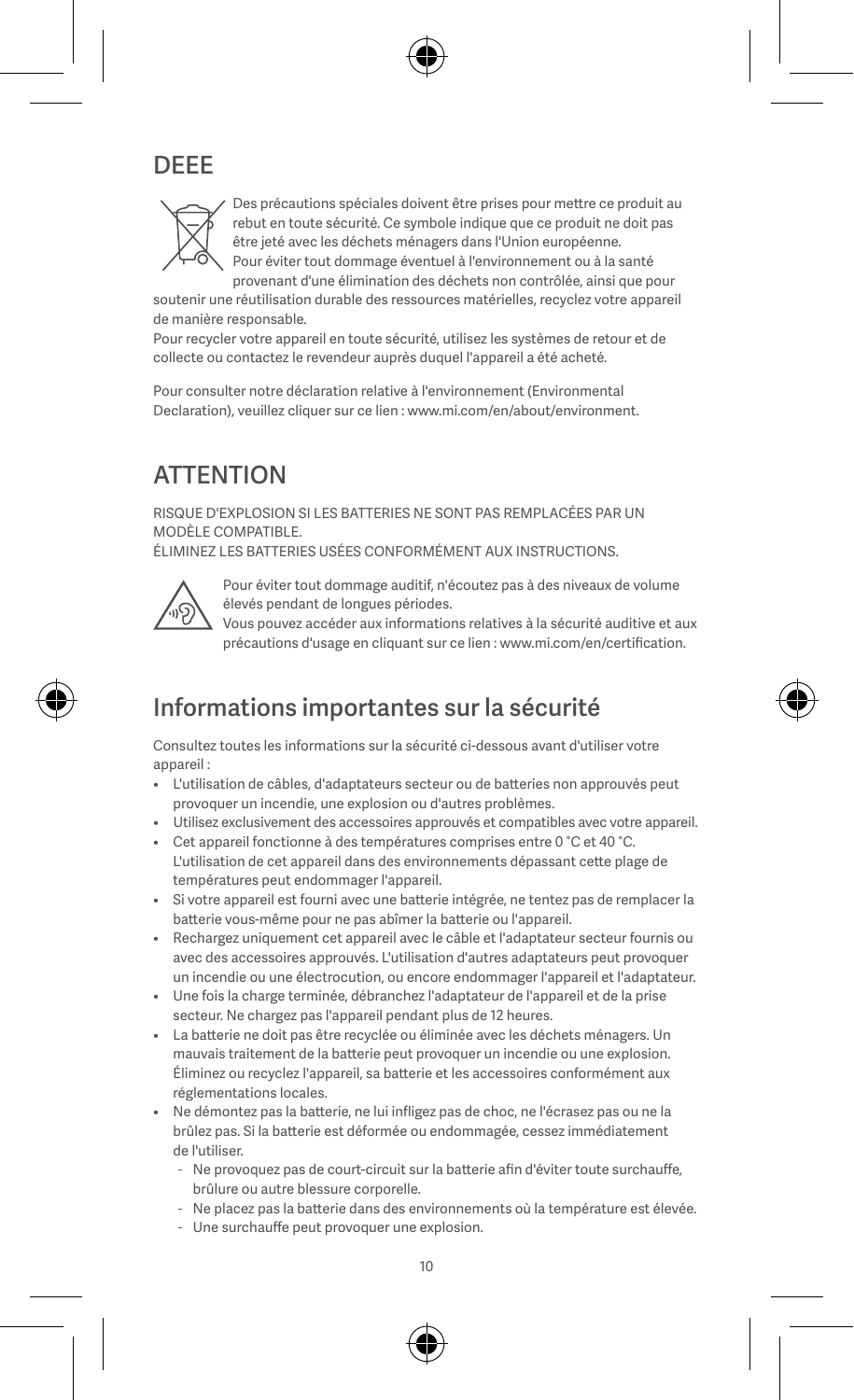- Ne démontez pas la batterie, ne lui infligez pas de choc et ne l'écrasez pas afin d'éviter toute fuite, surchauffe ou explosion.
- Ne brûlez pas la batterie afin d'éviter tout risque d'incendie ou d'explosion.
- Si la batterie est déformée ou endommagée, cessez immédiatement de l'utiliser.
- L'utilisateur ne doit pas retirer ni modifier la batterie. Seul un centre de réparation habilité par le fabricant peut retirer ou réparer la batterie.
- Gardez l'appareil au sec.
- N'essayez pas de réparer l'appareil par vous-même. Si une partie de l'appareil ne fonctionne pas correctement, contactez le service client de Mi ou apportez l'appareil à un centre de réparation agréé.
- Connectez d'autres appareils conformément aux manuels de l'utilisateur. Ne connectez pas d'appareils incompatibles avec cet appareil.
- Pour les adaptateurs CA/CC, la prise doit être installée près de l'équipement et être facilement accessible.

# Précautions de sécurité

- Suivez toutes les règles et lois relatives aux restrictions d'utilisation des téléphones portables en fonction des situations et des environnements.
- N'utilisez pas votre téléphone dans des stations-service, des atmosphères à potentiel explosif ou des environnements à risque d'explosion, notamment les zones de ravitaillement, les ponts inférieurs des bateaux, les installations de transfert ou de stockage de carburant ou de produits chimiques ou les zones dans lesquelles l'air contient des produits chimiques ou des particules (grains, poussière, poudres métalliques). Suivez tous les panneaux affichés indiquant d'éteindre les .<br>appareils sans fil comme les téléphones ou autres équipements radio. Éteignez votre téléphone portable ou appareil sans fil si vous vous trouvez dans une zone de dynamitage ou dans des zones comportant un panneau indiquant d'éteindre les émetteurs radio bidirectionnels ou les appareils électroniques afin d'éviter toute interférence avec les opérations en cours.
- N'utilisez pas votre téléphone en salle d'opération d'hôpital, d'urgences ou de soins intensifs. Conformez-vous aux règles ainsi qu'aux réglementations des hôpitaux et des centres de soin. Si vous avez un appareil médical, veuillez consulter votre médecin et le fabricant dudit appareil pour déterminer si votre téléphone peut interférer avec le fonctionnement de l'appareil. Pour éviter toute interférence avec un pacemaker, tenez votre téléphone à au moins 15 cm du dispositif. Pour ce faire, il convient de téléphoner de l'oreille opposée au pacemaker et de ne pas porter le téléphone dans une poche de chemise. Pour éviter toute interférence avec un dispositif médical, n'utilisez pas votre téléphone près de prothèses auditives, d'implants cochléaires ni de tout autre appareil similaire.
- Respectez les règles de sécurité des avions et éteignez votre téléphone à bord lorsque vous y êtes invité.
- Aux commandes d'un véhicule, utilisez votre téléphone conformément aux lois et réglementations applicables à la circulation.
- Pour éviter d'être frappé par la foudre, n'utilisez pas votre téléphone en extérieur en cas d'orage.
- Ne passez pas d'appels lorsque votre téléphone est en cours de charge.
- N'utilisez pas votre téléphone dans des endroits à forte humidité comme une salle de bain, afin d'éviter toute électrocution ou blessure ou tout incendie ou dégât sur le chargeur.
- Utiliser l'équipement radioélectrique dans de bonnes conditions de réception pour diminuer la quantité de rayonnements reçus.
- Utiliser un kit mains-libres ou un haut-parleur, si adapté à l'équipement radioélectrique.
- Faire un usage raisonné des équipements radioélectriques comme le téléphone mobile, par les enfants et les adolescents, par exemple en évitant les communications nocturnes et en limitant la fréquence et la durée des appels.
- Éloigner les équipements radioélectriques du ventre des femmes enceintes.
- Éloigner les équipements radioélectriques du bas-ventre des adolescents.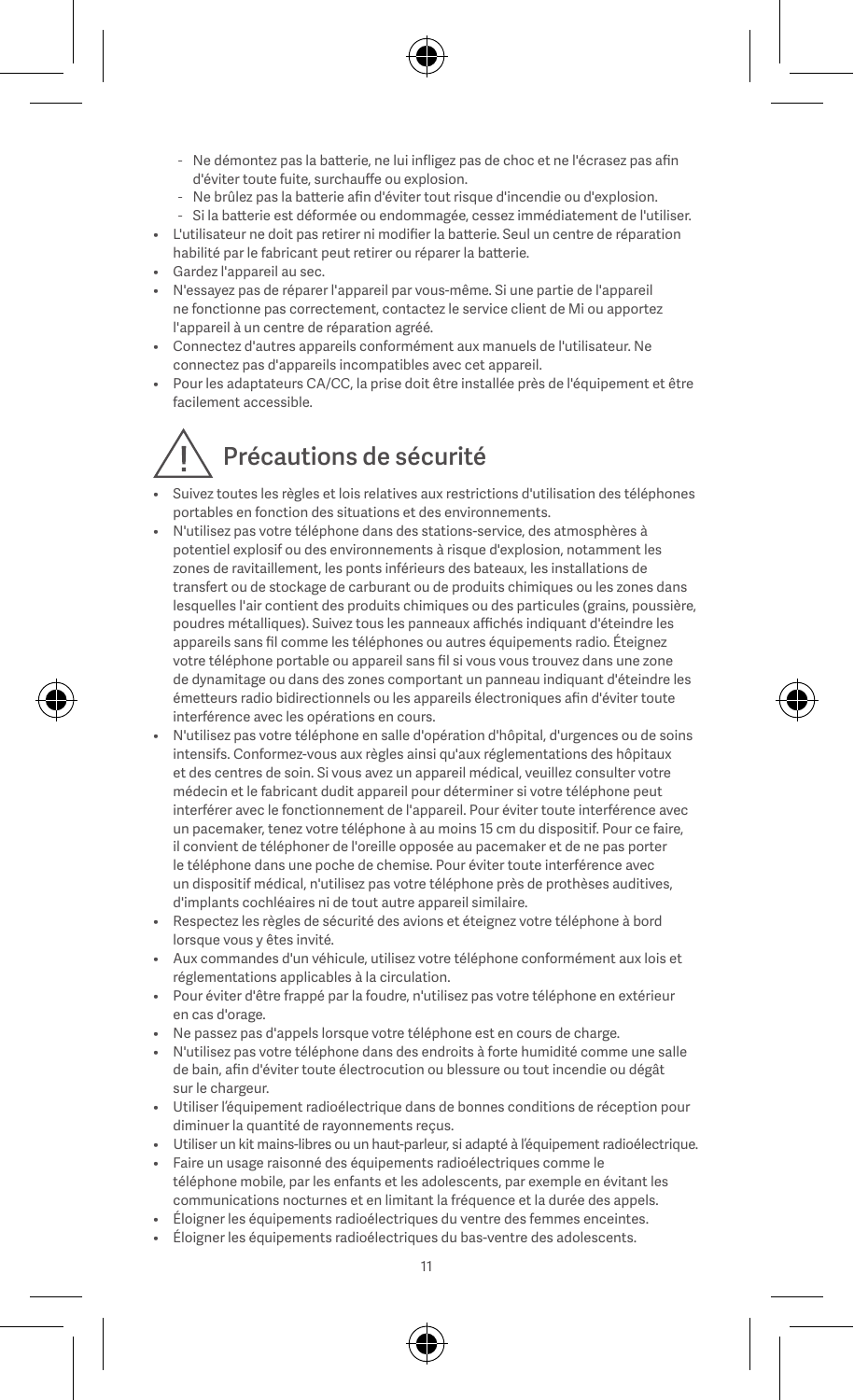# Déclaration de sécurité

Veuillez mettre le système d'exploitation de votre téléphone à jour grâce à la fonction de mise à jour logicielle intégrée ou rendez-vous dans l'un des espaces de service agréés. La mise à jour du logiciel par d'autres moyens peut endommager l'appareil ou provoquer une perte de données, des problèmes de sécurité ou d'autres risques.

# Réglementations européennes

### Déclaration de conformité de la directive RE



Xiaomi Communications Co., Ltd. déclare par la présente que ce téléphone mobile numérique GSM/GPRS/EDGE/UMTS/LTE avec Bluetooth et Wi-Fi M2006C3MG est conforme aux exigences essentielles et aux autres dispositions pertinentes de la directive RE 2014/53/UE. La déclaration de conformité applicable à l'UE est disponible en intégralité à l'adresse suivante : www.mi.com/en/certification.

#### Informations sur l'exposition aux radiofréquences (DAS)

Cet appareil est conforme au débit d'absorption spécifique (DAS) pour une SAR exposition de la population générale / non contrôlée (DAS de 10 grammes localisé au niveau de la tête et du tronc, limite : 2,0 W/kg) spécifié dans la Recommandation du Conseil 1999/519/EC, dans les directives ICNIRP ainsi que dans la directive des équipements radio (RED) 2014/53/EU.

Lors des tests DAS, cet appareil a été configuré pour transmettre à son plus haut niveau de performance certifié sur toutes les bandes de fréquence, puis placé dans des positions simulant l'exposition aux radiofréquences lors d'une utilisation au niveau de la tête sans séparation, puis près du corps avec une séparation de 5 mm et près des membres avec une séparation de 0 mm.

La conformité du DAS pour le fonctionnement près du corps se base sur une distance de séparation de 5 mm entre l'unité et le corps humain (0 mm entre l'unité et les membres). Portez le présent appareil à au moins 5 mm de votre corps afin de garantir un niveau conforme (voire inférieur aux niveaux indiqués) d'exposition aux radiofréquences. Si vous attachez votre appareil près de votre corps, utilisez un clip de ceinture ou un étui qui ne contient pas de composants métalliques et qui permet une séparation d'au moins 5 mm pour maintenir cette distance entre le dispositif et le corps. La conformité de l'exposition aux radiofréquences n'est ni testée ni certifiée pour les accessoires portés sur le corps contenant du métal. Toute utilisation de ce type d'accessoire doit être évitée.

#### Information sur la certification (DAS le plus élevé)

Limite DAS 10 g pour la tête et le corps : 2,0 W/Kg, limite de 10 g pour les membres : 4,0 W/kg Valeur DAS : Tête : 0,355 W/Kg, Corps : 0,779 W/Kg (5 mm de distance). Membres : 1.865 W/kg (0 mm de distance)

#### Informations légales

Cet appareil peut être utilisé dans tous les États membres de l'UE.

Suivez les réglementations locales et nationales des régions dans lesquelles l'appareil est utilisé.

L'utilisation de cet appareil peut être limitée en fonction du fournisseur de réseau.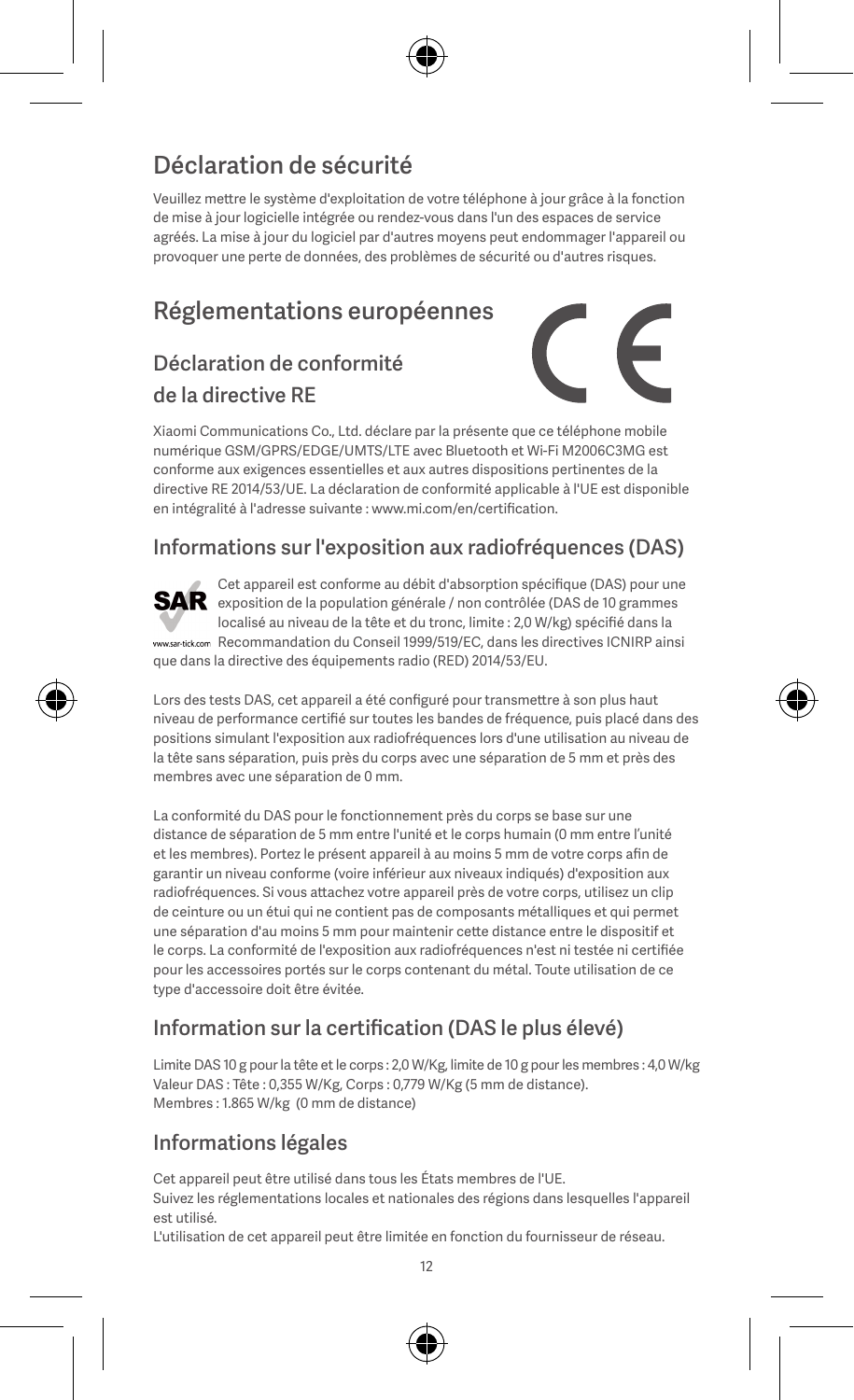Récepteur catégorie 2 Veillez à ce que l'adaptateur secteur réponde aux exigences de la clause 6.4.5 de la norme IEC/EN 62368-1 et ait été testé et approuvé par rapport aux normes locales et nationales.

#### Bandes de fréquence et alimentation

Ce téléphone portable propose les bandes de fréquence suivantes uniquement dans les zones UE et les puissances de radiofréquences maximales suivantes : GSM 900 : 35 dBm GSM 1800 : 32 dBm Bande UMTS 1/8 : 25 dBm Bande LTE 1/3/7/8/20/28/38/40 : 25,7 dBm Bluetooth : 20 dBm Bande Wi-Fi 2,4 GHz : 20 dBm

# Réglementations FCC

Ce téléphone portable répond aux exigences de la section 15 de la réglementation FCC. Son fonctionnement est soumis aux deux conditions suivantes : (1) cet appareil ne doit pas causer d'interférences nuisibles, et (2) cet appareil doit accepter toute interférence reçue, y compris les interférences pouvant entraîner un fonctionnement non désiré. Ce téléphone portable a été testé et déclaré conforme aux limites pour appareils numériques de classe B, selon la section 15 des règlements de la FCC. Ces limites sont destinées à assurer une protection raisonnable contre les

interférences nuisibles dans une installation résidentielle.

Cet équipement produit, utilise et peut émettre de l'énergie radioélectrique. S'il n'est pas installé et utilisé conformément aux présentes instructions, il peut causer des interférences nuisibles aux communications radio.

Il n'existe toutefois aucune garantie que de telles interférences ne se produiront pas dans une installation particulière. Si cet appareil occasionne des interférences nuisibles aux réceptions radio ou télévisuelles, ce qui peut être vérifié en allumant et en éteignant l'appareil, l'utilisateur est invité à corriger ce problème en prenant une ou plusieurs des mesures suivantes :

- Réorienter ou déplacer l'antenne de réception.
- Augmenter la distance entre l'équipement et le récepteur.
- Brancher l'équipement sur un circuit différent de celui du récepteur.
- Contacter le revendeur ou un technicien radio/TV qualifié pour obtenir de l'aide.

#### Informations sur l'exposition aux radiofréquences (DAS)

Cet appareil répond aux exigences gouvernementales relatives à l'exposition aux ondes radio. Cet appareil est conçu et fabriqué pour ne pas dépasser les limites d'émission pour l'exposition aux radiofréquences (RF). La norme d'exposition pour les appareils sans fil emploie une unité de mesure connue sous le nom de débit d'absorption spécifique (DAS).

La limite DAS est définie par la FCC à 1,6 W/kg. Cet appareil a été testé et répond aux directives de la FCC relatives à l'exposition aux radiofréquences pour une utilisation sur le corps avec un accessoire ne contenant pas de métal et positionnant l'appareil à au moins 1,0 cm du corps. La conformité en matière d'exposition aux radiofréquences avec un accessoire corporel contenant du métal n'a pas été testée ni certifiée. L'utilisation de ce type d'accessoire sur le corps doit être évitée. Tout accessoire employé avec cet appareil pour une utilisation sur le corps doit le maintenir à une distance d'au moins 1,0 cm du corps.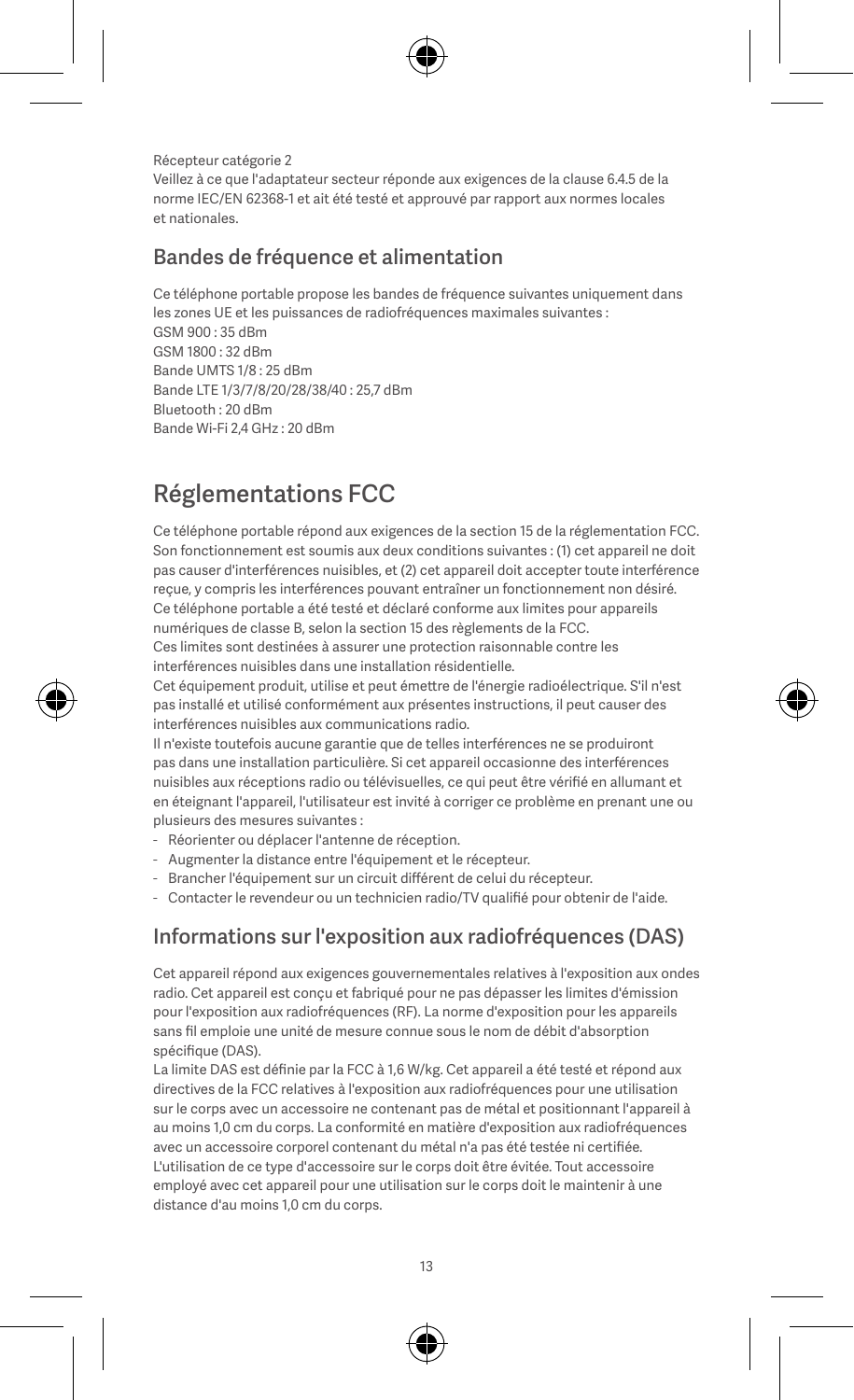#### Remarque FCC

Toute altération ou modification non expressément approuvée par la partie responsable de la conformité peut annuler le droit de l'utilisateur à utiliser l'appareil.

#### E-label

Cet appareil dispose d'une étiquette électronique comportant les informations de certification.

Vous pouvez y accéder via Paramètres > À propos du téléphone > Certification, ou en ouvrant Paramètres et en saisissant « Certification » dans la barre de recherche.

Modèle : M2006C3MG 2006 indique que ce produit sera commercialisé après 202006.

#### Adaptateur

Fabricant (1) : Jiangsu Chenyang Electron Co.,Ltd. Adresse (1) : No.58 Chenyang Road Hexi Industrial Park Huangtang Town, 212364 Danyang City, Province de Jiangsu, RÉPUBLIQUE POPULAIRE DE CHINE Fabricant (2) : Jiangxi Jian Aohai Technology Co.,Ltd. Adresse (2) : Xietian, Quanjiang Town, Suichuan, Jian City, P. de Jiangxi, R. de Chine, 343900 Modèle : MDY-09-EW Tension d'entrée : 100-240 V~ Fréquence d'entrée : 50/60 Hz Tension de sortie : 5,0 V Courant de sortie : 2,0 A Puissance de sortie : 10,0 W Efficacité active moyenne : ≥ 79,04%

#### Avis de non-responsabilité

Ce manuel de l'utilisateur est publié par Xiaomi ou sa filiale locale. Xiaomi se réserve le droit d'améliorer et de modifier à tout moment sans préavis ce manuel de l'utilisateur en cas d'erreurs typographiques, d'informations actuelles imprécises ou d'améliorations des programmes et/ou des équipements. Ces modifications seront toutefois intégrées dans les nouvelles éditions en ligne du manuel de l'utilisateur (plus d'informations à l'adresse www.mi.com/global/service/userguide). Toutes les images sont utilisées à des fins d'illustration uniquement et peuvent ne pas représenter de manière précise l'appareil concerné.

# Déclaration de conformité

Xiaomi déclare que cet appareil est conforme aux exigences essentielles et aux dispositions applicables de la Directive 2014/53/EU. La déclaration de conformité complète du produit est disponible en ligne à l'adresse suivante : www.mi.com/en/certification

# Garantie

Votre téléphone est garanti pendant 24 mois. Tout téléphone présentant des chocs visibles ou des traces d'oxydation ne sera pas pris en charge par la garantie. Toute autre panne nécessitant l'intervention d'un réparateur sera prise en charge par notre centre de réparation. Pour plus d'information, veuillez visiter notre site www.mi.com

### Fabricant

#019, 9th Floor, Building 6, 33 Xi'erqi Middle Road, Haidian District, Beijing, China, 100085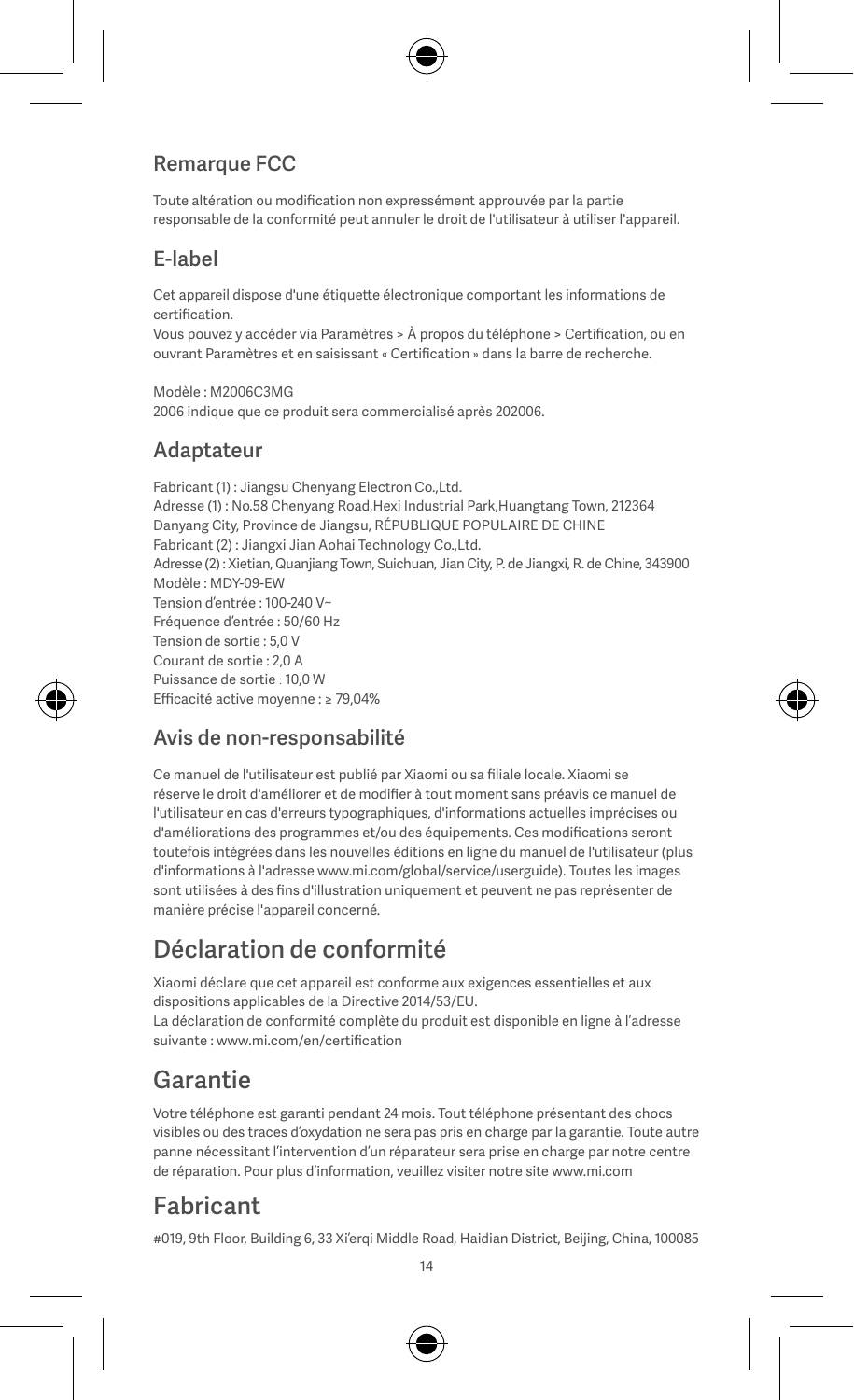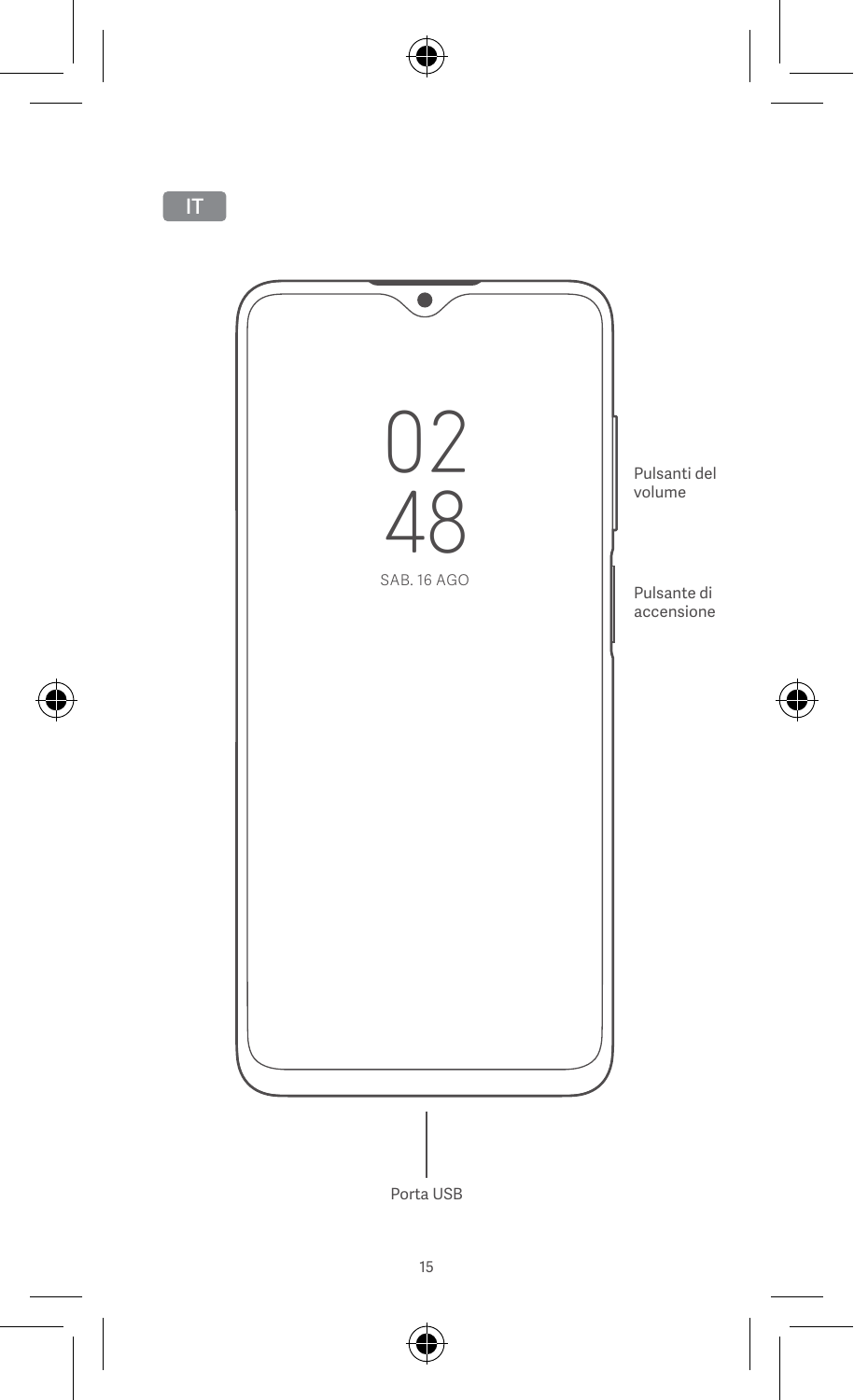# Grazie per aver scelto Redmi 9C

Tenere premuto il pulsante di accensione per accendere il dispositivo. Seguire le istruzioni sullo schermo per configurare il dispositivo. Per ulteriori informazioni, visitare il nostro sito Web ufficiale: www.mi.com/global/service/userguide

# **MILII**

Redmi 9C è precaricato con MIUI, il nostro sistema operativo personalizzato basato su Android che fornisce funzionalità intuitive e aggiornamenti frequenti basati sui suggerimenti di oltre 200 milioni di utenti attivi nel mondo. Per ulteriori informazioni visitare en.miui.com

# Alloggiamento schede SIM:



# Informazioni sulla doppia SIM:

- La doppia SIM 4G viene offerta da alcuni operatori di telefonia e potrebbe non essere disponibile in tutte le regioni.
- Supporta le schede Nano SIM. Quando si utilizzano entrambi gli slot per la scheda SIM, una delle due schede può essere impostata come scheda primaria.
- La tecnologia VoLTE è supportata dagli operatori di telefonia esclusivamente in alcune regioni.
- Il sistema può essere aggiornato automaticamente per prestazioni della rete ottimali. Per i dettagli, fare riferimento alla versione di sistema in uso sul dispositivo.
- Non inserire schede SIM non standard nell'apposito slot. Lo slot potrebbe danneggiarsi.
- AVVERTENZA: non smontare il dispositivo.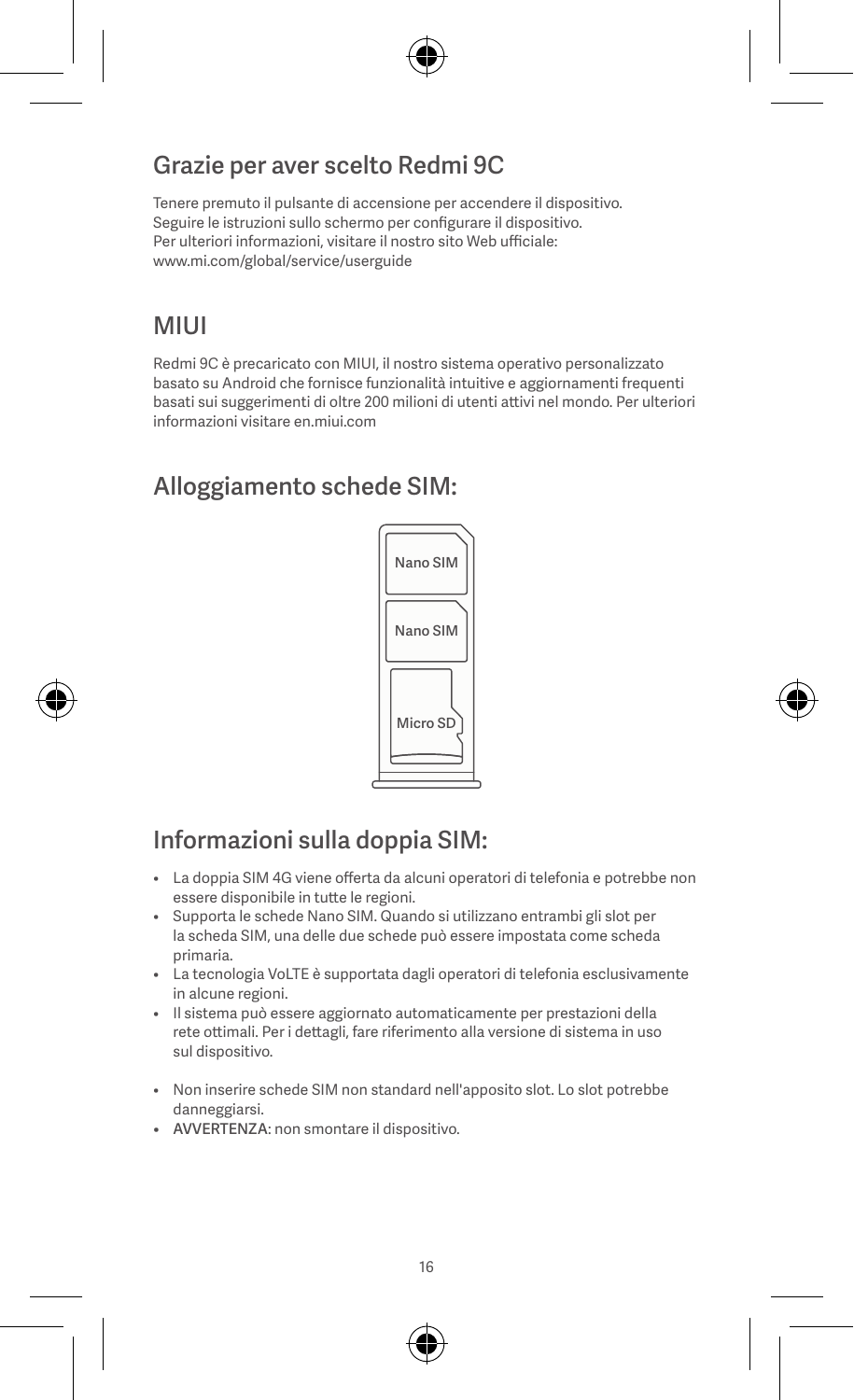# RAEE



Per smaltire il prodotto, è necessario seguire alcune precauzioni speciali. Questo simbolo indica che il prodotto non può essere smaltito insieme ai comuni rifiuti domestici in tutto il territorio dell'Unione Europea.

Per prevenire danni all'ambiente o alla salute umana dovuti allo smaltimento improprio dei rifiuti e per promuovere il riutilizzo sostenibile delle risorse materiali, riciclare responsabilmente.

Per riciclare in modo sicuro il dispositivo, utilizzare i comuni sistemi di riconsegna e raccolta oppure rivolgersi al rivenditore da cui è stato originariamente acquistato il prodotto.

Per consultare la nostra dichiarazione ambientale, fare riferimento al seguente link: www.mi.com/en/about/environment

# **ATTENZIONE**

SE LA BATTERIA VIENE SOSTITUITA CON UNA DI TIPO NON CORRETTO. POTREBBE SUSSISTERE IL RISCHIO DI ESPLOSIONE. SMALTIRE LE BATTERIE USATE IN BASE ALLE ISTRUZIONI.



Per evitare possibili danni all'udito, non utilizzare un volume elevato per periodi di tempo prolungati.

È possibile accedere a ulteriori informazioni e precauzioni relative alla sicurezza al seguente link: www.mi.com/en/certification

# Informazioni di sicurezza importanti

Leggere tutte le informazioni di sicurezza di seguito prima di utilizzare il dispositivo:

- L'uso di cavi, alimentatori o batterie non autorizzati può provocare incendi, esplosioni o comportare altri rischi.
- Utilizzare esclusivamente accessori autorizzati compatibili con il dispositivo.
- L'intervallo di temperatura di esercizio di questo dispositivo è compreso tra 0°C e 40°C. L'utilizzo del dispositivo in ambienti al di fuori del suddetto intervallo di temperatura può danneggiarlo.
- Se il dispositivo è dotato di batteria integrata, per non danneggiare la batteria o il dispositivo non tentare di sostituirla da soli.
- Ricaricare il dispositivo utilizzando esclusivamente il cavo e l'alimentatore in dotazione o autorizzati. L'utilizzo di altri alimentatori può provocare incendi, scosse elettriche e danni al dispositivo e all'alimentatore.
- Una volta completata la ricarica scollegare l'alimentatore sia dal dispositivo che dalla presa. Non tenere il dispositivo in carica per più di 12 ore.
- La batteria deve essere riciclata o smaltita separatamente dagli altri rifiuti domestici. L'utilizzo improprio della batteria può provocare incendi o esplosioni. Smaltire o riciclare il dispositivo, la batteria e gli accessori in conformità con le norme locali.
- Non smontare, colpire, schiacciare o bruciare la batteria. Se la batteria appare deformata o danneggiata, sospenderne immediatamente l'utilizzo.
	- Non causare il cortocircuito della batteria poiché può provocare surriscaldamento, ustioni o altre lesioni personali.
	- Non collocare la batteria in ambienti a temperature elevate.
	- Il surriscaldamento può provocare l'esplosione.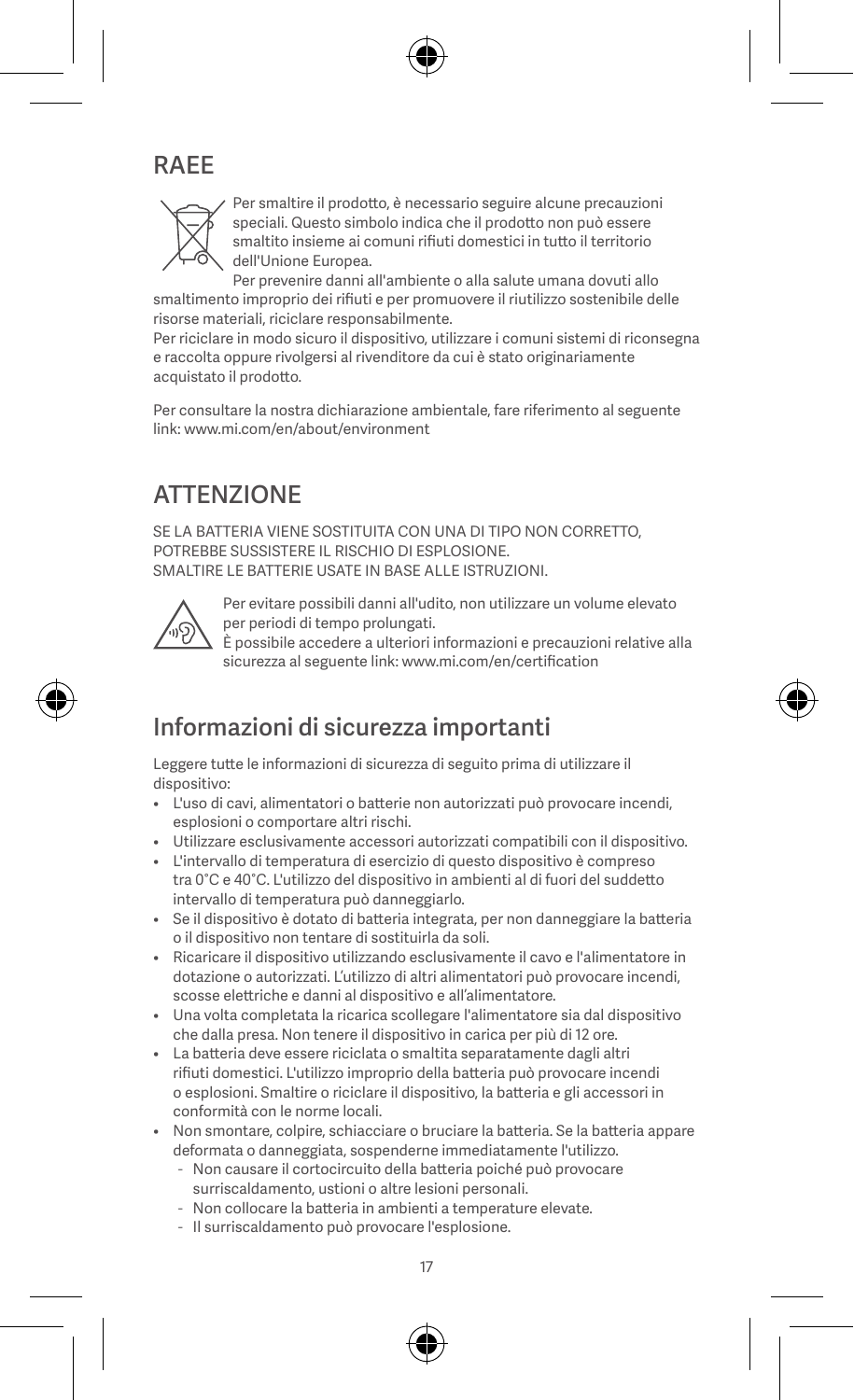- Non smontare, colpire o schiacciare la batteria poiché questo può provocare perdite della batteria, surriscaldamento o esplosione.
- Non bruciare la batteria poiché questo può provocare incendi o esplosioni.
- Se la batteria appare deformata o danneggiata, sospenderne immediatamente l'utilizzo.
- L'utente non deve rimuovere o alterare la batteria. La rimozione o la riparazione della batteria deve essere effettuata esclusivamente da un centro di riparazione autorizzato del produttore.
- Mantenere asciutto il dispositivo.
- Non cercare di riparare da soli il dispositivo. In caso di malfunzionamento di un componente del dispositivo, contattare l'assistenza clienti Mi o portare il dispositivo presso un centro di riparazione autorizzato.
- Collegare altri dispositivi conformemente ai relativi manuali di istruzioni. Non collegare dispositivi incompatibili a questo dispositivo.
- Per gli alimentatori CA/CC, la presa deve essere installata vicino all'apparecchio e deve essere facilmente accessibile.

# Precauzioni di sicurezza

- Rispettare tutte le leggi e le regole applicabili che limitano l'uso di telefoni cellulari in situazioni e ambienti specifici.
- Non utilizzare il telefono in ambienti potenzialmente esplosivi tra cui stazioni di servizio, zone sottocoperta di navi, magazzini di stoccaggio o trasferimento di combustibili o sostanze chimiche, zone in cui l'aria può contenere sostanze chimiche o particelle quali granelli, polvere o polveri metalliche. Rispettare tutti i cartelli affissi in cui viene richiesto di disattivare i dispositivi wireless come il telefono o altre attrezzature radio. Spegnere il telefono cellulare o dispositivo wireless in aree di detonazione o aree con indicazioni di spegnere "ricetrasmettitori" o "dispositivi elettronici" per evitare potenziali pericoli.
- Non utilizzare il telefono nelle sale operatorie degli ospedali, nei pronto soccorso o nelle unità di rianimazione. Osservare sempre tutte le leggi e le normative vigenti per gli ospedali e i centri sanitari. Se si utilizza un dispositivo medico, consultare il proprio medico e il produttore del dispositivo per stabilire se il telefono può interferire con il funzionamento dello stesso. Per evitare potenziali interferenze con il pacemaker, mantenere sempre una distanza minima di 15 cm tra il telefono cellulare e il pacemaker, posizionando il telefono sull'orecchio opposto al pacemaker ed evitando di portarlo in taschini o tasche interne. Per evitare interferenze con apparecchiature mediche, non utilizzare il telefono vicino ad apparecchi acustici, impianti cocleari o altri dispositivi simili.
- Rispettare tutti i regolamenti di sicurezza degli aeromobili e spegnere il telefono a bordo dell'aereo quando richiesto.
- Durante la guida di un veicolo, utilizzare il telefono in conformità con il codice della strada e le norme pertinenti.
- Per evitare di essere colpiti da fulmini, non utilizzare il telefono all'aperto durante un temporale.
- Non utilizzare il telefono per effettuare chiamate quando è in carica.
- Non utilizzare il telefono in luoghi caratterizzati da umidità elevata, ad esempio sale da bagno. In caso contrario si potrebbero verificare scosse elettriche, lesioni, incendi e danni al caricabatteria.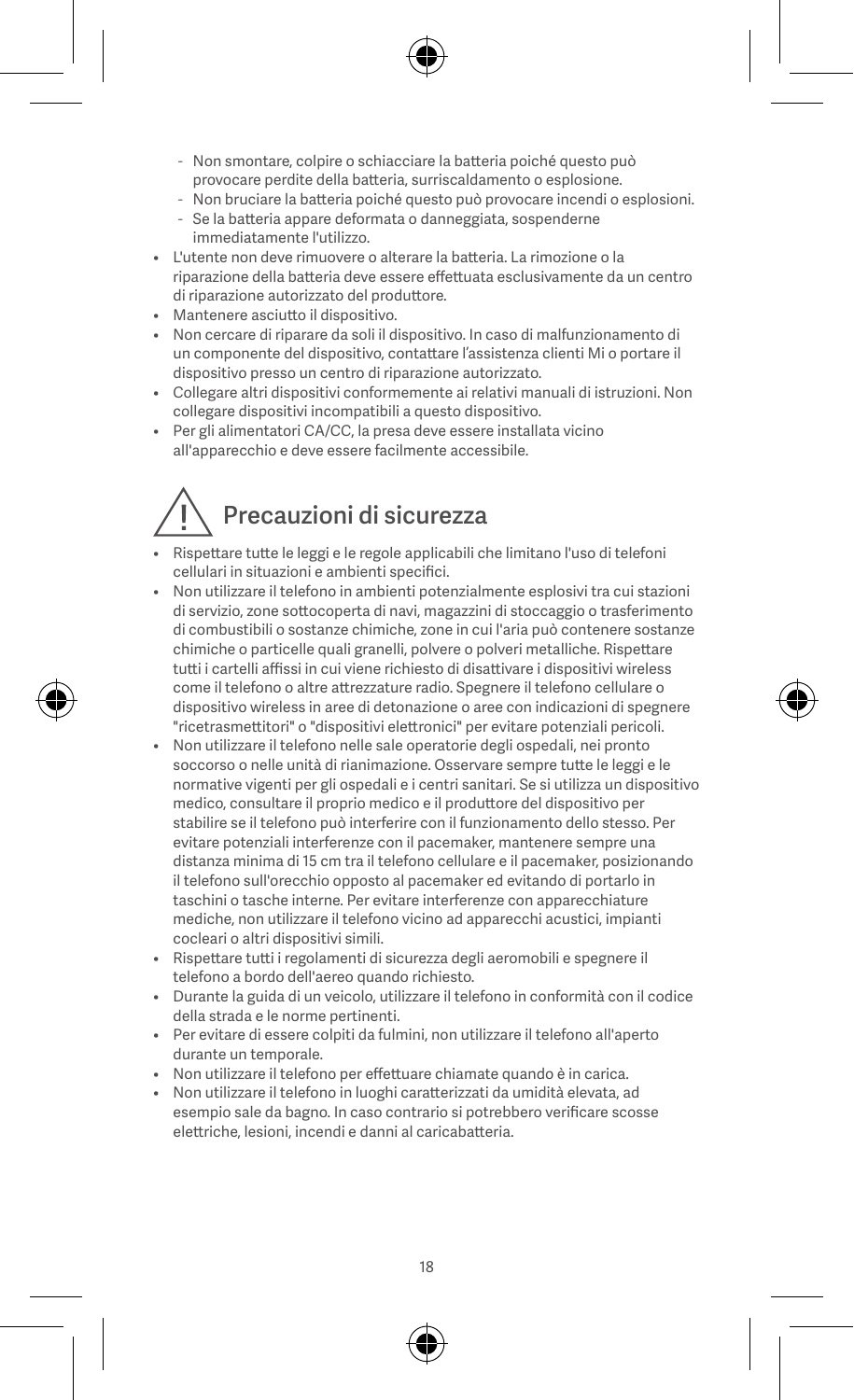# Informativa sulla sicurezza

Aggiornare il sistema operativo del telefono utilizzando la funzionalità di aggiornamento software integrata o recarsi presso uno dei nostri centri di assistenza autorizzati. L'aggiornamento del software attraverso altri mezzi può danneggiare il dispositivo o comportare la perdita di dati, problemi di sicurezza e altri rischi.

# Normative UE



#### Dichiarazione di conformità RED

Xiaomi Communications Co., Ltd. con la presente dichiara che il telefono cellulare digitale GSM/GPRS/EDGE/UMTS/LTE con Bluetooth e Wi-Fi M2006C3MG è conforme ai requisiti essenziali e alle altre disposizioni rilevanti della direttiva RE 2014/53/UE. Il testo completo della dichiarazione di conformità UE è disponibile all'indirizzo Internet: www.mi.com/en/certification

### Informazioni sull'esposizione all'energia a radiofrequenza (RF) (SAR)

Questo dispositivo è conforme ai limiti del tasso di assorbimento specifico o SAR (Specific Absorption Rate) relativo all'esposizione non controllata della popolazione generale (limite SAR localizzato per 10 grammi di tessuto per testa e tronco: 2,0 W/Kg) specificato nella Raccomandazione del Consiglio 1999/519/CE, nelle linee guida dell'ICNIRP e nella Direttiva RED (Direttiva 2014/53/UE).

Durante il test SAR, questo dispositivo è stato impostato per trasmettere al suo livello di potenza certificato più elevato in tutte le bande di frequenza testate e collocato in posizioni che simulano l'esposizione RF durante l'utilizzo vicino alla testa senza separazione e accanto al corpo con una separazione di 5 mm.

La conformità SAR per il funzionamento sul corpo si basa su una distanza di 5 mm tra l'unità e il corpo umano. Il dispositivo deve essere portato a una distanza minima di 5 mm dal corpo per garantire che il livello di esposizione RF sia conforme o inferiore al livello segnalato. Quando si posiziona il dispositivo vicino al corpo, è necessario utilizzare un fermaglio per cinture o una custodia che non contengano componenti metallici e che consentano di mantenere una distanza di almeno 5 mm tra il dispositivo e il corpo. La conformità all'esposizione RF non è stata testata o certificata con accessori contenenti metallo indossati a contatto con il corpo e l'utilizzo di tali accessori deve essere evitato.

#### Informazioni sulla certificazione (SAR più elevato)

Limite SAR 10 g: 2,0 W/kg, Valore SAR: Testa: 0,355 W/kg, Corpo: 0,779 W/kg (distanza di 5 mm).

#### Informazioni legali

Il dispositivo può essere utilizzato in tutti gli stati membri dell'UE.

Osservare le normative locali e nazionali del luogo in cui il dispositivo viene utilizzato.

L'utilizzo di questo dispositivo può essere limitato a seconda del provider di rete.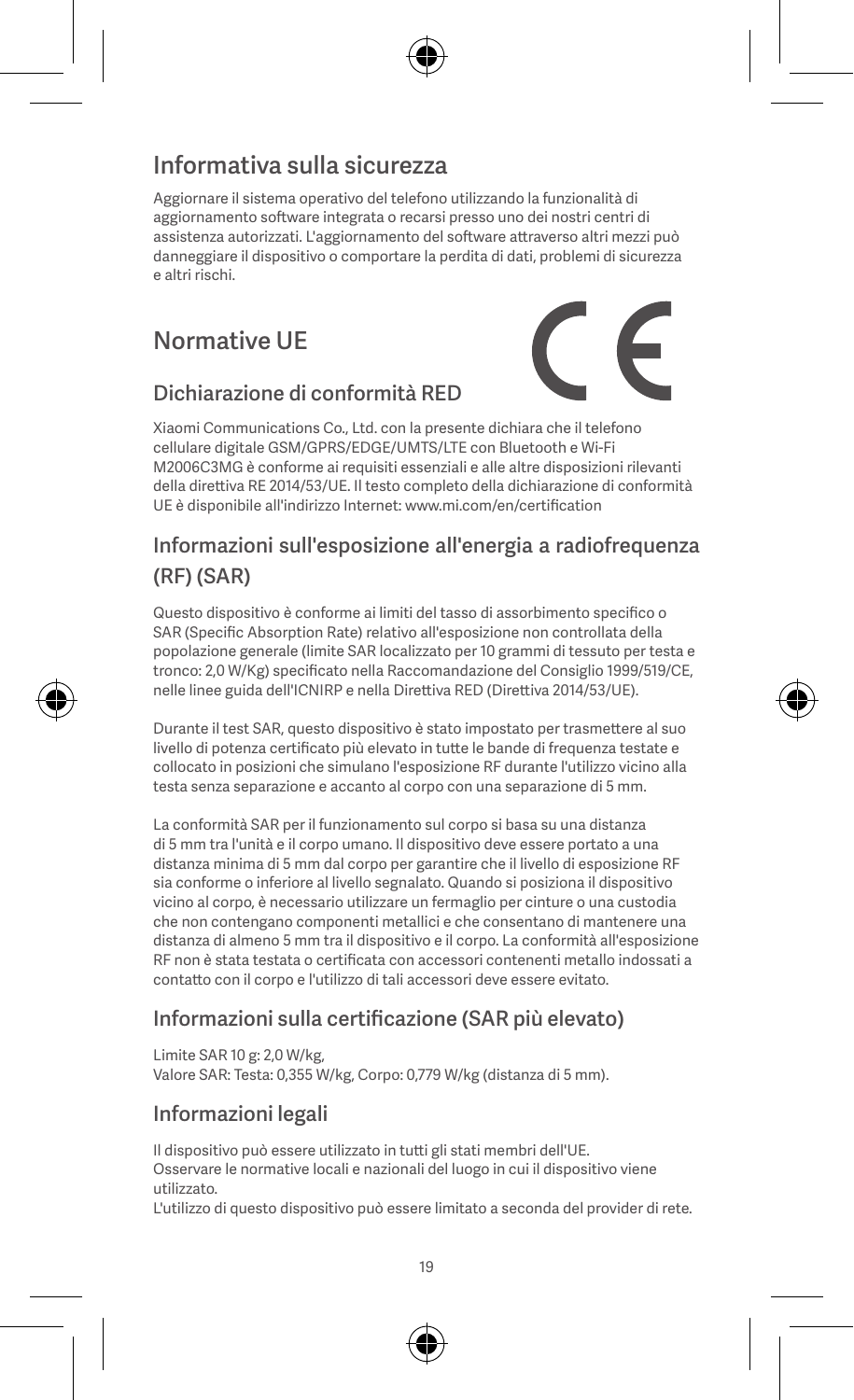Ricevitore di categoria 2 Accertarsi che l'alimentatore utilizzato soddisfi i requisiti della clausola 6.4.5 della norma IEC/EN 62368-1 e sia stato testato e approvato in conformità con le norme nazionali o locali.

#### Potenza e bande di frequenza

Questo telefono cellulare offre le seguenti bande di frequenza esclusivamente nelle aree UE, nonché la potenza massima di radiofrequenza indicata di seguito: GSM 900: 35 dBm

GSM 1800: 32 dBm Banda UMTS 1/8: 25 dBm Banda LTE 1/3/7/8/20/28/38/40: 25,7 dBm Bluetooth: 20 dBm Banda Wi-Fi 2,4 GHz: 20 dBm

# Normativa FCC

Questo telefono cellulare è conforme alla Parte 15 delle Norme FCC. Il suo uso è subordinato alle seguenti due condizioni: (1) Il dispositivo non deve causare interferenze dannose e (2) deve accettare qualsiasi interferenza ricevuta, incluse quelle che potrebbero comprometterne il funzionamento.

Questo telefono cellulare è stato testato ed è risultato essere conforme ai limiti per i dispositivi digitali di Classe B, ai sensi della Parte 15 delle Norme FCC. Tali limiti sono stati stabiliti per fornire una ragionevole protezione contro le interferenze dannose in un'installazione residenziale.

Questo apparecchio genera, utilizza e può irradiare energia a radiofrequenza e, se non installato e utilizzato in conformità alle istruzioni, può causare interferenze dannose alle comunicazioni radio.

Tuttavia, non vi è alcuna garanzia che l'interferenza non si verifichi in una particolare installazione. Qualora questo apparecchio causi interferenze dannose alla ricezione radio o televisiva, cosa che può essere determinata accendendo e spegnendo l'apparecchio, l'utente è invitato a cercare di correggere l'interferenza adottando una o più delle seguenti misure:

- Riorientare o riposizionare l'antenna ricevente.
- Aumentare la separazione tra il dispositivo e il ricevitore.
- Collegare il dispositivo a una presa in un circuito diverso da quello a cui è collegato il ricevitore.
- Consultare il rivenditore o un tecnico radio/TV esperto per ricevere assistenza.

# Informazioni sull'esposizione all'energia a radiofrequenza (RF) (SAR)

Il dispositivo soddisfa i requisiti governativi per l'esposizione alle onde radio. Il dispositivo è stato progettato e fabbricato per non superare i limiti di emissioni per l'esposizione all'energia a radiofrequenza (RF). Lo standard di esposizione per i dispositivi wireless utilizza un'unità di misura nota come tasso di assorbimento specifico o SAR.

Il limite SAR definito dall'FCC è 1,6 W/Kg. Per il funzionamento a contatto con il corpo, il dispositivo è stato testato e rispetta le linee guida FCC in materia di esposizione RF per l'uso con un accessorio che non contenga metallo e che sia posizionato ad almeno 1,0 cm dal corpo. La conformità all'esposizione RF con accessori a contatto con il corpo che contengano metalli non è stata testata e certificata ed è necessario evitare l'utilizzo di questi accessori. Qualsiasi accessorio utilizzato con questo dispositivo per il funzionamento a contatto con il corpo deve mantenere il dispositivo ad almeno 1,0 cm di distanza.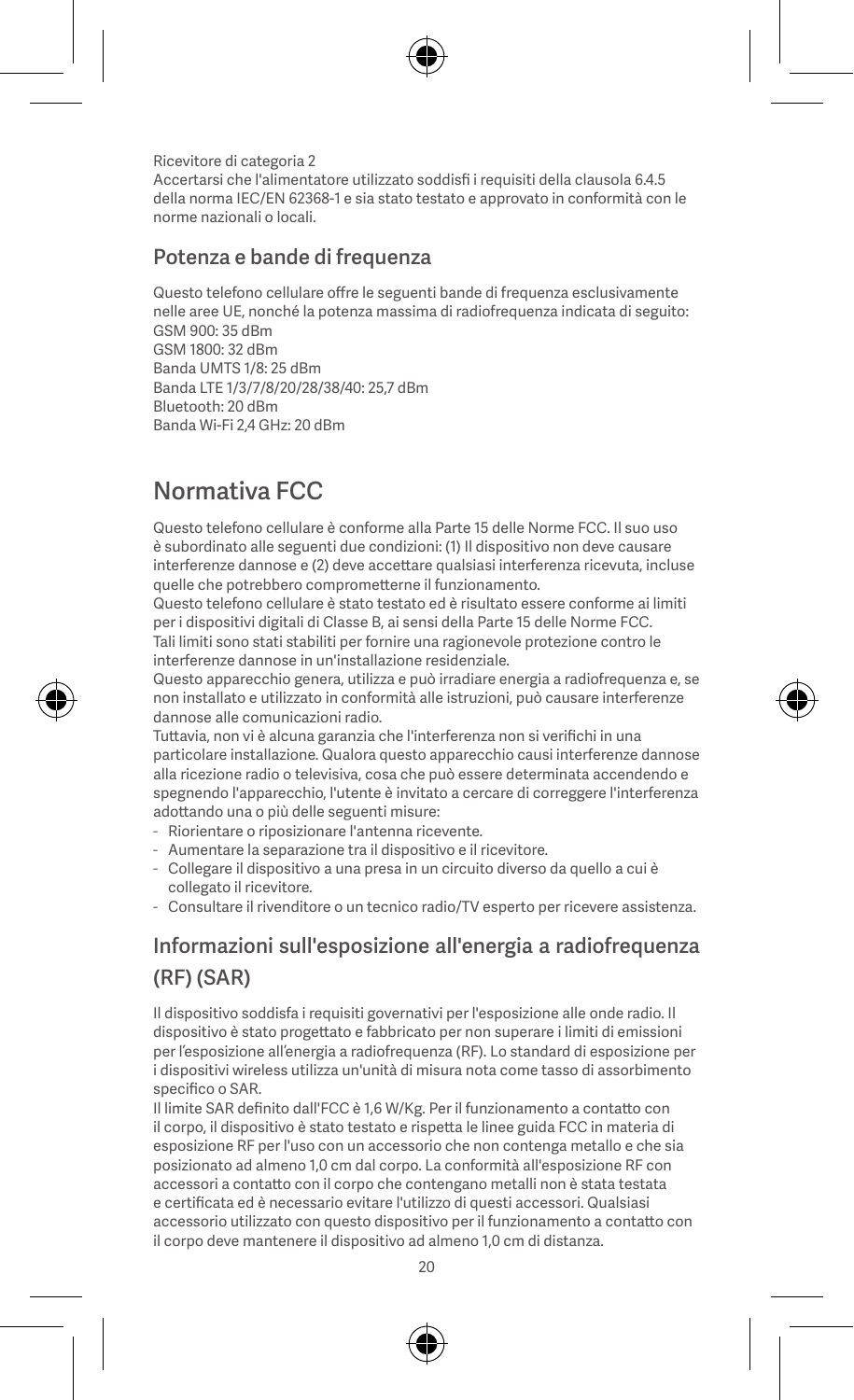#### Nota FCC

Modifiche o cambiamenti apportati e non espressamente approvati dalla parte responsabile della conformità potrebbero invalidare l'autorizzazione dell'utente a utilizzare il dispositivo.

#### Etichetta elettronica

Questo dispositivo è dotato di etichetta elettronica per le informazioni sulla certificazione.

Per accedere, andare in Impostazioni > Info sistema > Certificazione oppure aprire Impostazioni e digitare "Certificazione" nella barra di ricerca.

Modello: M2006C3MG 2006 indica che il prodotto è stato lanciato dopo il 202006.

#### **Adattatore**

Produttore (1): Jiangsu Chenyang Electron Co.,Ltd. indirizzo (1): No.58 Chenyang Road, Hexi Industrial Park, Huangtang Town, 212364 Danyang City, Jiangsu Province, REPUBBLICA POPOLARE CINESE Produttore (2): Jiangxi Jian Aohai Technology Co.,Ltd. indirizzo (2): Xietian, Quanjiang Town, Suichuan, Jian City, Jiangxi, REPUBBLICA POPOLARE CINESE, 343900 Modello: MDY-09-EW Tensione in ingresso: 100-240 V~ Frequenza in ingresso: 50/60 Hz Tensione in uscita: 5,0 V Corrente in uscita: 2,0 A Potenza in uscita: 10,0 W Rendimento medio in attivo: ≥79,04%

#### Dichiarazione di non responsabilità

La presente guida per l'utente è pubblicata da Xiaomi o dalla propria società affiliata locale. Miglioramenti e modifiche a questa guida per l'utente, resi necessari da errori tipografici, imprecisioni relative alle informazioni correnti o miglioramenti a programmi e/o apparecchiature, possono essere apportati da Xiaomi in qualsiasi momento e senza preavviso. Tali modifiche saranno tuttavia integrate nelle nuove edizioni online della presente guida per l'utente (consultare i dettagli alla pagina Web www.mi.com/global/service/userguide). Tutte le illustrazioni sono fornite esclusivamente a scopo indicativo e potrebbero non rappresentare in modo accurato il dispositivo reale.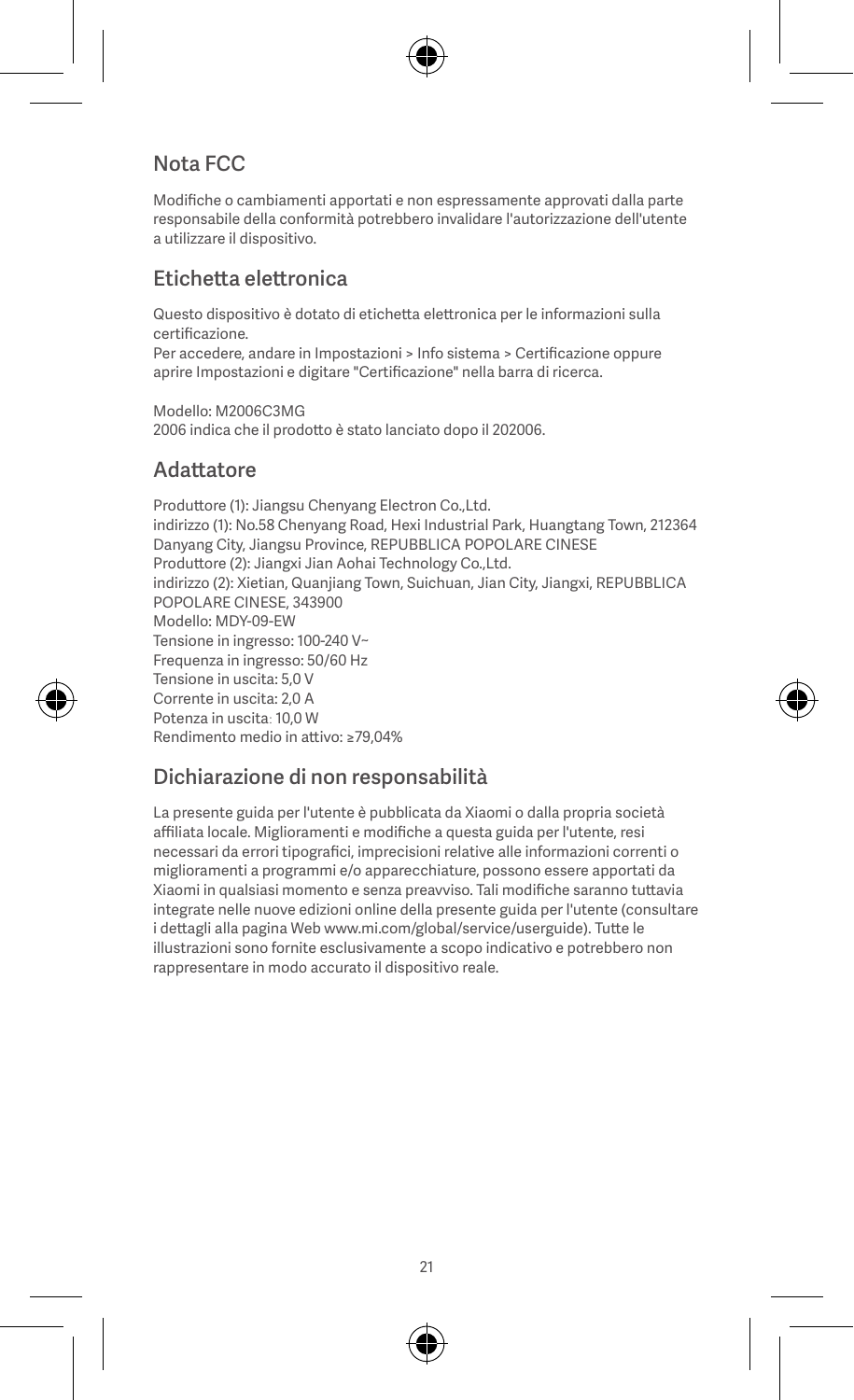

Puerto USB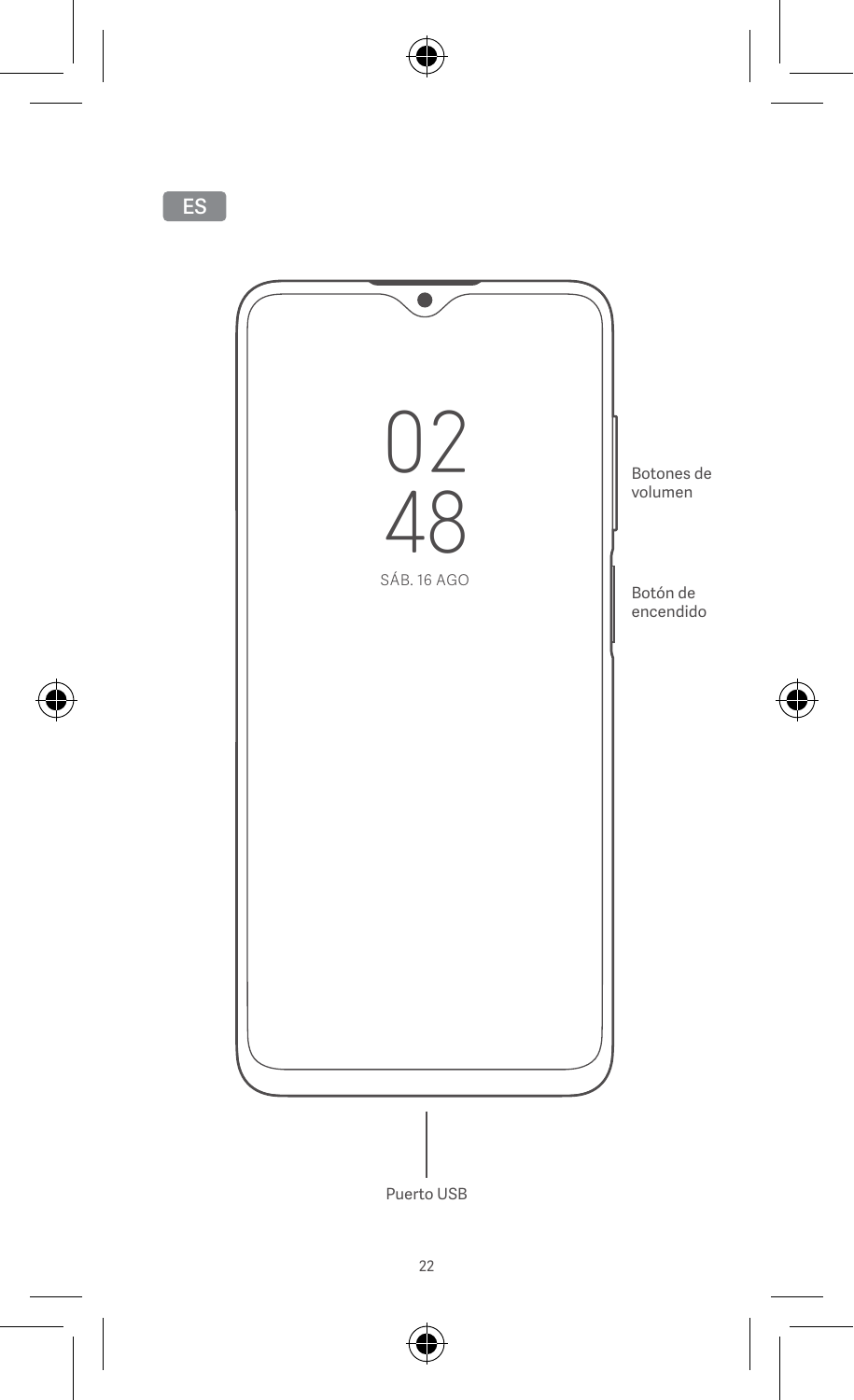# Gracias por elegir Redmi 9C

Mantenga pulsado el botón de encendido para encender el dispositivo. Siga las instrucciones que aparecen en pantalla para configurar el dispositivo. Para obtener más información, visite nuestro sitio web oficial: www.mi.com/global/service/userguide

# **MILII**

Redmi 9C trae preinstalado MIUI, nuestro sistema operativo personalizado basado en Android, con actualizaciones frecuentes y funciones fáciles de usar derivadas de las sugerencias de más de 200 millones de usuarios activos en todo el mundo. Para obtener más información, visite en.miui.com

# Bandeja de la tarjeta SIM:



# Acerca de la SIM dual:

- Determinados operadores de telecomunicaciones ofrecen SIM 4G dual, pero es posible que esta no se encuentre disponible en todas las regiones.
- Admite tarjetas nano-SIM duales. Si se utilizan las dos ranuras para tarjetas SIM, cualquiera de ellas se puede configurar como la tarjeta principal.
- VoLTE solo es compatible con operadores de telecomunicaciones de determinadas regiones.
- Es posible que el sistema se actualice automáticamente para ofrecer un rendimiento de la red óptimo. Para obtener más información, consulte la versión del sistema en uso en el dispositivo.
- No inserte tarjetas SIM no estándar en la ranura para tarjetas SIM. Se podrían producir daños en la ranura para tarjetas SIM.
- ADVERTENCIA: No desmonte este dispositivo.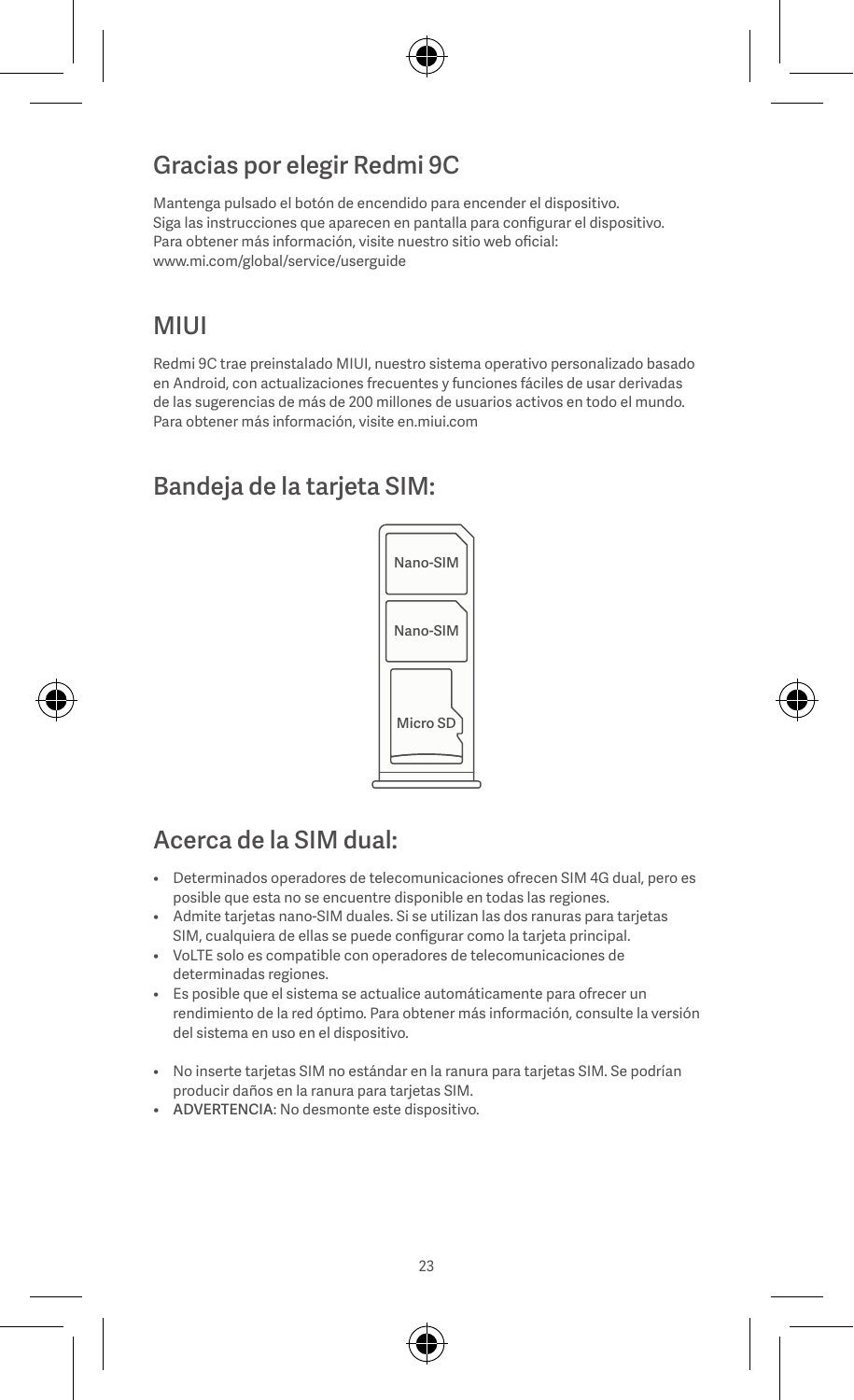# **WEEE**



Para desechar este producto de forma segura, se deben tomar precauciones especiales. Esta marca indica que este producto no debe desecharse con otros desechos domésticos en la UE. Para evitar posibles daños al medioambiente o a la salud humana provocados por la eliminación inadecuada de residuos y para fomentar

la reutilización sostenible de los recursos materiales, recíclelo responsablemente. Para desechar de forma segura su dispositivo, utilice los sistemas de recolección y devolución o póngase en contacto con el vendedor al que compró originalmente el producto.

Para consultar nuestra Declaración Medioambiental, visite el siguiente enlace: www.mi.com/en/about/environment

# **PRECAUCIÓN**

RIESGO DE EXPLOSIÓN SI LA BATERÍA SE REEMPLAZA POR OTRA DE TIPO INCORRECTO.

DESECHE LAS BATERÍAS USADAS DE ACUERDO CON LAS INSTRUCCIONES.



Para prevenir posibles daños auditivos, no utilice el dispositivo a un volumen muy alto durante periodos prolongados.

Puede acceder a información de seguridad y precauciones adicionales en el siguiente enlace: www.mi.com/en/certification

# Información importante de seguridad

Lea toda la información de seguridad a continuación antes de usar el dispositivo.

- El uso de cables, adaptadores de corriente o baterías no autorizados puede provocar incendios, explosiones u otros riesgos.
- Utilice únicamente accesorios autorizados que sean compatibles con su dispositivo.
- El rango de temperatura de funcionamiento de este dispositivo es 0 °C a 40 °C. Utilizar el dispositivo en ambientes con un rango de temperatura que esté fuera del indicado podría dañarlo.
- Si su dispositivo está provisto de una batería incorporada, no intente reemplazarla usted mismo para evitar daños a la batería o al dispositivo.
- Cargue el dispositivo únicamente con el cable y el adaptador de corriente incluidos y autorizados. Utilizar otros adaptadores podría provocar incendios, descargas eléctricas y daños al dispositivo y al adaptador.
- Cuando la carga se haya completado, desconecte el adaptador tanto del dispositivo como de la toma de corriente. No deje cargando el dispositivo más de 12 horas.
- Debe reciclar o desechar la batería de forma separada de la basura doméstica. El manejo incorrecto de la batería puede provocar incendios o explosiones. Deseche o recicle el dispositivo, su batería y los accesorios según lo indiquen sus reglamentos locales.
- No desmonte, golpee, aplaste ni queme la batería. Si la batería se ve deformada o dañada, deje de usarla inmediatamente.
	- No cortocircuite la batería, ya que podría causar sobrecalentamientos, quemaduras u otras lesiones personales.
	- No coloque la batería en entornos de temperatura elevada.
	- Los sobrecalentamientos pueden provocar explosiones.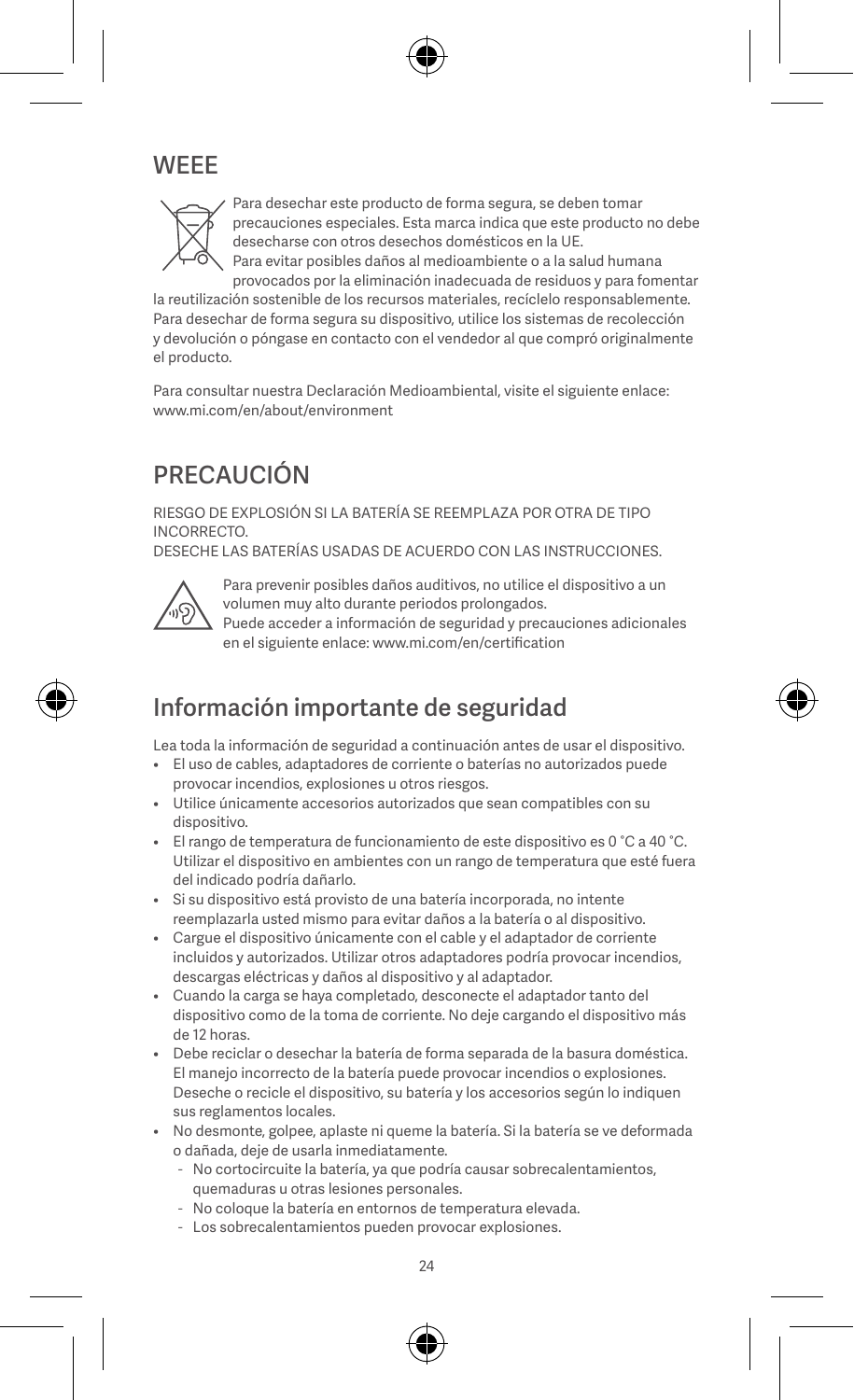- No desmonte, golpee ni aplaste la batería, ya que podría causar fugas del líquido de la batería, sobrecalentamientos y explosiones.
- No queme la batería, ya que podría causar incendios y explosiones.
- Si la batería se ve deformada o dañada, deje de usarla inmediatamente.
- El usuario no debe quitar ni alterar la batería. El desmontaje o la reparación de la batería solo deberán ser realizados por un centro de reparaciones autorizado del fabricante.
- Mantenga seco el dispositivo.
- No intente reparar el dispositivo por su cuenta. Si alguna de las piezas del dispositivo no funciona correctamente, póngase en contacto con el servicio de atención al cliente de Mi o lleve el dispositivo a un centro de reparación autorizado.
- Conecte otros dispositivos de acuerdo a los manuales de instrucciones. No conecte dispositivos incompatibles a este dispositivo.
- Los adaptadores de CA/CC deben estar cerca de la toma de corriente y ser fácilmente accesibles.

# Precauciones de seguridad

- Respete todas las leyes o normas aplicables que restrinjan el uso de teléfonos móviles en situaciones o entornos específicos.
- No utilice el teléfono en gasolineras o en atmósferas explosivas ni entornos potencialmente explosivos, como estaciones de servicio, cubiertas inferiores de las embarcaciones, instalaciones de transferencia o almacenamiento de combustible o productos químicos ni en zonas donde el aire pueda contener productos químicos o partículas como granos, polvo o polvos de metal. .<br>Obedezca todas las señales de desconexión de dispositivos inalámbricos, como puede ser su teléfono u otros equipos de radio. Apague su teléfono móvil o dispositivo inalámbrico cuando se encuentre en una zona de detonación o en zonas en las que se requiera apagar "radios bidireccionales" o "dispositivos electrónicos" para evitar peligros potenciales.
- No utilice el teléfono en quirófanos, urgencias o unidades de cuidados intensivos de un hospital. Cumpla siempre todas las reglas y regulaciones actuales de los hospitales y centros de salud. Si tiene un dispositivo médico, consulte a su médico y al fabricante del dispositivo para determinar si su teléfono puede interferir con el funcionamiento del mismo. Para evitar posibles interferencias con marcapasos, mantenga siempre una distancia mínima de 15 cm entre el teléfono móvil y el marcapasos. Esto se puede hacer usando el teléfono en el oído opuesto al marcapasos y no llevando el teléfono en el bolsillo del pecho. Para evitar interferencias con el equipo médico, no utilice el teléfono cerca de audífonos, implantes cocleares o dispositivos similares.
- Respete todas las normas de seguridad aérea y apague el teléfono cuando esté a bordo de un avión cuando sea necesario.
- Cuando conduzca un vehículo, utilice el teléfono siguiendo las leyes y normas de tráfico pertinentes.
- Para evitar ser golpeado por un rayo, no utilice el teléfono en el exterior durante tormentas eléctricas.
- No utilice el teléfono para llamar mientras se está cargando.
- No utilice el teléfono en lugares con mucha humedad, como cuartos de baño. Hacerlo podría provocar descargas eléctricas, lesiones, incendios y daños en el cargador.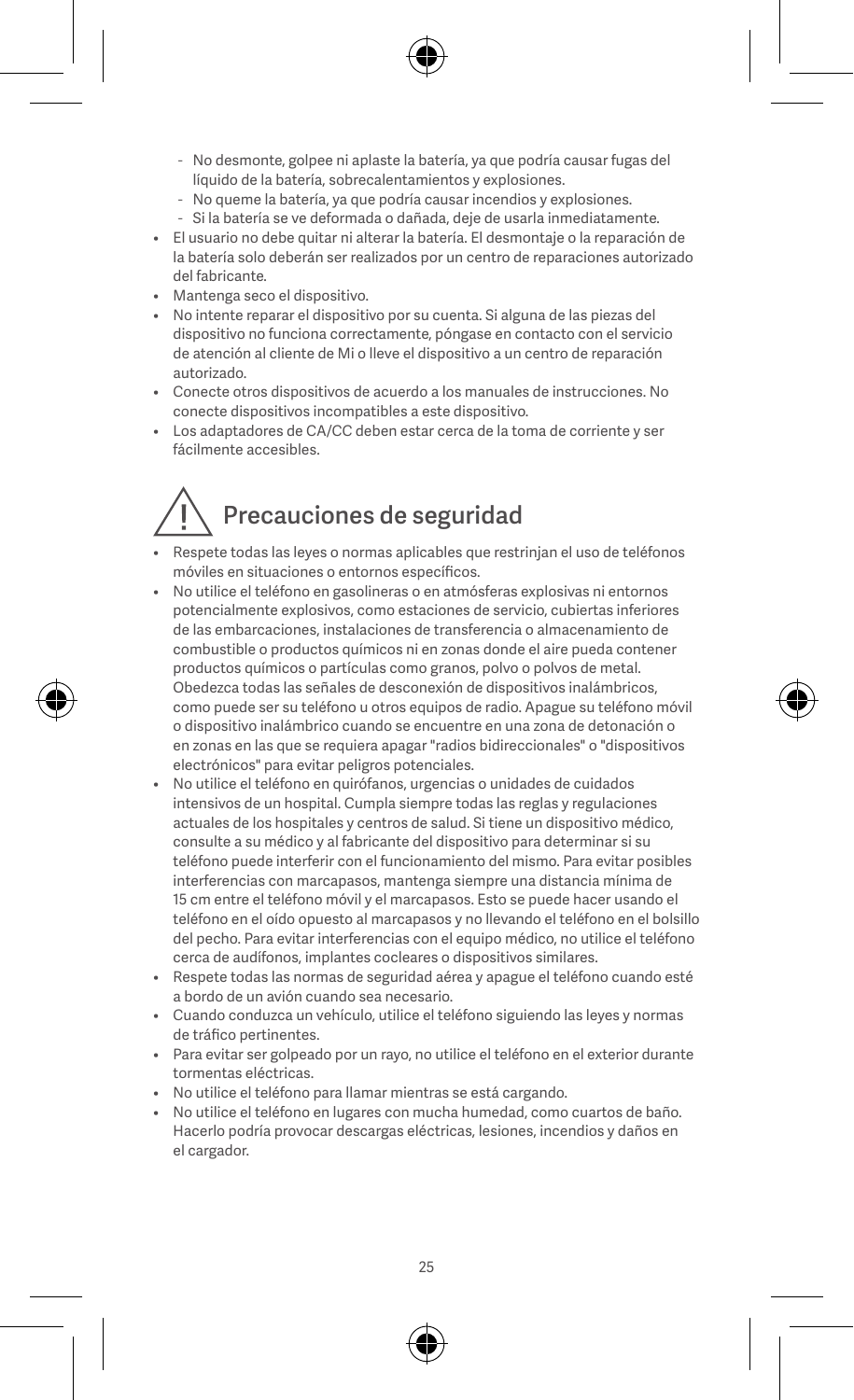# Declaración de seguridad

Por favor actualice el sistema operativo de su teléfono utilizando la función de actualización integrada o visitando cualquiera de nuestros puntos de venta autorizados. Actualizar el software utilizando otros medios podría dañar el dispositivo o provocar pérdidas de datos, problemas de seguridad y otros riesgos.

# Reglamentos de la UE

### Declaración de conformidad de la Directiva de equipos de radio



Por la presente, Xiaomi Communications Co., Ltd. declara que este teléfono móvil digital GSM/GPRS/EDGE/UMTS/LTE con Bluetooth y Wi-Fi M2006C3MG cumple los requisitos fundamentales y otras provisiones relevantes de la Directiva de equipos de radio 2014/53/UE. Encontrará el texto completo de la declaración de conformidad de la UE en esta dirección de Internet: www.mi.com/en/certification

#### Información de exposición a radiofrecuencias (SAR)

Este dispositivo respeta los límites de la Tasa de absorción específica (SAR) para exposición poblacional/no controlada (SAR localizada de 10 gramos para la cabeza y el tronco, límite: 2,0 W/kg) especificada en la Recomendación del consejo 1999/519/CE, en las directrices ICNIRP y en la directiva RED (Directiva 2014/53/UE).

Durante la prueba SAR, el dispositivo se configuró para que transmitiese a su máximo nivel de potencia certificado en todas las bandas de frecuencias probadas. Se colocó en posiciones que simulan la exposición a radiofrecuencias cuando está en uso contra la cabeza sin separación y cerca del cuerpo con una separación de 5 mm.

El cumplimiento SAR para el uso en el cuerpo se basa en una separación de 5 mm entre la unidad y el cuerpo humano. Este dispositivo debe llevarse a una distancia mínima de 5 mm del cuerpo para garantizar que el nivel de exposición a radiofrecuencias esté al nivel indicado o sea inferior. Al fijar el dispositivo cerca del cuerpo, se debe utilizar un clip para el cinturón o una funda que no contenga componentes metálicos y que permita mantener una separación de al menos 5 mm entre el dispositivo y el cuerpo. El cumplimiento de la exposición a RF con accesorios de fijación al cuerpo que contengan metal no ha sido probado ni certificado, por lo que se debe evitar usar este tipo de accesorios.

#### Información de certificación (SAR más alto)

Límite SAR de 10 g: 2,0 W/kg, Valor de SAR: Cabeza: 0,355 W/kg, Tejido corporal: 0,779 W/kg (5 mm de distancia).

#### Información legal

Este dispositivo puede utilizarse en todos los Estados miembros de la UE. Consulte los reglamentos locales y nacionales del lugar en el que utilice el dispositivo.

El uso de este dispositivo puede estar restringido en función del proveedor de red que tenga.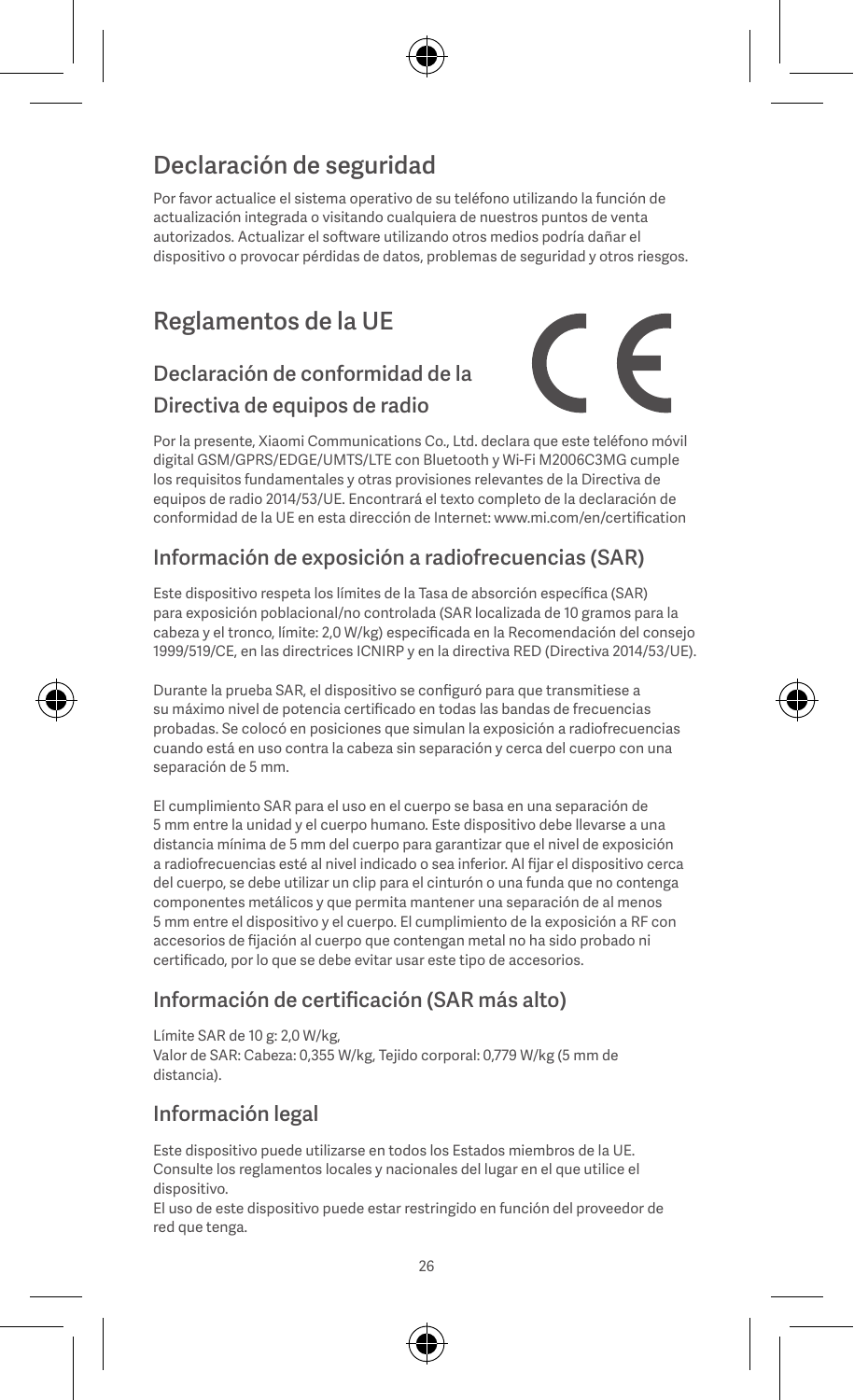Receptor: Categoría 2 Asegúrese de que el adaptador de corriente utilizado cumple los requisitos de la Cláusula 6.4.5 de IEC/EN 62368-1 y ha sido probado y aprobado de acuerdo con las normas nacionales o locales.

#### Bandas de frecuencia y potencia

Este teléfono móvil ofrece las siguientes bandas de frecuencia en los países de la UE únicamente y con la siguiente potencia máxima de radiofrecuencia:  $GSM$  900: 35 dBm

GSM 1800: 32 dBm Banda UMTS 1/8: 25 dBm Banda LTE 1/3/7/8/20/28/38/40: 25,7 dBm Bluetooth: 20 dBm Banda Wi-Fi de 2,4 GHz: 20 dBm

# Normas de la FCC

Este teléfono móvil cumple con el apartado 15 de las normas de FCC. Su utilización está sujeta a las siguientes dos condiciones: (1) este dispositivo no puede causar interferencias perjudiciales, y (2) este dispositivo debe aceptar cualquier interferencia recibida, incluidas las interferencias que puedan provocar un funcionamiento no deseado.

Este teléfono móvil ha sido probado y cumple con los límites estipulados para dispositivos digitales de clase B, conforme al apartado 15 de las normas de FCC. Estos límites se han diseñado para ofrecer una protección razonable contra las interferencias perjudiciales en una instalación doméstica.

Este equipo genera, usa y puede radiar energía de radiofrecuencia y, si no se instala y se usa de conformidad con las instrucciones, puede causar interferencias perjudiciales a las comunicaciones de radio.

Y aun haciéndolo, no hay garantías de que no se puedan producir interferencias en una instalación en particular. Si este equipo provoca interferencias perjudiciales para la recepción de radio o televisión (lo que puede determinarse apagando y encendiendo el equipo) se recomienda al usuario que trate de corregir la interferencia siguiendo una o más de las siguientes medidas:

- Reoriente o reubique la antena receptora.
- Aumente la separación entre el equipo y el receptor.
- Conecte el equipo a una toma de corriente en un circuito diferente al que está conectado el receptor.
- Consulte al distribuidor o a un técnico especializado de radio y televisión para obtener ayuda.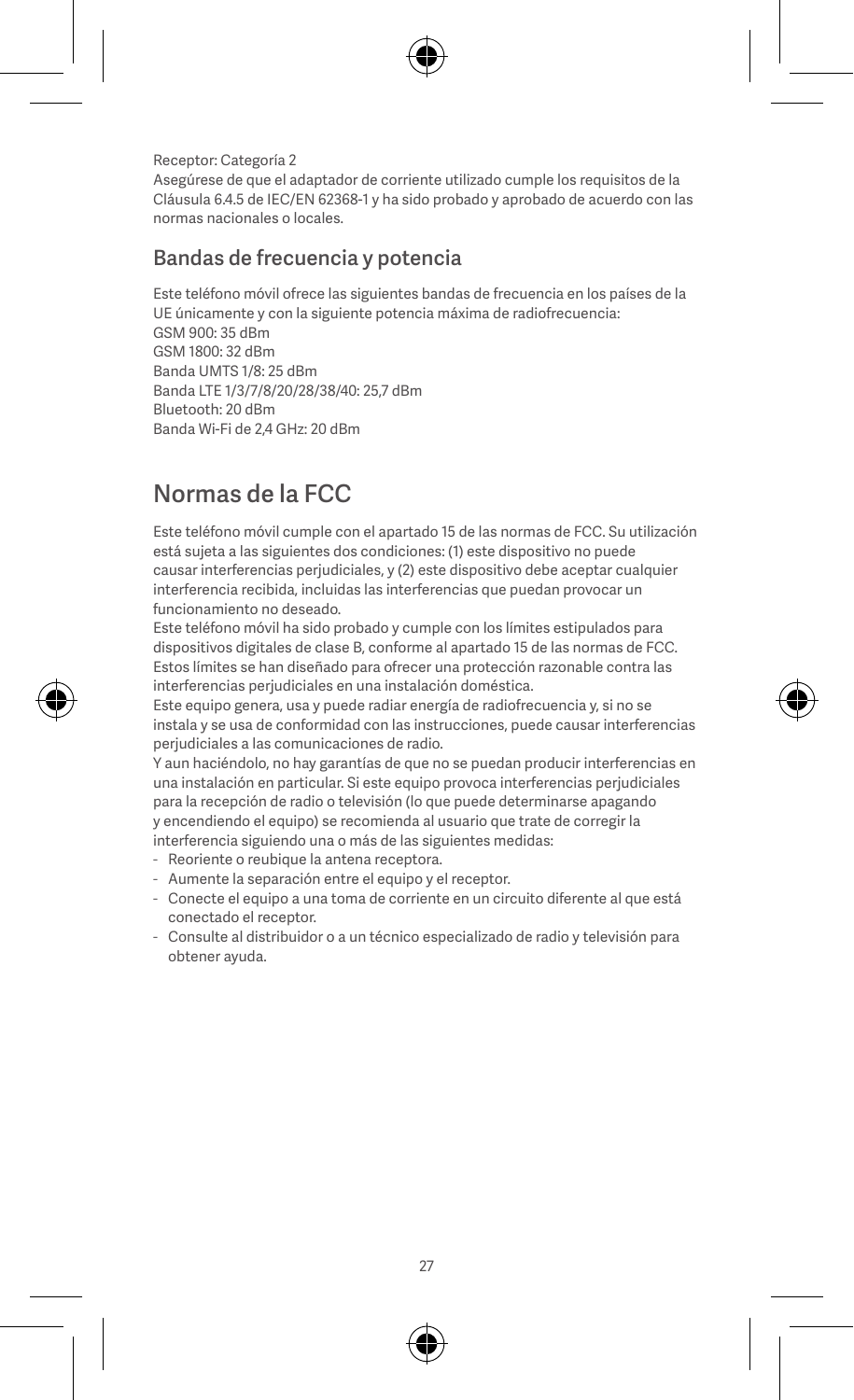#### Información de exposición a radiofrecuencias (SAR)

El dispositivo cumple los requisitos legales de exposición a ondas de radio. Este dispositivo se ha diseñado y fabricado para no superar los límites de emisión de energía de radiofrecuencia (RF). La norma de exposición para dispositivos inalámbricos utiliza una unidad de medida conocida como Tasa de absorción específica (SAR, por sus siglas en inglés).

El límite de SAR que establecen las normas de la FCC es de 1,6 W/kg. Este dispositivo ha sido probado para uso en el cuerpo y cumple las pautas de exposición a radiofrecuencia de la FCC para su uso con accesorios que no contengan metal y siempre que se coloquen a una distancia mínima de 1,0 cm del cuerpo. El cumplimiento de la exposición a RF con accesorios de fijación al cuerpo que contengan metal no ha sido probado ni certificado, por lo que se debe evitar usar este tipo de accesorios. Cualquier accesorio utilizado con este dispositivo para su uso en el cuerpo debe mantenerse a una distancia mínima de 1,0 cm del cuerpo.

#### Nota de FCC

Los cambios o modificaciones que no estén expresamente aprobados por la parte responsable del cumplimiento pueden anular la autoridad del usuario para utilizar el equipo.

#### Etiqueta electrónica

Este dispositivo cuenta con una etiqueta electrónica para la información de certificación.

Para acceder a ella, seleccione Ajustes > Sobre el teléfono > Certificación o abra Ajustes y, a continuación, escriba "Certificación" en la barra de búsqueda.

Modelo: M2006C2MG

2006 indica que este producto se lanzará después de 06/2020.

#### Adaptador

Fabricante (1): Jiangsu Chenyang Electron Co., Ltd. Dirección (1): No.58 Chenyang Road, Hexi Industrial Park, Huangtang Town, 212364 Danyang City, Jiangsu Province, REPÚBLICA POPULAR DE CHINA Fabricante (2): Jiangxi Jian Aohai Technology Co., Ltd. Dirección (2): Xietian, Quanjiang Town, Suichuan, Jian City, Jiangxi, R. P. de China, 343900 Modelo: MDY-09-EW Tensión de entrada: 100-240 V~ Frecuencia de entrada: 50/60 Hz Tensión de salida: 5,0 V Corriente de salida: 2,0 A Potencia de salida: 10,0 W Eficiencia media en activo: ≥79,04 %

#### Descargo de responsabilidades

Esta Guía del usuario es publicada por Xiaomi o su compañía afiliada local. Xiaomi puede realizar mejoras y cambios en la presente Guía que sean necesarios debido a errores tipográficos, inexactitudes de la información actual o mejoras en los programas o equipos, en cualquier momento y sin previo aviso. Sin embargo, estos cambios serán incorporados en las siguientes ediciones en línea de esta guía (consulte todos los detalles en www.mi.com/global/service/userguide). Todas las ilustraciones se proporcionan a modo de referencia y es posible que no representen con precisión el dispositivo real.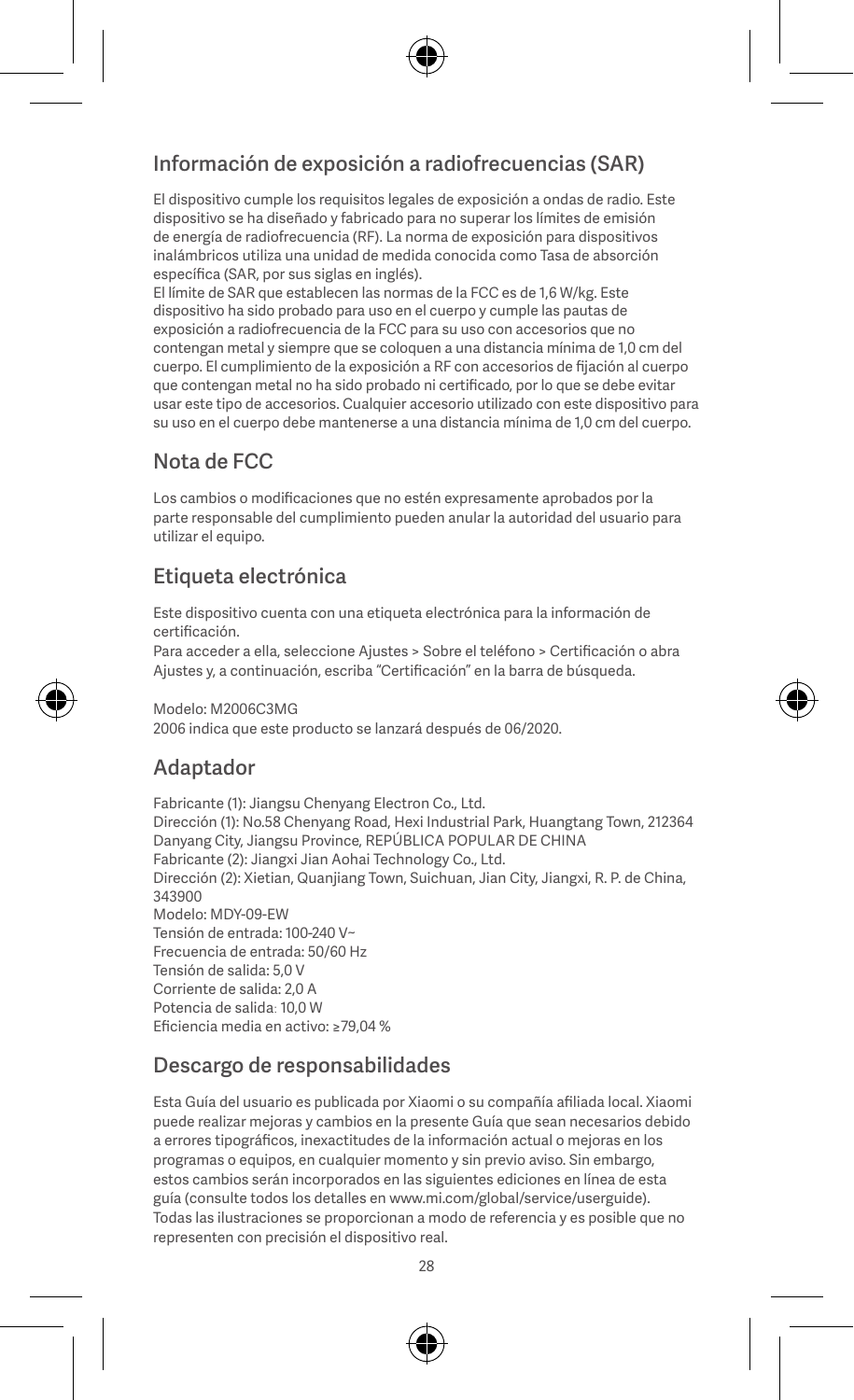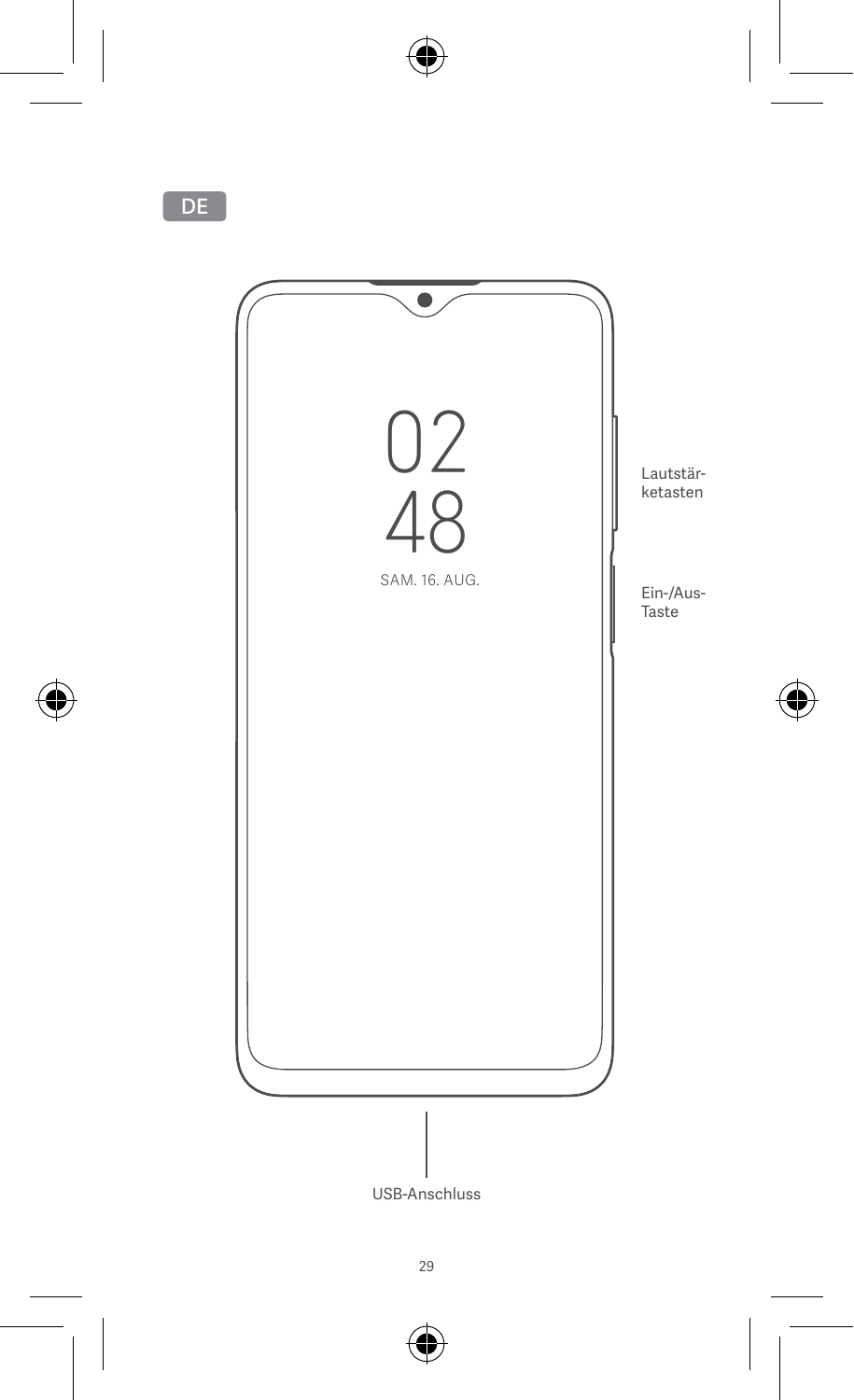# Vielen Dank, dass Sie sich für das Redmi 9C entschieden haben

Halten Sie die Einschalttaste längere Zeit gedrückt, um das Gerät einzuschalten. Befolgen Sie die Anweisungen auf dem Bildschirm, um das Gerät zu konfigurieren. Weitere Informationen finden Sie auf unserer offiziellen Website: www.mi.com/global/service/userguide

# MIUI

Redmi 9C wird mit vorinstalliertem MIUI geliefert, unserem maßgeschneiderten, Android-basierten Betriebssystem. MIUI bietet regelmäßige Aktualisierungen und benutzerfreundliche Funktionen, die wir auf Grundlage der Vorschläge von weltweit über 200 Millionen aktiven Benutzern entwickelt haben. Weitere Informationen finden Sie auf en.miui.com

# SIM-Kartenfach:



# Über Dual-SIM:

- Dual 4G SIM wird von ausgewählten Telekommunikationsanbietern angeboten und ist möglicherweise nicht in allen Regionen verfügbar.
- Unterstützt zwei Nano-SIM-Karten. Wenn beide SIM-Karten-Einschübe verwendet werden, kann jede der Karten als primäre Karte festgelegt werden.
- VoLTE wird nur von Telekommunikationsanbietern in bestimmten Regionen unterstützt.
- Das System kann automatisch aktualisiert werden, um eine optimale Netzperformance zu gewährleisten. Weitere Details erhalten Sie über die Systemversion, die auf Ihrem Gerät ausgeführt wird.
- Legen Sie keine nicht normgerechten SIM-Karten in den SIM-Kartensteckplatz ein. Diese können den SIM-Kartensteckplatz beschädigen.
- WARNUNG: Nehmen Sie dieses Gerät nicht auseinander.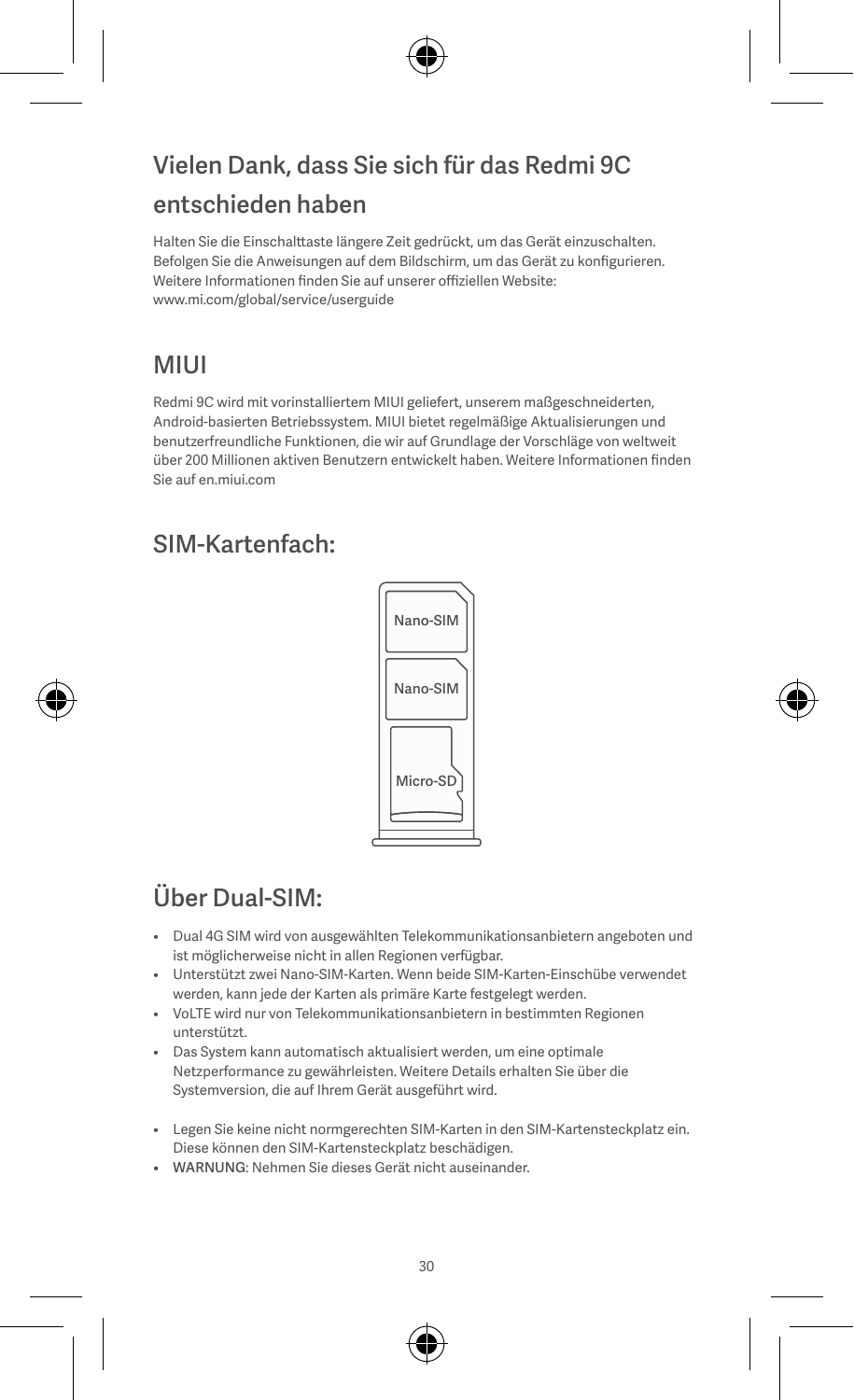# **WEEE**



Zur sicheren Entsorgung dieses Produkts müssen besondere Vorsichtsmaßnahmen getroffen werden. Diese Kennzeichnung bedeutet, dass dieses Gerät in sämtlichen Mitgliedsstaaten der EU nicht mit dem normalen Hausmüll entsorgt werden darf.

Um eine Verschmutzung der Umwelt und Gesundheitsrisiken für andere Personen durch unkontrollierte Müllentsorgung zu vermeiden und um eine nachhaltige Nutzung materieller Ressourcen zu ermöglichen, sollten Sie Ihre Abfälle verantwortungsbewusst wiederverwerten.

Um das sichere Recycling Ihres Geräts zu gewährleisten, machen Sie bitte von Rückgabe- und Sammelsystemen Gebrauch oder kontaktieren Sie den Händler, von dem Sie das Gerät erworben haben.

Unsere Umwelterklärung finden Sie unter folgendem Link: www.mi.com/en/about/ environment

# **ACHTUNG**

BEI VERWENDUNG DES EALSCHEN BATTERIETYPS BESTEHT EXPLOSIONSGEFAHR. ENTSORGEN SIE LEERE BATTERIEN GEMÄẞ DEN ANWEISUNGEN.



Um potentielle Gehörschädigungen zu vermeiden, sollten Inhalte nicht über längere Zeiträume hinweg bei hoher Lautstärke angehört werden. Zusätzliche Sicherheitsinformationen und Vorkehrungen sind unter dem folgenden Link verfügbar: www.mi.com/en/certification

# Wichtige Sicherheitsinformationen

Lesen Sie die untenstehenden Sicherheitsinformationen durch, bevor Sie das Gerät benutzen:

- Die Verwendung nicht zugelassene Kabel, Netzteile oder Batterien kann zu Bränden, Explosionen oder anderen Risiken führen.
- Verwenden Sie nur zugelassene Zubehörteile, die mit Ihrem Gerät kompatibel sind.
- Der Betriebstemperaturbereich des Geräts beträgt 0 °C bis 40 °C. Die Benutzung des Geräts in einer Umgebung mit höheren oder niedrigeren Temperaturen kann zur Beschädigung des Geräts führen.
- Falls dieses Gerät über einen integrierten Akku verfügt, darf ein eigenständiger Austausch des Akkus nicht erfolgen, da sonst Beschädigungen am Akku oder am Gerät auftreten können.
- Laden Sie dieses Gerät nur mit den mitgelieferten bzw. zugelassenen Kabeln und Netzteilen auf. Die Verwendung anderer Netzteile kann zu Brand, einem elektrischen Schlag und zur Beschädigung des Geräts und des Netzteils führen.
- Nachdem das Gerät vollständig aufgeladen wurde, muss der Adapter vom Gerät und dem Stromanschluss getrennt werden. Das Gerät darf nicht länger als 12 Stunden aufgeladen werden.
- Der Akku muss recycelt oder getrennt vom Haushaltsmüll entsorgt werden. Nicht sachgemäße Handhabung der Batterie kann zu einem Brand oder einer Explosion führen. Entsorgen bzw. recyceln Sie das Gerät, die Akkus und die Zubehörteile gemäß den örtlichen Vorschriften.
- Der Akku darf nicht auseinandergenommen, aufgeschlagen, zerdrückt oder verbrannt werden. Falls der Akku verformt oder beschädigt erscheint, muss die Benutzung sofort beendet werden.
	- Der Akku darf nicht kurzgeschlossen werden, da es sonst zu Überhitzen,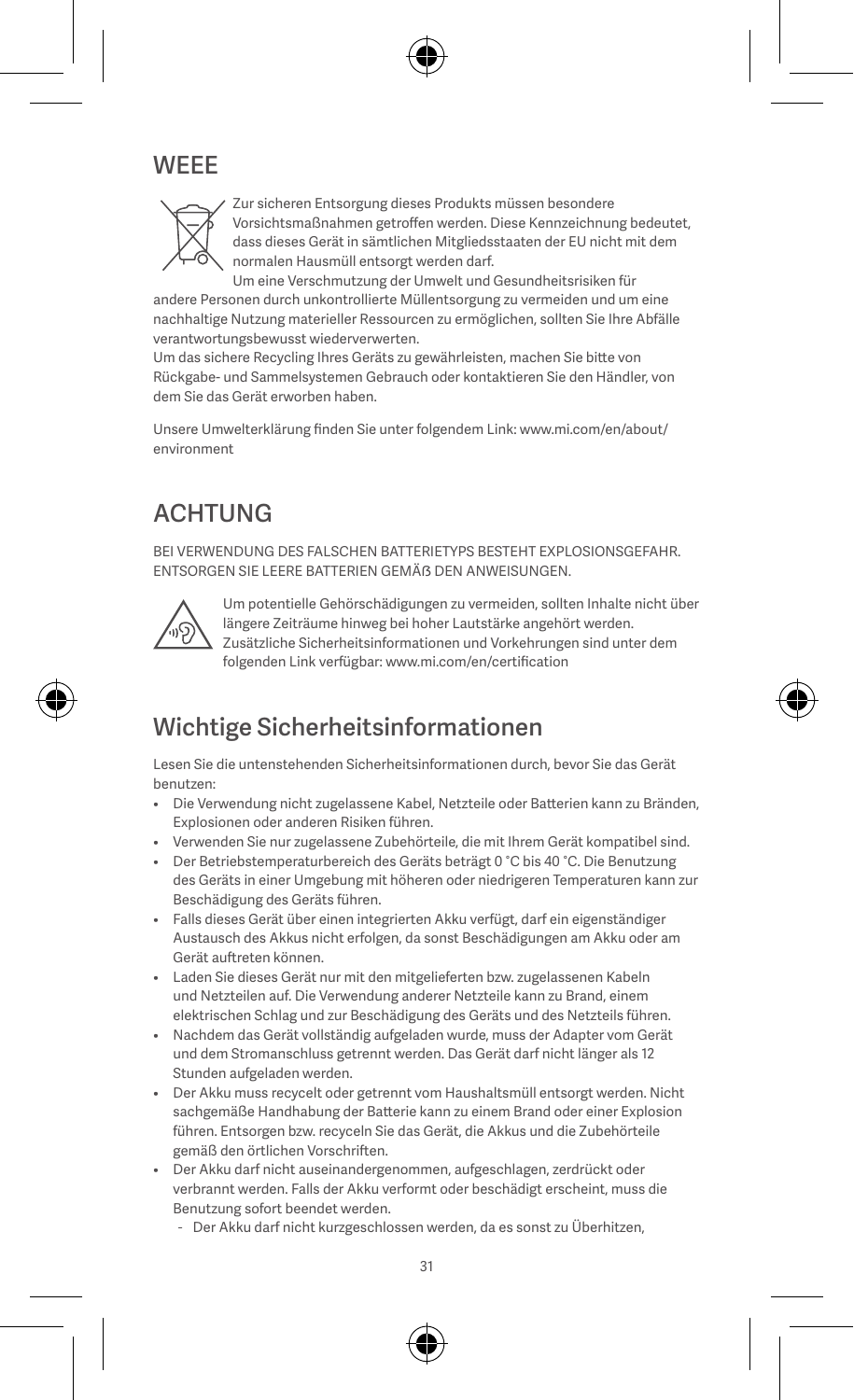Verbrennungen und anderen Verletzungen oder Schäden kommen kann.

- Der Akku darf nicht Umgebungen mit hohen Temperaturen ausgesetzt werden.
- Überhitzung kann zur Explosion führen.
- Der Akku darf nicht auseinandergenommen, aufgeschlagen oder zerdrückt werden, da es sonst zu Lecks, Überhitzen oder einer Explosion kommen kann.
- Der Akku darf nicht verbrannt werden, da es sonst zu einem Feuer oder einer Explosion kommen kann.
- Falls der Akku verformt oder beschädigt erscheint, muss die Benutzung sofort beendet werden.
- Der Benutzer darf den Akku nicht entfernen oder manipulieren. Entfernung und Reparatur des Akkus dürfen ausschließlich durch eine vom Hersteller autorisierte Reparaturwerkstatt erfolgen.
- Halten Sie Ihr Gerät trocken.
- Versuchen Sie nicht, das Gerät selbst zu reparieren. Falls ein Teil des Geräts nicht mehr ordnungsgemäß funktioniert, kontaktieren Sie den Kundendienst von Mi oder bringen Sie das Gerät zu einer autorisierten Reparaturwerkstatt.
- Schließen Sie weitere Geräte gemäß deren Bedienungsanleitung an. Schließen Sie keine inkompatiblen Geräte an dieses Gerät an.
- Für AC/DC-Adapter muss die Steckdose in der Nähe des Geräts und leicht zugänglich angebracht sein.

# Sicherheitsvorkehrungen

- Beachten Sie sämtliche anwendbaren Gesetze und Vorschriften, die eine Benutzung des Mobiltelefons in bestimmten Fällen und Bereichen einschränken.
- Benutzen Sie Ihr Mobiltelefon nicht an Tankstellen und in explosionsgefährdeten Bereichen sowie in potentiell explosiven Umgebungen, z. B. Betankungsbereichen, Unterdecks auf Schiffen, in chemischen und petrochemischen Transport- und Lagerstätten und Zonen, in denen die Luft Chemikalien oder Partikel wie Mehl, Staub oder Metallpulver enthalten kann. Beachten Sie Schilder, die Sie auffordern, kabellose Geräte wie Ihr Mobiltelefon und andere Funkgeräte auszuschalten. Schalten Sie Ihr Mobiltelefon bzw. Ihr kabelloses Gerät aus, wenn Sie sich in Sprenggebieten oder in Bereichen befinden, in denen Sie durch Schilder aufgefordert werden, "Funkgeräte" oder "elektronische Geräte" auszuschalten, um potentielle Gefahren zu vermeiden.
- Benutzen Sie das Telefon nicht in Operationssälen, Notaufnahmen oder Intensivstationen von Krankenhäusern. Halten Sie die geltenden Vorschriften in Krankenhäusern und Gesundheitszentren stets ein. Falls Sie auf ein medizinisches Gerät angewiesen sind, konsultieren Sie bitte Ihren Arzt und den Gerätehersteller, um zu ermitteln, ob Ihr Mobiltelefon gegebenenfalls den Betrieb des Geräts beeinträchtigt. Um die mögliche Beeinträchtigung eines Herzschrittmachers zu vermeiden, muss sich das Mobiltelefon stets in einem Abstand von mindestens 15 cm vom Herzschrittmacher befinden. Dies kann zum Beispiel dadurch sichergestellt werden, dass Sie das Telefon an das dem Herzschrittmacher gegenüberliegende Ohr halten und das Telefon nicht in Ihrer Brusttasche tragen. Sie dürfen das Telefon nicht in der Nähe von Geräten, Cochleaimplantaten oder ähnlichen Geräten benutzen.
- Beachten Sie die Sicherheitsvorschriften in Flugzeugen und schalten Sie Ihr Mobiltelefon im Flugzeug aus, falls erforderlich.
- Wenn Sie ein Fahrzeug steuern, benutzen Sie das Telefon nur gemäß den geltenden Verkehrsgesetzen und -vorschriften.
- Um einen Blitzeinschlag zu vermeiden, darf das Mobiltelefon während eines Gewitters nicht im Freien verwendet werden.
- Verwenden Sie das Telefon nicht, um Anrufe zu tätigen, während es geladen wird.
- Verwenden Sie das Telefon nicht in Umgebungen mit hoher Luftfeuchtigkeit, wie im Badezimmer. Dies könnte zu elektrischem Schlag, Verletzung, Brand und Schäden am Ladegerät führen.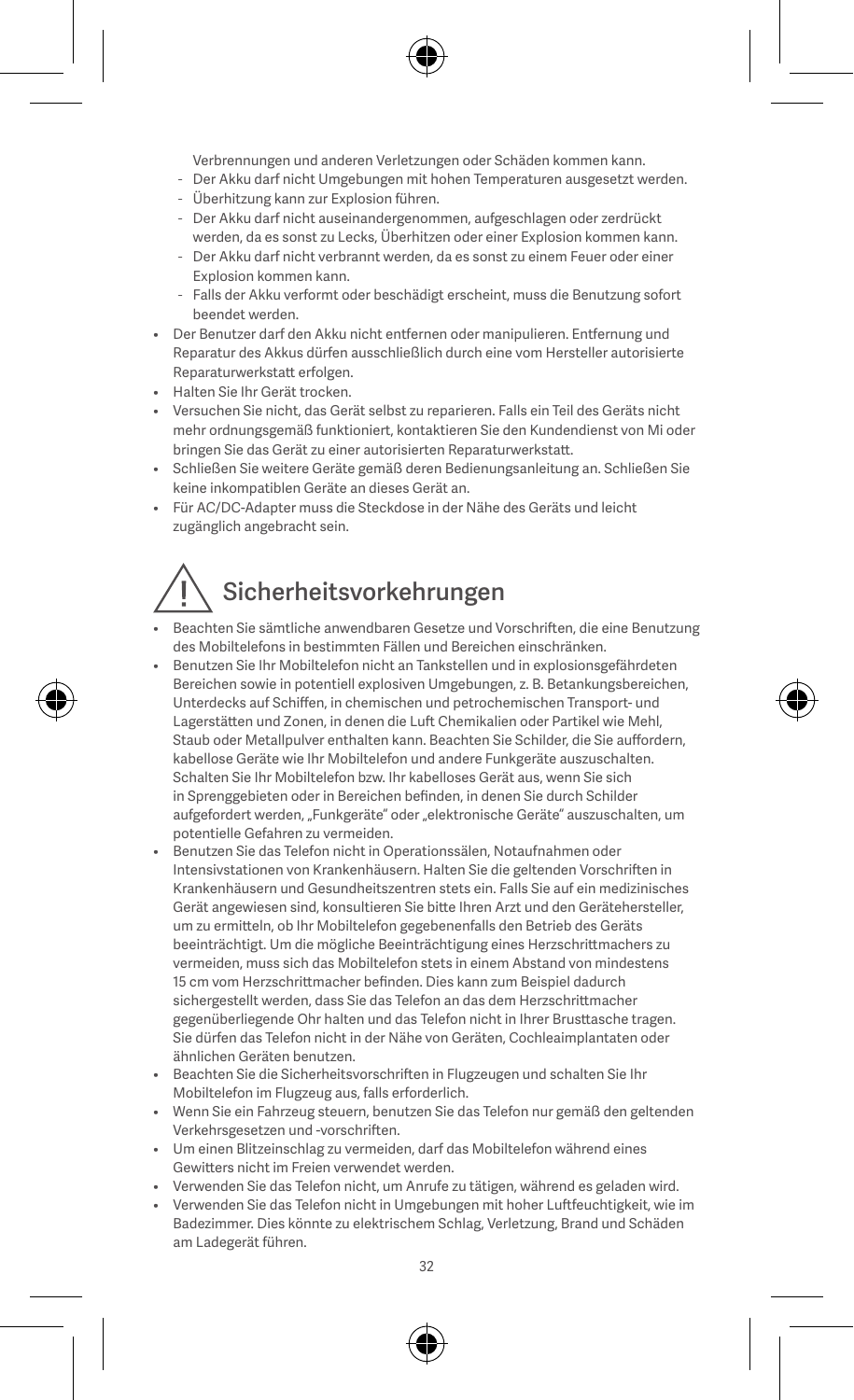# Sicherheitshinweis

Bitte Aktualisieren Sie das Betriebssystem Ihres Mobiltelefons mithilfe der integrierten Funktion für Softwareaktualisierungen oder besuchen Sie eine unserer autorisierten Kundendienststellen. Die Aktualisierung der Software über andere Methoden kann die Beschädigung des Geräts, Datenverlust, Sicherheitsprobleme und andere Gefahren nach sich ziehen.

# EU-Vorschriften



#### RED-Konformitätserklärung Hiermit erklärt Xiaomi Communications Co., Ltd., dass dieses digitale GSM/GPRS/EDGE/UMTS/LTE Mobiltelefon mit Bluetooth und WLAN M2006C3MG den wesentlichen Anforderungen und den einschlägigen Bestimmungen der RE-Richtlinie 2014/53/EU entspricht. Der vollständige Wortlaut der

EU-Konformitätserklärung ist unter der folgenden Internetadresse abrufbar: www.mi.com/en/certification

#### Informationen zu RF-Belastung (SAR)

Dieses Gerät hält die Specific Absorption Rate (SAR) für die allgemeine Bevölkerung/ unkontrollierte Belastung ein (lokale SAR-Grenze 10 g für Kopf und Rumpf: 2,0 W/kg), die in der Empfehlung des Rates 1999/519/EG, den ICNIRP-Richtlinien und der Richtlinie über Erneuerbare Energien (Bestimmung 2014/53/EU) festgelegt ist.

Während des SAR-Tests war das Gerät so eingestellt, dass es in allen getesteten Frequenzbereichen auf dem höchsten zertifizierten Leistungspegel überträgt, und so platziert, dass bei der Verwendung eine HF-Belastung am Kopf ohne Abstand und am Körper mit einem Abstand von 5 mm simuliert wird.

Die SAR-Einhaltung für den Betrieb in unmittelbarer Körpernähe gründet auf einem Abstand von 5 mm zwischen dem Gerät und dem menschlichen Körper. Tragen Sie dieses Gerät mindestens 5 mm von Ihrem Körper entfernt, um die festgelegte HF-Belastungsgrenze nicht zu überschreiten. Falls Sie das Gerät am Körper tragen, sollten Sie Gürtelclips oder Holster benutzen, die keine Metallbestandteile enthalten und die einen Abstand von mindestens 5 mm zwischen dem Gerät und dem Körper gewährleisten. Die Einhaltung der HF-Belastungsgrenze wurde bei am Körper getragenen Zubehör mit Metallbestandteilen nicht getestet und zertifiziert. Daher sollte die Benutzung solchen Zubehörs vermieden werden.

#### Zertifizierungsinformationen (höchster SAR-Wert)

SAR-Grenze 10 g: 2,0 W/kg

SAR-Wert: Kopf: 0,355 W/kg, Körper: 0,779 W/kg (Abstand von 5 mm).

#### Rechtliche Hinweise

Dieses Gerät kann in sämtlichen Mitgliedsstaaten der EU betrieben werden. Beachten Sie bei der Verwendung des Geräts die nationalen und lokalen Bestimmungen.

Die Nutzbarkeit dieses Geräts kann je nach Netzanbieter eingeschränkt sein.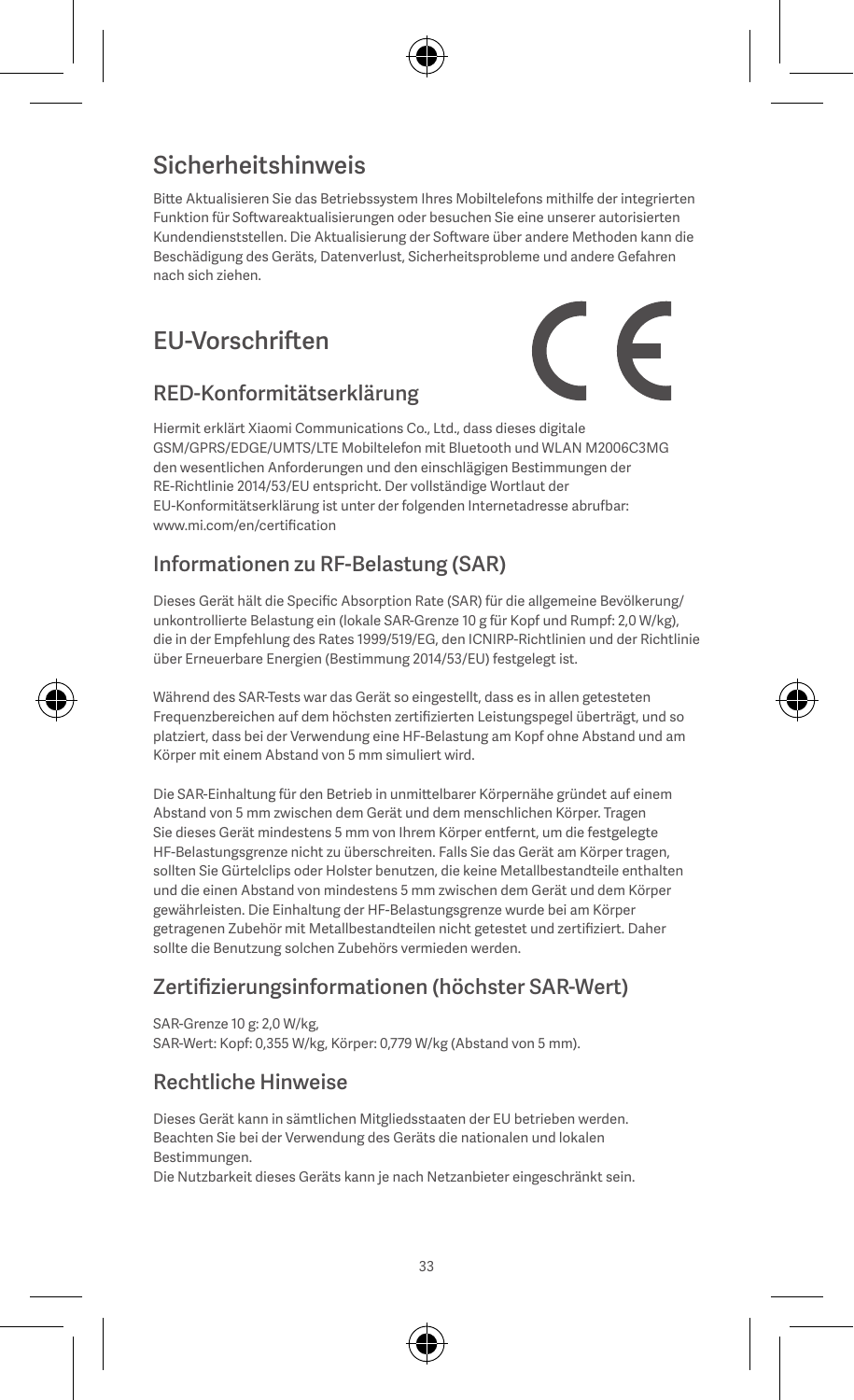Empfängertyp 2 Vergewissern Sie sich, dass das eingesetzte Netzteil den Anforderungen von Abschnitt 6.4.5 in IEC/EN 62368-1 entspricht und gemäß den national und lokal geltenden Normen geprüft und zugelassen wurde.

#### Frequenzbänder und Feldstärken

Dieses Mobiltelefon bietet nur in EU-Regionen folgende Frequenzbereiche und

maximale Funkfrequenzleistung: GSM 900: 35 dBm GSM 1800: 32 dBm UMTS-Band 1/8: 25 dBm LTE-Band 1/3/7/8/20/28/38/40: 25,7 dBm Bluetooth: 20 dBm WLAN 2,4-GHz-Band: 20 dBm

# FCC-Bestimmungen

Dieses Mobiltelefon entspricht Teil 15 der Regeln der US-amerikanischen Federal Communications Commission (FCC). Der Betrieb unterliegt den beiden folgenden Bedingungen: (1) Dieses Gerät erzeugt keine Funkstörungen, und (2) dieses Gerät muss alle Störungen vertragen, auch Störungen, die einen unerwünschten Betrieb verursachen könnten.

Dieses Mobiltelefon wurde getestet und entspricht laut den Testergebnissen und gemäß Teil 15 der Regeln der FCC den Grenzwerten von Klasse B für digitale Geräte. Diese Grenzwerte dienen als vertretbarer Schutz vor Funkstörungen in Installationen in Wohngebieten.

Die Anlage erzeugt und verwendet Funkfrequenzen und kann diese abgeben; bei einer unsachgemäßen Installation und Nutzung kann die Anlage den Funkverkehr stören. Es kann nicht garantiert werden, dass in einer bestimmten Installation keine Funkstörungen auftreten. Wenn dieses Gerät den Radio- oder Fernsehempfang stört, kann dies festgestellt werden, indem das Gerät aus- und wieder eingeschaltet wird. Der Nutzer wird angehalten, die Störung mithilfe einer oder mehrerer der folgenden Maßnahmen zu beheben:

- Neuausrichtung oder Umplatzierung der Empfangsantenne.
- Erhöhung des Abstands zwischen Gerät und Empfänger.
- Anschließen des Geräts an einen anderen Stromkreis als den des Empfängers.
- Kontaktieren Ihres Händlers oder eines erfahrenen Radio-/Fernsehtechnikers zur Hilfestellung.

#### Informationen zu RF-Belastung (SAR)

Dieses Gerät entspricht den behördlichen Bestimmungen für die Belastung durch Funkwellen. Dieses Gerät wurde so entwickelt und hergestellt, dass es die Emissionsgrenzwerte für die Abgabe von Hochfrequenzenergie nicht überschreitet. Die Normen für die Abgabe von Hochfrequenzenergie durch drahtlose Geräte basieren auf einer Maßeinheit, die als Spezifische Absorptionsrate (SAR) bezeichnet wird.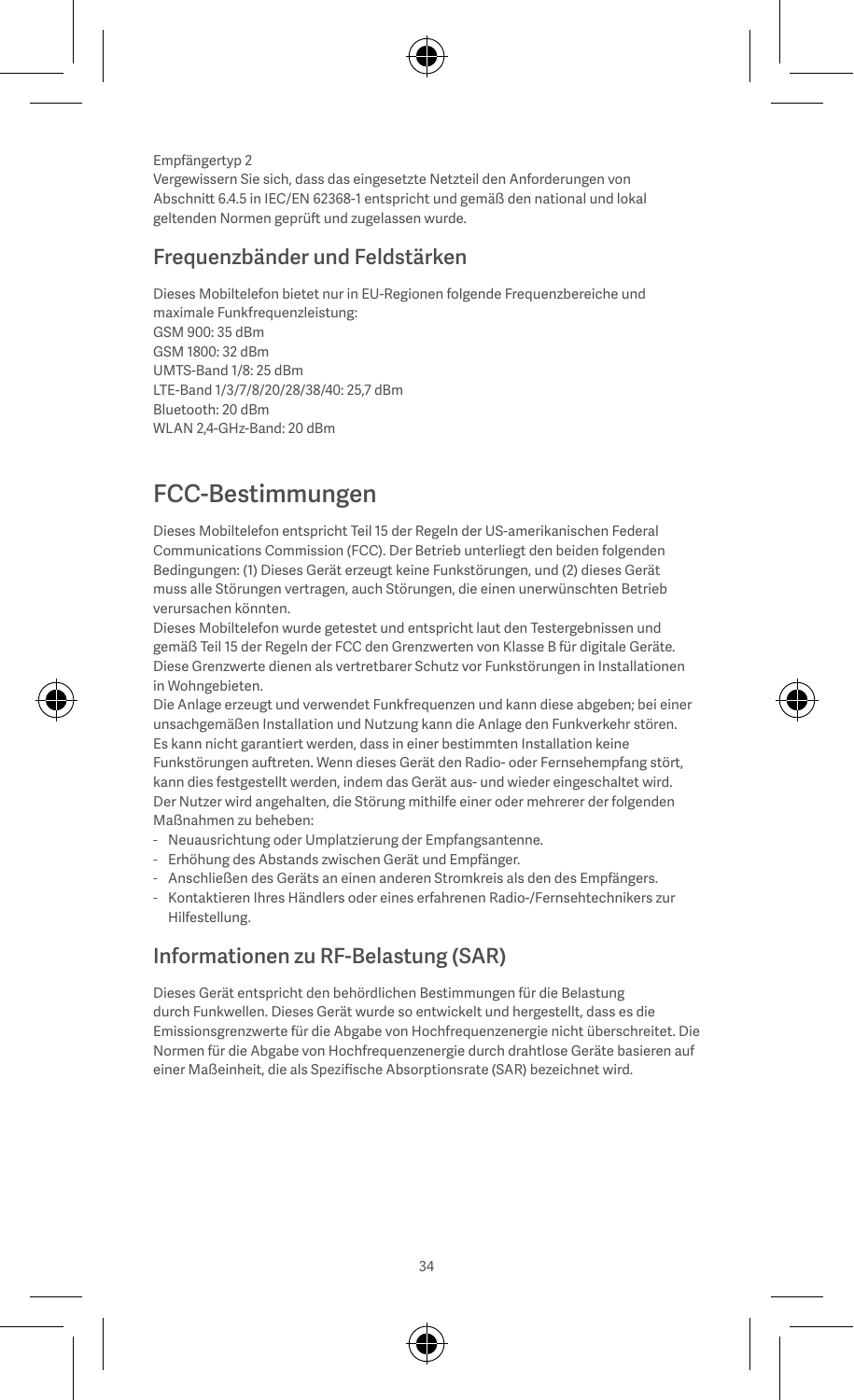Der von der US-amerikanischen FCC (Federal Communications Commission) für dieses Gerät festgelegte SAR-Grenzwert beträgt 1,6 Watt pro Kilogramm. Dieses Gerät wurde bezüglich des Betriebs, wenn am Körper getragen, geprüft und entspricht der Richtlinie der FCC für HF-Belastung unter Verwendung eines Zubehörteils, das kein Metall beinhaltet und mindestens 1,0 cm vom Körper entfernt positioniert ist. Die Einhaltung der HF-Belastungsgrenze bei am Körper getragenem Zubehör, das Metall enthält, wurde nicht getestet und zertifiziert. Daher ist das Tragen solchen Zubehörs am Körper zu vermeiden. Soweit das Gerät mit Hilfe von Zubehör bei der Benutzung am Körper getragen wird, muss das Zubehör einen Mindestabstand von 1,0 cm zwischen Körper und Gerät gewährleisten.

#### FCC-Hinweis

Änderungen oder Modifikationen, die nicht ausdrücklich von der für die Konformität verantwortlichen Seite genehmigt wurden, können die Berechtigung des Benutzers zum Betrieb des Geräts aufheben.

#### E-Kennzeichnung

Dieses Gerät verfügt über eine elektronische Kennzeichnung für Informationen zur Zertifizierung.

Um darauf zuzugreifen, gehen Sie bitte zu Einstellungen > Mein Gerät > Zertifizierung oder öffnen Sie die Einstellungen und geben Sie "Zertifizierung" in die Suchleiste ein.

Modell: M2006C3MG 2006 gibt an, dass das Produkt nach dem Juni 2020 auf den Markt gebracht wird.

#### Adapter

Hersteller (1): Jiangsu Chenyang Electron Co., Ltd. Adresse (1): No.58 Chenyang Road, Hexi Industrial Park, Huangtang Town, 212364 Danyang City, Jiangsu Province, VOLKSREPUBLIK CHINA Hersteller (2): Jiangxi Jian Aohai Technology Co., Ltd. Adresse (2): Xietian, Quanjiang Town, Suichuan, Jian City, Jiangxi, Volksrepublik China, 343900 Modell: MDY-09-EW Eingangsspannung: 100-240 V~ Eingangsfrequenz: 50/60 Hz Ausgangsspannung: 5,0 V Ausgangsstrom: 2,0 A Ausgabeleistung: 10,0 W Durchschnittliche Effizienz: ≥ 79,04 %

#### Haftungsausschluss

Dieses Benutzerhandbuch wurde von Xiaomi oder einem lokalen verbundenen Unternehmen veröffentlicht. Verbesserungen und Änderungen dieses Benutzerhandbuchs aufgrund von typografischen Fehlern, Ungenauigkeiten der vorliegenden Informationen oder Verbesserungen von Programmen oder Geräten können von Xiaomi jederzeit und ohne Ankündigung vorgenommen werden. Derartige Änderungen werden dann in neue Ausgaben dieses Benutzerhandbuchs aufgenommen (weitere Details finden Sie unter: www.mi.com/global/service/ userguide). Abbildungen dienen nur zur Illustration und geben möglicherweise nicht das exakte Aussehen des Geräts wieder.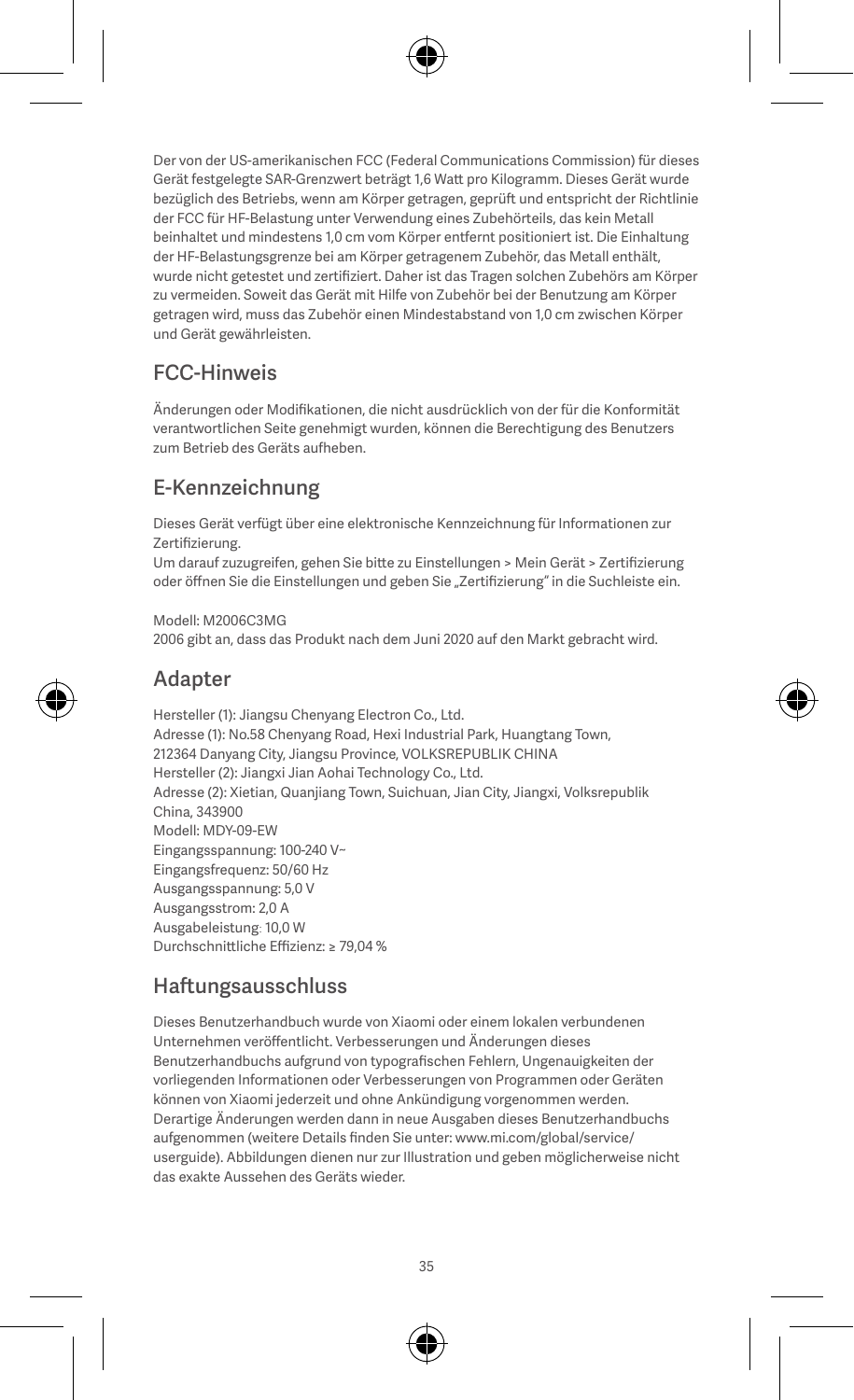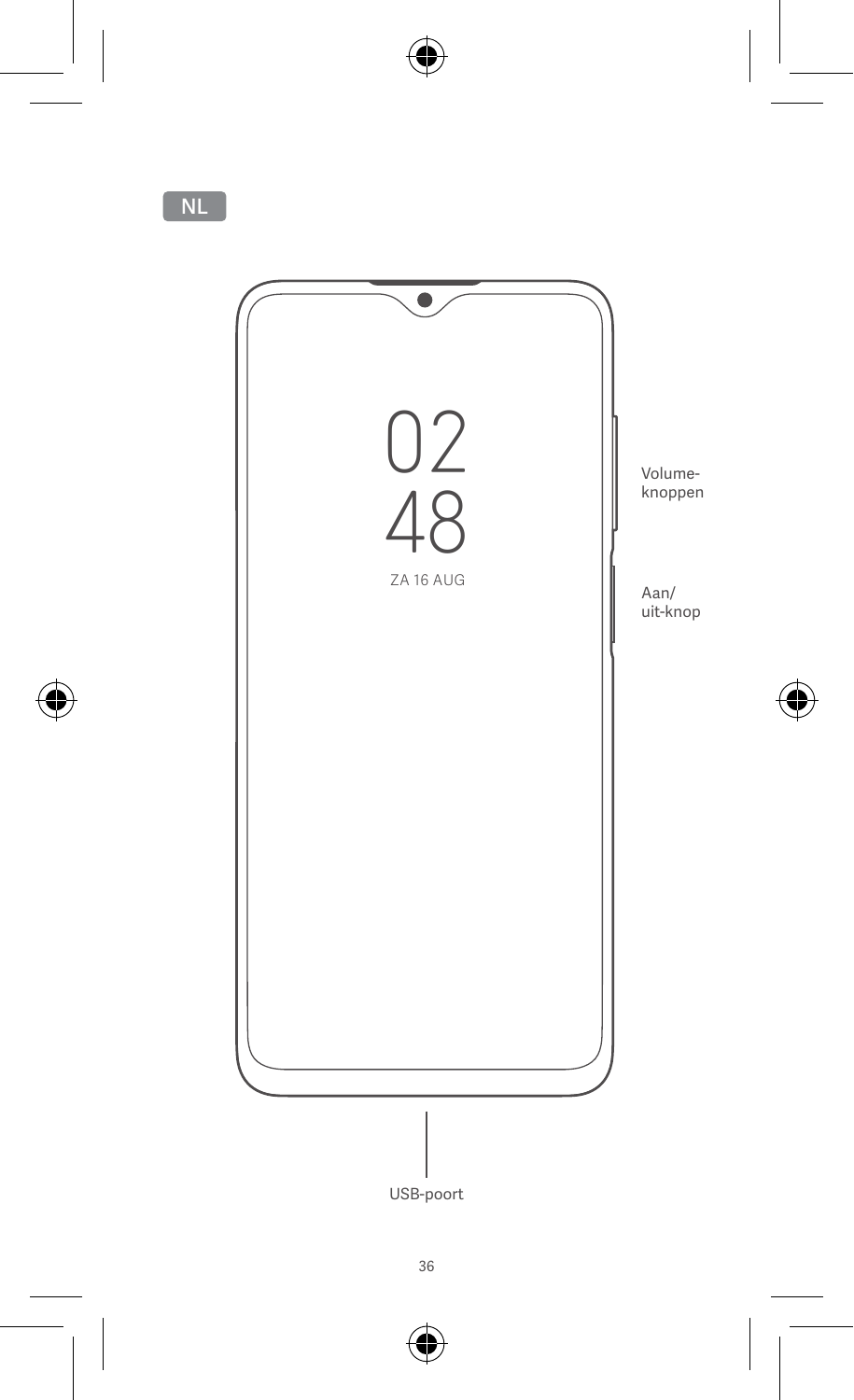# Wij stellen het op prijs dat u voor Redmi 9C hebt gekozen

Houd de aan-uitknop lang ingedrukt om het apparaat in te schakelen. Volg de instructies op het scherm om het apparaat te configureren. Ga voor meer informatie naar onze officiële website: www.mi.com/global/service/userguide

## MIUI

Redmi 9C is vooraf geïnstalleerd met MIUI, ons aangepaste Androidbesturingssysteem waarin regelmatig updates en gebruiksvriendelijke functies worden aangeboden die gebaseerd zijn op suggesties van meer dan 200 miljoen actieve gebruikers wereldwijd. Ga naar en.miui.com voor meer informatie.

## Simkaarthouder:



## Over Dual SIM:

- Dual 4G SIM wordt aangeboden door selecte telecommunicatiebedrijven en is mogelijk niet in alle regio's beschikbaar.
- Ondersteunt dubbele nanosimkaarten. Als beide simkaartsleuven worden gebruikt, kunnen beide kaarten worden ingesteld als de primaire kaart
- VoLTE wordt alleen ondersteund door telecomproviders in bepaalde regio's.
- Het systeem kan automatisch worden bijgewerkt voor optimale netwerkprestaties. Raadpleeg voor meer informatie de systeemversie die op het apparaat wordt gebruikt.
- Plaats geen niet-standaard-simkaarten in de simkaartsleuf. Deze kunnen de simkaartsleuf beschadigen.
- WAARSCHUWING: Haal dit apparaat niet uit elkaar.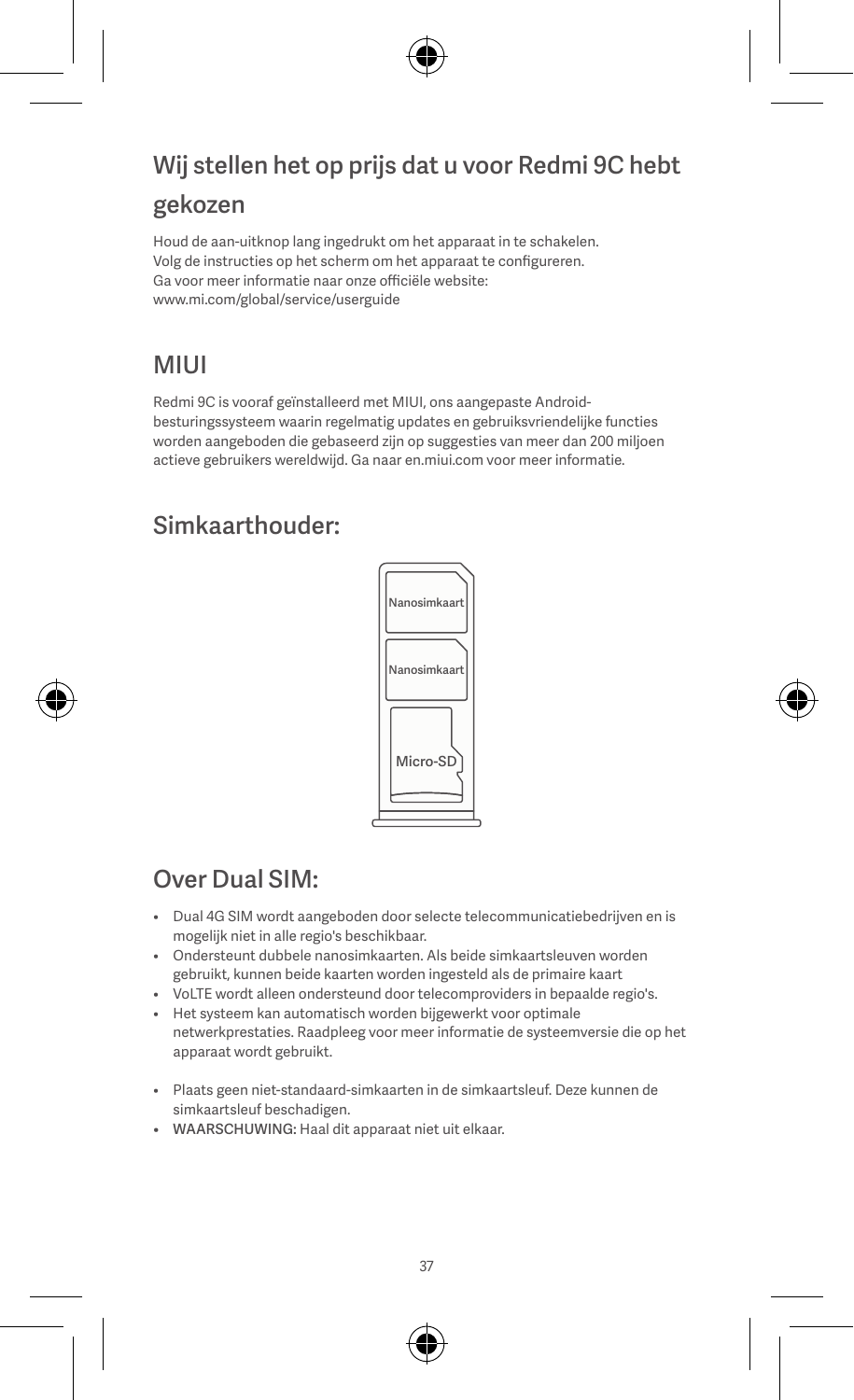## AEEA



Speciale voorzorgsmaatregelen moeten worden genomen om dit product veilig weg te gooien. Deze markering geeft aan dat dit product nergens in de Europese Unie met ander huishoudelijk afval mag worden weggegooid.

Recycle verantwoord om mogelijke schade aan het milieu of de algemene gezondheid door ongepaste afvalverwijdering te voorkomen en om duurzaam hergebruik van materiaalbronnen te stimuleren.

Als u uw apparaat veilig wilt recyclen, maakt u gebruik van de inlever- en inzamelsystemen of neemt u contact op met de winkelier waar het apparaat is gekocht.

Volg deze link om de milieuverklaring te bekijken: www.mi.com/en/about/environment

## WAARSCHUWING

ER BESTAAT EEN KANS OP EXPLOSIE ALS DE BATTERIJ WORDT VERVANGEN DOOR EEN ONJUIST TYPE BATTERIJ.

GOOI GEBRUIKTE BATTERIJEN WEG ZOALS IS BESCHREVEN IN DE INSTRUCTIES.



Luister niet langdurig op een hoog volume om mogelijke gehoorschade te voorkomen.

Voor aanvullende veiligheidsinformatie en voorzorgsmaatregelen, volgt u de koppeling: www.mi.com/en/certification

## Belangrijke veiligheidsinformatie

Lees alle veiligheidsinformatie voordat u het apparaat gebruikt:

- Gebruik van niet-goedgekeurde kabels, lichtnetadapters of batterijen kan brand en explosies veroorzaken of tot andere risico's leiden.
- Gebruik alleen goedgekeurde accessoires die compatibel zijn met uw apparaat.
- Het bedrijfstemperatuurbereik voor dit apparaat is 0 °C tot 40 °C. Het gebruik van dit apparaat in een omgeving buiten dit temperatuurbereik kan het apparaat beschadigen.
- Als uw apparaat is voorzien van een ingebouwde batterij, vervang deze dan niet zelf om te voorkomen dat u de batterij of het apparaat beschadigt.
- Laad dit apparaat alleen op met de meegeleverde of goedgekeurde kabel en lichtnetadapter. Als u andere adapters gebruikt, kan dit leiden tot brand of elektrische schokken en kunt u het apparaat en de adapter beschadigen.
- Als het apparaat is opgeladen, koppelt u de adapter los van het apparaat en het stopcontact. Laad het apparaat niet langer dan twaalf uur op.
- De batterij moet worden gerecycled of apart van het huisvuil worden weggegooid. Als u verkeerd omgaat met de batterij, kan dit brand of ontploffingen veroorzaken. Gooi het apparaat en de bijbehorende batterij en accessoires weg of recycle deze overeenkomstig uw lokale voorschriften.
- Haal de batterij niet uit elkaar, sla er niet op, sla deze niet plat en verbrand deze niet. Als de batterij vervormd of beschadigd lijkt, stop dan onmiddellijk met het gebruik ervan.
	- Zorg ervoor dat de batterij geen kortsluiting maakt. Dit kan namelijk oververhitting, brandwonden of ander persoonlijk letsel veroorzaken.
	- Plaats de batterij niet in een omgeving met een hoge temperatuur.
	- Oververhitting kan een explosie veroorzaken.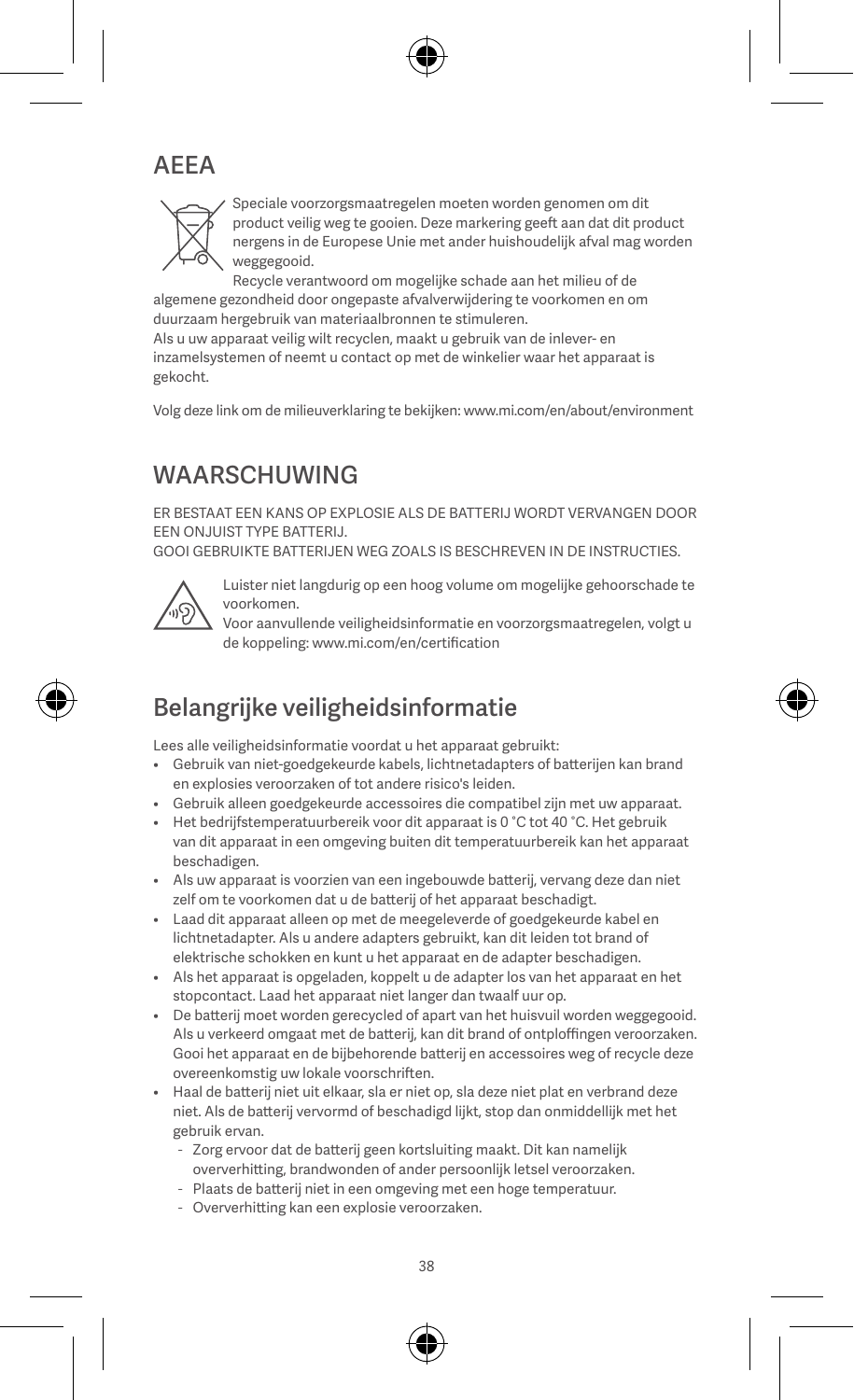- Haal de batterij niet uit elkaar, sla er niet op of sla deze niet plat. De batterij kan anders gaan lekken, oververhit raken of exploderen.
- Verbrand de batterij niet, omdat dit een brand of explosie kan veroorzaken.
- Als de batterij vervormd of beschadigd lijkt, stop dan onmiddellijk met het gebruik ervan.
- De gebruiker mag de batterij niet verwijderen of aanpassen. De batterij mag alleen worden verwijderd of gerepareerd door een erkend reparatiecentrum of de fabrikant.
- Houd uw apparaat droog.
- Probeer het apparaat niet zelf te repareren. Als een onderdeel van het apparaat niet juist werkt, neemt u contact op met de klantondersteuning van Mi of brengt u het apparaat naar een erkend reparatiecentrum.
- Sluit andere apparaten aan zoals beschreven in de bijbehorende instructiehandleidingen. Sluit geen apparaten aan die incompatibel zijn met dit apparaat.
- Voor AC/DC-adapters dient het stopcontact dicht bij de apparatuur te zijn en gemakkelijk toegankelijk te zijn.

# Veiligheidsmaatregelen

- Neem alle toepasselijke wetten en regels in acht die het gebruik van mobiele telefoons in specifieke situaties en omgevingen beperken.
- Gebruik uw telefoon niet bij benzinestations of in mogelijk explosieve omgevingen, zoals tankzones, benedendeks op vaartuigen, brandstof- of chemische transfer- of opslagfaciliteiten, of omgevingen die chemicaliën of kleine deeltjes bevatten, zoals graan, stof of metaalpoeder. Volg alle aanwezige instructies op voor het uitschakelen van draadloze apparaten, zoals uw telefoon of andere radioapparatuur. Schakel uw telefoon of draadloze apparaat uit wanneer u zich in een explosiegebied bevindt of in gebieden waar 'portofoons' of 'elektronische apparaten' moeten worden uitgeschakeld om mogelijke gevaren te voorkomen.
- Gebruik uw telefoon niet in operatiekamers, afdelingen voor spoedeisende hulp of intensivecareafdelingen van een ziekenhuis. Houd u altijd aan alle regels en voorschriften van ziekenhuizen en gezondheidscentra. Als u een medisch apparaat draagt, raadpleeg dan uw arts en de fabrikant van het apparaat om te bepalen of uw telefoon de werking van uw medische apparaat kan beïnvloeden. Houd altijd een minimale afstand van 15 cm tussen uw mobiele telefoon en de pacemaker aan om mogelijke interferentie met een pacemaker te voorkomen. Dit doet u door uw telefoon aan het oor tegenover uw pacemaker te houden en niet in een borstzak te dragen. Gebruik uw telefoon niet in de buurt van hoortoestellen, cochleaire implantaten of andere soortgelijke apparaten om interferentie met medische apparatuur te voorkomen.
- Neem de veiligheidsvoorschriften van vliegtuigen in acht en schakel uw telefoon aan boord van vliegtuigen uit wanneer dit is vereist.
- Gebruik uw telefoon tijdens het besturen van een voertuig in overeenstemming met relevante verkeerswetten en -voorschriften.
- Om blikseminslag te voorkomen, moet u uw telefoon niet buiten gebruiken bij onweer.
- Gebruik uw telefoon niet om te bellen terwijl deze wordt opgeladen.
- Gebruik uw telefoon niet op plekken met een hoge vochtigheid, zoals badkamers. Als u dit wel doet, kan dit elektrische schokken, letsel, brand en schade aan de oplader veroorzaken.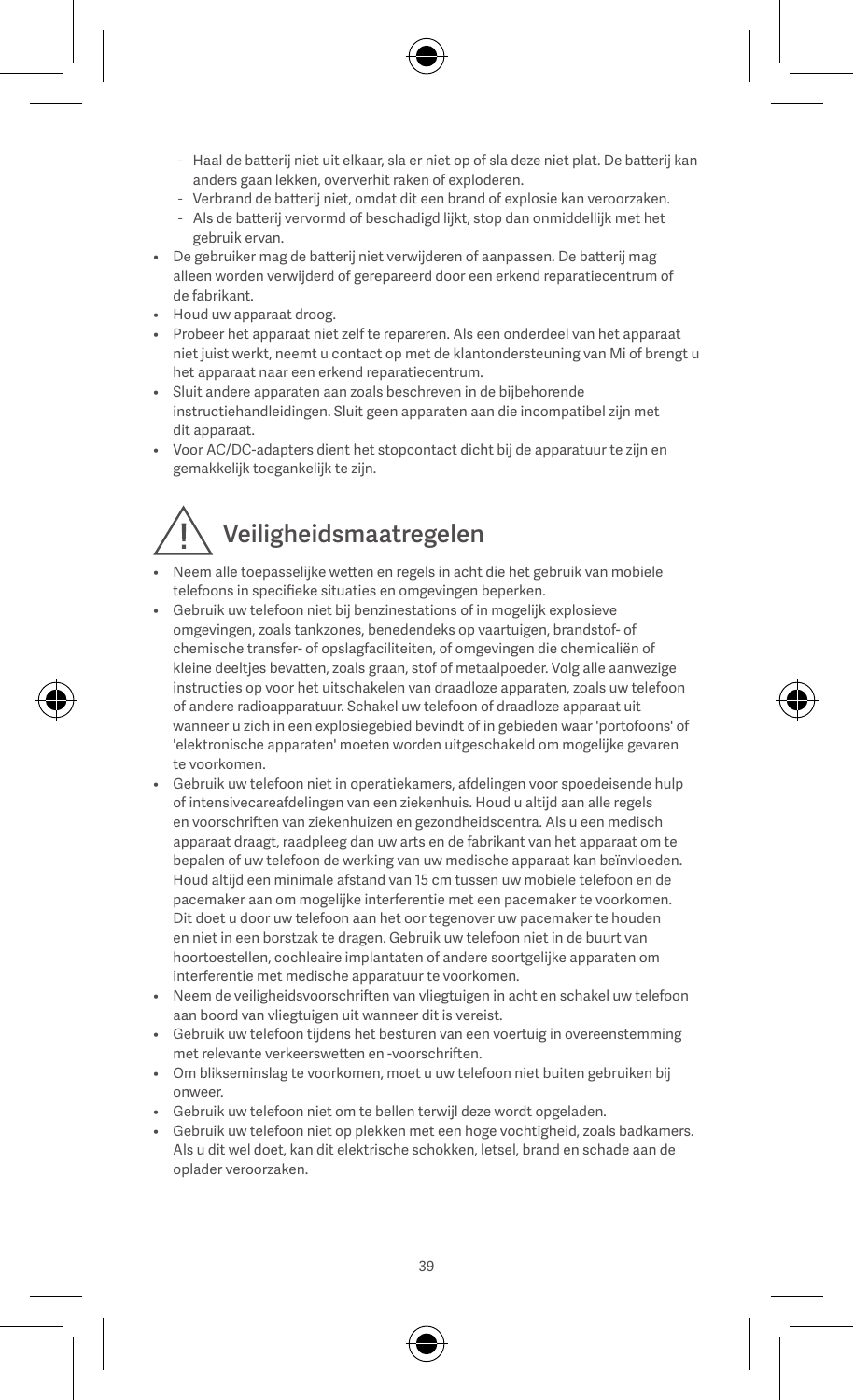# Beveiligingsverklaring

Werk het besturingssysteem van uw telefoon bij met de ingebouwde softwareupdatefunctie of bezoek één van onze erkende servicepunten. Wanneer u de software op een andere manier bijwerkt, kan dit het apparaat beschadigen of leiden tot gegevensverlies, beveiligingsproblemen en andere risico's.

# EU-voorschriften



#### RED-conformiteitsverklaring

Xiaomi Communications Co., Ltd. verklaart hierbij dat deze GSM/GPRS/EDGE/UMTS/ LTE digitale mobiele telefoon met Bluetooth en wifi M2006C3MG voldoet aan de essentiële vereisten en overige relevante bepalingen van de RE-richtlijn 2014/53/EU. De volledige tekst van de EU-conformiteitsverklaring is beschikbaar op de volgende website: www.mi.com/en/certification

#### Informatie over de blootstelling aan radiogolven (SAR)

Dit apparaat is conform de eisen voor de SAR-grenswaarden (Specific Absorption Rate) voor blootstelling aan de bevolking of ongecontroleerde blootstelling (10 gram gelokaliseerde SAR voor hoofd en romp met een limiet van: 2,0 W/kg), zoals vastgesteld in de Aanbeveling van de Raad 1999/519/EC, de ICNIRP-richtlijnen en de RED (Richtlijn 2014/53/EU).

Dit apparaat is tijdens SAR-tests ingesteld om op het hoogst gecertificeerde vermogen uit te zenden in alle geteste frequentiebanden en is in posities geplaatst die RF-blootstelling simuleren gedurende gebruik tegen het hoofd, zonder ruimte, en vlak bij het lichaam, met een ruimte van 5 mm.

SAR-naleving voor bediening op het lichaam is gebaseerd op een scheidingsafstand van 5 mm tussen het apparaat en het menselijk lichaam. Dit apparaat moet op minimaal 5 mm afstand van het lichaam worden gedragen om te garanderen dat het RF-blootstellingsniveau conform of lager is dan het gerapporteerde niveau. Wanneer het apparaat dicht bij het lichaam wordt bevestigd, moet een riemclip of holster worden gebruikt die geen metalen onderdelen bevat. Er dient bovendien minimaal 5 mm afstand tussen het apparaat en het lichaam te zijn. Naleving omtrent RF-blootstelling is niet getest of gecertificeerd met accessoires die metaal bevatten en op het lichaam worden gedragen, en het gebruik van een dergelijke accessoire moet worden vermeden.

#### Certificeringsinformatie (hoogste SAR)

SAR 10g-limiet: 2,0 W/kg,

SAR-waarde: Hoofd: 0,355 W/kg, lichaam: 0,779 W/kg (5 mm afstand)

#### Juridische informatie

Dit apparaat kan in alle lidstaten van de EU worden gebruikt.

Neem de geldende nationale en lokale voorschriften in acht met betrekking tot de locatie waar het apparaat wordt gebruikt.

Afhankelijk van uw netwerkprovider, is het gebruik van dit product is mogelijk beperkt.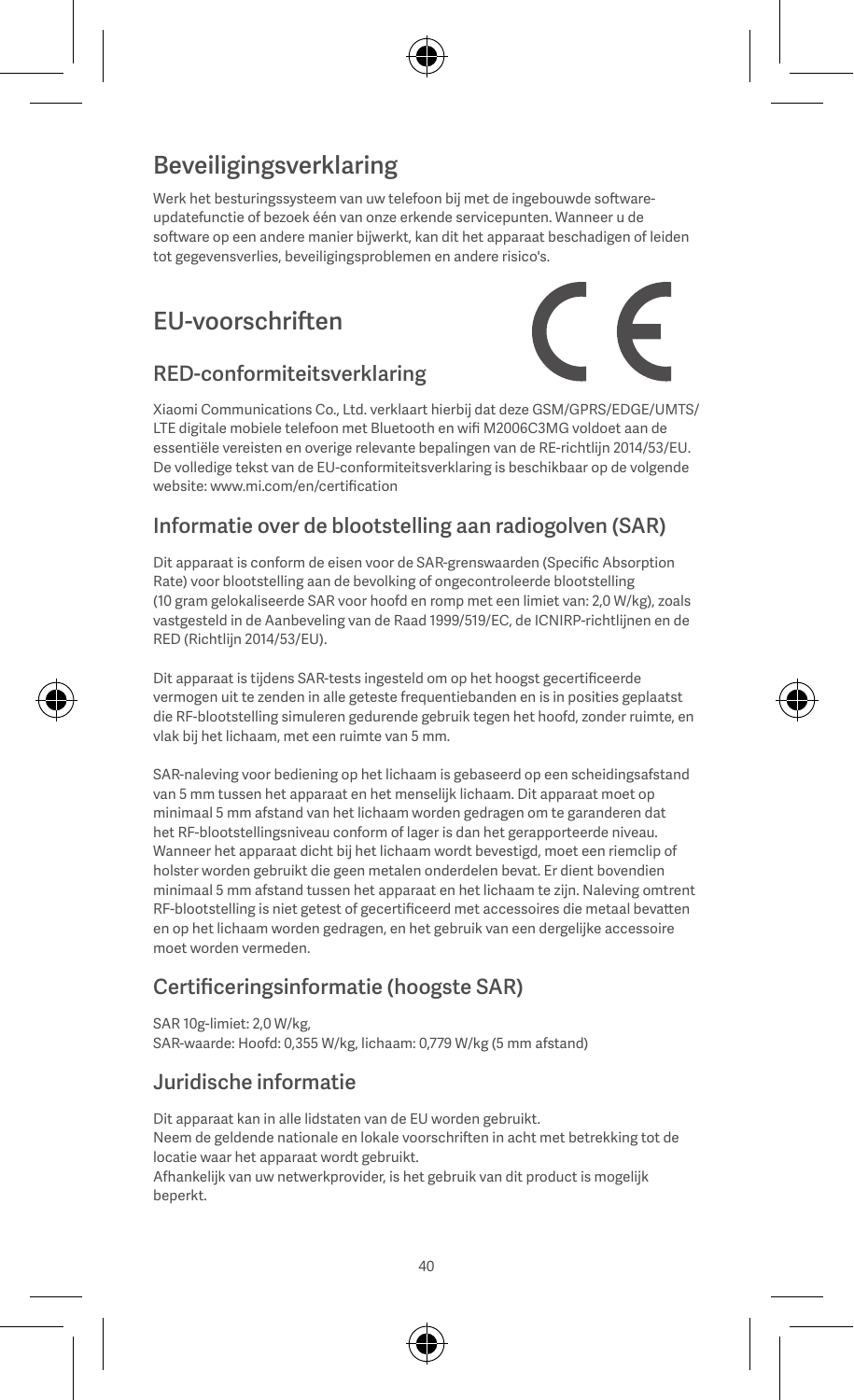Ontvanger categorie 2 Zorg ervoor dat de lichtnetadapter voldoet aan de vereisten van clausule 6.4.5 in IEC/EN 62368-1 en is getest en goedgekeurd overeenkomstig de nationale of lokale normen.

#### Frequentiebanden en vermogen

Deze mobiele telefoon kan gebruikmaken van de volgende frequenties in EU-zones en biedt het volgende maximale radiofrequentievermogen:

GSM 900: 35 dBm GSM 1800: 32 dBm UMTS-band 1/8: 25 dBm LTE-band 1/3/7/8/20/28/38/40: 25,7 dBm Bluetooth: 20 dBm Wifi 2,4GHz-band: 20 dBm

# FCC-voorschriften

Deze mobiele telefoon voldoet aan deel 15 van de FCC-voorschriften. De bediening van het apparaat is onderhevig aan de twee volgende voorwaarden: (1) Dit apparaat mag geen schadelijke interferentie veroorzaken en (2) dit apparaat moet alle ontvangen interferentie aanvaarden, met inbegrip van interferentie die een ongewenste werking kan veroorzaken.

Deze mobiele telefoon is getest en voldoet aan de grenswaarden voor een digitaal apparaat van klasse B, conform deel 15 van de FCC-voorschriften. Deze limieten zijn opgesteld om een redelijke bescherming te bieden tegen storende

interferentie in een woonwijk. Dit apparaat genereert en gebruikt radiogolven en kan mogelijk radiogolven

uitzenden die communicatie via radiogolven kunnen verstoren wanneer dit apparaat niet volgens de instructies wordt geïnstalleerd en gebruikt.

Er is echter geen garantie dat er geen storing zal optreden in een bepaalde installatie. Als dit apparaat schadelijke interferentie veroorzaakt voor radio- of televisieontvangst, wat kan worden vastgesteld door de apparatuur uit en in te schakelen, wordt de gebruiker aangeraden de interferentie te verhelpen door één of meer van de volgende maatregelen te treffen:

- Heroriënteer of verplaats de ontvangende antenne.
- Vergroot de afstand tussen de apparatuur en de ontvanger.
- Sluit de apparatuur aan op een stopcontact dat behoort tot een andere groep dan de groep waarop de ontvanger is aangesloten.
- Neem contact op met de dealer of een ervaren radio- of tv-monteur.

#### Informatie over de blootstelling aan radiogolven (SAR)

Dit apparaat voldoet aan de overheidsvereisten met betrekking tot blootstelling aan radiogolven. Dit apparaat is zo ontworpen en geproduceerd dat de limieten voor blootstelling aan radiogolven niet worden overschreden. De blootstellingsnorm voor draadloze apparaten gebruikt een meeteenheid die bekendstaat als Specific Absorption Rate (SAR).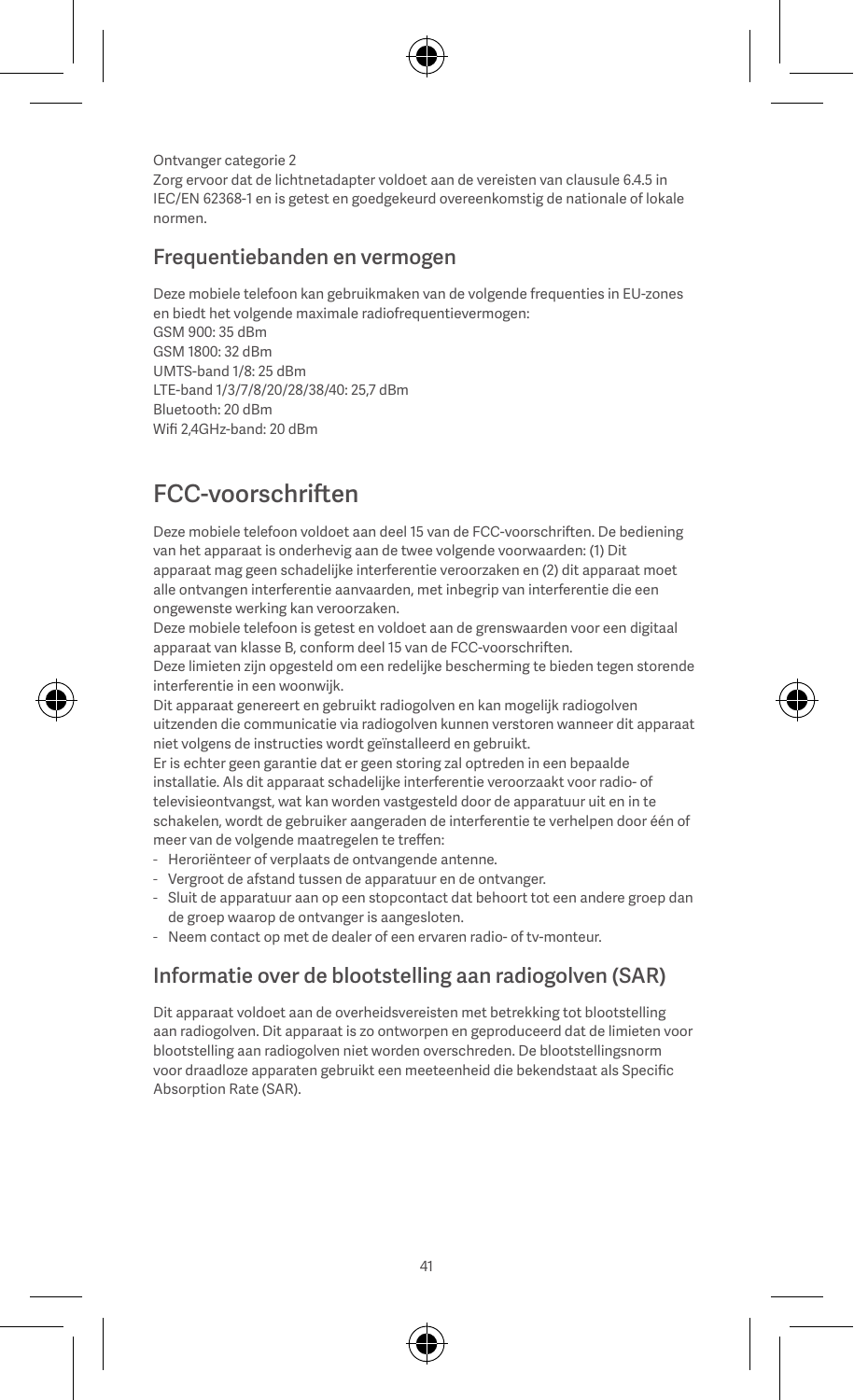De SAR-limiet die is ingesteld door de FCC bedraagt 1,6 W/kg. Dit apparaat is getest om op het lichaam te worden gedragen en het voldoet aan de richtlijnen voor de blootstelling aan radiogolven van de FCC voor gebruik met een accessoire dat geen metaal bevat en op een afstand van minimaal 1,0 cm van het lichaam wordt gehouden. Naleving omtrent RF-blootstelling met op het lichaam gedragen accessoires die metaal bevatten, is niet getest en niet gecertificeerd. Het gebruik van een dergelijk op het lichaam gedragen accessoire dient te worden vermeden. Alle accessoires die met dit apparaat worden gebruikt voor gebruik op het lichaam, moeten minimaal 1,0 cm van het lichaam worden gehouden.

## FCC-opmerking

Wijzigingen of aanpassingen die niet nadrukkelijk zijn goedgekeurd door de partij die verantwoordelijk is voor de naleving, kunnen ertoe leiden dat het recht van de gebruiker om het apparaat te gebruiken vervalt.

#### E-label

Dit apparaat bevat een elektronisch label voor certificeringsinformatie. Om dit te bekijken, gaat u naar Instellingen > Over deze telefoon > Certificering, of opent u Instellingen en typt u 'Certificering' in de zoekbalk.

Model: M2006C3MG 2006 geeft aan dat dit product na 202006 op de markt is gebracht.

#### Adapter

Fabrikant (1): Jiangsu Chenyang Electron Co.,Ltd. Adres (1): No.58 Chenyang Road,Hexi Industrial Park,Huangtang Town,212364 Danyang City,Jiangsu Province,PEOPLE'S REPUBLIC OF CHINA Fabrikant (2): Jiangxi Jian Aohai Technology Co.,Ltd. Adres (2): Xietian, Quanjiang Town, Suichuan, Jian City, Jiangxi, P. R. China, 343900 Model: MDY-09-EW Ingangsspanning: 100-240 V ~ Ingangsfrequentie: 50/60 Hz Uitgangsspanning: 5,0 V Uitgangsstroom: 2,0 A Uitgangsvermogen: 10,0 W Gemiddelde actieve efficiëntie: ≥79,04%

#### Disclaimer

Deze gebruikershandleiding wordt uitgegeven door Xiaomi of een lokale gelieerde onderneming. Xiaomi kan deze Gebruikershandleiding op elk moment en zonder enige kennisgeving verbeteren en wijzigen wegens typografische fouten, onjuiste of verouderde informatie of verbeteringen aan programma's en/of apparatuur. Deze wijzigingen worden echter opgenomen in nieuwe onlineversies van de gebruikershandleiding (meer informatie op www.mi.com/global/service/userguide). Alle afbeeldingen zijn alleen ter referentie en geven mogelijk niet het juiste apparaat weer.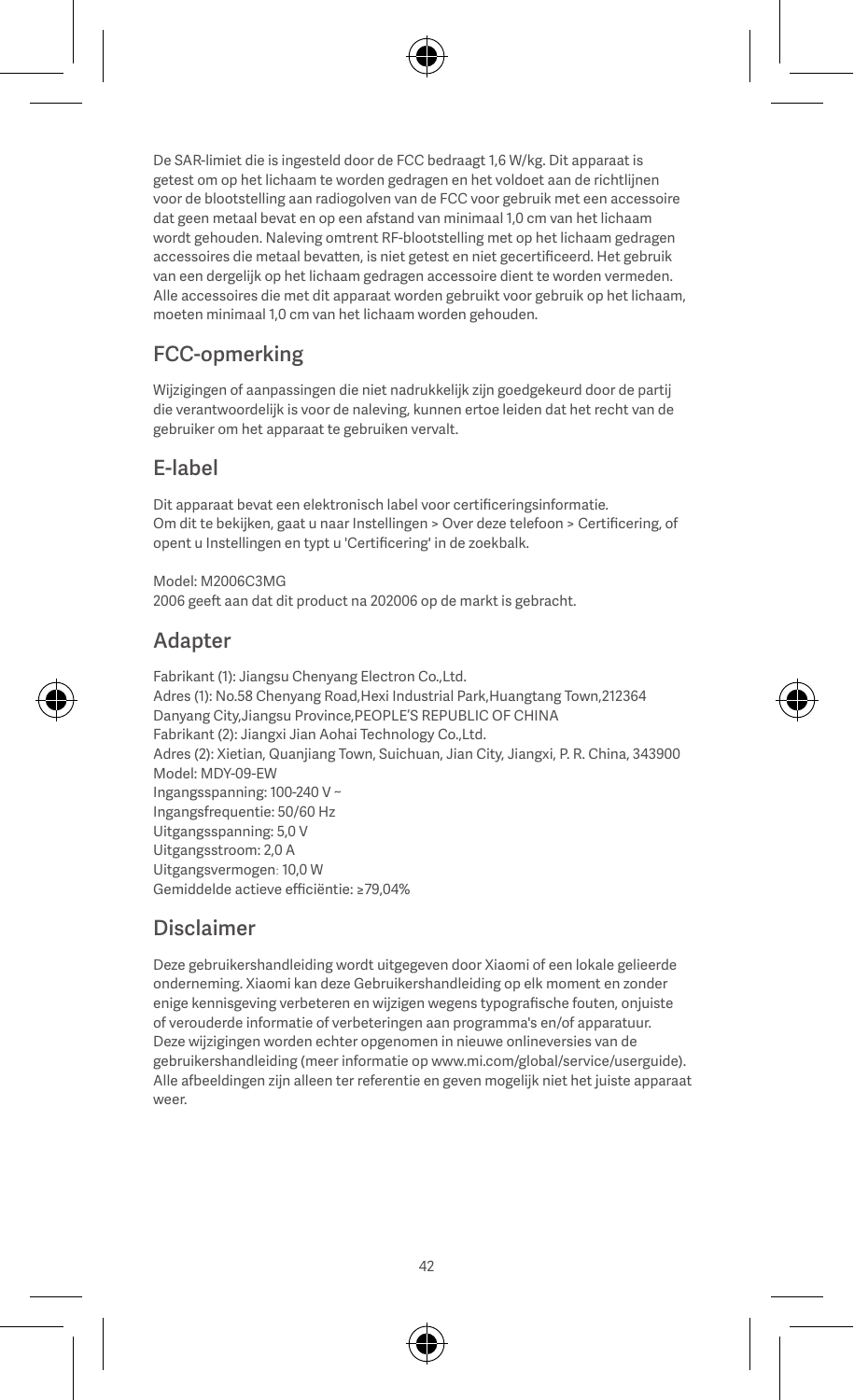

Porta USB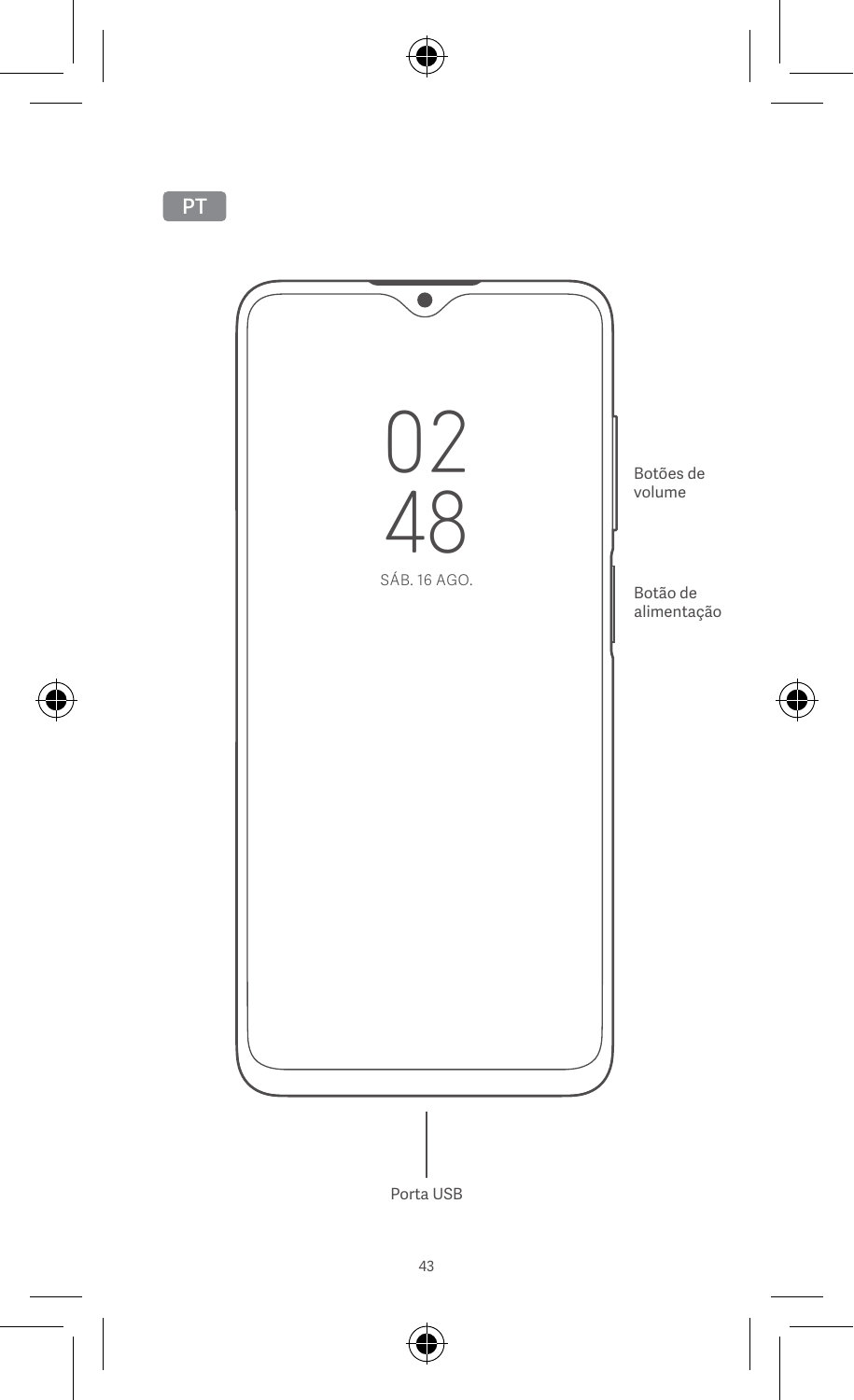## Obrigado por escolher o Redmi 9C

Mantenha o botão para ligar/desligar premido para ligar o dispositivo. Siga as instruções no ecrã para configurar o dispositivo. Para obter mais informações, visite o nosso website oficial: www.mi.com/global/service/userguide

## **MILII**

O Redmi 9C é fornecido com o MIUI pré-instalado, o nosso sistema operativo personalizado baseado em Android que oferece atualizações frequentes e funcionalidades simples sugeridas por mais de 200 milhões de utilizadores ativos ao nível mundial. Para mais informações, consulte en.miui.com

# Suporte do cartão SIM:



# Acerca do Dual SIM:

- O sistema de cartões SIM Dual 4G é proporcionado por operadoras de telecomunicações selecionadas e pode não estar disponível em todas as regiões.
- Suporta dois cartões Nano SIM. Quando utiliza ambas as ranhuras do cartão SIM, qualquer cartão pode ser definido como o cartão principal.
- O sistema VoLTE é apenas suportado por operadoras de telecomunicações em determinadas regiões.
- O sistema pode ser automaticamente atualizado para um desempenho otimizado da rede. Para obter mais informações, consulte a versão do sistema em utilização no dispositivo.
- Não introduza cartões SIM não padrão na ranhura para cartões SIM. Podem danificar a ranhura para cartões SIM.
- AVISO: Não desmonte este dispositivo.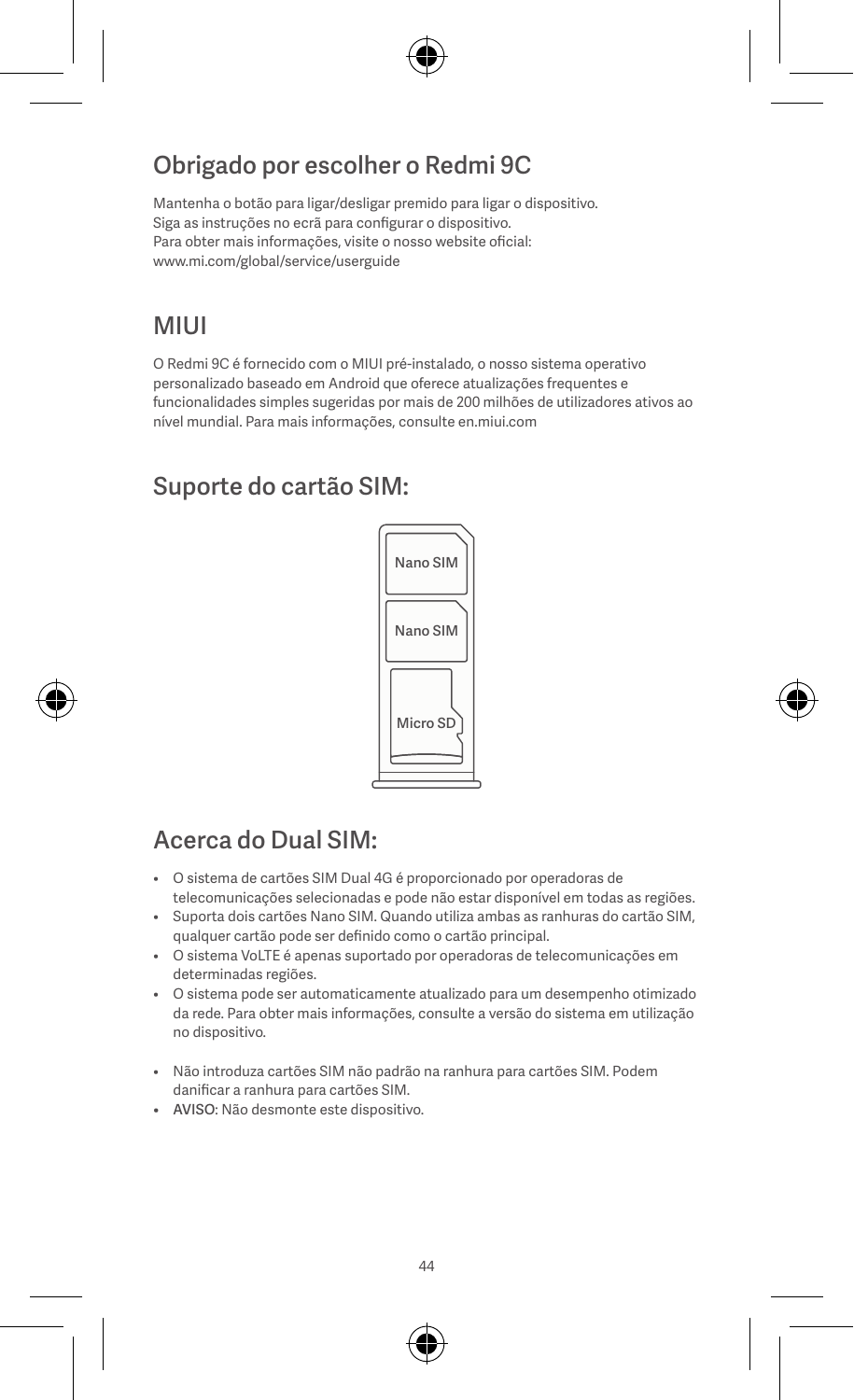# REEE



Devem ser tomadas precauções especiais para descartar este produto com segurança. Esta marca indica que este produto não deve ser descartado com outros resíduos domésticos na UE. Para evitar danos ao meio ambiente ou à saúde humana causados pela eliminação inadequada de resíduos, e para promover a reutilização

sustentável de recursos materiais, recicle com responsabilidade. Para reciclar o seu dispositivo em segurança, utilize os sistemas de recolha e retoma ou contacte o revendedor onde adquiriu o dispositivo.

Para consultar a nossa Declaração Ambiental, clique na seguinte ligação: www.mi.com/en/about/environment

## AVISO

RISCO DE EXPLOSÃO SE A BATERIA FOR SUBSTITUÍDA POR UM TIPO INCORRETO. ELIMINE AS BATERIAS USADAS DE ACORDO COM AS INSTRUÇÕES.



Para evitar possíveis danos na audição, não submeta os seus ouvidos a níveis de volume elevados durante longos períodos de tempo. Pode aceder a informações de segurança e a avisos adicionais através da seguinte ligação: www.mi.com/en/certification

## Informação importante de segurança

Leia todas as informações de segurança que se seguem antes de utilizar o seu dispositivo:

- Utilizar cabos, transformadores ou baterias não autorizados pode provocar incêndios, explosões ou outros riscos.
- Utilize apenas acessórios autorizados compatíveis com o seu dispositivo.
- A amplitude térmica de funcionamento deste dispositivo é entre os 0 °C e os 40 °C. Utilizar este dispositivo em ambientes fora desta amplitude térmica pode danificar o dispositivo.
- Se o seu dispositivo for fornecido com uma bateria integrada, não tente substituíla, de modo a evitar danos na bateria ou no dispositivo.
- Carregue este dispositivo apenas com o cabo ou transformador incluído ou autorizado. A utilização de outros transformadores pode provocar incêndios, choque elétrico e danificar o dispositivo e o transformador.
- Após a conclusão do carregamento, desligue o transformador do dispositivo e da tomada elétrica. Não carregue o dispositivo durante mais de 12 horas.
- A bateria deve ser reciclada ou eliminada separada do lixo doméstico. O manuseamento incorreto da bateria pode provocar incêndio ou explosão. Elimine ou recicle o dispositivo, assim como a sua bateria e acessórios de acordo com os regulamentos locais.
- Não desmonte, bata, esmague ou queime a bateria. Caso a bateria apresente deformações ou danos, deve parar imediatamente de a utilizar.
	- Não provoque curto-circuitos na bateria, uma vez que pode causar sobreaquecimento, queimaduras ou outros danos físicos.
	- Não coloque a bateria em ambientes com altas temperaturas.
	- O sobreaquecimento pode provocar uma explosão.
	- Não desmonte, bata ou esmague a bateria, uma vez que pode provocar fugas, sobreaquecimento ou a explosão da bateria.
	- Não queime a bateria, uma vez que pode causar incêndios ou explosões.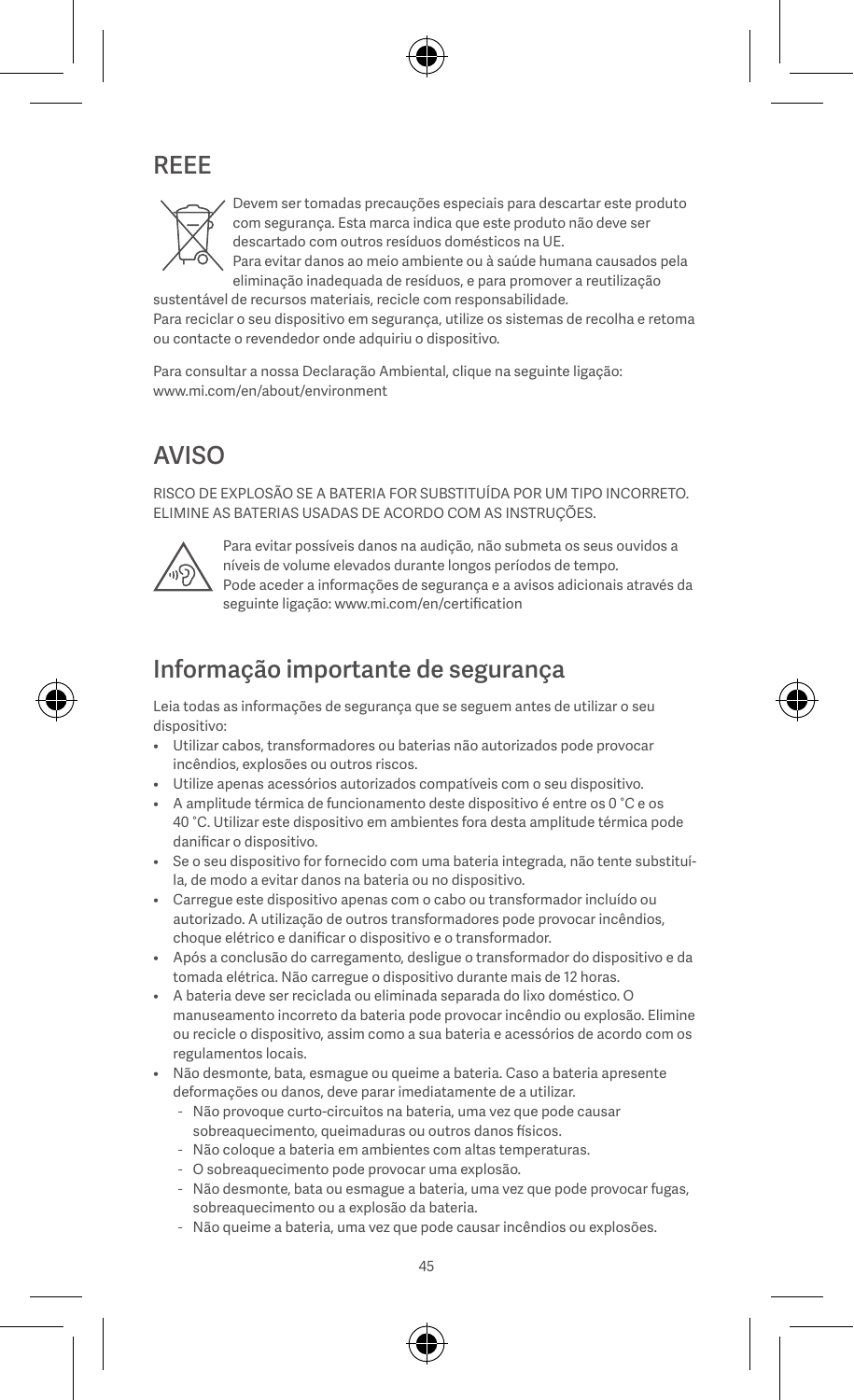- Caso a bateria apresente deformações ou danos, deve parar imediatamente de a utilizar.
- O utilizador não deve remover ou modificar a bateria. A remoção ou reparação da bateria deve ser efetuada unicamente por um centro de reparação autorizado pelo fabricante.
- Mantenha o dispositivo seco.
- Não tente reparar o dispositivo. Se alguma parte do dispositivo não funcionar corretamente, contacte o apoio ao cliente Mi ou leve o dispositivo a um centro de reparação autorizado.
- Ligue outros dispositivos de acordo com os respetivos manuais de instruções. Não ligue dispositivos incompatíveis a este dispositivo.
- Para o adaptador de CA/CC, a tomada deve ser instalada perto do equipamento e ser de fácil acesso.

# Precauções de segurança

- Cumpra todas as leis e regras aplicáveis que restringem a utilização de telemóveis em casos e ambientes específicos.
- Não utilize o seu telemóvel em postos de abastecimento ou atmosferas explosivas, bem como em ambientes potencialmente explosivos, incluindo áreas de abastecimento de combustível, porões de embarcações, instalações de transferência ou armazenamento de combustível ou produtos químicos e zonas onde o ar contenha substâncias químicas ou partículas, como grãos, poeira ou pó de metais. Obedeça a toda a sinalização que indica para desligar dispositivos sem fios, como o seu telemóvel ou outro equipamento de rádio. Desligue o seu telemóvel ou dispositivo sem fios em áreas dedicadas a explosões ou em áreas com indicação para desligar os "rádios bidirecionais" ou os "dispositivos eletrónicos", para evitar potenciais perigos.
- Não utilize o seu telemóvel em blocos operatórios de hospitais, em salas de emergência ou em unidades de cuidados intensivos. Cumpra sempre todas as regras e regulamentos em vigor nos hospitais e centros de saúde. Caso possua um dispositivo médico, consulte o seu médico ou o fabricante do dispositivo para determinar se o seu telemóvel pode interferir com o funcionamento do dispositivo. Para evitar potenciais interferências com um pacemaker, mantenha sempre uma separação mínima de 15 cm entre o seu telemóvel e o pacemaker. Pode fazê-lo utilizando o seu telemóvel na orelha do lado oposto ao pacemaker e evitando transportar o seu telemóvel num bolso de peito. Para evitar interferências com equipamentos médicos, não utilize o seu telemóvel perto de aparelhos auditivos, implantes cocleares ou outros dispositivos semelhantes.
- Respeite todas as normas de segurança dos aviões e desligue o seu telemóvel a bordo do avião, quando exigido.
- Ao conduzir um veículo, utilize o seu telemóvel respeitando as respetivas leis e o código da estrada.
- Para evitar ser atingido por um raio, não utilize o seu telemóvel ao ar livre durante trovoadas.
- Não utilize o seu telemóvel para fazer chamadas enquanto estiver a carregar.
- Não utilize o seu telemóvel em locais com grande humidade, como casas de banho. Isto pode provocar choques elétricos, ferimentos, incêndios e danos no carregador.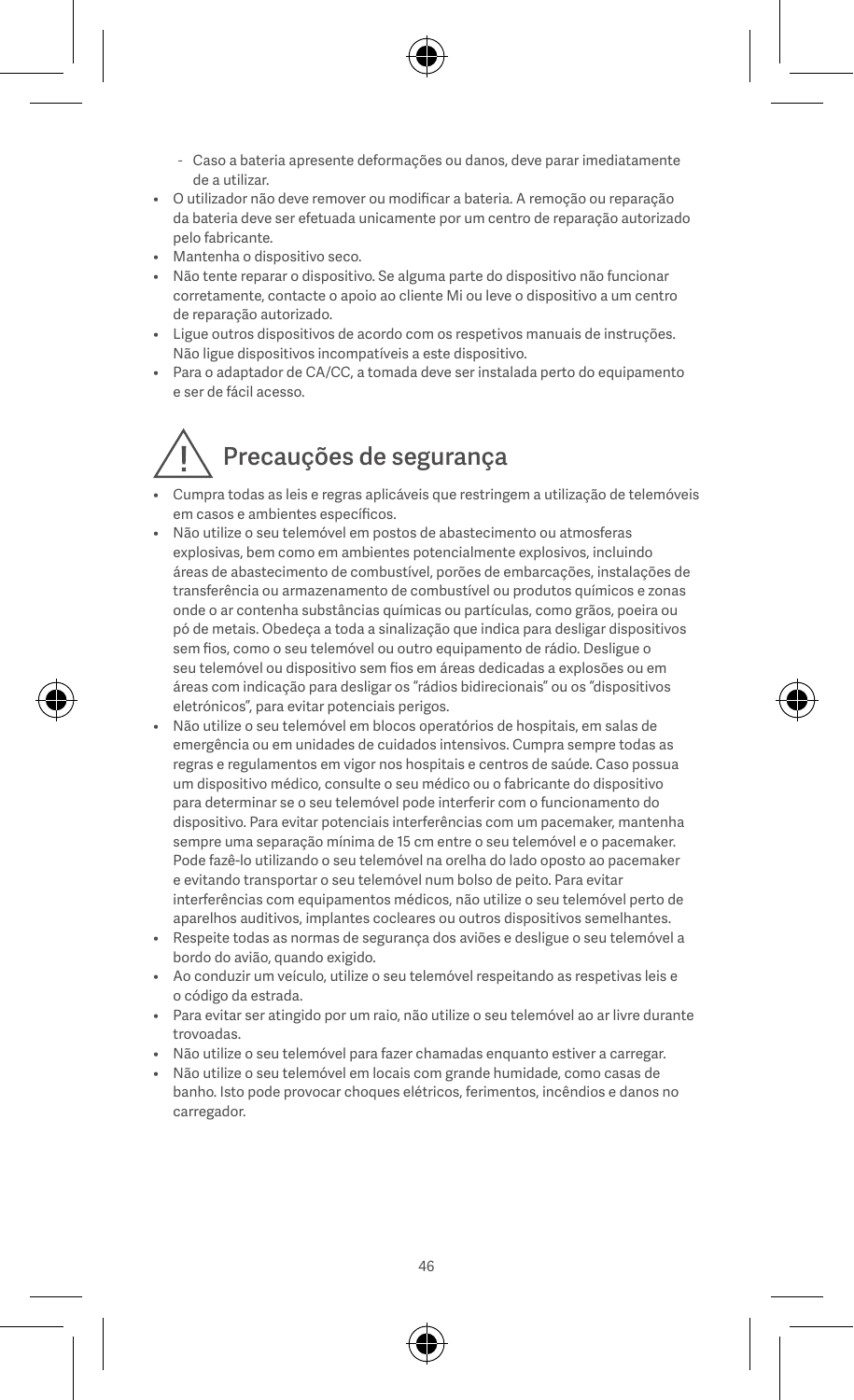## Declaração de segurança

Atualize o sistema operativo do seu telemóvel utilizando a funcionalidade de atualização de software integrada ou visite um dos nossos pontos de atendimento autorizados. A atualização do software por outros meios pode danificar o dispositivo ou resultar em perda de dados, problemas de segurança e outros riscos.

# Regulamentos da UE

## Declaração de conformidade com a RED (Diretiva relativa aos equipamentos de rádio)



Pelo presente, a Xiaomi Communications Co., Ltd. declara que este telemóvel digital GSM/GPRS/EDGE/UMTS/LTE com Bluetooth e Wi-Fi M2006C3MG cumpre os requisitos essenciais e outras disposições relevantes da Diretiva RE 2014/53/UE. O texto completo da declaração de conformidade da UE está disponível em: www.mi.com/en/certification

#### Informação sobre a exposição à RF (SAR)

Este dispositivo está em conformidade com os limites da Taxa de Absorção Específica (SAR) para a exposição da população geral/exposição não controlada (SAR localizada de 10 gramas para a cabeça e o tronco, limite: 2,0 W/kg) especificada na Recomendação do Conselho 1999/519/CE, assim como nas Diretrizes da ICNIRP (Comissão Internacional de Proteção Contra as Radiações Não Ionizantes) e na Diretiva relativa aos equipamentos de rádio – RED (Diretiva 2014/53/UE).

Durante o teste de SAR, este dispositivo foi definido para transmitir no seu nível de potência certificado mais elevado em todas as bandas de frequência testadas e foi colocado em posições que simulavam a exposição à radiofrequência em utilização contra a cabeça, sem separação, e perto do corpo, com uma separação de 5 mm.

A conformidade com a SAR no respeitante ao funcionamento do corpo, baseia-se numa distância de separação de 5 mm entre o dispositivo e o corpo humano. Este dispositivo deve ser mantido a, pelo menos, 5 mm do corpo para garantir um nível de exposição à radiofrequência igual ou inferior ao nível indicado. Quando prender o dispositivo junto do corpo, deve usar uma presilha para cinto ou um coldre que não contenham componentes metálicos e que permitam manter uma separação de, pelo menos, 5 mm entre o dispositivo e o corpo. A conformidade com a exposição à radiofrequência não foi testada ou certificada com nenhum acessório com componentes metálicos junto ao corpo, e como tal, a utilização de tais acessórios deve ser evitada.

#### Informações sobre a certificação (SAR mais elevada)

SAR limite 10 g: 2,0 W/kg, Valor SAR: Cabeça: 0,355 W/kg, corpo: 0,779 W/kg (5 mm de distância).

#### Informação legal

Este dispositivo pode ser utilizado em todos os estados-membros da UE. Cumpra os regulamentos nacionais e locais onde o dispositivo é utilizado. A usabilidade deste dispositivo pode ser limitada, dependendo do fornecedor de rede.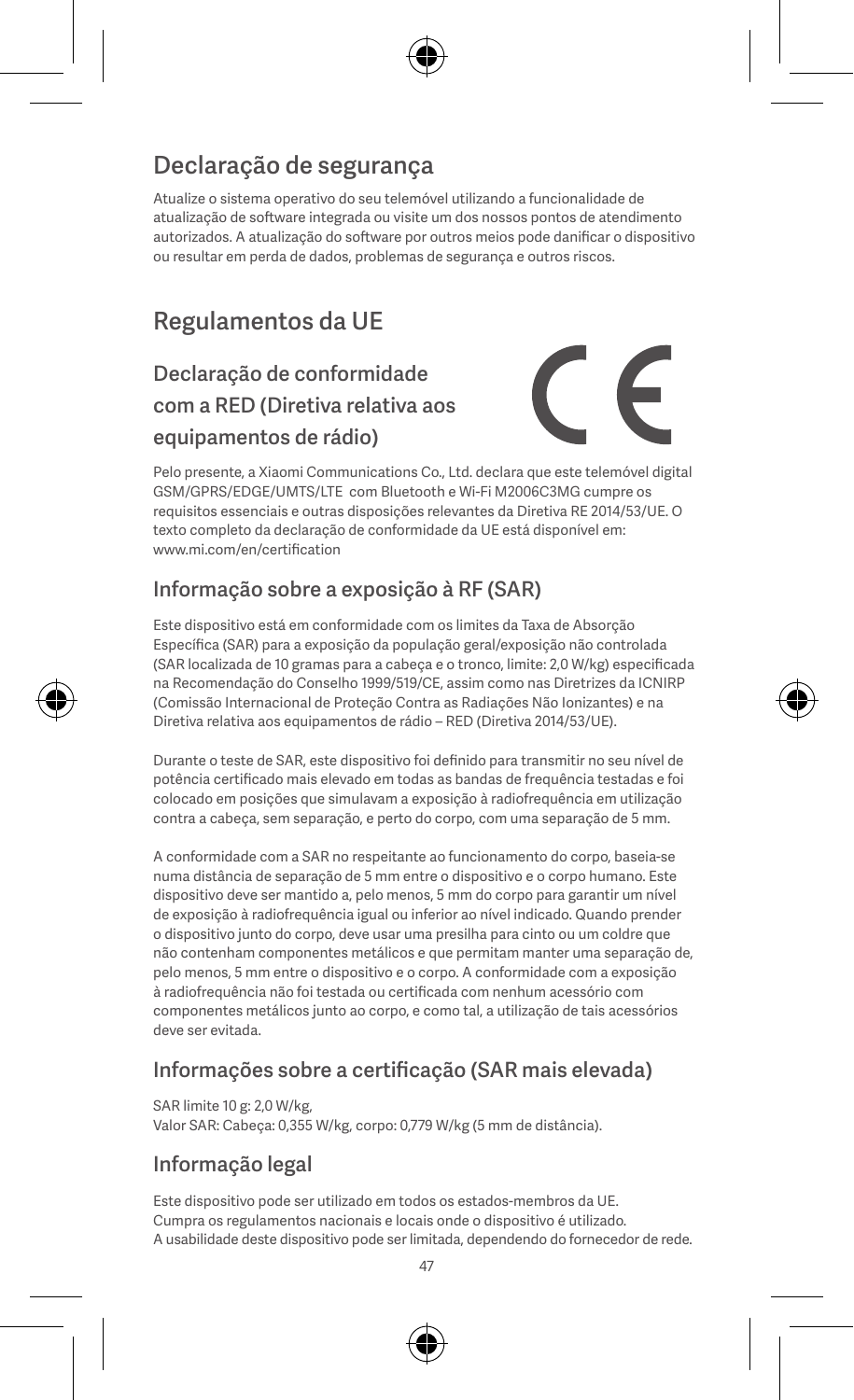Recetor de Categoria 2 Certifique-se de que o transformador utilizado cumpre os requisitos da Cláusula 6.4.5 em IEC/EN 62368-1 e que foi testado e aprovado de acordo com as normas nacionais ou locais.

#### Bandas de frequência e potência

Este telemóvel oferece, apenas nas zonas da UE, as bandas de frequência e a

potência máxima de radiofrequência que se seguem: GSM 900: 35 dBm GSM 1800: 32 dBm Banda UMTS 1/8: 25 dBm Banda LTE 1/3/7/8/20/28/38/40: 25,7 dBm Bluetooth: 20 dBm Banda Wi-Fi 2,4 GHz: 20 dBm

# Regulamentos da FCC

Este telemóvel cumpre a parte 15 das Regras da FCC. A sua utilização está sujeita às seguintes duas condições: (1) Este dispositivo não deve causar interferências prejudiciais e (2) este dispositivo deve aceitar quaisquer interferências recebidas, incluindo as que possam originar uma operação indesejada.

Este telemóvel foi testado e cumpre os limites para um dispositivo digital de Classe B, de acordo com a Parte 15 das Regras da FCC.

Estes limites foram concebidos para fornecer uma proteção razoável contra as interferências prejudiciais num ambiente doméstico.

Este equipamento gera, utiliza e pode irradiar energia de radiofrequência e, se não for instalado e utilizado de acordo com as instruções, pode provocar interferências prejudiciais para as comunicações por rádio.

Contudo, isto não garante que não possam ocorrer interferências em determinadas instalações. Se este equipamento causar interferências prejudiciais à receção de rádio ou televisão, o que pode ser determinado ao desligar e ligar o equipamento, o utilizador deve tentar corrigir as interferências aplicando uma ou mais das seguintes medidas:

- Reoriente ou reposicione a antena recetora.
- Aumente a distância que separa o equipamento do recetor.
- Ligue o equipamento numa tomada que tenha um circuito diferente da tomada onde está ligado o recetor.
- Consulte o distribuidor ou um profissional técnico de rádio ou televisão para obter ajuda.

#### Informação sobre a exposição à RF (SAR)

Este dispositivo cumpre as exigências governamentais sobre a exposição às ondas hertzianas. Este dispositivo foi concebido e fabricado para não exceder os limites de emissão de exposição à energia de radiofrequência (RF). O padrão de exposição para os dispositivos sem fios utiliza uma unidade de medida conhecida como taxa de absorção específica ou SAR.

O limite da SAR definido pela FCC é de 1,6 W/kg. Na utilização junto ao corpo, este dispositivo foi testado e cumpre as diretrizes de exposição à RF da FCC para utilização com um acessório que não contém metal e deve estar posicionado, no mínimo, a 1,0 cm do corpo. A exposição à radiofrequência com qualquer acessório para o corpo que contenha metal não foi testada nem certificada e a utilização de tal acessório junto ao corpo deve ser evitada. Qualquer acessório utilizado com este dispositivo junto ao corpo deve manter o dispositivo a uma distância mínima de 1,0 cm do corpo.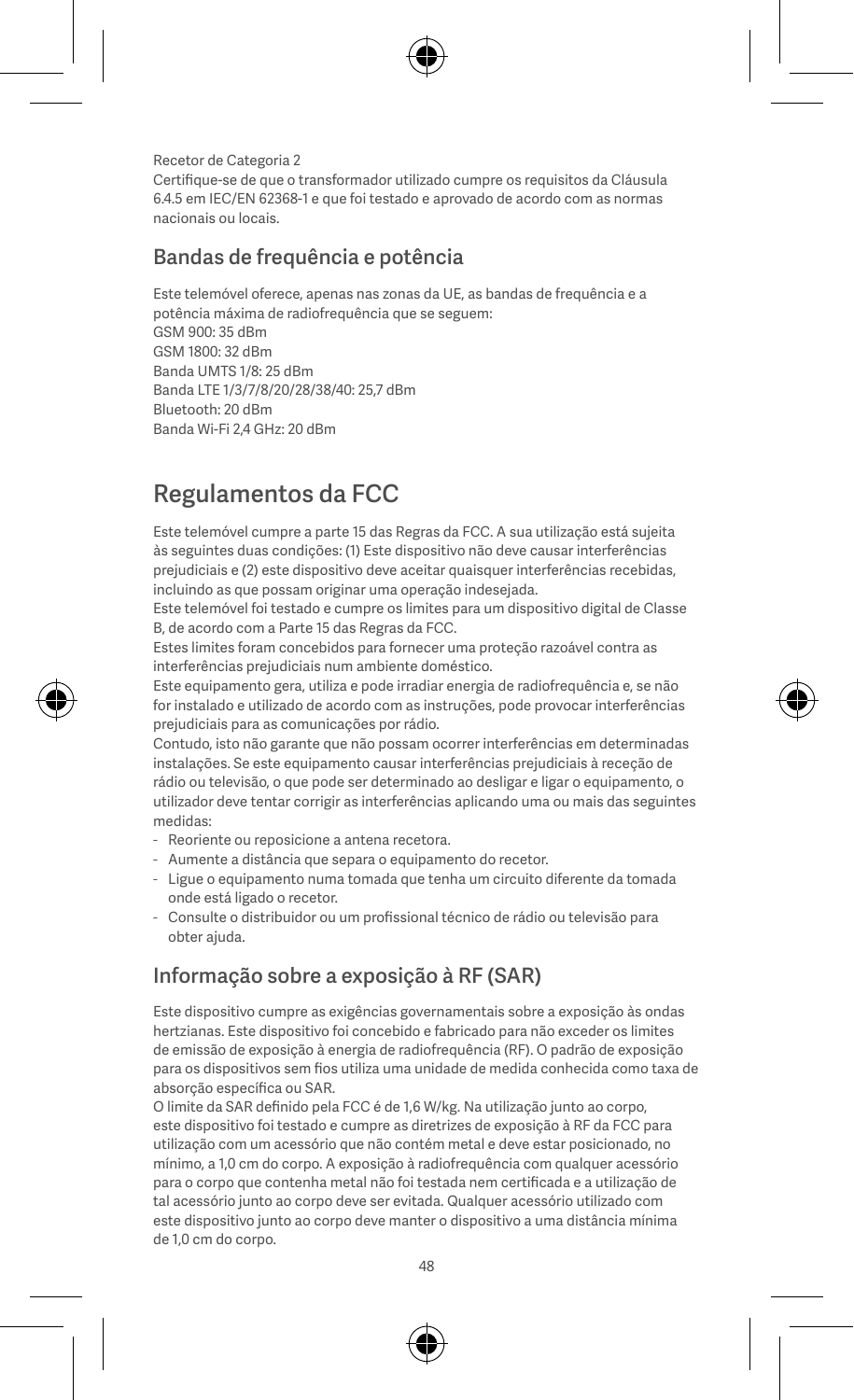#### Nota das FCC

Todas as alterações ou modificações que não tenham sido expressamente aprovadas pela parte responsável pela conformidade anulam o seu direito de utilizar o equipamento.

#### Rótulo digital

Este dispositivo tem um rótulo eletrónico com informações de certificação. Para aceder, aceda a Definições > Sobre o telemóvel > Certificação ou abra as Definições e digite "Certificação" na barra de pesquisa.

Modelo: M2006C3MG 2006 indica que este produto será lançado depois de junho de 2020.

#### Transformador

Fabricante (1): Jiangsu Chenyang Electron Co.,Ltd. Endereço (1): No.58 Chenyang Road, Hexi Industrial Park, Huangtang Town, 212364 Danyang City, Jiangsu Province, PEOPLE'S REPUBLIC OF CHINA Fabricante (2): Jiangxi Jian Aohai Technology Co.,Ltd. Endereço (2): Xietian, Quanjiang Town, Suichuan, Jian City, Jiangxi, P. R.China, 343900 Modelo: MDY-09-EW Tensão de entrada: 100-240 V~ Frequência de entrada: 50/60 Hz Tensão de saída: 5,0 V Corrente de saída: 2,0 A Potência de saída: 10,0 W Eficiência ativa média: ≥79,04%

#### Isenção de responsabilidade

Este manual do utilizador foi publicado pela Xiaomi ou pela sua afiliada local. A Xiaomi poderá, a qualquer momento e sem aviso prévio, realizar melhorias e alterações a este manual do utilizador devido a erros tipográficos, imprecisões sobre informações atuais, bem como melhorias a programas e/ou equipamentos. Contudo, tais alterações serão incorporadas em novas edições online do manual do utilizador (consulte os detalhes em www.mi.com/global/service/userguide). Todas as imagens servem meramente para fins ilustrativos, podendo não constituir uma representação exata do dispositivo real.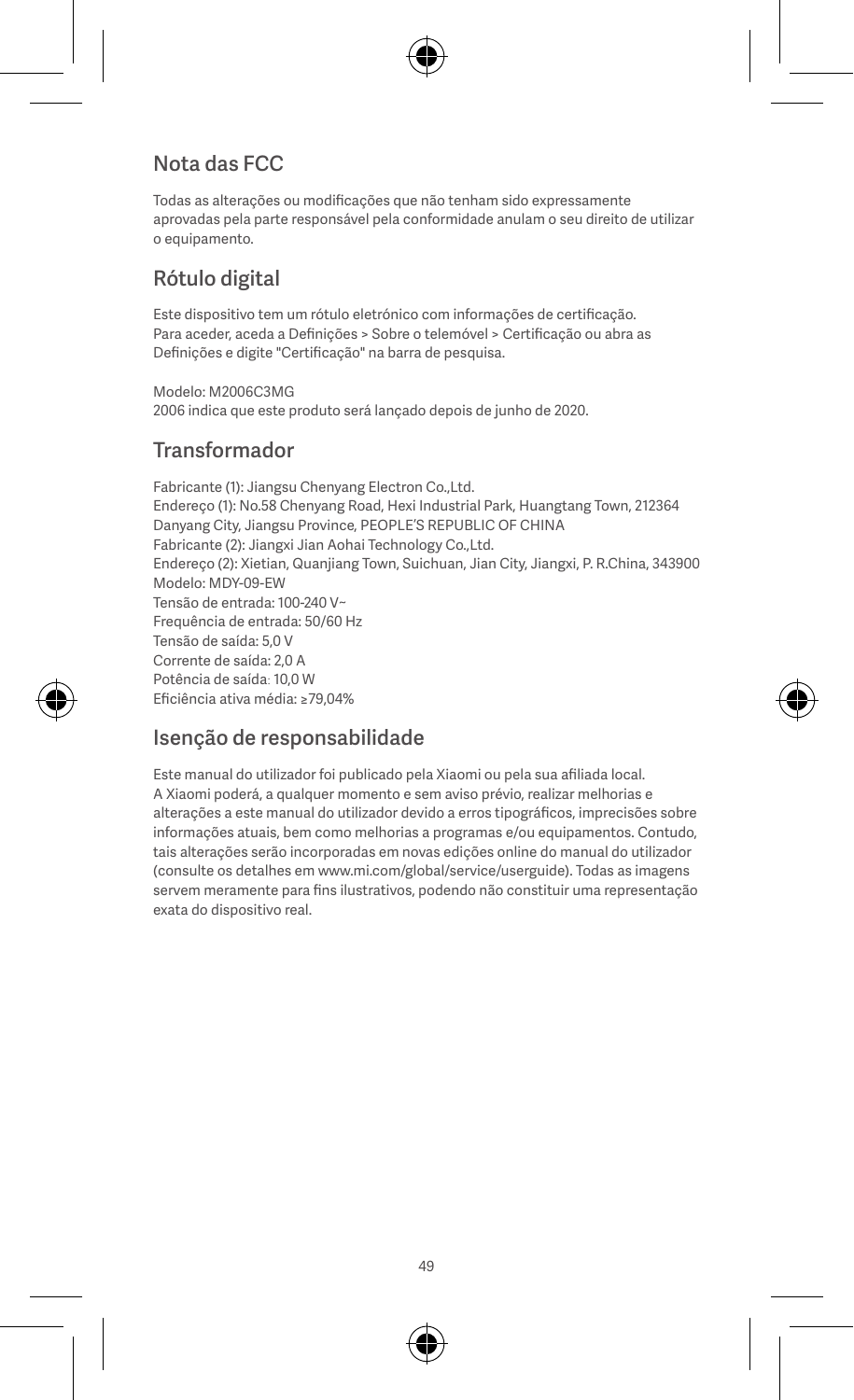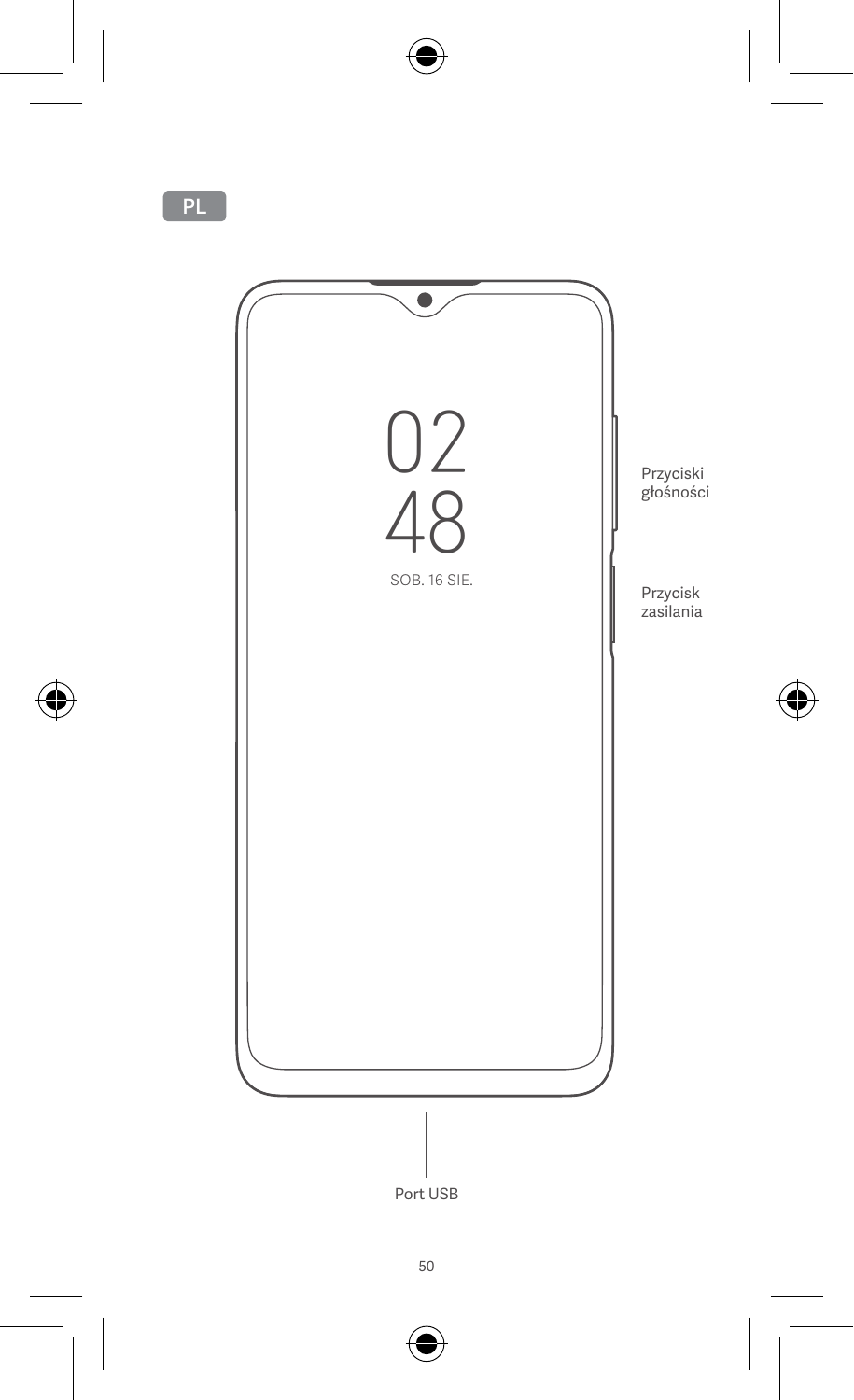# Dziękujemy za wybór Redmi 9C

Nacisnąć i przytrzymać przycisk, aby włączyć urządzenie. Wykonać instrukcje wyświetlane na ekranie w celu konfiguracji urządzenia. Więcej informacji można znaleźć na naszej oficjalnej witrynie: www.mi.com/global/service/userguide

## MIUI

Redmi 9C zawiera wstępnie zainstalowany system MIUI, nasz oparty na oprogramowaniu Android OS system operacyjny zapewniający częste aktualizacje oraz przyjazne użytkownikom funkcje na podstawie sugestii ponad 200 milionów aktywnych użytkowników na całym świecie. Więcej informacji można znaleźć pod adresem en.miui.com

## Tacka na kartę SIM:



# Informacje o dwóch kartach SIM:

- Dwie karty SIM 4G są oferowane przez wybranych operatorów telekomunikacyjnych i mogą nie być dostępne we wszystkich regionach.
- Obsługuje dwie karty nano-SIM. Podczas korzystania z dwóch gniazd kart Nano-SIM każdą z nich można ustawić jako kartę główną
- Usługa VoLTE jest obsługiwana tylko przez operatorów telekomunikacyjnych w niektórych regionach.
- System może być automatycznie aktualizowany w celu uzyskania optymalnej wydajności sieci. Szczegółowe informacje można znaleźć w wersji systemu używanej w urządzeniu.
- Nie należy wkładać niestandardowych kart SIM do gniazda karty SIM. Mogą one uszkodzić gniazdo karty SIM.
- OSTRZEŻENIE: Nie należy rozmontowywać urządzenia.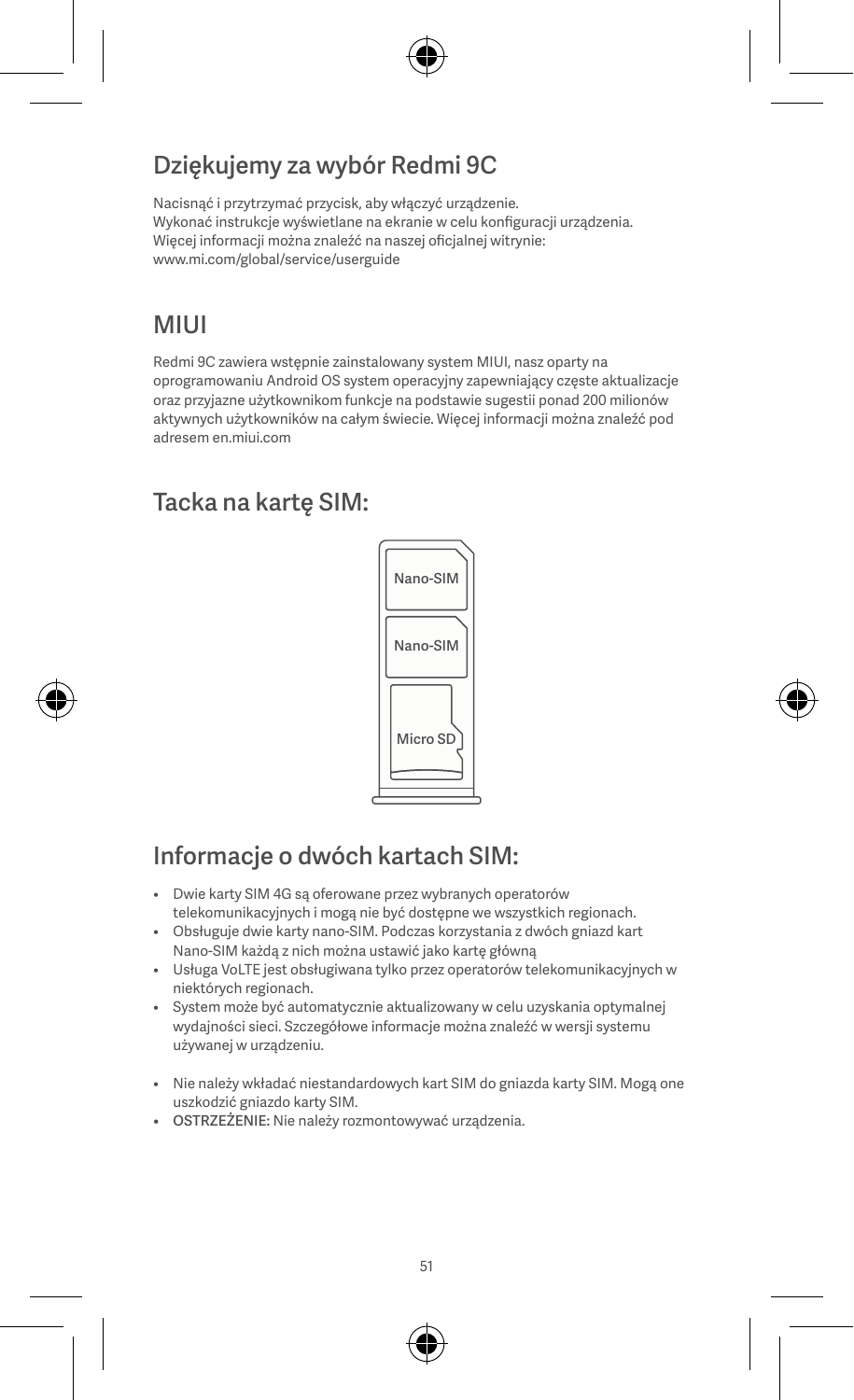## **WEEE**



Należy podjąć specjalne środki ostrożności, aby bezpiecznie utylizować ten produkt. Oznaczenie to wskazuje, że produkt nie może być usuwany wraz z innymi odpadami z gospodarstw domowych na terenie UE. Aby zapobiec szkodom dla środowiska lub zdrowia ludzkiego wynikającym z niewłaściwej utylizacji odpadów oraz w celu promowania

zrównoważonego ponownego wykorzystania zasobów materiałowych, należy oddawać odpowiedzialnie materiały do recyklingu.

Aby bezpiecznie poddać urządzenie recyklingowi, należy skorzystać z systemów zwrotu i zbiórki lub skontaktować się ze sprzedawcą, u którego urządzenie zostało pierwotnie zakupione.

Informacje na temat Deklaracji Środowiskowej można uzyskać po kliknięciu w łącze: www.mi.com/en/about/environment

## **PRZESTROGA**

WYSTEPU JE RYZYKO EKSPLOZ JI W PRZYPADKU UŻYCIA BATERII NIEPRAWIDŁOWEGO TYPU. ZUŻYTE BATERIE NALEŻY UTYLIZOWAĆ ZGODNIE Z INSTRUKCJĄ.



Aby zapobiec możliwym uszkodzeniom słuchu, nie należy przez dłuższy czas słuchać dźwięku przy wysokim poziomie głośności. Dodatkowe informacje o bezpieczeństwie i środki ostrożności opisane są pod adresem: www.mi.com/en/certification

# Ważne informacje dotyczące bezpieczeństwa

Przed rozpoczęciem korzystania z urządzenia należy przeczytać wszystkie poniższe informacje dotyczące bezpieczeństwa:

- Używanie nieautoryzowanych kabli, zasilaczy lub baterii może spowodować pożar, wybuch lub inne zagrożenia.
- Należy używać wyłącznie autoryzowanych akcesoriów, które są kompatybilne z urządzeniem.
- Zakres temperatur pracy tego urządzenia to 0–40°C. Używanie tego urządzenia w środowiskach poza tym zakresem temperatur może spowodować jego uszkodzenie.
- Jeżeli w urządzeniu jest wbudowana bateria, nie należy jej wymieniać samodzielnie, aby uniknąć uszkodzeń jej lub urządzenia.
- Urządzenie można ładować wyłącznie za pomocą dołączonego lub autoryzowanego kabla i zasilacza. Użycie innych zasilaczy może spowodować pożar, porażenie prądem elektrycznym oraz uszkodzenie urządzenia i zasilacza.
- Po zakończeniu ładowania należy odłączyć zasilacz zarówno od urządzenia, jak i od gniazda zasilania. Nie ładować urządzenia dłużej niż 12 godzin.
- Bateria musi być poddana recyklingowi lub zutylizowana oddzielnie od odpadów z gospodarstwa domowego. Nieprawidłowa obsługa baterii może spowodować pożar lub wybuch. Urządzenie, jego baterie i akcesoria należy utylizować lub poddać recyklingowi zgodnie z lokalnymi przepisami.
- Nie należy demontować, uderzać, zgniatać ani spalać baterii. Jeżeli bateria jest zniekształcona lub uszkodzona, należy niezwłocznie zaprzestać jej użytkowania.
	- Nie należy zwierać baterii, ponieważ może to spowodować przegrzanie, oparzenia lub inne obrażenia ciała.
	- Nie należy umieszczać baterii w środowisku o wysokiej temperaturze.
	- Przegrzanie może spowodować jej wybuch.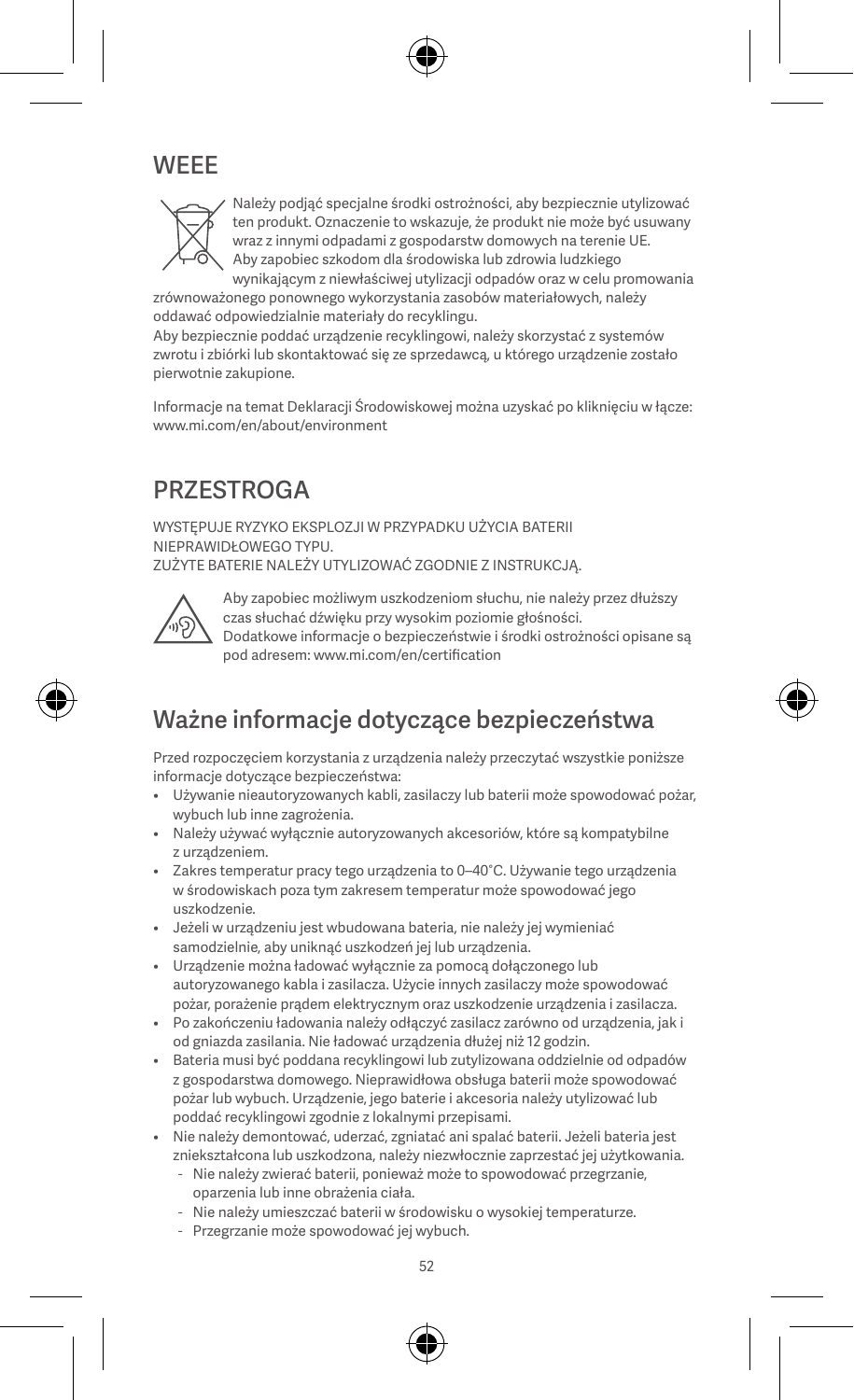- Nie należy demontować, uderzać ani miażdżyć baterii, ponieważ może to spowodować jej wyciek, przegrzanie lub wybuch.
- Nie należy spalać baterii, ponieważ może to spowodować pożar lub wybuch.
- Jeżeli bateria jest zniekształcona lub uszkodzona, należy niezwłocznie zaprzestać jej użytkowania.
- Użytkownik nie powinien wyjmować ani modyfikować baterii. Baterię można usuwać lub naprawiać tylko w autoryzowanym centrum napraw producenta.
- Urządzenie należy przechowywać w suchym miejscu.
- Nie należy naprawiać urządzenia samodzielnie. Jeśli jakakolwiek część urządzenia nie działa prawidłowo, należy skontaktować się z działem obsługi klienta Mi lub dostarczyć urządzenie do autoryzowanego centrum serwisowego.
- Podłączać inne urządzenia zgodnie z ich instrukcją obsługi. Nie należy podłączać do tego urządzenia innych niekompatybilnych urządzeń.
- W przypadku zasilaczy AC/DC gniazdo zasilające musi znajdować się w pobliżu urządzenia i być łatwo dostępne.

# Środki ostrożności

- Należy przestrzegać wszystkich stosowanych przepisów prawa oraz zasad ograniczających korzystanie z telefonów komórkowych w konkretnych sytuacjach i mieiscach.
- Nie wolno korzystać z telefonu na stacjach benzynowych oraz w miejscach zagrożonych wybuchem, takich jak obszary tankowania, pomieszczenia pod pokładem łodzi, zakłady transportowania lub przechowywania paliwa lub środków chemicznych, obszary, na których powietrze zawiera środki chemiczne lub cząsteczki, takie jak zboże, kurz lub proszki metaliczne. Należy przestrzegać wszystkich oznaczeń nakazujących wyłączenie urządzeń bezprzewodowych, takich jak telefon lub sprzęt radiowy. Wyłączyć telefon komórkowy lub urządzenie bezprzewodowe w obszarze zagrożenia wybuchem lub w miejscach wymagających wyłączenia "radiotelefonów" bądź "urządzeń elektronicznych", aby nie dopuścić do ewentualnych zagrożeń.
- Nie wolno używać telefonu w szpitalnych salach operacyjnych, salach przypadków nagłych lub na oddziałach intensywnej terapii. Należy zawsze przestrzegać zasad i przepisów obowiązujących w szpitalach i ośrodkach zdrowia. W przypadku korzystania z urządzenia medycznego należy skonsultować się z lekarzem i producentem urządzenia w celu ustalenia, czy działanie telefonu może zakłócać działanie danego urządzenia medycznego. W celu uniknięcia potencjalnego zakłócenia działania rozruszników serca należy zawsze zachować minimalną odległość 15 cm pomiędzy telefonem komórkowym a rozrusznikiem. Można to zapewnić przez korzystanie z telefonu trzymanego po przeciwnej stronie w stosunku do rozrusznika serca i nie nosić go w kieszeni na piersi. Aby uniknąć zakłócania pracy sprzętu medycznego, nie wolno używać telefonu w pobliżu aparatów słuchowych, implantów ślimakowych lub innych podobnych urządzeń.
- Należy przestrzegać wszystkich przepisów bezpieczeństwa obowiązujących w samolocie i w razie potrzeby wyłączyć telefon na pokładzie samolotu.
- Podczas prowadzenia pojazdu należy korzystać z telefonu zgodnie z odpowiednimi przepisami ruchu drogowego.
- Aby uniknąć uderzenia pioruna, nie należy używać telefonu na zewnątrz podczas burzy.
- Nie używać telefonu do wykonywania połączeń podczas jego ładowania.
- Nie używać telefonu w miejscach o dużej wilgotności, takich jak łazienki. Może to spowodować porażenie prądem, obrażenia ciała, pożar i uszkodzenie ładowarki.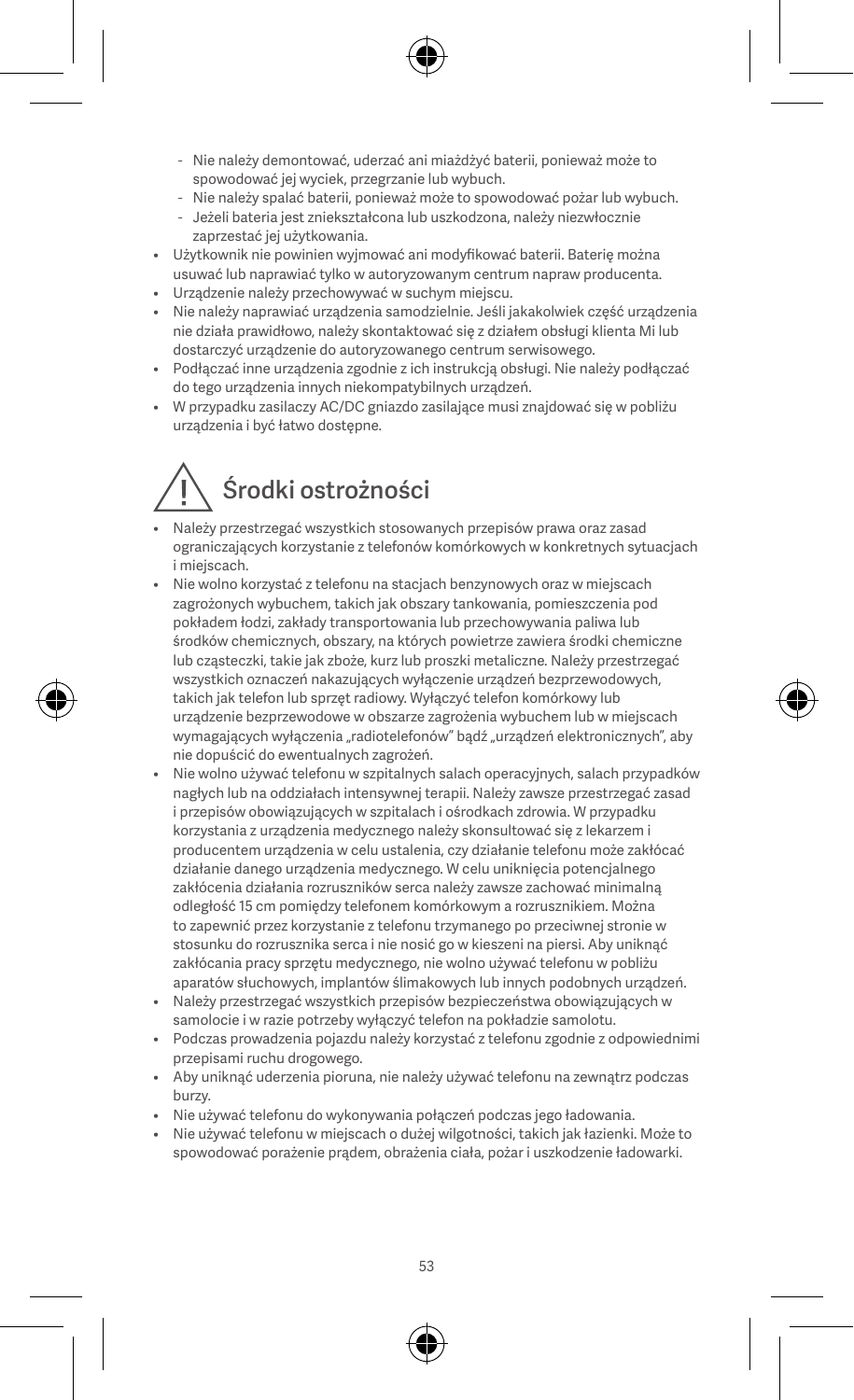# Oświadczenie o bezpieczeństwie

Należy aktualizować system operacyjny telefonu za pomocą wbudowanej funkcji aktualizacji oprogramowania lub odwiedzić nasze autoryzowane punkty serwisowe. Aktualizacja oprogramowania w inny sposób może spowodować uszkodzenie urządzenia lub utratę danych, mogą wystąpić problemy z bezpieczeństwem i inne zagrożenia.

## Rozporządzenia UE



#### Deklaracja zgodności RED

Niniejszym Xiaomi Communications Co., Ltd. oświadcza, że ten cyfrowy telefon komórkowy GSM / GPRS / EDGE / UMTS / LTE z Bluetooth i Wi-Fi M2006C3MG jest zgodny z zasadniczymi wymogami i innymi właściwymi przepisami dyrektywy RE 2014/53/UE. Pełny tekst deklaracji zgodności UE jest dostępny na następującej stronie internetowej: www.mi.com/en/certification

## Informacje o ekspozycji na promieniowanie radiowe (SAR)

Urządzenie to jest zgodne z limitami współczynnika absorpcji swoistej (SAR) dla ogółu populacji / niekontrolowanej ekspozycji (zlokalizowana wartość SAR 10 g dla głowy i tułowia, limit: 2,0 W/kg) określonymi w zaleceniu Rady 1999/519/WE, wytycznych ICNIRP i dyrektywie RED 2014/53/UE.

Podczas testów SAR urządzenie to zostało ustawione do nadawania sygnału na najwyższym certyfikowanym poziomie mocy we wszystkich testowanych pasmach częstotliwości i umieszczone w pozycjach symulujących narażenie na promieniowanie radiowe w pobliżu głowy bez odstępu oraz w pobliżu ciała z odstępem 5 mm.

Zgodność ze standardem SAR podczas działania w pobliżu ciała opiera się na odstępie 5 mm pomiędzy urządzeniem a ludzkim ciałem. To urządzenie należy nosić w odległości co najmniej 5 mm od ciała, aby zapewnić zgodność z wytycznymi dotyczącymi poziomu narażenia na częstotliwości radiowe lub jego obniżenie do zgłoszonego poziomu. Podczas zaczepiania urządzenia w pobliżu ciała należy użyć niezawierającego elementów metalowych klipsa do paska lub etui w celu zachowania odstępu 5 mm między tym urządzeniem a ciałem. Zgodność z wytycznymi dotyczącymi ekspozycji na działanie promieniowania radiowego nie została przetestowana i certyfikowana z jakimikolwiek akcesoriami noszonymi na ciele, które zawierają metal. Należy unikać stosowania takich akcesoriów noszonych na ciele.

#### Informacje dotyczące certyfikacji (najwyższe wartości SAR)

Limit SAR 10 g: 2,0 W/kg, Wartość SAR: Głowa: 0,355 W/kg, ciało: 0,779 W/kg (odległość 5 mm).

#### Informacje prawne

Urządzenie to może być używane we wszystkich krajach członkowskich UE. W miejscu użytkowania urządzenia należy przestrzegać krajowych i lokalnych przepisów.

Użyteczność tego urządzenia może być ograniczona w zależności od dostawcy sieci.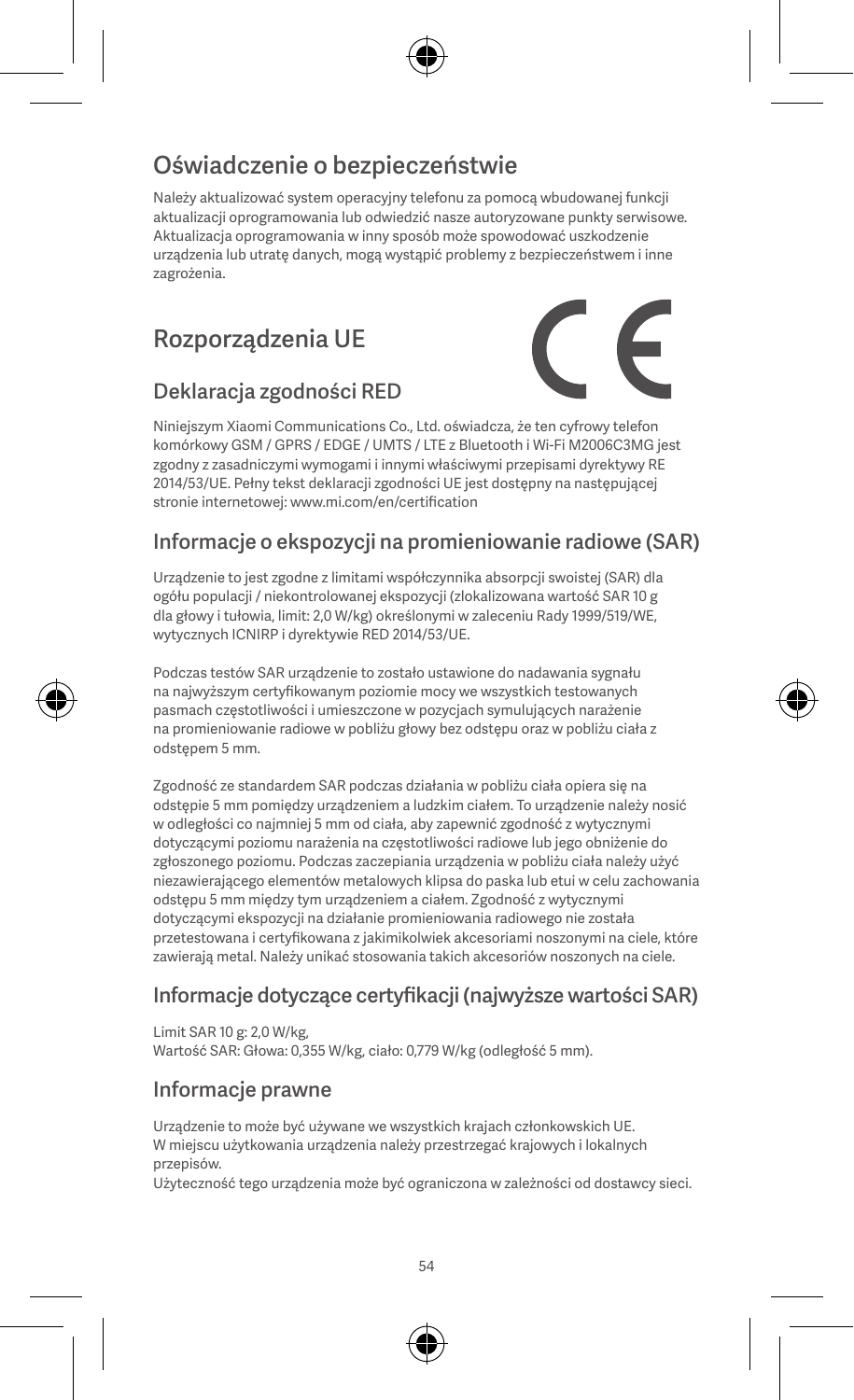Kategoria odbiornika 2 Należy się upewnić, że używany zasilacz spełnia wymogi punktu 6.4.5 normy IEC/EN 62368-1 oraz że został przetestowany i zatwierdzony zgodnie z normami krajowymi lub lokalnymi.

#### Pasma częstotliwości i moc

Niniejszy telefon komórkowy oferuje następujące zakresy częstotliwości tylko w obszarach UE i maksymalną moc fal radiowych: GSM 900: 35 dBm GSM 1800: 32 dBm Pasmo UMTS 1/8: 25 dBm Pasmo LTE 1/3/7/8/20/28/38/40: 25,7 dBm Bluetooth: 20 dBm Pasmo Wi-Fi 2,4 GHz: 20 dBm

# Przepisy FCC

Niniejszy telefon komórkowy jest zgodny z częścią 15 przepisów FCC. Działanie jest ograniczone następującymi dwoma warunkami: (1) niniejsze urządzenie nie może powodować szkodliwych zakłóceń; oraz (2) urządzenie musi przyjmować wszelkie odbierane zakłócenia, w tym zakłócenia mogące powodować niepożądane działanie. Niniejszy telefon komórkowy został przetestowany i uznany za zgodny z ograniczeniami dla urządzeń cyfrowych klasy B zgodnie z częścią 15 przepisów FCC.

Ograniczenia te mają na celu zapewnienie odpowiedniej ochrony przed szkodliwymi zakłóceniami w instalacjach domowych.

Urządzenie generuje, wykorzystuje i może emitować energię o częstotliwości radiowej, a jeśli nie zostanie zainstalowane i nie będzie używane zgodnie z instrukcją, może powodować szkodliwe zakłócenia w komunikacji radiowej.

W pewnych warunkach zakłócenia takie mogą wystąpić nawet mimo przestrzegania zaleceń. Jeśli urządzenie zakłóca pracę odbiorników radiowych lub telewizyjnych, co można stwierdzić przez wyłączenie i włączenie urządzenia, zaleca się wyeliminowanie zakłóceń przez użytkownika w jeden z poniższych sposobów:

- Zmiana orientacji lub przestawienie anteny odbiorczej
- Zwiększenie odległości między urządzeniem a odbiornikiem
- Podłączenie urządzenia do gniazda elektrycznego w innym obwodzie niż odbiornik
- Zasięgnięcie porady wykwalifikowanego technika RTV

#### Informacje o ekspozycji na promieniowanie radiowe (SAR)

Urządzenie to spełnia rządowe wymagania dotyczące ekspozycji na działanie fal radiowych. Zostało zaprojektowane i wyprodukowane w taki sposób, aby nie przekraczać limitów emisji w zakresie ekspozycji na energię o częstotliwości radiowej (RF). Norma ekspozycji dla urządzeń bezprzewodowych wykorzystuje jednostkę miary znaną jako współczynnik absorpcji swoistej (Specific Absorption Rate, SAR). Limit SAR ustalony przez FCC wynosi 1,6 W/kg. W przypadku noszenia na ciele urządzenie zostało przetestowane i spełnia wytyczne FCC dotyczące ekspozycji na promieniowanie radiowe przy stosowaniu z akcesoriami, które nie zawierają metalu i powinny znajdować się w odległości co najmniej 1,0 cm od ciała. Zgodność z wytycznymi dotyczącymi ekspozycji na działanie promieniowania radiowego nie została przetestowana i certyfikowana z jakimikolwiek akcesoriami noszonymi na ciele, które zawierają metal. Należy unikać stosowania takich akcesoriów noszonych na ciele. Wszelkie akcesoria do noszenia na ciele stosowane z tym urządzeniem wymagają odległości urządzenia od ciała co najmniej 1,0 cm.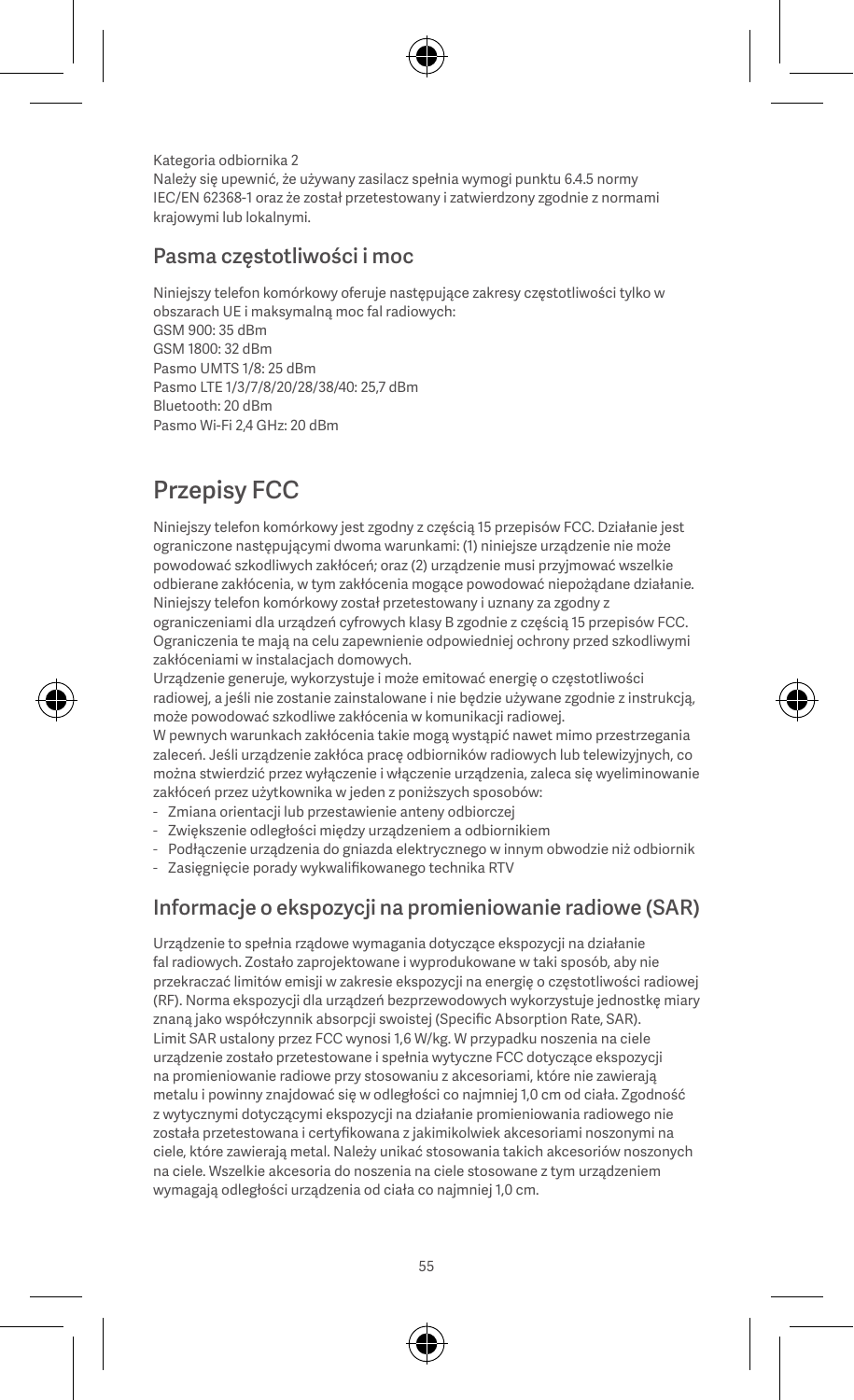#### Uwaga FCC

Zmiany lub modyfikacje, które nie zostały wyraźnie zatwierdzone przez stronę odpowiedzialną za zgodność, mogą unieważnić prawo użytkownika do obsługi urządzenia.

#### Etykieta elektroniczna

To urządzenie zawiera elektroniczną etykietę z informacjami o certyfikatach. Aby uzyskać dostęp, należy wybrać opcję Ustawienia > O telefonie > Certyfikacja lub opcję Ustawienia, a następnie wpisać "Certyfikacja" w pasku wyszukiwania.

Model: M2006C3MG 2006 wskazuje, że produkt zostanie wprowadzony na rynek po 202006.

#### Adapter

Producent (1): Jiangsu Chenyang Electron Co.,Ltd. adres (1): No.58 Chenyang Road, Hexi Industrial Park, Huangtang Town, 212364 Danyang City, Jiangsu Province, PEOPLE'S REPUBLIC OF CHINA Producent (2): Jiangxi Jian Aohai Technology co., Ltd. adres (2): Xietian, Quanjiang Town, Suichuan, Jian City, Jiangxi, P. R.China, 343900 Model: MDY-09-EW Napięcie wejściowe: 100-240 V~ Częstotliwość wejściowa: 50/60 Hz Napięcie wyjściowe: 5,0 V Natężenie wyjściowe: 2,0 A Moc wyjściowa: 10,0 W Średnia aktywna wydajność: ≥79,04%

#### Oświadczenie o wyłączeniu odpowiedzialności

Niniejszy Podręcznik użytkownika jest publikowany przez firmę Xiaomi lub jej lokalną spółkę zależną. Xiaomi może w każdej chwili i bez uprzedzenia dokonać ulepszeń i zmian w niniejszym Podręczniku użytkownika, wynikających z błędów typograficznych, nieścisłości bieżących informacji lub ulepszeń programów i/lub sprzętu. Te zmiany będą jednak zawarte w nowych edycjach online instrukcji obsługi (szczegóły: www.mi.com/global/service/userguide). Wszystkie ilustracje służą wyłącznie celom poglądowym i mogą nie przedstawiać dokładnie rzeczywistego urządzenia.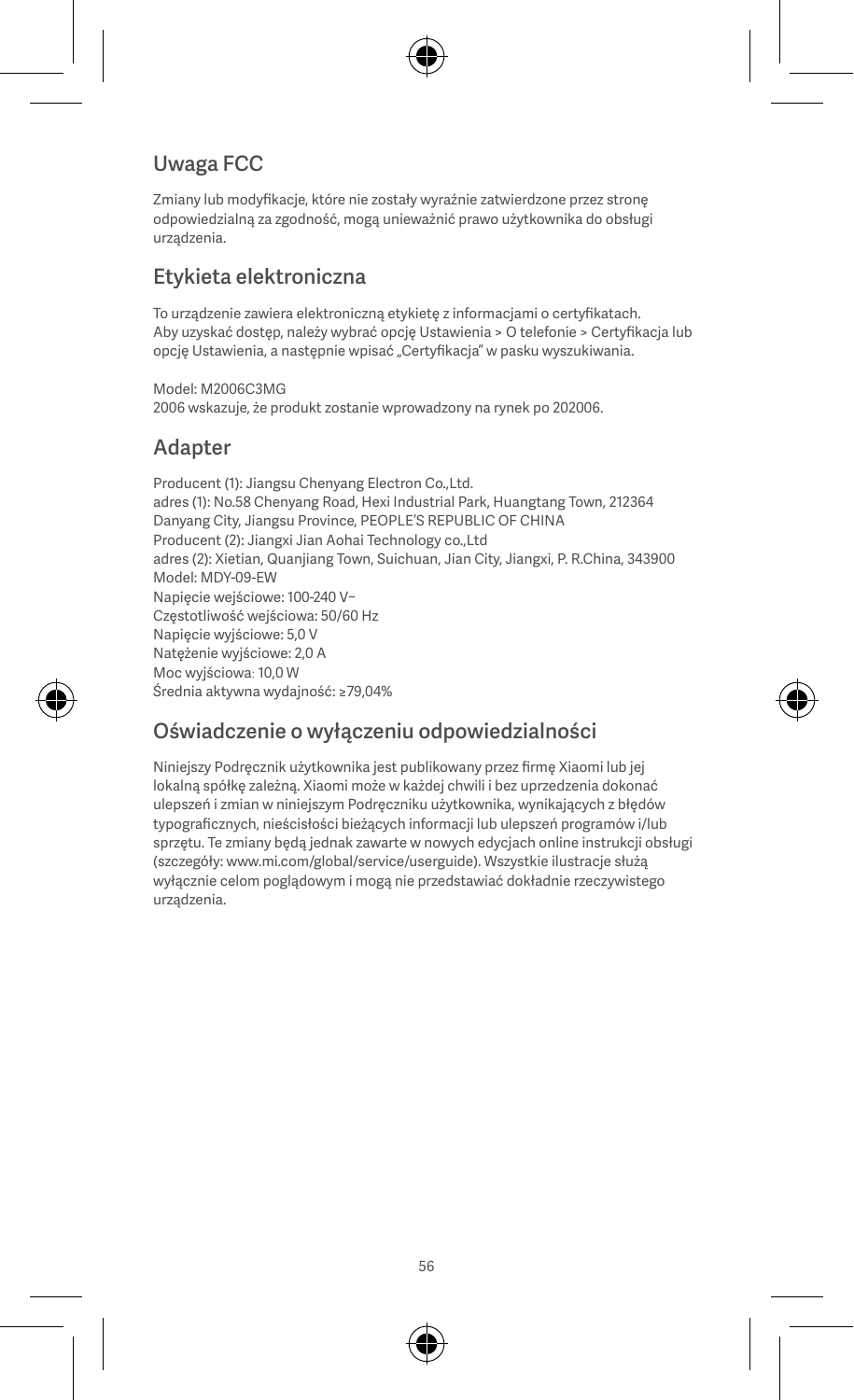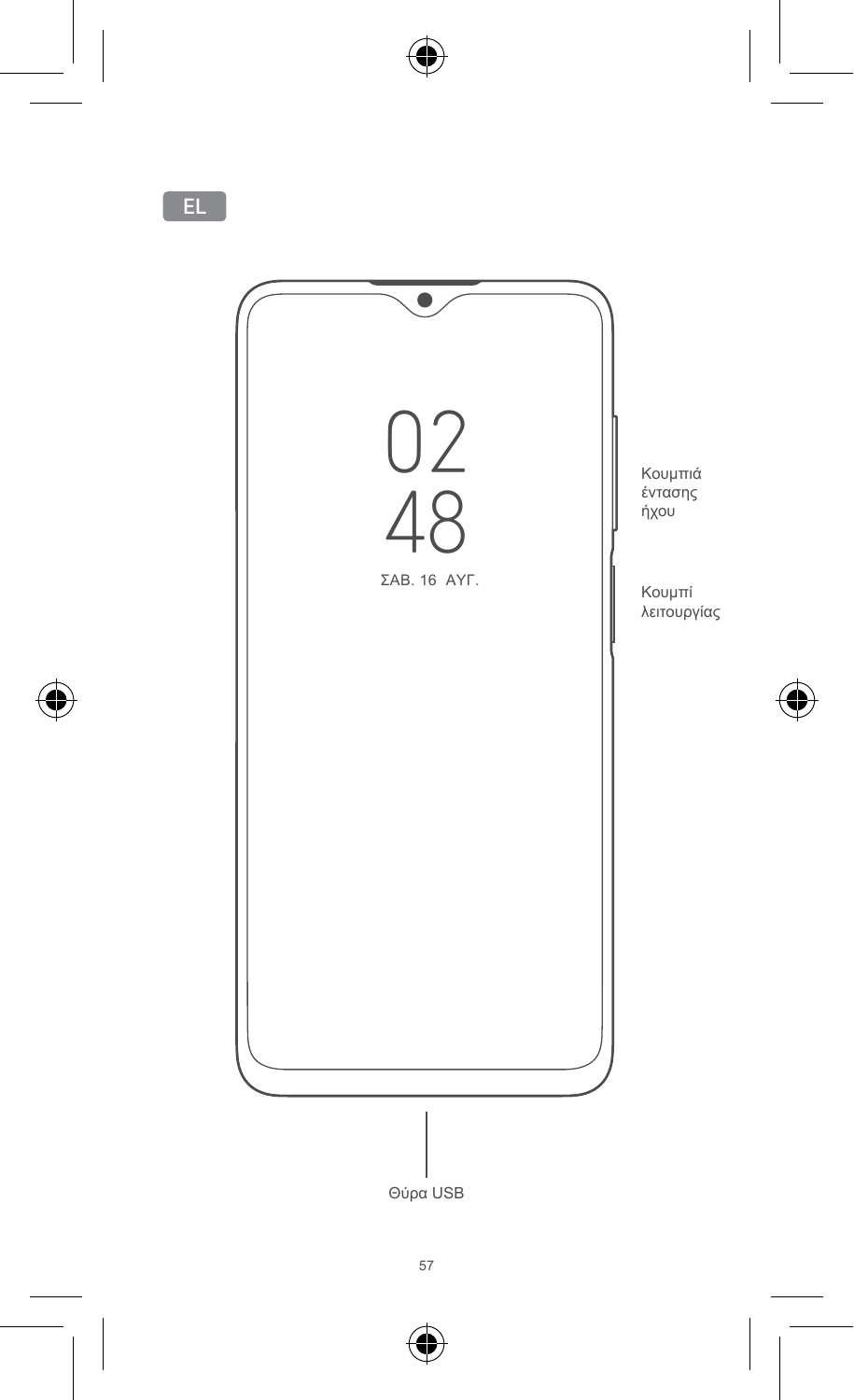## **Σας ευχαριστούμε που επιλέξατε το Redmi 9C**

Πατήστε παρατεταμένα το κουμπί λειτουργίας για να ενεργοποιήσετε τη συσκευή. Ακολουθήστε τις οδηγίες που εμφανίζονται στην οθόνη για να διαμορφώσετε τη συσκευή. Για περισσότερες πληροφορίες, επισκεφθείτε την επίσημη ιστοσελίδα μας: www.mi.com/global/service/userguide

## **MIUI**

Το Redmi 9C διαθέτει προεγκατεστημένο το MIUI, το προσαρμοσμένο λειτουργικό μας σύστημα που βασίζεται στο Android, το οποίο ενημερώνεται συχνά και παρέχει φιλικές προς τον χρήστη δυνατότητες με βάση προτάσεις από περισσότερους από 200 εκατομμύρια ενεργούς χρήστες από όλο τον κόσμο. Για περισσότερες πληροφορίες, επισκεφθείτε τη διεύθυνση en.miui.com

# **Υποδοχή κάρτας SIM:**



# **Πληροφορίες για δύο κάρτες SIM:**

- Η υπηρεσία διπλής κάρτας 4G SIM παρέχεται από επιλεγμένους τηλεπικοινωνιακούς φορείς και ενδέχεται να μην είναι διαθέσιμη σε όλες τις περιοχές.
- Υποστηρίζει διπλές κάρτες nano-SIM. Όταν χρησιμοποιούνται και οι δύο υποδοχές κάρτας SIM, οποιαδήποτε από τις δύο κάρτες μπορεί να οριστεί ως κύρια κάρτα.
- Η υπηρεσία VoLTE υποστηρίζεται από τους τηλεπικοινωνιακούς φορείς μόνο σε συγκεκριμένες περιοχές.
- Το σύστημα ενδέχεται να ενημερώνεται αυτόματα με στόχο τη βέλτιστη απόδοση του δικτύου. Για λεπτομέρειες, ανατρέξτε στην έκδοση του συστήματος που χρησιμοποιείται στη συσκευή.
- Μην τοποθετείτε μη τυπικές κάρτες SIM στην υποδοχή της κάρτας SIM. Ενδέχεται να προκαλέσουν ζημιά στην υποδοχή της κάρτας SIM.
- **• ΠΡΟΕΙΔΟΠΟΙΗΣΗ**: Μην αποσυναρμολογείτε αυτήν τη συσκευή.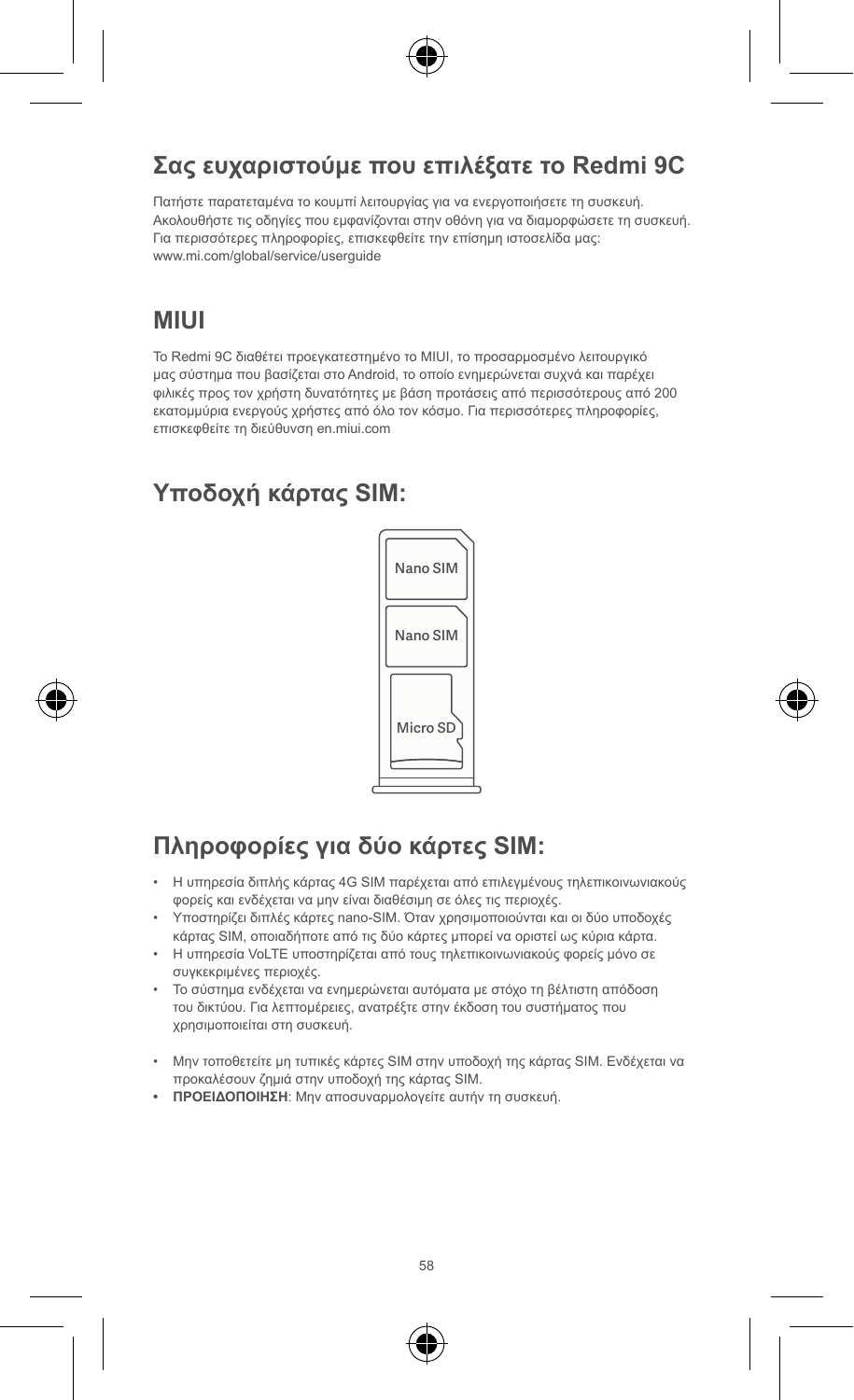## **AHHE (WEEE)**



Για την ασφαλή απόρριψη αυτού του προϊόντος πρέπει να λαμβάνονται ειδικές προφυλάξεις. Αυτή η σήμανση υποδηλώνει ότι το προϊόν αυτό δεν επιτρέπεται να απορρίπτεται μαζί με τα άλλα οικιακά απορρίμματα στην ΕΕ. Για την αποφυγή πρόκλησης βλαβών στο περιβάλλον ή στην ανθρώπινη υγεία από τη λανθασμένη απόρριψη αποβλήτων, καθώς και για να

προωθείται η βιώσιμη επαναχρησιμοποίηση των υλικών πόρων, ανακυκλώστε αυτό το προϊόν υπεύθυνα.

Για την ασφαλή ανακύκλωση της συσκευής σας, χρησιμοποιήστε τα υπάρχοντα συστήματα επιστροφής και συλλογής ή επικοινωνήστε με τον μεταπωλητή από τον οποίο αγοράσατε αρχικά το προϊόν.

Για να δείτε την περιβαλλοντική δήλωση της εταιρείας μας, ανατρέξτε στον ακόλουθο σύνδεσμο: www.mi.com/en/about/environment

## **ΠΡΟΣΟΧΗ**

ΚΙΝΔΥΝΟΣ ΕΚΡΗΞΗΣ ΑΝ Η ΜΠΑΤΑΡΙΑ ΑΝΤΙΚΑΤΑΣΤΑΘΕΙ ΜΕ ΜΠΑΤΑΡΙΑ ΛΑΝΘΑΣΜΕΝΟΥ ΤΥΠΟΥ. ΑΠΟΡΡΙΨΤΕ ΤΙΣ ΧΡΗΣΙΜΟΠΟΙΗΜΕΝΕΣ ΜΠΑΤΑΡΙΕΣ ΣΥΜΦΩΝΑ ΜΕ ΤΙΣ ΟΔΗΓΙΕΣ.



Για να αποφύγετε πιθανή βλάβη στην ακοή σας, μην ακούτε με μεγάλη ένταση για μεγάλα χρονικά διαστήματα.

Επιπλέον πληροφορίες και προφυλάξεις ασφαλείας μπορείτε να βρείτε στον ακόλουθο σύνδεσμο: www.mi.com/en/certification

# **Σημαντικές πληροφορίες για την ασφάλεια**

Διαβάστε όλες τις πληροφορίες ασφαλείας παρακάτω πριν χρησιμοποιήσετε τη συσκευή:

- Η χρήση μη εξουσιοδοτημένων καλωδίων, προσαρμογέων ρεύματος ή μπαταριών ενδέχεται να οδηγήσει σε πυρκαγιά, έκρηξη ή πρόκληση άλλων κινδύνων.
- Χρησιμοποιείτε μόνο εξουσιοδοτημένα αξεσουάρ που είναι συμβατά με τη συσκευή σας.
- Το εύρος θερμοκρασιών λειτουργίας αυτής της συσκευής είναι 0°C έως 40°C. Η χρήση αυτής της συσκευής σε περιβάλλον εκτός αυτού του εύρους θερμοκρασιών ενδέχεται να προκαλέσει βλάβη στη συσκευή.
- Αν η συσκευή έχει ενσωματωμένη μπαταρία, για να αποφύγετε την πρόκληση ζημιάς στην μπαταρία ή στη συσκευή, μην επιχειρήσετε να αντικαταστήσετε την μπαταρία μόνοι σας.
- Φορτίζετε αυτήν τη συσκευή μόνο με το καλώδιο και τον προσαρμογέα ρεύματος που περιλαμβάνονται ή με εξουσιοδοτημένο καλώδιο και προσαρμογέα ρεύματος. Η χρήση άλλων προσαρμογέων ενδέχεται να προκαλέσει πυρκαγιά, ηλεκτροπληξία και βλάβη στη συσκευή και στον προσαρμογέα.
- Μετά την ολοκλήρωση της φόρτισης, αποσυνδέστε τον προσαρμογέα από τη συσκευή και από την πρίζα. Μην φορτίζετε τη συσκευή για περισσότερες από 12 ώρες.
- Η μπαταρία δεν πρέπει να ανακυκλωθεί ή να απορριφθεί μαζί με τα κοινά οικιακά απόβλητα. Η κακή μεταχείριση της μπαταρίας ενδέχεται να προκαλέσει πυρκαγιά ή έκρηξη. Απορρίπτετε ή ανακυκλώνετε τη συσκευή, την μπαταρία της και τα αξεσουάρ σύμφωνα με τους τοπικούς κανονισμούς της περιοχής σας.
- Μην αποσυναρμολογείτε, μην χτυπάτε, μην συνθλίβετε και μην καίτε την μπαταρία. Αν η μπαταρία παρουσιάζει ίχνη παραμόρφωσης ή ζημιάς, σταματήστε να τη χρησιμοποιείτε αμέσως.
	- Μην βραχυκυκλώνετε την μπαταρία, καθώς αυτό ενδέχεται να προκαλέσει υπερθέρμανση, εγκαύματα ή άλλους τραυματισμούς.
	- Μην τοποθετείτε την μπαταρία σε περιβάλλον υψηλής θερμοκρασίας.
	- Η υπερθέρμανσή της ενδέχεται να προκαλέσει έκρηξη.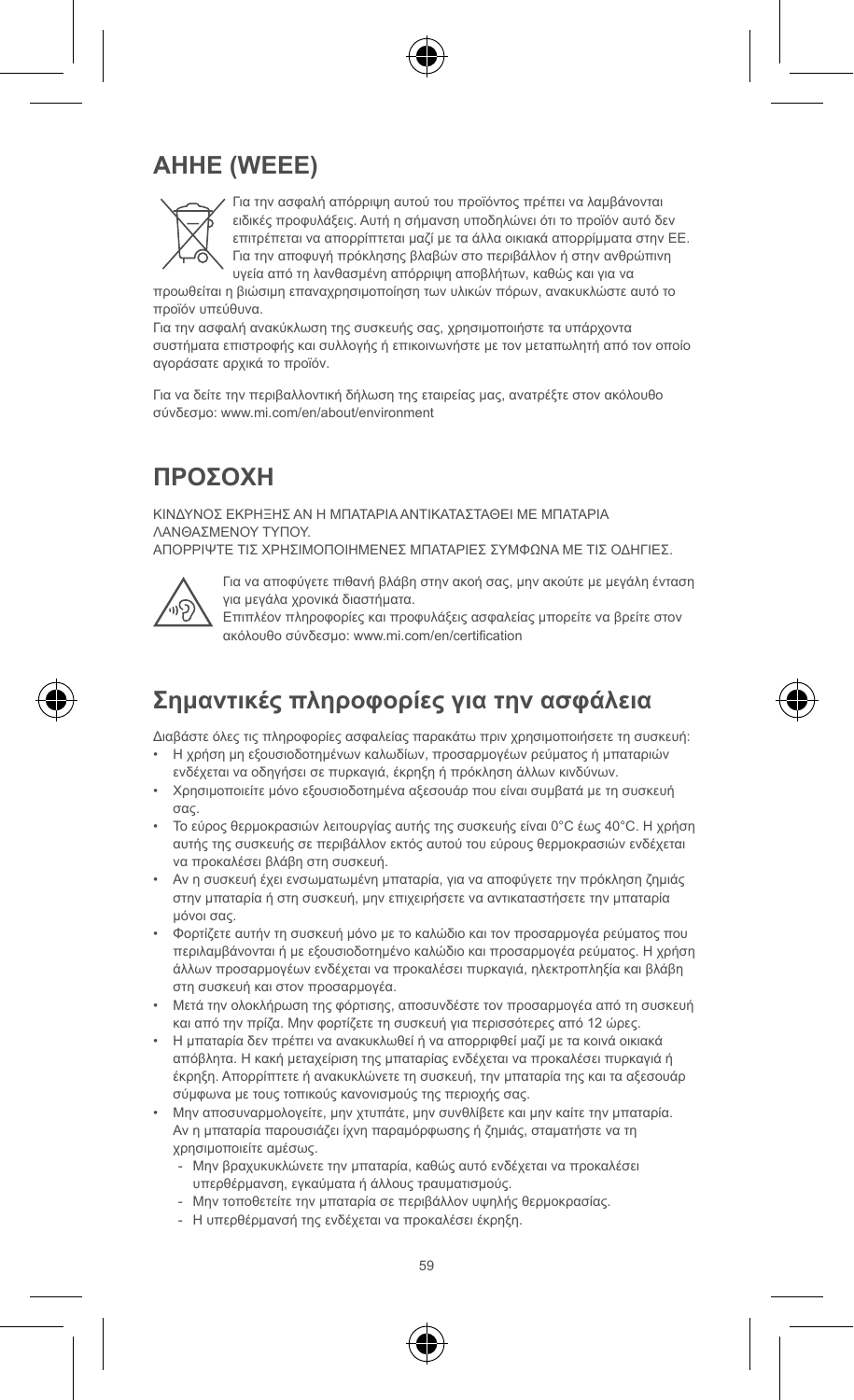- Μην αποσυναρμολογείτε, μην χτυπάτε και μην συνθλίβετε την μπαταρία, καθώς αυτό ενδέχεται να προκαλέσει διαρροή υγρού, υπερθέρμανση ή έκρηξη της μπαταρίας.
- Μην καίτε την μπαταρία, καθώς αυτό ενδέχεται να προκαλέσει πυρκαγιά ή έκρηξη.
- Αν η μπαταρία παρουσιάζει ίχνη παραμόρφωσης ή ζημιάς, σταματήστε να τη χρησιμοποιείτε αμέσως.
- Ο χρήστης δεν πρέπει να αφαιρεί η να τροποποιεί την μπαταρία. Η αφαίρεση ή επισκευή της μπαταρίας πρέπει να γίνεται μόνο από εξουσιοδοτημένο κέντρο επισκευών του κατασκευαστή.
- Διατηρείτε τη συσκευή στεγνή.
- Μην επιχειρείτε να επισκευάσετε τη συσκευή μόνοι σας. Αν οποιοδήποτε μέρος της συσκευής δεν λειτουργεί σωστά, επικοινωνήστε με την υποστήριξη πελατών Mi ή προσκομίστε τη συσκευή σας σε ένα εξουσιοδοτημένο κέντρο επισκευών.
- Συνδέετε άλλες συσκευές σύμφωνα με τα εγχειρίδια οδηγιών τους. Μην συνδέετε μη συμβατές συσκευές σε αυτήν τη συσκευή.
- Όταν χρησιμοποιείτε προσαρμογείς εναλλασσόμενου/σταθερού ρεύματος, η πρίζα πρέπει να είναι εγκατεστημένη δίπλα στον εξοπλισμό και η πρόσβαση σε αυτήν να είναι εύκολη.

# **Προφυλάξεις ασφαλείας**

- Τηρείτε όλους τους ισχύοντες νόμους και κανονισμούς που αφορούν στον περιορισμό της χρήσης κινητών τηλεφώνων σε συγκεκριμένες καταστάσεις και συνθήκες.
- Μην χρησιμοποιείτε το τηλέφωνο σε πρατήρια καυσίμων, σε εκρηκτική ατμόσφαιρα ή σε περιβάλλον όπου υπάρχει κίνδυνος έκρηξης, όπως σημεία ανεφοδιασμού, κάτω από καταστρώματα σε πλοία, σε εγκαταστάσεις μεταφοράς ή αποθήκευσης καυσίμων ή χημικών, σε περιοχές όπου στην ατμόσφαιρα μπορεί να περιέχονται χημικά ή σωματίδια, όπως κόκκοι, σκόνη ή σκόνη μετάλλων. Τηρείτε τις οδηγίες όλων των προειδοποιητικών πινακίδων και απενεργοποιείτε ασύρματες συσκευές, όπως το τηλέφωνό σας ή άλλο ραδιοεξοπλισμό. Απενεργοποιείτε το κινητό τηλέφωνο ή την ασύρματη συσκευή σας όταν βρίσκεστε σε περιοχές όπου εκτελούνται ανατινάξεις ή σε περιοχές όπου απαιτείται η απενεργοποίηση «αμφίδρομου ραδιοεξοπλισμού» ή «ηλεκτρονικών συσκευών» για την αποφυγή πιθανών κινδύνων.
- Μην χρησιμοποιείτε το τηλέφωνο σε χειρουργεία, τμήματα επειγόντων περιστατικών ή μονάδες εντατικής θεραπείας. Πάντοτε να συμμορφώνεστε με όλους τους κανόνες και κανονισμούς των νοσοκομείων και κέντρων υγείας. Αν φέρετε ιατρική συσκευή, συμβουλευτείτε τον γιατρό σας και τον κατασκευαστή της συσκευής, για να προσδιορίσετε αν το τηλέφωνό σας ενδέχεται να προκαλέσει παρεμβολές στη λειτουργία της συσκευής. Για να αποφύγετε δυνητικές παρεμβολές σε βηματοδότη, πάντοτε να διατηρείτε ελάχιστη απόσταση 15 εκατοστών μεταξύ του τηλεφώνου και του βηματοδότη. Αυτό μπορεί να γίνει χρησιμοποιώντας για την ακρόαση του τηλεφώνου το αυτί που βρίσκεται στην αντίθετη πλευρά από αυτήν του βηματοδότη και φροντίζοντας να μην τοποθετείτε το τηλέφωνο σε τσέπη που βρίσκεται στο στήθος. Για να αποφύγετε την πρόκληση παρεμβολών σε ιατρικό εξοπλισμό, μην χρησιμοποιείτε το τηλέφωνο κοντά σε ακουστικά βαρηκοΐας, κοχλιακά εμφυτεύματα ή άλλες παρόμοιες συσκευές.
- Τηρείτε όλους τους κανονισμούς ασφαλείας αεροσκαφών και απενεργοποιείτε το τηλέφωνό σας εντός του αεροσκάφους όταν απαιτείται.
- Όταν οδηγείτε κάποιο όχημα, χρησιμοποιείτε το τηλέφωνό σας σύμφωνα με τον σχετικό κώδικα οδικής κυκλοφορίας.
- Για να αποφύγετε το ενδεχόμενο κεραυνοπληξίας, μην χρησιμοποιείτε το τηλέφωνο σε εξωτερικούς χώρους κατά τη διάρκεια καταιγίδας.
- Μην χρησιμοποιείτε το τηλέφωνο για να πραγματοποιείτε κλήσεις ενώ φορτίζει.
- Μην χρησιμοποιείτε το τηλέφωνο σε χώρους με υψηλό ποσοστό υγρασίας, όπως στην τουαλέτα. Σε αυτήν την περίπτωση, υπάρχει κίνδυνος ηλεκτροπληξίας, τραυματισμού, πυρκαγιάς και πρόκλησης βλάβης στον φορτιστή.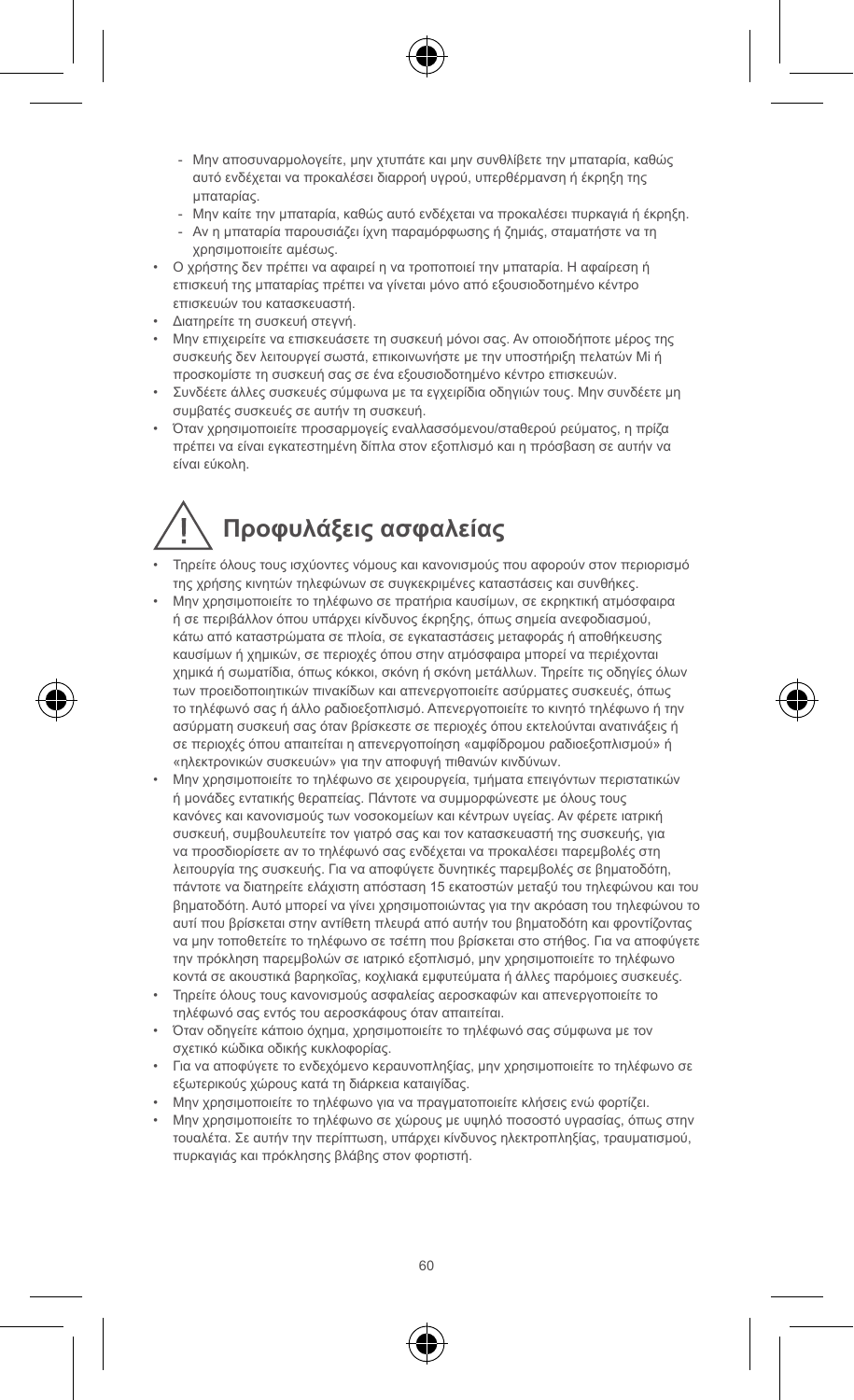## **Δήλωση σχετικά με την ασφάλεια**

Ενημερώστε το λειτουργικό σύστημα του τηλεφώνου χρησιμοποιώντας την ενσωματωμένη λειτουργία ενημέρωσης λογισμικού ή επισκεφθείτε ένα από τα εξουσιοδοτημένα καταστήματα σέρβις. Η ενημέρωση του λογισμικού με άλλα μέσα ενδέχεται να προκαλέσει βλάβη στη συσκευή ή απώλεια δεδομένων, προβλήματα ασφαλείας και άλλους κινδύνους.

## **Κανονισμοί ΕΕ**

## **Δήλωση συμμόρφωσης με την οδηγία σχετικά με τον ραδιοεξοπλισμό (RED)**



Η Xiaomi Communications Co., Ltd. δηλώνει δια του παρόντος ότι αυτό το ψηφιακό κινητό τηλέφωνο GSM / GPRS / EDGE / UMTS / LTE με Bluetooth και Wi-Fi M2006C3MG συμμορφώνεται με τις βασικές απαιτήσεις και τις λοιπές διατάξεις της οδηγίας σχετικά με τον ραδιοεξοπλισμό 2014/53/ΕΕ. Το πλήρες κείμενο της δήλωσης συμμόρφωσης ΕΕ είναι διαθέσιμο στην ακόλουθη διαδικτυακή διεύθυνση: www.mi.com/en/certification

#### **Πληροφορίες έκθεσης σε ραδιοσυχνότητες (SAR)**

Αυτή η συσκευή συμμορφώνεται με τα όρια ρυθμού ειδικής απορρόφησης (SAR) για τον γενικό πληθυσμό / μη ελεγχόμενη έκθεση (τοπική απόθεση SAR 10 γραμμαρίων για το κεφάλι και τον κορμό, με όριο: 2,0 W/κιλό) όπως προσδιορίζεται στη σύσταση του Συμβουλίου 1999/519/ΕΚ, στις οδηγίες της επιτροπής ICNIRP και στην οδηγία σχετικά με τον ραδιοεξοπλισμό (Οδηγία «RED», 2014/53/ΕΕ).

Κατά τις δοκιμές SAR, η συγκεκριμένη συσκευή ρυθμίστηκε για εκπομπή στο μέγιστο πιστοποιημένο επίπεδο ισχύος σε όλες τις ζώνες συχνοτήτων της δοκιμής και τοποθετήθηκε σε θέσεις που προσομοιώνουν την έκθεση σε ραδιοσυχνότητες κατά τη διάρκεια της χρήσης με επαφή στο κεφάλι χωρίς διαχωρισμό, και κοντά στο σώμα με απόσταση διαχωρισμού 5 χλστ.

Η συμμόρφωση με τα όρια επιπέδου SAR για τη λειτουργία κοντά στο σώμα βασίζεται σε απόσταση διαχωρισμού 5 χλστ. μεταξύ της συσκευής και του ανθρώπινου σώματος. Η συσκευή θα πρέπει να τοποθετείται σε απόσταση τουλάχιστον 5 χλστ. από το σώμα, ώστε να διασφαλίζεται ότι το επίπεδο έκθεσης σε ραδιοσυχνότητες θα παραμένει εντός των ορίων συμμόρφωσης ή κάτω από την αναφερόμενη τιμή. Όταν η συσκευή προσδένεται κοντά στο σώμα, θα πρέπει να χρησιμοποιείται κλιπ ζώνης ή θήκη που δεν περιέχει μεταλλικά στοιχεία και επιτρέπει τη διατήρηση σταθερής απόστασης διαχωρισμού τουλάχιστον 5 χλστ. μεταξύ της συσκευής και του σώματος. Τα επίπεδα έκθεσης σε ραδιοσυχνότητες κατά τη χρήση αξεσουάρ που περιέχουν μεταλλικό υλικό και φοριούνται στο σώμα δεν έχουν ελεγχθεί και δεν φέρουν αντίστοιχη πιστοποίηση, επομένως θα πρέπει να αποφεύγεται η χρήση αξεσουάρ αυτού του τύπου.

#### **Πληροφορίες πιστοποιητικού (Ανώτατα επίπεδα SAR)**

Όριο SAR 10 γρ.: 2,0 W/κιλό, Τιμή SAR: Κεφάλι: 0,355 W/κιλό, Σώμα: 0,779 W/κιλό (απόσταση 5 χλστ.).

#### **Νομικές πληροφορίες**

Η συσκευή μπορεί να λειτουργήσει σε όλα τα κράτη μέλη της ΕΕ. Τηρείτε τους εθνικούς και τοπικούς κανονισμούς στην περιοχή που χρησιμοποιείται η συσκευή. Η χρηστικότητα αυτής της συσκευής ενδέχεται να είναι περιορισμένη ανάλογα με τον πάροχο δικτύου.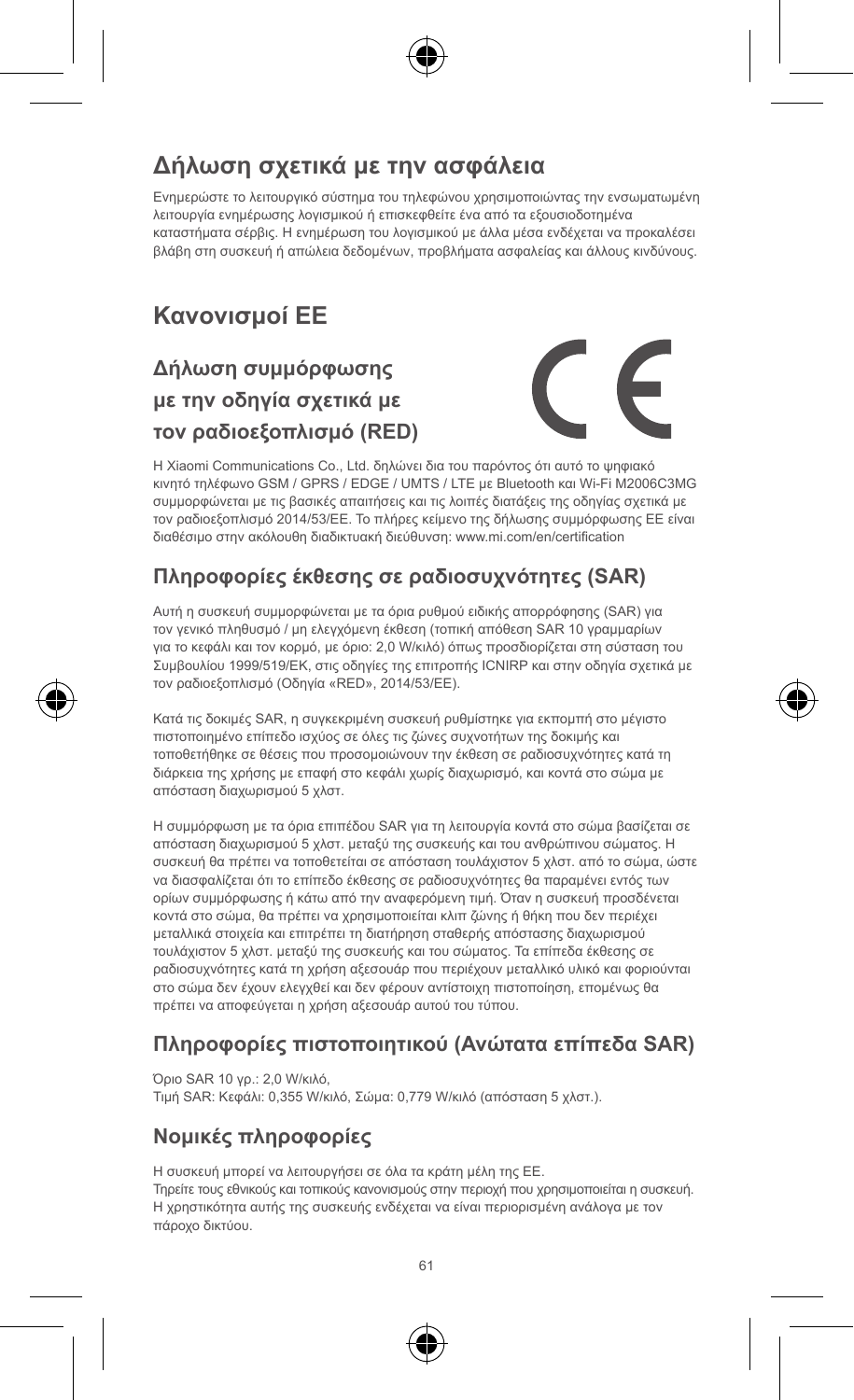Κατηγορία δέκτη 2

Βεβαιωθείτε ότι ο προσαρμογέας ρεύματος που χρησιμοποιείτε πληροί τις απαιτήσεις της ρήτρας 6.4.5 του προτύπου IEC/EN 62368-1 και ότι έχει δοκιμαστεί και εγκριθεί σύμφωνα με τα εθνικά ή τοπικά πρότυπα.

#### **Ζώνες συχνοτήτων και ισχύς**

Αυτό το κινητό τηλέφωνο παρέχει τις ακόλουθες ζώνες συχνοτήτων στις περιοχές της ΕΕ μόνο και τη μέγιστη ισχύ ραδιοσυχνότητας:

GSM 900: 35 dBm GSM 1800: 32 dBm Ζώνη UMTS 1/8: 25 dBm Ζώνη LTE 1/3/7/8/20/28/38/40: 25,7 dBm Bluetooth: 20 dBm Ζώνη Wi-Fi 2,4 GHz: 20 dBm

# **Κανονισμοί FCC**

Αυτό το κινητό τηλέφωνο συμμορφώνεται με το Τμήμα 15 των κανονισμών FCC. Η λειτουργία του υπόκειται στους ακόλουθους δύο όρους: (1) Η συσκευή δεν πρέπει να προκαλεί επιβλαβείς παρεμβολές και (2) η συσκευή πρέπει να αποδέχεται τυχόν παρεμβολές που λαμβάνει, συμπεριλαμβανομένων των παρεμβολών που μπορεί να προκαλέσουν ανεπιθύμητη λειτουργία.

Αυτό το κινητό τηλέφωνο έχει δοκιμαστεί και συμμορφώνεται με τα όρια για ψηφιακές συσκευές κατηγορίας Β, σύμφωνα με το Τμήμα 15 των κανονισμών FCC. Αυτά τα όρια έχουν σχεδιαστεί για να παρέχουν εύλογη προστασία από επιβλαβείς παρεμβολές σε οικιακό περιβάλλον.

Ο εξοπλισμός αυτός παράγει, χρησιμοποιεί και μπορεί να εκπέμπει ενέργεια ραδιοσυχνοτήτων και, σε περίπτωση μη τοποθέτησης και χρήσης σύμφωνα με τις οδηγίες, μπορεί να προκαλέσει επιβλαβείς παρεμβολές στις ραδιοεπικοινωνίες.

Ωστόσο, δεν υπάρχει εγγύηση ότι δεν θα προκληθούν παρεμβολές σε μια συγκεκριμένη εγκατάσταση. Αν ο εξοπλισμός δεν προκαλεί επιβλαβείς παρεμβολές στη ραδιοφωνική ή τηλεοπτική λήψη, γεγονός το οποίο μπορεί να προσδιοριστεί με απενεργοποίηση και ενεργοποίηση του εξοπλισμού, ο χρήστης παροτρύνεται να προσπαθήσει να διορθώσει τις παρεμβολές με μία ή περισσότερες από τις παρακάτω ενέργειες:

- Αλλάξτε τον προσανατολισμό ή τη θέση της κεραίας λήψης.
- Αυξήστε την απόσταση διαχωρισμού μεταξύ του εξοπλισμού και του δέκτη.
- Συνδέστε τον εξοπλισμό σε μια πρίζα που βρίσκεται σε διαφορετικό κύκλωμα από αυτό στο οποίο είναι συνδεδεμένος ο δέκτης.
- Απευθυνθείτε στον αντιπρόσωπο ή σε έναν έμπειρο τεχνικό ραδιοφώνων/τηλεοράσεων για βοήθεια.

## **Πληροφορίες έκθεσης σε ραδιοσυχνότητες (SAR)**

Η συσκευή πληροί τις κυβερνητικές απαιτήσεις σχετικά με την έκθεση σε ραδιοκύματα. Η συσκευή έχει σχεδιαστεί και κατασκευαστεί ώστε να μην υπερβαίνει τα όρια εκπομπών για έκθεση σε ενέργεια ραδιοσυχνοτήτων. Το πρότυπο έκθεσης για ασύρματες συσκευές χρησιμοποιεί μια μονάδα μέτρησης που είναι γνωστή ως ρυθμός ειδικής απορρόφησης ή SAR.

Το όριο για τον SAR που ορίζουν οι κανονισμοί FCC είναι 1,6 W/κιλό. Για λειτουργία όταν φοριέται στο σώμα, αυτή η συσκευή έχει δοκιμαστεί και πληροί τις οδηγίες έκθεσης σε ραδιοσυχνότητες των κανονισμών FCC για χρήση με αξεσουάρ που δεν περιέχουν μέταλλα και τοποθετούν τη συσκευή σε απόσταση τουλάχιστον 1,0 εκ. από το σώμα. Τα επίπεδα έκθεσης σε ραδιοσυχνότητες κατά τη χρήση αξεσουάρ που φοριούνται στο σώμα και περιέχουν μεταλλικό υλικό δεν έχουν ελεγχθεί και δεν φέρουν αντίστοιχη πιστοποίηση, επομένως θα πρέπει να αποφεύγεται η χρήση αξεσουάρ αυτού του τύπου που φοριούνται στο σώμα. Οποιοδήποτε αξεσουάρ χρησιμοποιείται με αυτήν τη συσκευή για λειτουργία όταν φοριέται στο σώμα θα πρέπει να διατηρεί τη συσκευή σε απόσταση τουλάχιστον 1,0 εκ. από το σώμα.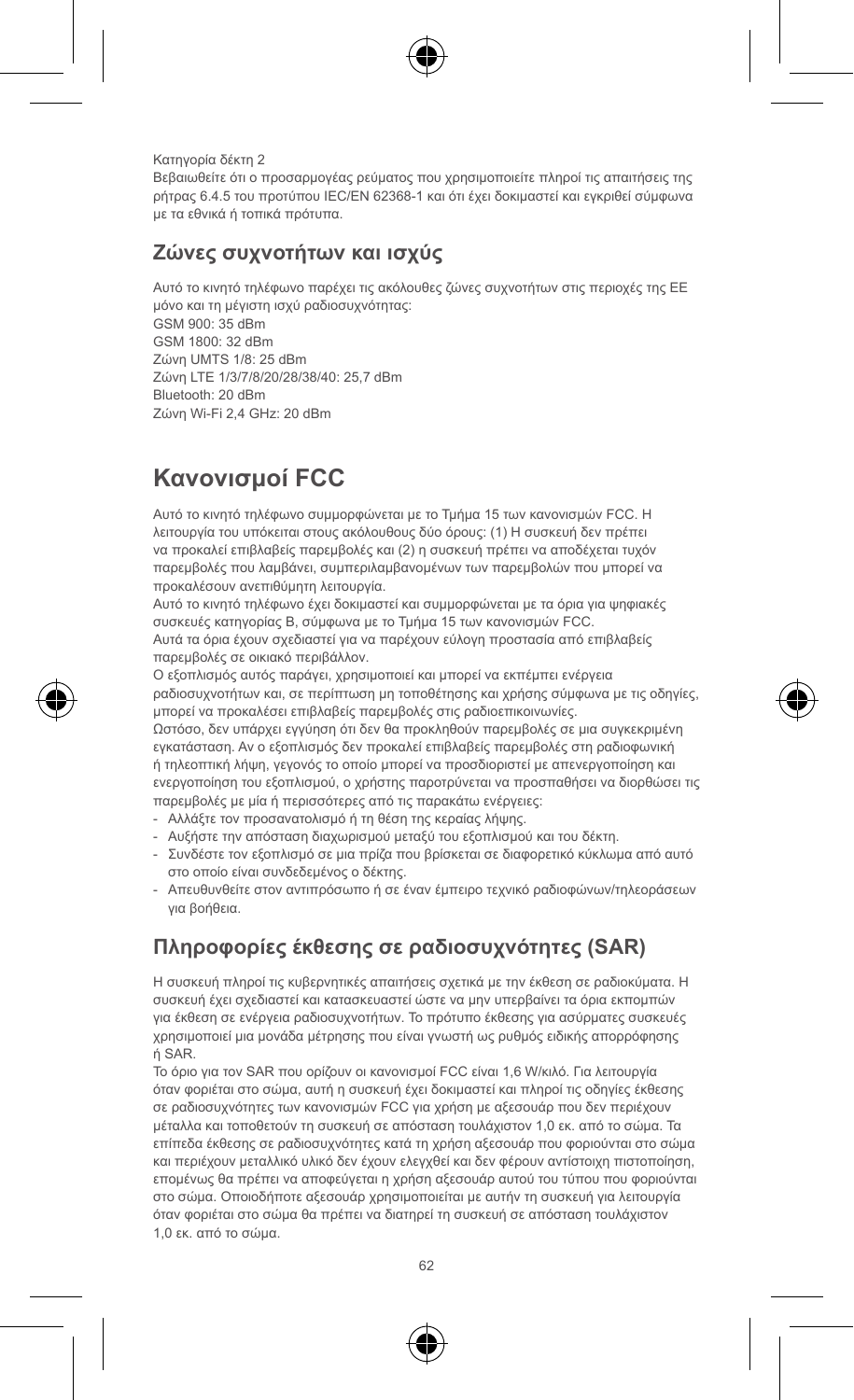#### **Σημείωση FCC (Ομοσπονδιακή Επιτροπή**

#### **Επικοινωνιών)**

Αλλαγές ή τροποποιήσεις που δεν έχουν εγκριθεί ρητά από το μέρος που είναι υπεύθυνο για τη συμμόρφωση μπορούν να ακυρώσουν το δικαίωμα του χρήστη για χρήση του εξοπλισμού.

#### **Ηλεκτρονική ετικέτα**

Αυτή η συσκευή διαθέτει μια ηλεκτρονική ετικέτα με πληροφορίες πιστοποιητικού. Για να αποκτήσετε πρόσβαση σε αυτήν, επιλέξτε Ρυθμίσεις> Σχετικά με το τηλέφωνο > Πιστοποιητικό ή επιλέξτε «Ρυθμίσεις» και πληκτρολογήστε «Πιστοποιητικό» στη γραμμή αναζήτησης.

Μοντέλο: M2006C3MG Ο αριθμός 2006 υποδεικνύει ότι η ημερομηνία κυκλοφορίας του προϊόντος θα είναι μετά τον Ιούνιο του 2020.

#### **Προσαρμογέας**

Κατασκευαστής (1): Jiangsu Chenyang Electron Co., Ltd. διεύθυνση (1): No.58 Chenyang Road,Hexi Industrial Park,Huangtang Town,212364 Danyang City,Jiangsu Province,PEOPLE'S REPUBLIC OF CHINA Κατασκευαστής (2): Jiangxi Jian Aohai Technology Co.,Ltd. διεύθυνση (2): Xietian, Quanjiang Town, Suichuan, Jian City, Jiangxi, P. R.China, 343900 Μοντέλο: MDY-09-EW Τάση εισόδου: 100-240V~ Συχνότητα εισόδου: 50/60Hz Τάση εξόδου: 5,0V Ρεύμα εξόδου: 2,0A Ισχύς εξόδου: 10,0W Μέση ενεργός απόδοση: ≥79,04%

#### **Δήλωση αποποίησης ευθύνης**

Αυτός ο οδηγός χρήσης εκδίδεται από την Xiaomi ή την τοπική συνδεδεμένη εταιρεία της. Η Xiaomi δύναται να προβαίνει, ανά πάσα στιγμή και χωρίς ειδοποίηση, σε βελτιώσεις και αλλαγές στον παρόντα οδηγό χρήσης οι οποίες απαιτούνται λόγω τυπογραφικών λαθών, ανακριβειών στις τρέχουσες πληροφορίες ή λόγω βελτιώσεων σε προγράμματα ή/και στον εξοπλισμό. Ωστόσο, οι εν λόγω αλλαγές θα ενσωματώνονται στις νέες ηλεκτρονικές εκδόσεις του οδηγού χρήσης (δείτε λεπτομέρειες στη διεύθυνση www.mi.com/global/ service/userguide). Όλες οι εικονογραφήσεις προορίζονται αποκλειστικά για σκοπούς αναφοράς και ενδέχεται να μην απεικονίζουν με ακρίβεια την πραγματική συσκευή.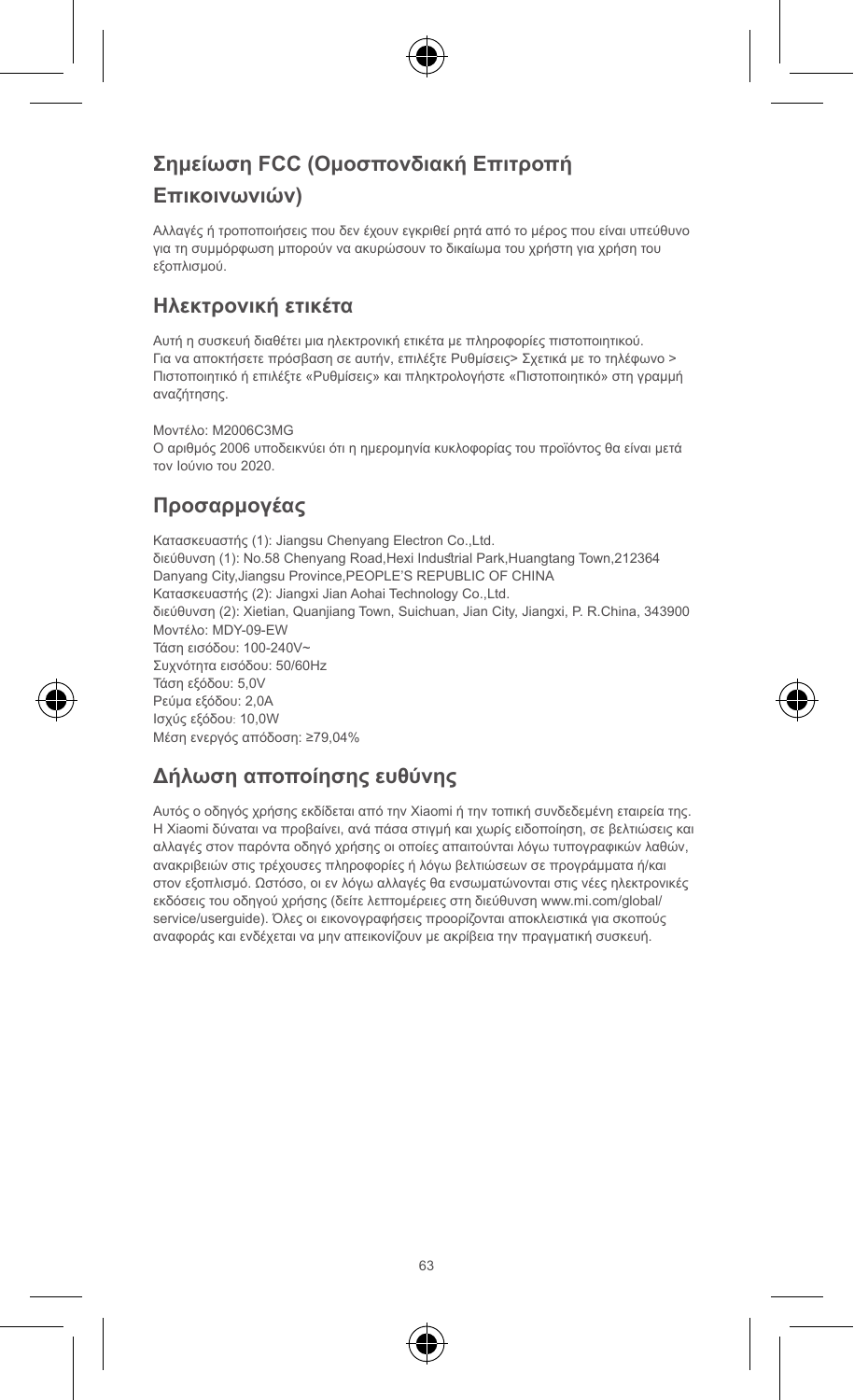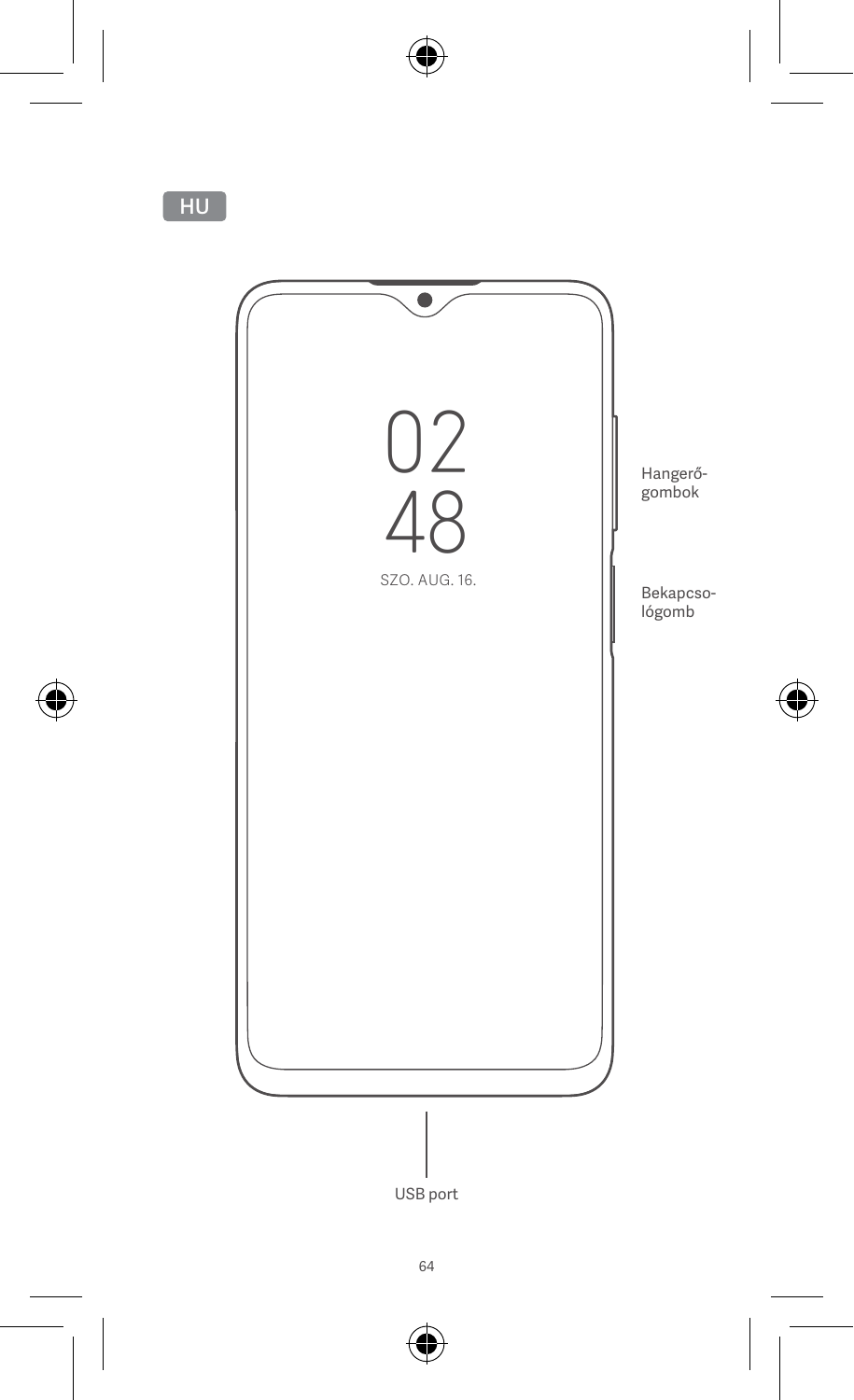## Köszönjük, hogy a Redmi 9C terméket választotta

Az eszköz bekapcsolásához nyomja le hosszan a bekapcsológombot. A képernyőn megjelenő utasításokat követve konfigurálja a készüléket. További információkért keresse fel hivatalos webhelyünket: www.mi.com/global/service/userguide

## **MILII**

A Redmi 9C előtelepítve tartalmazza MIUI nevű egyedi, Android-alapú operációs rendszerünket, amely rendszeresen biztosít frissítéseket és felhasználóbarát funkciókat világszerte több mint 200 millió aktív felhasználó visszajelzései alapján. További információkért keresse fel az en.miui.com webhelyet

# SIM-kártya tálcája:



# A két SIM-kártyás modellekről:

- A két 4G SIM-kártya csak bizonyos távközlési szolgáltatóktól szerezhető be, és előfordulhat, hogy nem minden régióban elérhető.
- Támogatja a két nano-SIM-kártyát. Ha mindkét SIM-kártyát használja, bármelyik kártyát beállíthatja elsődleges kártyaként.
- A VoLTE szolgáltatást csak bizonyos régiókban támogatják a távközlési szolgáltatók.
- Az optimális hálózati teljesítmény érdekében a rendszer frissítése automatikusan megtörténhet. A részletekért tekintse meg a használt rendszerverziót az eszközön.
- Ne helyezzen nem szabványos SIM-kártyákat a SIM-kártyanyílásba. Ezek károsíthatják a SIM-kártya foglalatát.
- FIGYELEM: Ne szerelje szét a készüléket.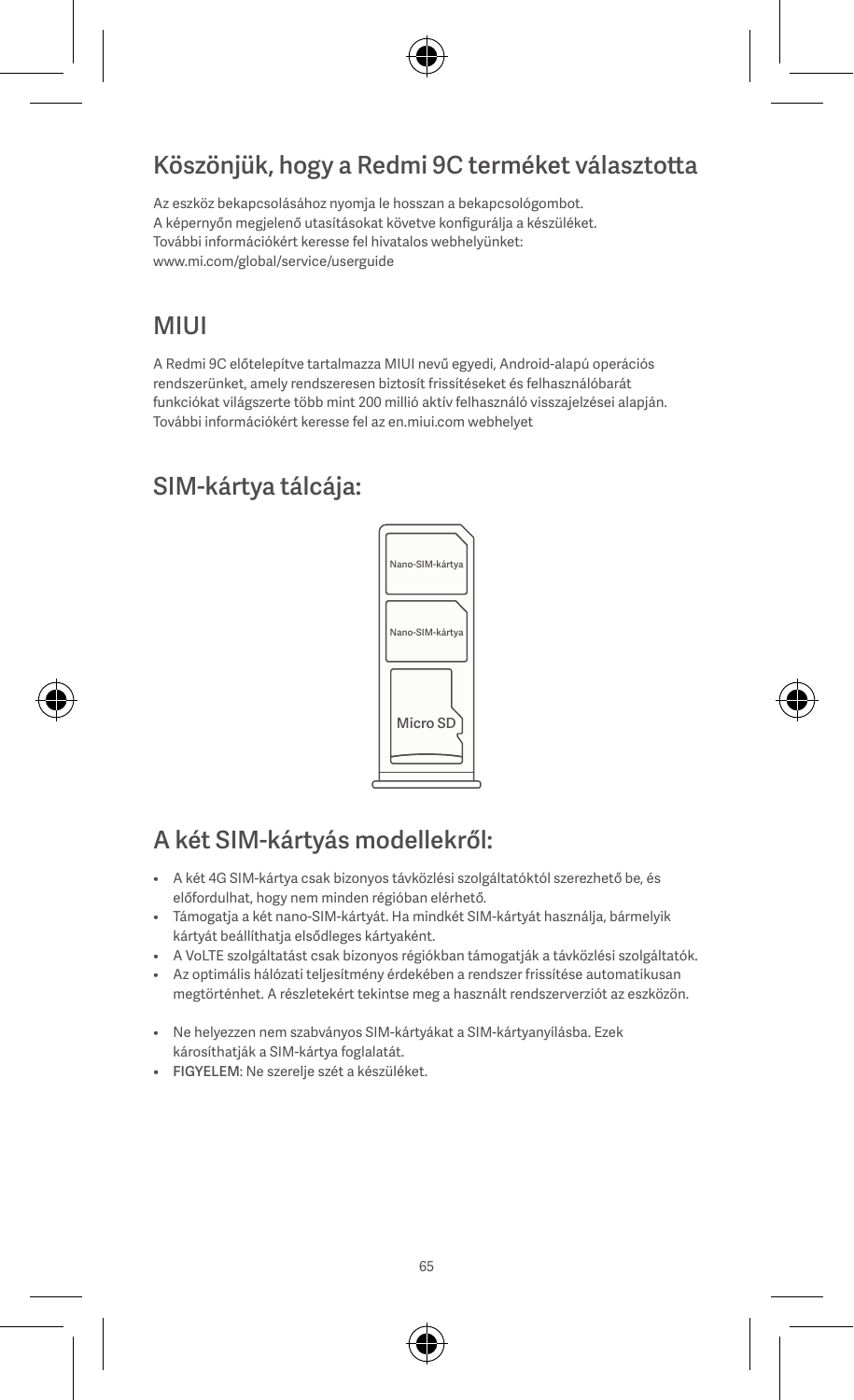## **WEEE**



A termék ártalmatlanítása során különleges óvatossággal kell eljárni. Ez a jelzés arra utal, hogy ezt a terméket az EU területén nem szabad más háztartási hulladékkal együtt kidobni.

A hulladékok nem megfelelő ártalmatlanítása által okozott esetleges környezet- vagy egészségkárosodás megelőzése és az anyagi erőforrások

fenntartható újrafelhasználásának elősegítése érdekében felelősségteljesen gondoskodjon az újrahasznosításról.

Készülékének biztonságos újrahasznosításához kérjük, vegye igénybe a leadási és gyűjtési rendszereket, vagy forduljon ahhoz a kiskereskedőhöz, amelynél a készüléket eredetileg vásárolta.

A környezetvédelmi nyilatkozatot az alábbi címen találja: www.mi.com/en/about/environment

# FIGYELEM

A NEM MEGFELELŐ TÍPUSÚ CSEREAKKUMULÁTOR HASZNÁLATA ROBBANÁSVESZÉLYES.

A HASZNÁLT AKKUMULÁTORT AZ UTASÍTÁSOK SZERINT ÁRTALMATLANÍTSA.



A halláskárosodás elkerülése érdekében ne hallgassa nagy hangerővel hosszú időn keresztül.

További biztonsági információ és óvintézkedések a következő címen érhetők el: www.mi.com/en/certification

# Fontos biztonsági információk

A készülék használata előtt olvassa el az alábbi biztonsági információkat:

- Jóváhagyás nélküli kábelek, tápegységek vagy akkumulátorok használata tüzet vagy robbanást okozhat, illetve egyéb kockázatokkal járhat.
- Csak a készülékkel kompatibilis, jóváhagyott tartozékokat használjon.
- A készülék működési hőmérséklet-tartománya 0–40 °C. A készülék károsodását okozhatja, ha a megadott környezeti hőmérséklet-tartományon kívül használja.
- Ha készülékében beépített akkumulátor található, az akkumulátor vagy a készülék károsodásának elkerülése érdekében ne próbálkozzon saját maga az akkumulátor cseréjével.
- Csak a mellékelt vagy jóváhagyott kábellel és töltőadapterrel töltse a készüléket. Más töltő használata tüzet vagy áramütést, valamint a készülék és a töltőadapter károsodását okozhatja.
- A töltés befejezésekor válassza le a töltőt az eszközről és a hálózati aljzatról is. Ne töltse az akkumulátort 12 óránál tovább.
- Az akkumulátort újra kell hasznosítani, illetve a háztartási hulladéktól elkülönítve kell ártalmatlanítani. Az akkumulátor helytelen kezelése tüzet vagy robbanást okozhat. A készüléket, az akkumulátort és a tartozékait a helyi szabályozásnak megfelelően ártalmatlanítsa vagy hasznosítsa újra.
- Ne üssön rá az akkumulátorra, ne szerelje szét, ne zúzza össze és ne égesse el. Ha az akkumulátor deformált vagy sérült, azonnal szüntesse be a használatát.
	- Túlmelegedés, égések vagy egyéb személyi sérülések elkerülése érdekében ne zárja rövidre az akkumulátort.
	- Ne vigye az akkumulátort nagyon magas hőmérsékletű környezetekbe.
	- A túlhevülés robbanást okozhat.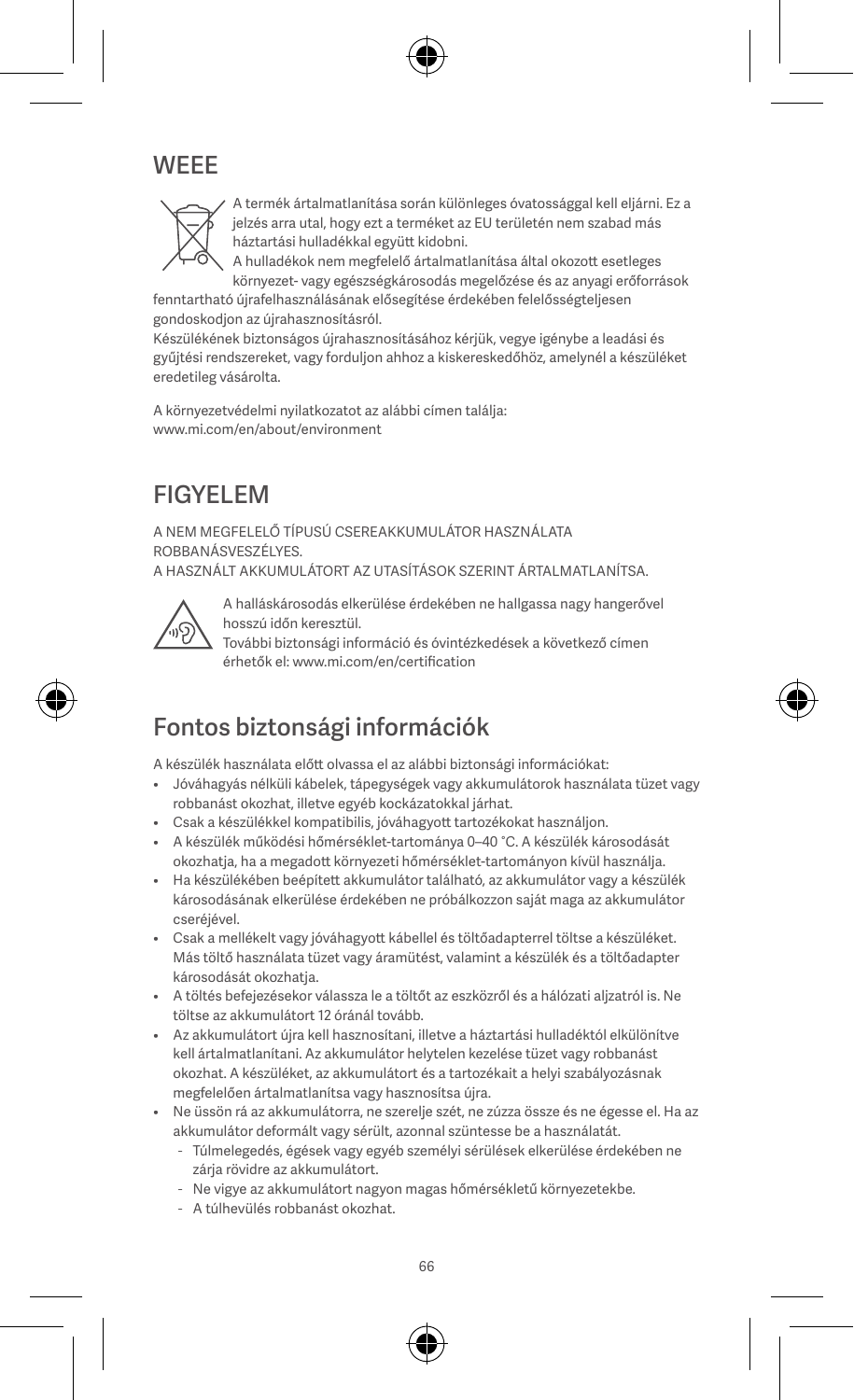- Az akkumulátor szivárgásának, túlhevülésének vagy felrobbanásának elkerülése érdekében ne szerelje szét, ne üssön rá és ne zúzza össze.
- Ne égesse el az akkumulátort, mert ezzel tüzet vagy robbanást okozhat.
- Ha az akkumulátor deformált vagy sérült, azonnal szüntesse be a használatát.
- Az akkumulátor nem cserélhető és nem távolítható el a felhasználó által. Az akkumulátor eltávolítását vagy cseréjét csak a gyártó hivatalos szervizközpontja végezheti.
- Tartsa szárazon a készüléket.
- Ne próbálkozzon saját maga a készülék javításával. Ha a készülék bármely része nem működik megfelelően, keresse fel a Mi terméktámogatását, vagy vigye be a készüléket egy hivatalos szervizközpontba.
- Egyéb eszközöket a használati kézikönyveiknek megfelelően csatlakoztasson. Ne csatlakoztasson nem kompatibilis eszközöket ehhez a készülékhez.
- Hálózati töltő esetén a készüléket a hálózati aljzat közelébe kell helyezni, és a hálózati aljzatnak könnyen elérhetőnek kell lennie.

# Biztonsági óvintézkedések

- Tartsa be a mobiltelefonok különleges helyzetekben és környezetekben történő használatát korlátozó törvényeket és szabályokat.
- Ne használja a telefont robbanásveszélyes környezetben, ideértve az üzemanyagtöltő területeket, a hajók motorterét, üzemanyagok vagy vegyi anyagok áttöltésére vagy tárolására szolgáló létesítményeket, illetve olyan területeket, ahol a levegő vegyszereket vagy egyéb részecskéket, például szemcséket, port vagy fémport tartalmaz. Kövesse a kihelyezett feliratok felhívásait, amelyek a vezeték nélküli eszközök, például a telefon vagy egyéb rádióberendezések kikapcsolását kérik. Kapcsolja ki a mobiltelefont vagy a vezeték nélküli eszközt, amikor robbanásveszélyes vagy olyan területen tartózkodik, ahol a kétirányú rádiókommunikáció vagy az elektronikus eszközök kikapcsolására kérik a lehetséges kockázatok elkerülése érdekében.
- Ne használja a telefont kórházi műtőkben, sürgősségi vagy intenzív osztályokon. Mindig tartsa be a kórházak és egészségügyi központok szabályait és rendelkezéseit. Ha gyógyászati eszköze van, kérdezze meg kezelőorvosát és az eszköz gyártóját, hogy a telefon használata zavarhatja-e készüléke működését. A szívritmus-szabályozó készülék (pacemaker) potenciális zavarásának elkerülése érdekében mindig tartson legalább 15 cm távolságot a mobiltelefon és a pacemaker között. Ez csak úgy lehetséges, ha a telefont a szívritmus-szabályozóval ellentétes oldali fülén használja, és nem a szivarzsebben hordja. A gyógyászati eszköz zavarásának elkerülése érdekében ne használja a telefont hallókészülék, cochleáris implantátumok és egyéb eszközök közelében.
- Tartsa be a biztonsági előírásokat, és amikor szükséges, kapcsolja ki a telefont a repülőgépek fedélzetén.
- Járművezetés közben a vonatkozó közlekedési szabályoknak és rendelkezéseknek megfelelően használja a telefont.
- Villámcsapás elkerülése érdekében ne használja telefonját a szabadban zivataros időben.
- Töltés közben ne telefonáljon a készülékről.
- Ne használja a telefont magas páratartalmú helyeken, például fürdőszobában. Ilyen esetben áramütés, sérülés, tűz és a töltő károsodása következhet be.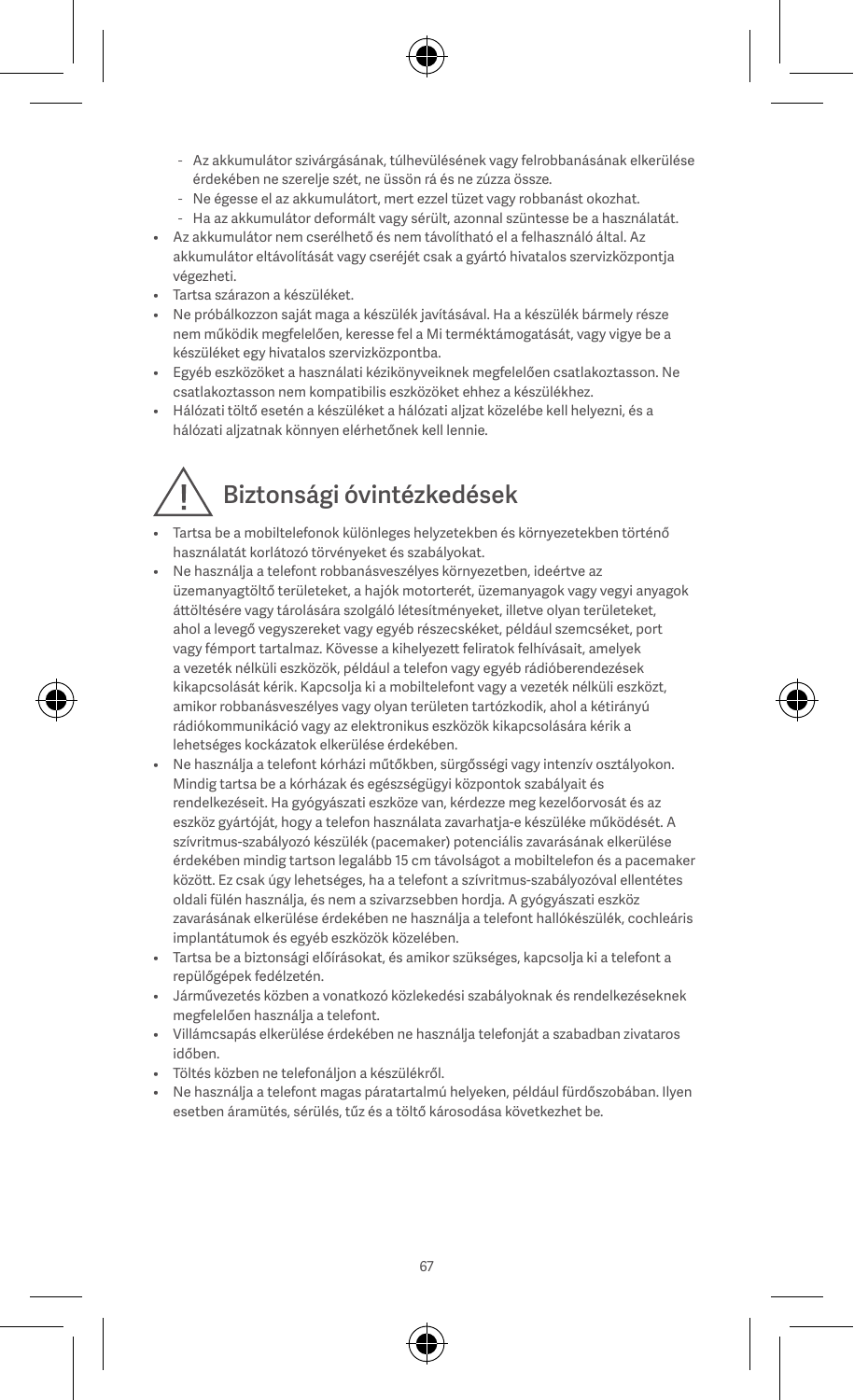# Biztonsági nyilatkozat

A telefon operációs rendszerét a beépített szoftverfrissítési funkcióval frissítse, vagy keresse fel hivatalos szervizeink valamelyikét. A szoftver más módokon történő frissítése a készülék károsodását okozhatja, adatvesztéssel járhat, és biztonsági problémák vagy egyéb kockázatok léphetnek fel.

# EU-szabályozások

## Nyilatkozat a rádióberendezésekről szóló irányelvnek (RED) való megfelelőségről



A Xiaomi Communications Co., Ltd. ezúton kijelenti, hogy ez a Bluetooth- és Wi-Fi-kapcsolattal rendelkező, GSM/GPRS/EDGE/UMTS/LTE kompatibilis M2006C3MG digitális mobiltelefon megfelel a rádióberendezésekről szóló 2014/53/EU irányelv alapvető követelményeinek és egyéb vonatkozó rendelkezéseinek. Az EU megfelelőségi nyilatkozat teljes szövege megtekinthető (angol nyelven) a következő weboldalon: www.mi.com/en/certification

#### Információk a rádiófrekvenciás (RF) kitettségről (SAR)

A készülék megfelel az általános népesség/szabályozatlan kitettség fajlagos energiaelnyelési tényezője (SAR) határértékének (10 g szöveten elnyelt teljesítmény nagysága a fej és test esetén, határérték: 2,0 W/kg), amelyet az 1999/519/EK tanácsi ajánlás, az ICNIRP irányelvei és a 2014/53/EU rádióberendezésekről szóló irányelv (RED) ír elő.

A SAR-tesztek során az eszköz az összes tesztelt frekvenciasávján a legmagasabb energiaszinten sugárzott, és a rádiófrekvenciás kitettséget úgy mérték, hogy az eszközt a fejen történő használatot szimuláló pozícióba helyezték távolságtartás nélkül, valamint a test közelében 5 mm-es távolságból.

A SAR-megfelelőség a testen való használathoz az egység és az emberi test közötti 5 mm-es távolságon alapul. A készüléket legalább 5 mm távolságban kell viselnie a testétől, így biztosítva, hogy a rádiófrekvenciás kitettség szintje megfeleljen a közölt szintnek, vagy alacsonyabb legyen. Ha a készüléket a test közelében rögzíti, a csiptető nem tartalmazhat fémes alkatrészeket, és legalább 5 mm távolságot kell tartani a készülék és a test között. Nem teszteltük és nem hitelesítettük a rádiófrekvenciás (RF) kitettségnek való megfelelést semmilyen testen viselt, fémet tartalmazó tartozékkal, és az ilyen tartozékok használatát el kell kerülni.

## Tanúsítványokra vonatkozó információ (legmagasabb SAR érték)

SAR 10 g-os határ: 2,0 W/kg SAR érték: Fej: 0,355 W/kg, Test: 0,779 W/kg (5 mm-es távolság).

#### Jogi információk

A készülék az EU összes tagállamában üzemeltethető. Tartsa be a készülék használatának helyén érvényes nemzeti és helyi szabályokat. A készülék használhatóságára korlátozások vonatkozhatnak a hálózatszolgáltatótól függően.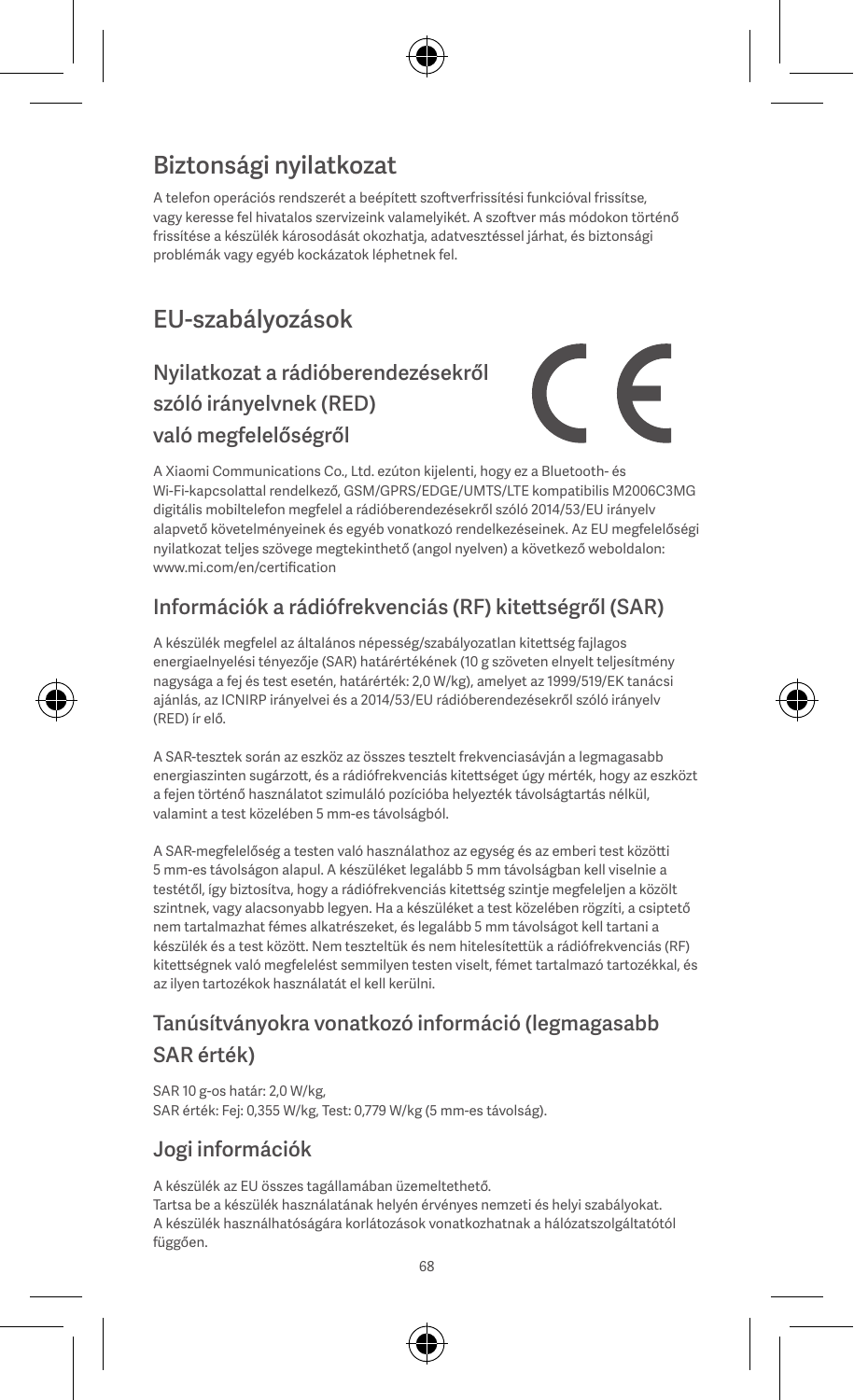2-es kategóriájú vevőegység

A töltő használatakor győződjön meg arról, hogy az teljesíti az IEC/EN 62368-1 szabvány 6.4.5 pontjának követelményeit, valamint hogy bevizsgálása és jóváhagyása a nemzeti vagy helyi szabványok szerint történt.

#### Frekvenciasávok és teljesítmény

A készülék az EU területén a következő frekvenciasávokon és maximális

rádiófrekvenciás teljesítménnyel használható: GSM 900: 35 dBm GSM 1800: 32 dBm UMTS 1/8 sáv: 25 dBm LTE 1/3/7/8/20/28/38/40 sáv: 25,7 dBm Bluetooth: 20 dBm Wi-Fi 2,4 GHz-es sáv: 20 dBm

# FCC-szabályozások

A mobiltelefon megfelel az FCC-előírások 15. részének. A készülék a következő két feltétellel működtethető: (1) a készülék nem okozhat káros zavarást, és (2) a készüléknek minden zavarást el kell viselnie, beleértve a nem megfelelő működést előidéző zavarásokat is.

A mobiltelefon az FCC-előírások 15. részének értelmében a tesztek alapján megfelel a B osztályú digitális eszközökre vonatkozó határértékeknek.

Az előírásban megadott határértékek észszerű védelmet jelentenek a lakóhelyeken történő használat során a káros interferenciákkal szemben.

Ez a készülék rádiófrekvenciás energiát generál, használ és sugározhat ki, és ha nem az utasításoknak megfelelően telepíti és használja, káros interferenciát okozhat a rádiókommunikációban.

Nem garantált azonban, hogy bizonyos esetekben nem lép fel interferencia. Ha a készülék zavarja a rádiós vagy televíziós vételt – amit a készülék ki- és bekapcsolásával ellenőrizhet –, akkor a következő intézkedésekkel csökkentheti a zavarást:

- Fordítsa el vagy helyezze más helyre a vevőantennát.
- Helyezze egymástól távolabbra a készüléket és a vevőegységet.
- Olyan hálózati aljzathoz csatlakoztassa az eszközt, amely nem csatlakozik a vevőegységet tápláló áramkörhöz.
- Kérjen segítséget a forgalmazótól vagy egy tapasztalt rádió- vagy tévészerelőtől.

#### Információk a rádiófrekvenciás (RF) kitettségről (SAR)

Ez a készülék teljesíti a rádióhullámoknak való kitettségre vonatkozó hatósági követelményeket. A készülék tervezése és gyártása biztosítja, hogy ne lépje túl a rádiófrekvenciás (RF) energiának való kitettség emissziós határértékeit. A kitettségre vonatkozó szabvány vezeték nélküli készülékeknél a fajlagos energiaelnyelési tényező (SAR) mértékegységét alkalmazza.

Az FCC által megállapított SAR-határérték 1,6 W/kg. A készülék testen viselve történő használatát megvizsgálták, és teljesíti az FCC rádiófrekvenciás kitettségre vonatkozó irányelveit olyan tartozékkal használva, amely nem tartalmaz fémet, és legalább 1,0 cm távolságra van a testtől. Nem teszteltük és nem hitelesítettük a rádiófrekvenciás (RF) kitettségnek való megfelelést semmilyen testen viselt, fémet tartalmazó tartozékkal, és az ilyen testen viselt tartozékok használatát el kell kerülni. A készülék testen való viseléséhez használt bármely tartozéknak legalább 1,0 cm távolságra kell tartania a készüléket a testtől.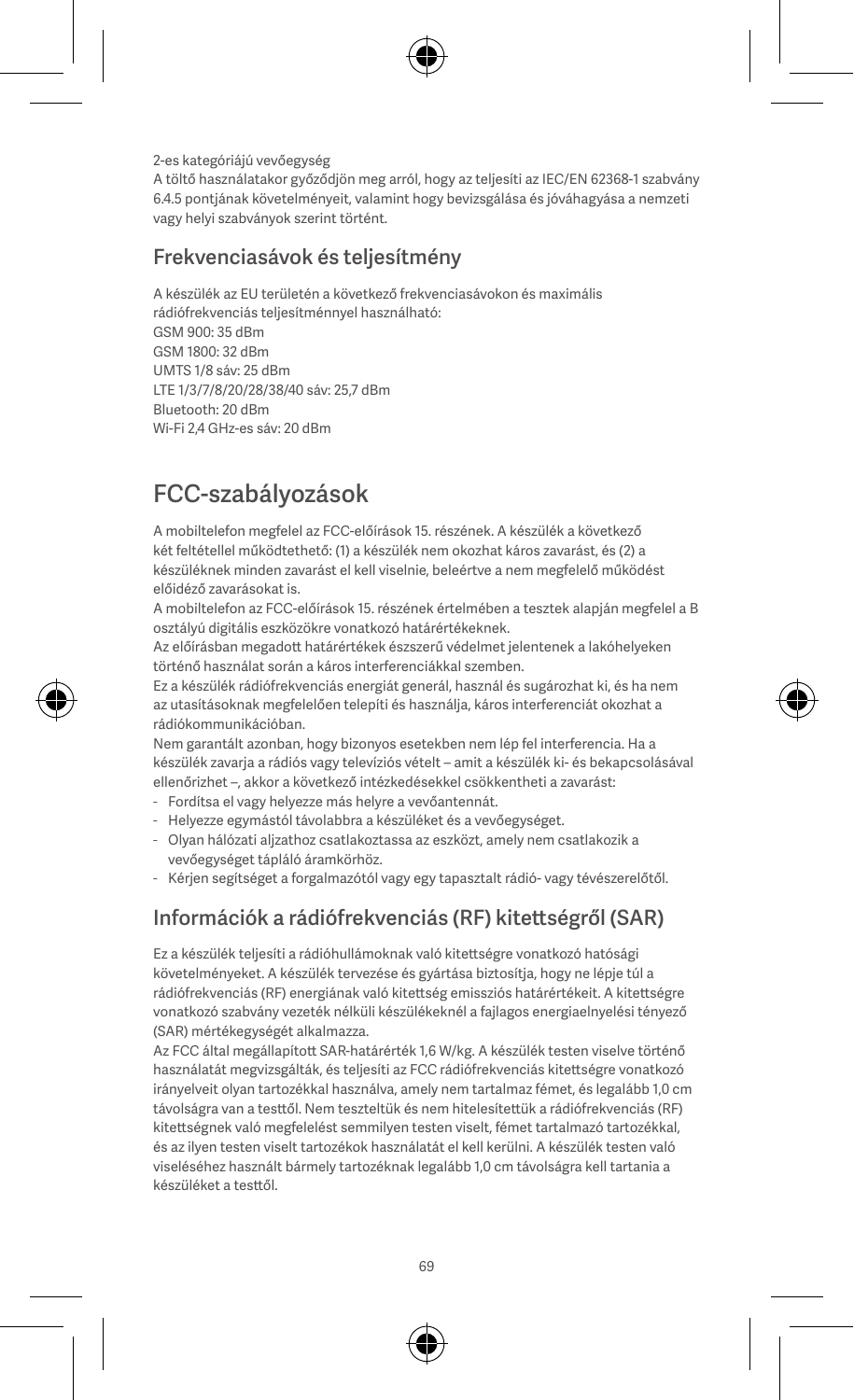## FCC-megjegyzés

A készülék olyan változtatása vagy módosítása, amit nem hagyott jóvá a megfelelőség megállapításáért felelős fél, a felhasználó használati jogának megszűnését eredményezheti.

#### E-címke

A készülék tanúsítási információkat tartalmazó elektronikus címkével rendelkezik. Ennek eléréséhez válassza a Beállítások > A telefonról > Tanúsítvány lehetőséget, vagy a Beállítások pont választását követően írja be a "Tanúsítvány" szót a keresősávba.

Modell: M2006C3MG A 2006 azt jelzi, hogy a terméket 2020 júniusa után adják ki.

#### Adapter

Gyártó (1): Jiangsu Chenyang Electron Co.,Ltd. cím (1): No.58 Chenyang Road,Hexi Industrial Park,Huangtang Town,212364 Danyang City,Jiangsu Province,PEOPLE'S REPUBLIC OF CHINA Gyártó (2): Jiangxi Jian Aohai Technology Co.,Ltd. cím (2): Xietian, Quanjiang Town, Suichuan, Jian City, Jiangxi, P. R.China, 343900 Modell: MDY-09-EW Bemeneti feszültség: 100-240 V~ Bemeneti frekvencia: 50/60 Hz Kimeneti feszültség: 5,0 V Kimeneti áram: 2,0 A Kimeneti teljesítmény: 10,0 W Átlagos aktív hatékonyság: ≥79,04%

#### Jogi nyilatkozat

Ezt a használati útmutatót a Xiaomi vagy annak helyi kapcsolt vállalkozása adta ki. A Xiaomi bármikor, minden további értesítés nélkül javíthatja és módosíthatja a használati útmutatót a tipográfiai hibák, az aktuális információk pontatlansága, illetve a programok és/vagy a berendezés továbbfejlesztései miatt. Ezek a módosítások azonban a használati útmutató új online kiadásaiba bekerülnek (a részleteket lásd a www.mi.com/global/service/userguide oldalon). Az ábrák csupán illusztrációs célokat szolgálnak, és előfordulhat, hogy nem pontosan ábrázolják az aktuális készüléket.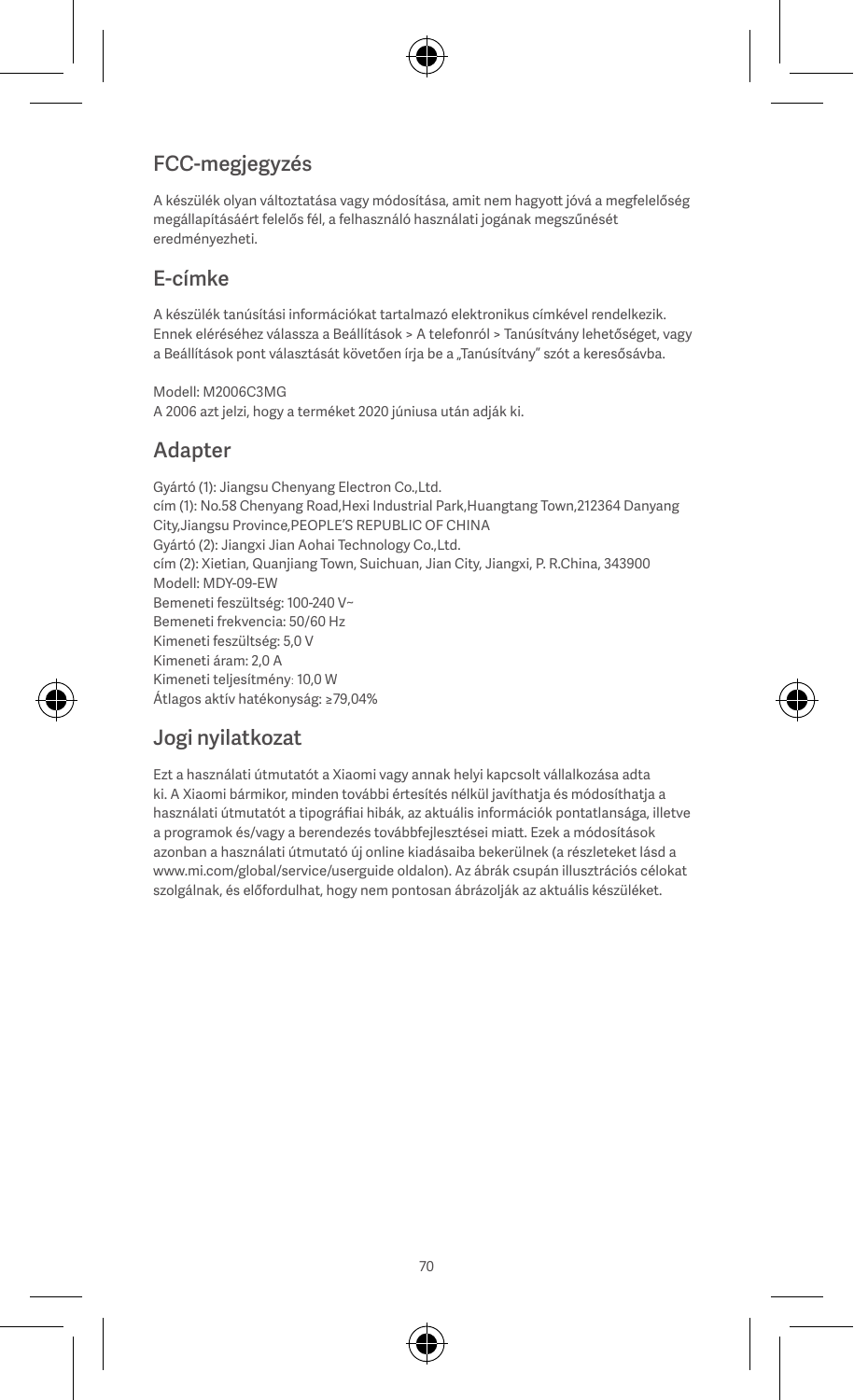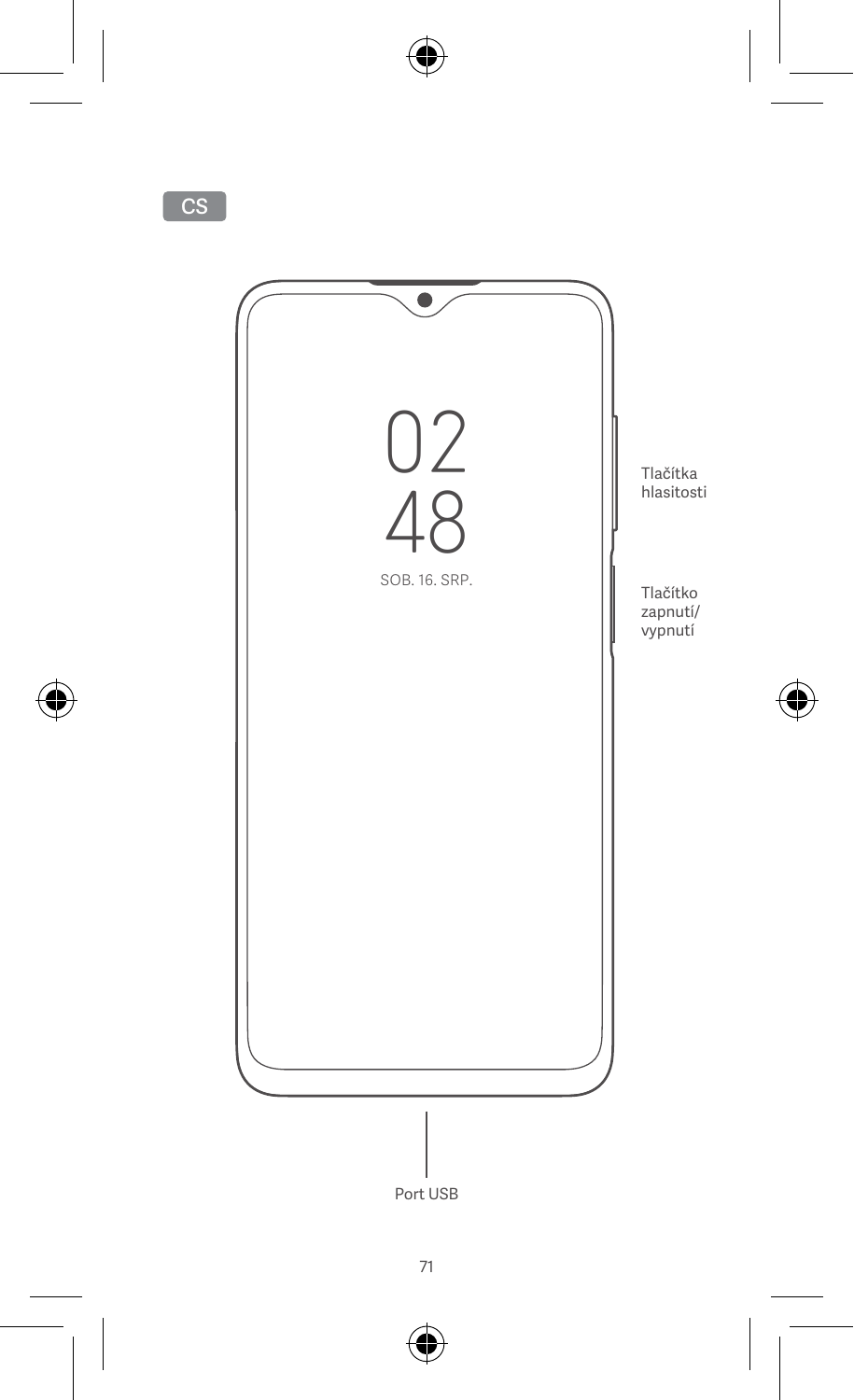# Děkujeme, že jste si vybrali model Redmi 9C

Zapněte zařízení dlouhým stisknutím tlačítka zapnutí/vypnutí. Nastavte zařízení podle pokynů na obrazovce. Další informace najdete na našem oficiálním webu: www.mi.com/global/service/userguide

# MIUI

Model Redmi 9C se dodává s předinstalovaným prostředím MIUI, což je náš přizpůsobený operační systém založený na Androidu, který je často aktualizován a doplňován o nové praktické funkce na základně návrhů od více než 200 milionů aktivních uživatelů z celého světa. Další informace najdete na webu en.miui.com

### Pozice pro SIM kartu:



# O duální SIM:

- Duální 4G SIM karta je nabízena vybranými mobilními operátory a nemusí být k dispozici ve všech oblastech.
- Podporuje duální nano-SIM karty. Pokud používáte oba sloty pro SIM karty, je možné kteroukoli z karet nastavit jako hlavní kartu.
- Síť VoLTE je podporována pouze mobilními operátory v určitých oblastech.
- V zájmu optimálního výkonu sítě se může systém automaticky aktualizovat. Podrobnosti ověříte kontrolou používané verze systému v zařízení.
- Do slotu pro SIM kartu nevkládejte nestandardní SIM karty. Mohou slot pro SIM kartu poškodit.
- VAROVÁNÍ: Zařízení nerozebírejte.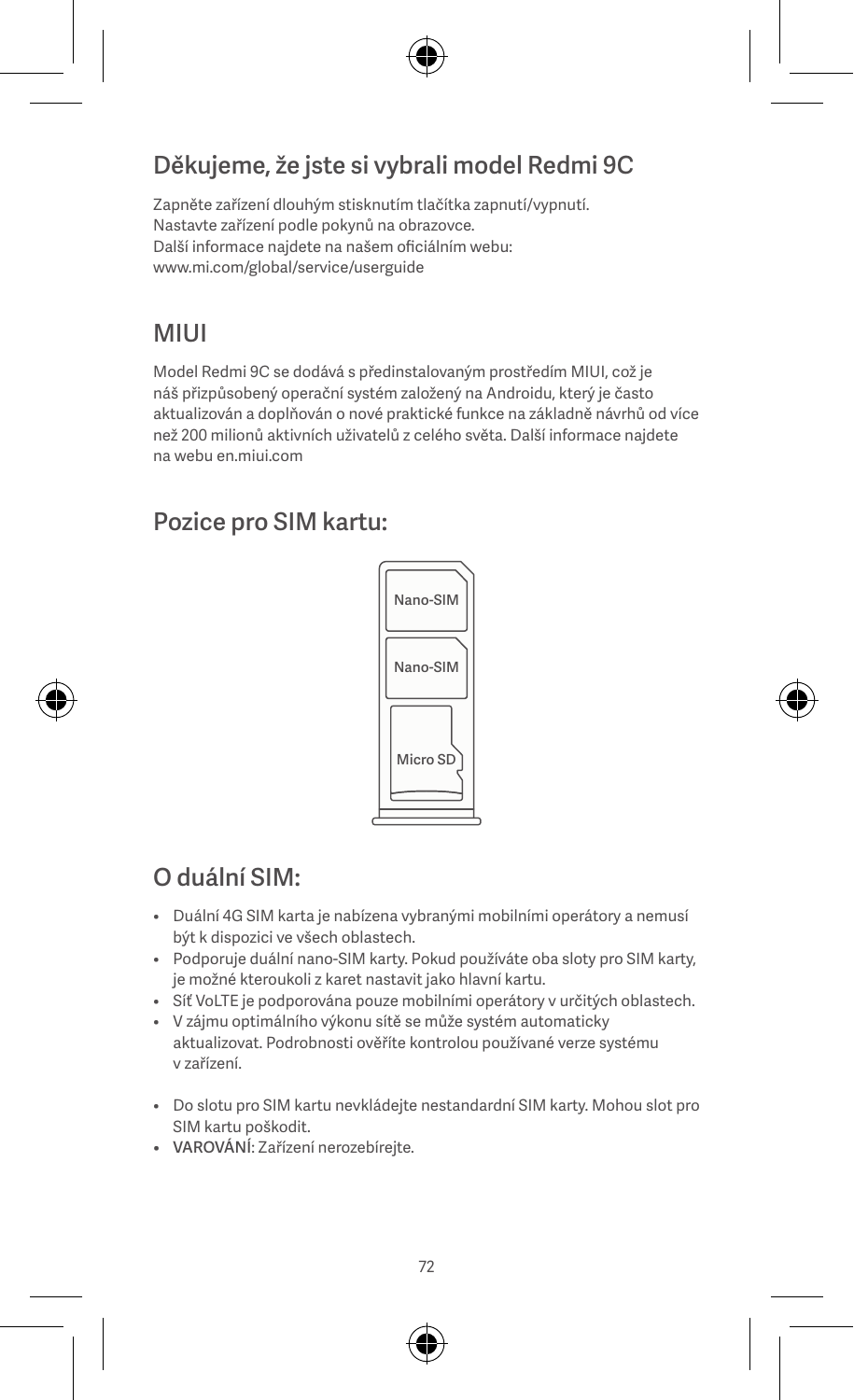# OEEZ



Bezpečné likvidaci produktu je třeba věnovat zvláštní pozornost. Toto označení znamená, že tento produkt nesmí být na území EU likvidován jako komunální odpad.

V zájmu ochrany zdraví a životního prostředí před nekontrolovanou likvidací nebezpečného odpadu a v zájmu

udržitelného využívání zdrojů surovin vás prosíme o zodpovědnou recyklaci. Bezpečnou recyklaci nepoužitelného zařízení zajistí buď systémy sběru odpadu, nebo prodejce, od kterého bylo zařízení původně zakoupeno.

Naše prohlášení o ochraně životního prostředí najdete na této stránce: www.mi.com/en/about/environment

### POZOR

PŘI VÝMĚNĚ BATERIE ZA NESPRÁVNÝ TYP VZNIKÁ RIZIKO VÝBUCHU. POUŽITÉ BATERIE ZLIKVIDUJTE V SOULADU S PŘEDPISY.



V zájmu předcházení poškození sluchu neposlouchejte delší dobu zvuk s vysokou hlasitostí.

Další bezpečnostní informace a opatření jsou k dispozici na stránce www.mi.com/en/certification

### Důležité bezpečnostní informace

Před použitím zařízení se seznamte s následujícími bezpečnostními pokyny:

- Použití neschválených kabelů, napájecích adaptérů nebo baterií může způsobit požár, výbuch nebo představovat jiné riziko.
- Používejte pouze příslušenství schválené pro použití s vaším zařízením.
- Rozsah provozních teplot tohoto zařízení je 0–40 °C. Používání zařízení mimo tento rozsah teplot může způsobit jeho poškození.
- Pokud se zařízení dodává s vestavěnou baterií, nepokoušejte se ji vyměnit sami, hrozí poškození baterie nebo samotného zařízení.
- Nabíjejte zařízení pouze pomocí přiloženého nebo schváleného napájecího adaptéru a kabelu. Použití jiných napájecích adaptérů může způsobit požár, úraz elektrickým proudem nebo poškození zařízení či napájecího adaptéru.
- Po skončení nabíjení odpojte napájecí adaptér od zařízení i z elektrické zásuvky. Nenabíjejte zařízení déle než 12 hodin.
- Baterii je třeba recyklovat nebo likvidovat odděleně od směsného komunálního odpadu. Nesprávné zacházení s baterií může způsobit požár nebo výbuch. Zařízení, baterii a příslušenství recyklujte nebo likvidujte podle platných místních předpisů.
- Baterii nerozbírejte, nemačkejte a chraňte ji před nárazy a vysokými teplotami. Pokud se zdá, že je baterie deformovaná nebo poškozená, ihned ji přestaňte používat.
	- Baterii nezkratujte, mohlo by dojít k jejímu přehřátí a k následnému popálení nebo jinému zranění osob.
	- Chraňte baterii před vysokými teplotami.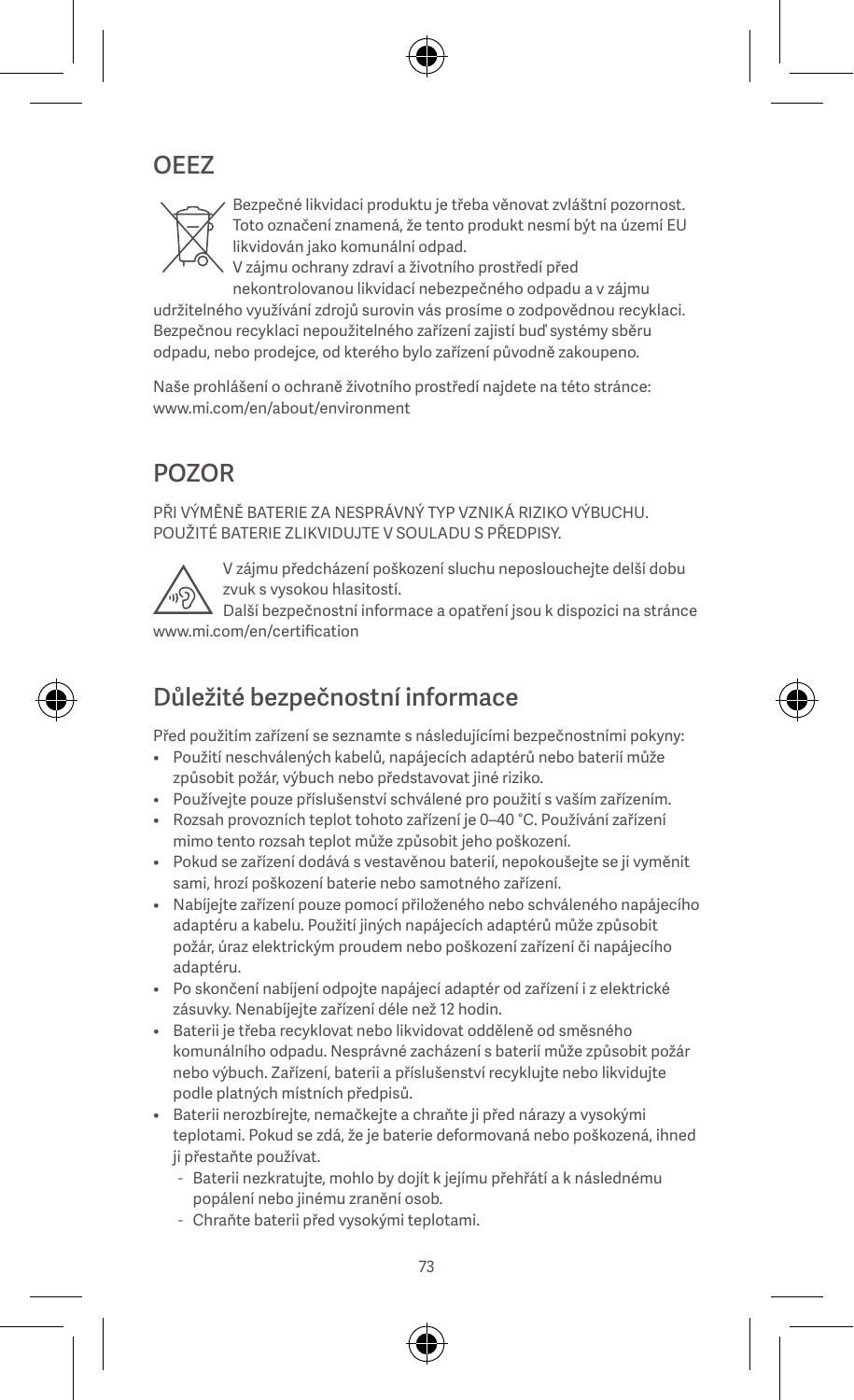- Přehřátí může způsobit explozi.
- Baterii nerozbírejte, nemačkejte a chraňte ji před nárazy, abyste předešli úniku chemikálií, přehřátí nebo explozi.
- Baterii chraňte před horkem a otevřeným ohněm, aby nedošlo k požáru nebo explozi.
- Pokud se zdá, že je baterie deformovaná nebo poškozená, ihned ji přestaňte používat.
- Baterii nedemontujte ani neupravujte. Demontáž nebo opravu baterie může provádět pouze autorizované servisní středisko výrobce.
- Udržujte zařízení v suchu.
- Nepokoušejte se zařízení sami opravit. Pokud kterákoli součást zařízení nefunguje správně, obraťte se na zákaznickou podporu Mi nebo odneste zařízení do autorizovaného servisního střediska.
- Další zařízení připojujte podle jejich návodů k použití. K tomuto zařízení nepřipojujte žádná nekompatibilní zařízení.
- Při použití napájecího adaptéru by měla být elektrická zásuvka poblíž zařízení a měla by být snadno přístupná.

# Bezpečnostní pokyny

- Dodržujte veškeré platné zákony a předpisy omezující použití mobilních telefonů v určitých situacích a prostředích.
- Nepoužívejte telefon na čerpacích stanicích ani v prostředí s nebezpečím výbuchu, včetně oblastí pro čerpání paliva, v podpalubí lodí, u zařízení pro přepravu nebo skladování paliva nebo chemikálií nebo v oblastech, kde vzduch může obsahovat chemikálie nebo jemné částice, jako je prach nebo kovové prášky. Dodržujte všechny místní pokyny k vypnutí bezdrátových zařízení, jako jsou mobilní telefony nebo jiné rádiové vysílače. Vypněte mobilní telefon nebo bezdrátové zařízení, když se nacházíte na území s nebezpečím výbuchu, která jsou označená pokyny k vypnutí "obousměrných vysílaček" nebo "elektronických zařízení", aby se vyloučila potenciální rizika.
- Nepoužívejte telefon na nemocničních operačních sálech, na ambulancích nebo na jednotkách intenzivní péče. Řiďte se platnými pravidly a předpisy nemocnic a zdravotních zařízení. Máte-li nějakou zdravotní pomůcku, proberte možnost rušení její funkce provozem zařízení se svým lékařem a jejím výrobcem. Abyste zabránili možnému rušení kardiostimulátoru, vždy udržujte mezi mobilním telefonem a kardiostimulátorem minimální vzdálenost 15 cm. Můžete toho dosáhnout používáním telefonu u ucha vzdálenějšího od kardiostimulátoru a tím, že telefon nebudete nosit v náprsní kapse. Chcete-li zabránit rušení zdravotnických pomůcek, nepoužívejte telefon v blízkosti naslouchátek, kochleárních implantátů nebo podobných zařízení.
- Dodržujte bezpečnostní pokyny v letadlech a když k tomu budete vyzváni, telefon na palubě letadla vypněte.
- Při řízení vozidel používejte telefon v souladu s platnými zákony a předpisy.
- V zájmu omezení rizika zásahu bleskem nepoužívejte telefon venku za bouřky.
- Netelefonujte během nabíjení telefonu.
- Nepoužívejte telefon v místech s vysokou vlhkostí, např. v koupelně. Hrozí nebezpečí úrazu elektrickým proudem, zranění, požár nebo poškození nabíječky.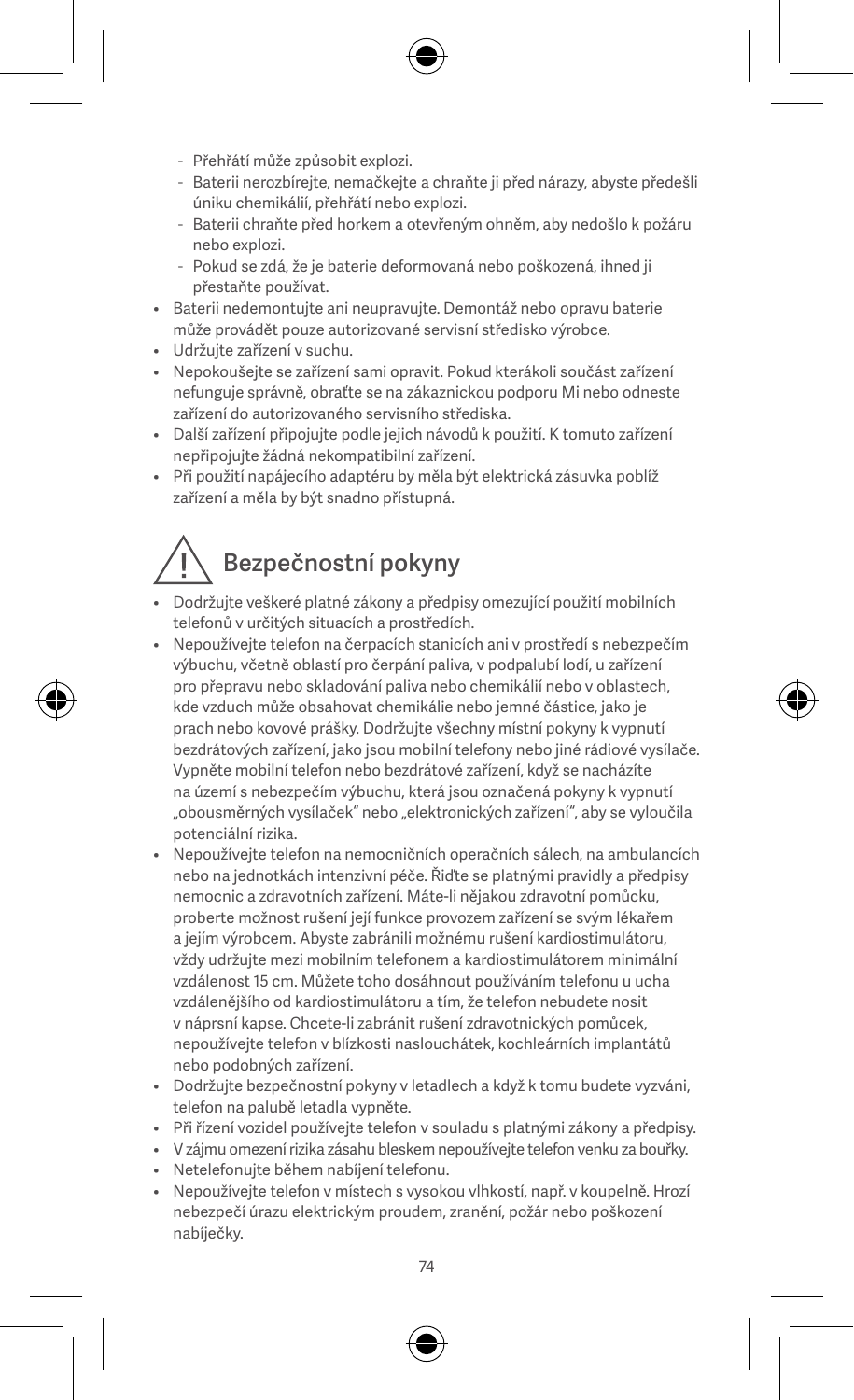# Bezpečnostní upozornění

Operační systém telefonu aktualizujte pomocí vestavěné funkce pro aktualizaci nebo se obraťte na kterýkoli z našich autorizovaných servisů. Aktualizace softwaru provedená jakýmkoli jiným způsobem může poškodit zařízení nebo způsobit ztrátu dat, problémy se zabezpečením nebo jiná rizika.

# Předpisy EU



### RED – Prohlášení o shodě

Společnost Xiaomi Communications Co., Ltd. tímto prohlašuje, že tento digitální mobilní telefon M2006C3MG využívající sítě GSM / GPRS / EDGE / UMTS / LTE s funkcemi Bluetooth a Wi-Fi je ve shodě se základními požadavky a dalšími platnými ustanoveními směrnice RE 2014/53/EU. Úplné znění prohlášení o shodě pro EU je k dispozici na následující internetové adrese: www.mi.com/en/certification

#### Informace o vystavení rádiovému záření (SAR)

Toto zařízení splňuje omezení specifické míry absorpce (SAR) pro běžnou populaci / nekontrolovanou expozici (lokalizovaná 10gramová SAR pro hlavu a trup, limit: 2,0 W/kg) uvedené v Doporučení Rady 1999/519/ES a pokynech ICNIRP a RED (směrnice 2014/53/EU).

Během testování SAR byl tento přístroj nastaven tak, aby vysílal na nejvyšší úrovni svého certifikovaného výkonu ve všech testovaných frekvenčních pásmech a byl umístěn do poloh, které simulují vystavení rádiovému záření při použití bezprostředně u hlavy a v blízkosti těla ve vzdálenosti 5 mm.

Dodržení limitů SAR pro použití u těla je založeno na vzdálenosti 5 mm mezi zařízením a lidským tělem. Tento přístroj noste nejméně 5 mm od těla, abyste zajistili, že úroveň vystavení rádiovému záření bude dodržena nebo bude nižší než udávaná úroveň. Při nošení zařízení blízko těla používejte držák na opasek nebo pouzdro bez kovových částí, které vytváří mezeru mezi zařízením a tělem alespoň 5 mm. Shoda s předpisy o vystavení rádiovému záření nebyla testována ani certifikována s jakýmkoli příslušenstvím obsahujícím kovové části a nošeným na těle a používání takového příslušenství byste se měli vyhnout.

### Certifikační informace (Nejvyšší SAR)

Limit SAR 10 g: 2,0 W/kg Hodnoty SAR: hlava: 0,355 W/kg, tělo: 0,779 W/kg (vzdálenost 5 mm).

#### Právní informace

Toto zařízení je možné používat ve všech členských státech EU. Dodržujte národní a místní předpisy v oblasti, kde zařízení používáte. Použití tohoto zařízení může být v závislosti na využívaném poskytovateli omezeno.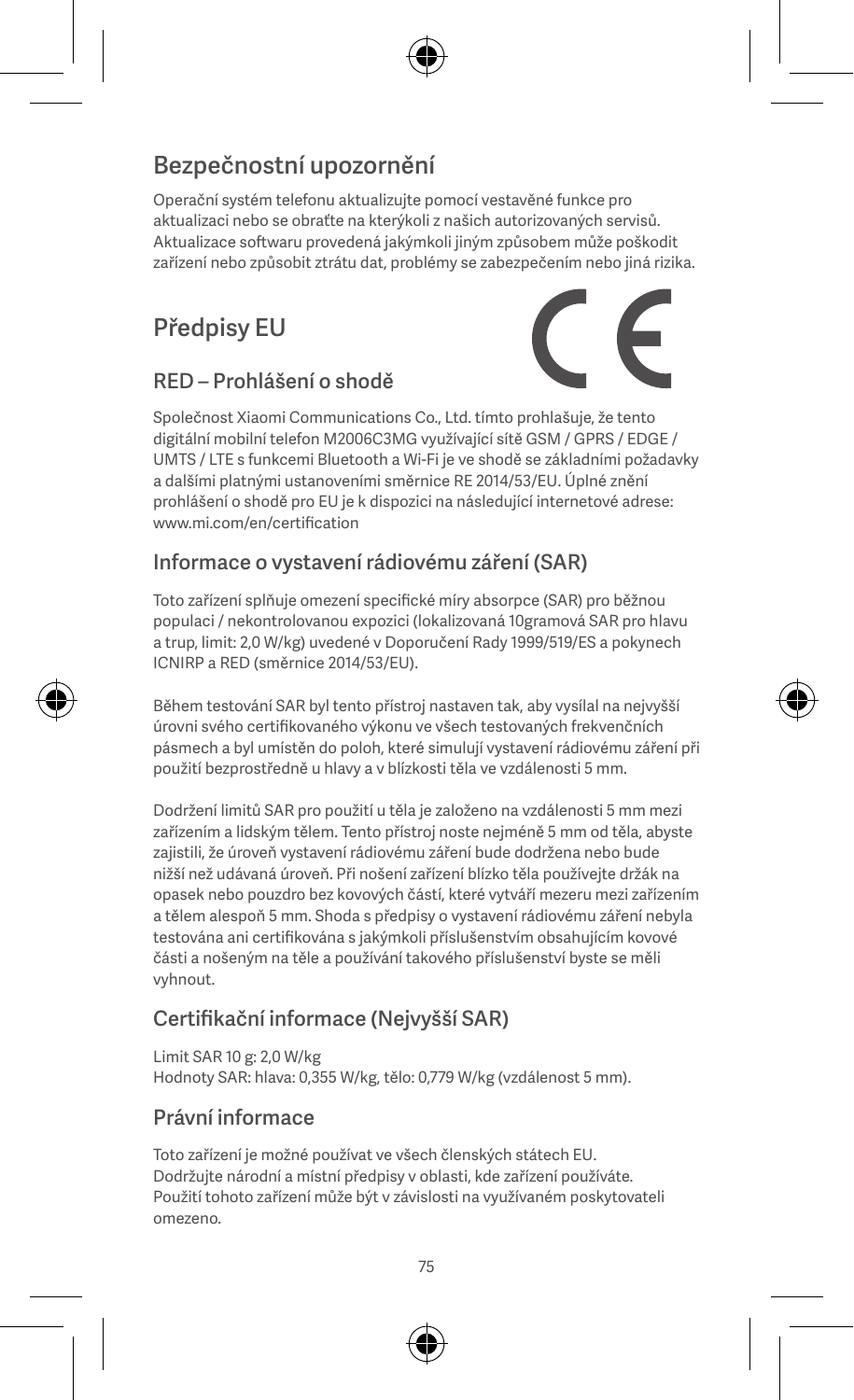Přijímač kategorie 2 Ujistěte se, že použitý napájecí adaptér splňuje požadavky ustanovení 6.4.5 standardu ČSN EN 62368-1 a že byl testován a schválen podle platných norem.

#### Frekvenční pásma a výkon

Tento mobilní telefon podporuje na území EU jen následující frekvenční pásma s uvedeným maximálním vysílacím výkonem: GSM 900: 35 dBm GSM 1800: 32 dBm UMTS pásmo 1/8: 25 dBm Pásmo LTE 1/3/7/8/20/28/38/40: 25,7 dBm Bluetooth: 20 dBm Pásmo Wi-Fi 2,4 GHz: 20 dBm

# Předpisy FCC

Tento mobilní telefon splňuje část 15 pravidel FCC. Provoz je omezen následujícími dvěma podmínkami: (1) Toto zařízení nesmí způsobovat škodlivé rušení a (2) toto zařízení musí přijmout jakékoli vnější rušení, včetně takového, které by mohlo způsobit provozní potíže.

Tento mobilní telefon byl testován a certifikován, pokud jde o limity pro digitální zařízení třídy B podle části 15 pravidel FCC.

Tyto limity jsou určeny pro zajištění rozumné ochrany před škodlivým elektromagnetickým rušením v obytných prostorách.

Toto zařízení generuje, využívá a může vyzařovat energii v pásmu rádiových vln a pokud nebude instalováno a používáno v souladu s pokyny, může způsobit škodlivé rušení rádiové komunikace.

Nelze však zaručit, že k takovému rušení v konkrétních podmínkách nedojde. Pokud toto zařízení způsobí nežádoucí rušení příjmu rozhlasu nebo televize, což lze ověřit vypnutím a zapnutím zařízení, doporučuje se rušení omezit provedením jednoho nebo několika z následujících opatření:

- Změňte orientaci či pozici antény.
- Zvětšete vzdálenost mezi zařízením a přijímačem.
- Připojte zařízení do zásuvky v jiném okruhu, než do kterého je připojen přijímač.
- Poraďte se s prodejcem nebo servisním technikem v oblasti příjmu rozhlasu a televize.

#### Informace o vystavení rádiovému záření (SAR)

Toto zařízení splňuje platné předpisy o vystavení rádiovým vlnám. Zařízení bylo navrženo a vyrobeno tak, aby nepřekračovalo limity vystavení rádiovému záření. Standardy vystavení rádiovému záření pro bezdrátová zařízení využívají jednotku označovanou jako specifická míra absorpce (SAR).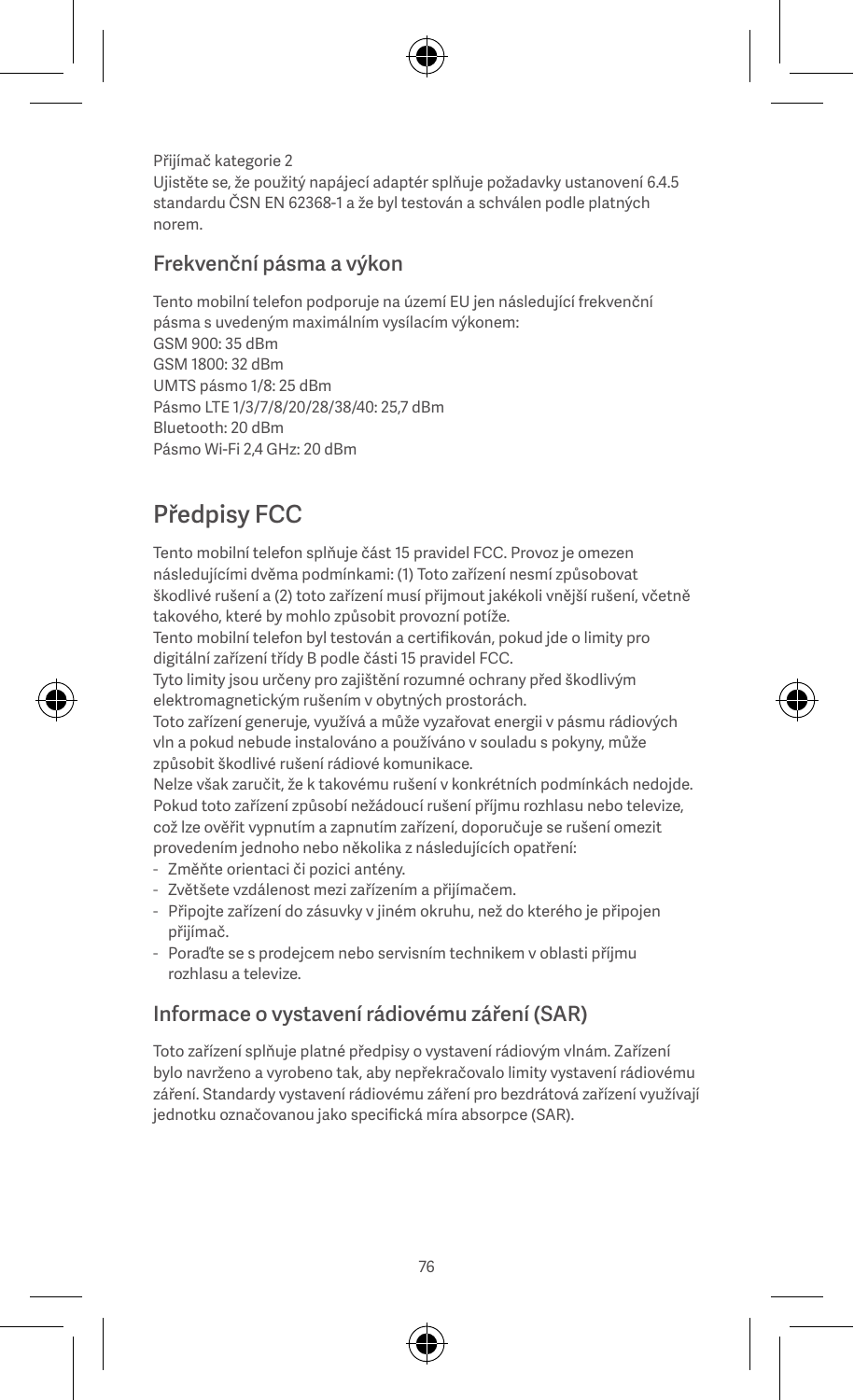Limit SAR stanovený organizací FCC je 1,6 W/kg. Pro případy nošení na těle bylo toto zařízení testováno a certifikováno podle pravidel FCC o vystavení rádiovému záření při použití příslušenství, které neobsahuje kovy a které udržuje zařízení minimálně 1,0 cm od těla. Dodržení limitů vystavení rádiovému záření u jakéhokoli příslušenství určeného k nošení, které obsahuje kov, nebylo testováno a certifikováno, a je třeba se vyvarovat použití takového příslušenství, které je určeno k nošení na těle. Jakékoli příslušenství použité k nošení tohoto zařízení na těle musí udržovat zařízení v minimální vzdálenosti 1,0 cm od těla.

#### Upozornění FCC

Změny a úpravy, které výslovně neschválila strana odpovědná za shodu s předpisy, mohou omezit oprávnění uživatele zařízení používat.

#### E-štítek

Toto zařízení má elektronický štítek s informacemi o certifikacích. Je k dispozici v nabídce Nastavení > O telefonu > Certifikace, případně vyberte Nastavení a do vyhledávacího pole zadejte text "Certifikace".

Model: M2006C3MG Číslo 2006 označuje, že tento produkt bude uveden na trh po červnu 2020.

#### Adaptér

Výrobce (1): Jiangsu Chenyang Electron Co.,Ltd. adresa (1): No.58 Chenyang Road, Hexi Industrial Park, Huangtang Town, 212364 Danyang City, Jiangsu Province, PEOPLE'S REPUBLIC OF CHINA Výrobce (2): Jiangxi Jian Aohai Technology Co.,Ltd. adresa (2): Xietian, Quanjiang Town, Suichuan, Jian City, Jiangxi, P. R.China, 343900 Model: MDY-09-EW Vstupní napětí: 100–240 V~ Vstupní frekvence: 50/60 Hz Výstupní napětí: 5,0 V Výstupní proud: 2,0 A Výstupní výkon: 10,0 W Průměrná aktivní účinnost: ≥79,04 %

#### Vyloučení odpovědnosti

Tato uživatelská příručka je publikována společností Xiaomi nebo jejím místním zastoupením. Opravy a změny v této uživatelské příručce, vyžadované typografickými chybami, nepřesnostmi aktuálních informací nebo vylepšeními programů a/nebo zařízení, může společnost Xiaomi provést kdykoli a bez upozornění. Takové změny budou nicméně začleněny až do nových vydání této uživatelské příručky (podrobnosti viz www.mi.com/global/service/userguide). Všechny obrázky jsou pouze ilustrační a nemusí přesně zobrazovat skutečné zařízení.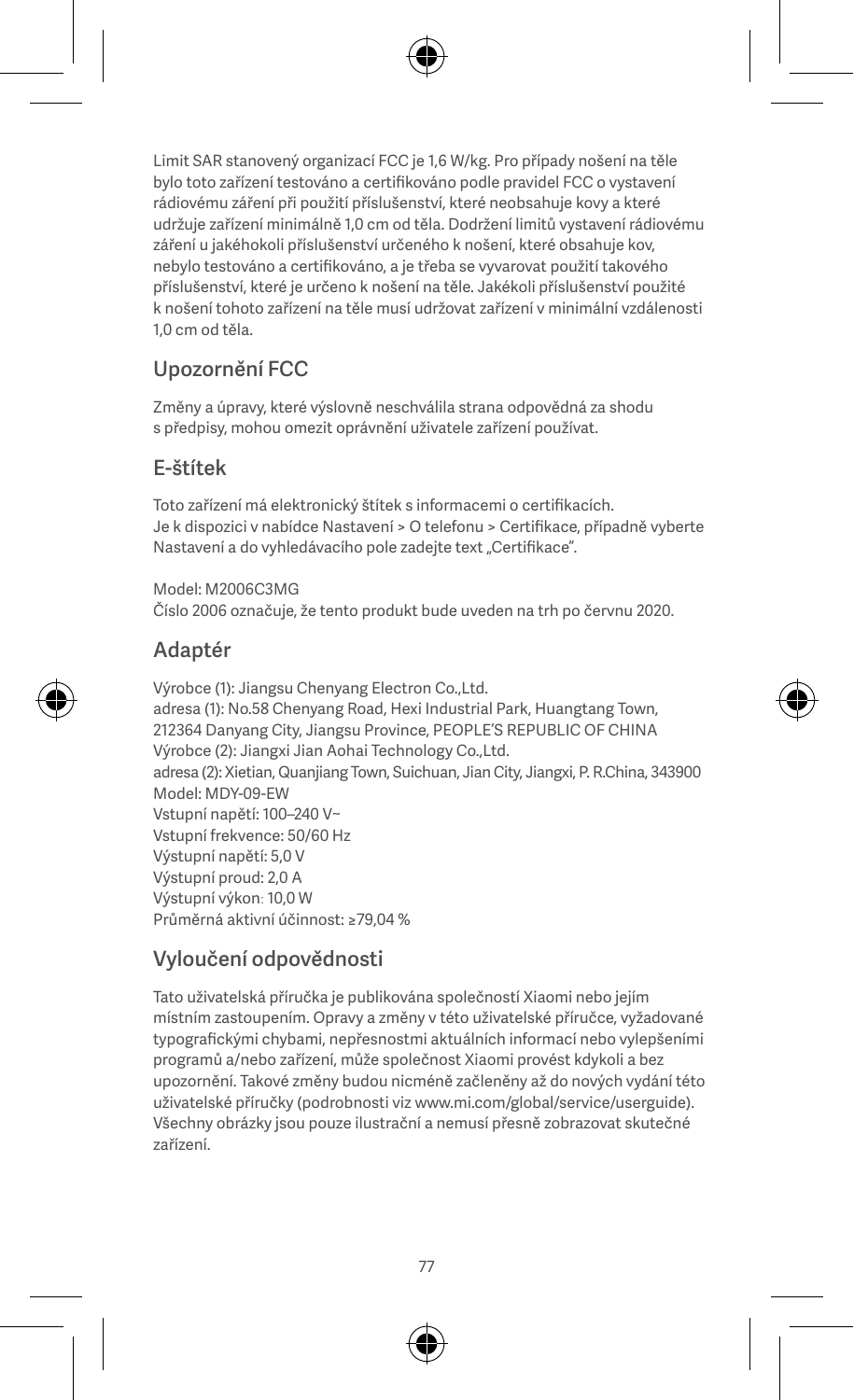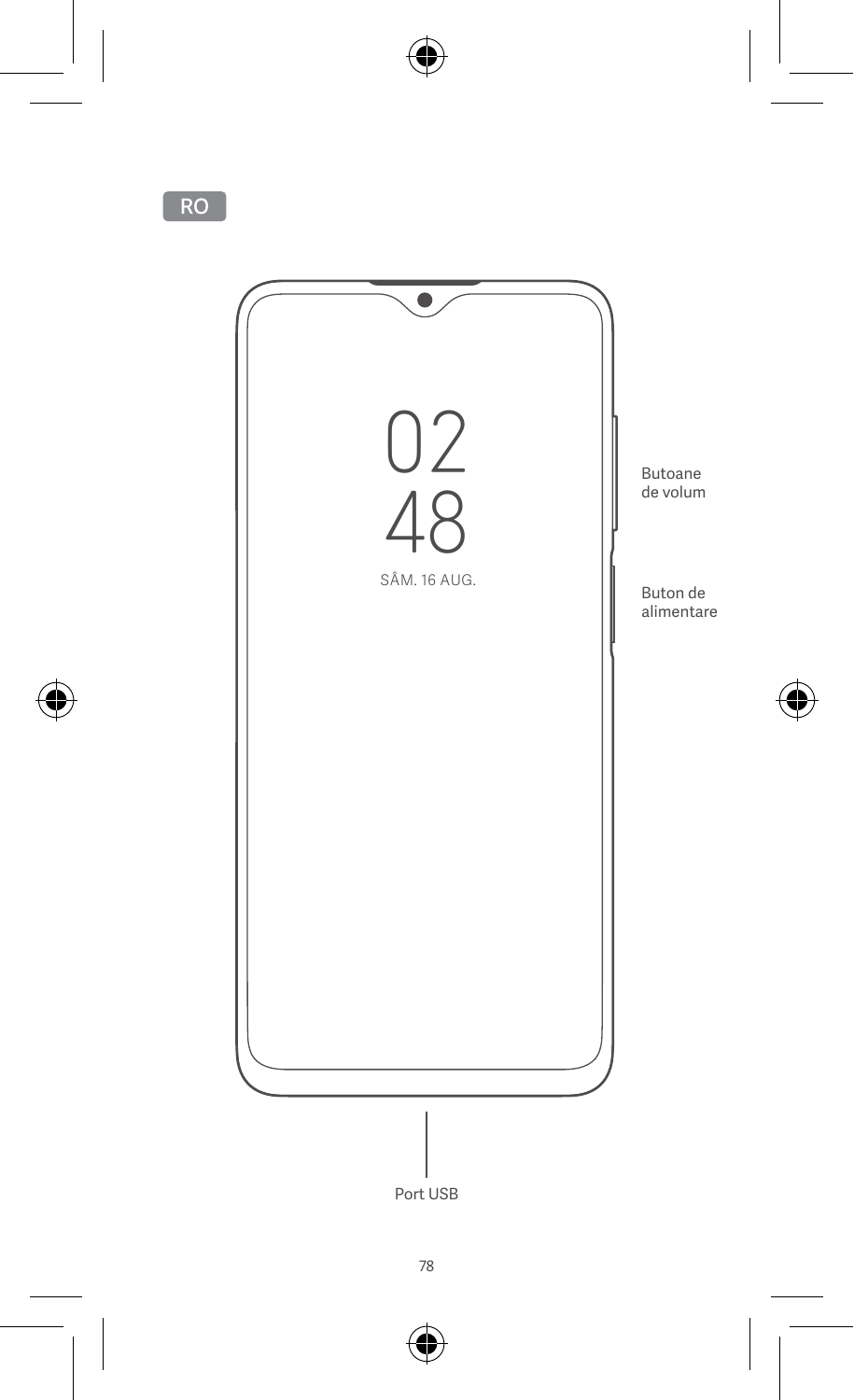## Vă mulțumim că ați ales Redmi 9C

Apăsați lung pe butonul de alimentare pentru a porni dispozitivul. Urmați instrucțiunile de pe ecran pentru a configura dispozitivul. Pentru mai multe informații, vizitați site-ul dvs. web oficial: www.mi.com/global/service/userguide

### **MILII**

Redmi 9C este livrat cu MIUI preinstalat, acesta fiind sistemul nostru de operare personalizat cu SO Android, care oferă actualizări frecvente și funcții ușor de utilizat, pe baza sugestiilor din partea unei comunități formate din peste 200 de milioane de utilizatori activi din întreaga lume. Pentru mai multe informații, vizitați en.miui.com

# Tăviță cartelă SIM:



## Despre cartelele SIM duale:

- Telefonul Dual SIM 4G este oferit de operatori de telecomunicații selectați și este posibil să nu fie disponibil în toate regiunile.
- Acceptă carduri dual nano-SIM. Atunci când utilizați ambele sloturi pentru cartele SIM, oricare dintre cele două cartele poate fi setată drept cartelă principală.
- Funcția VoLTE este acceptată doar de operatorii de telecomunicații din anumite regiuni.
- Este posibil ca sistemul să fie actualizat automat pentru performanțe optime ale rețelei. Pentru detalii, consultați versiunea de sistem folosită pe dispozitiv.
- Nu introduceți cartele SIM non-standard în slotul pentru cartela SIM. Acestea pot deteriora slotul pentru cartela SIM.
- AVERTISMENT: Nu dezasamblați acest dispozitiv.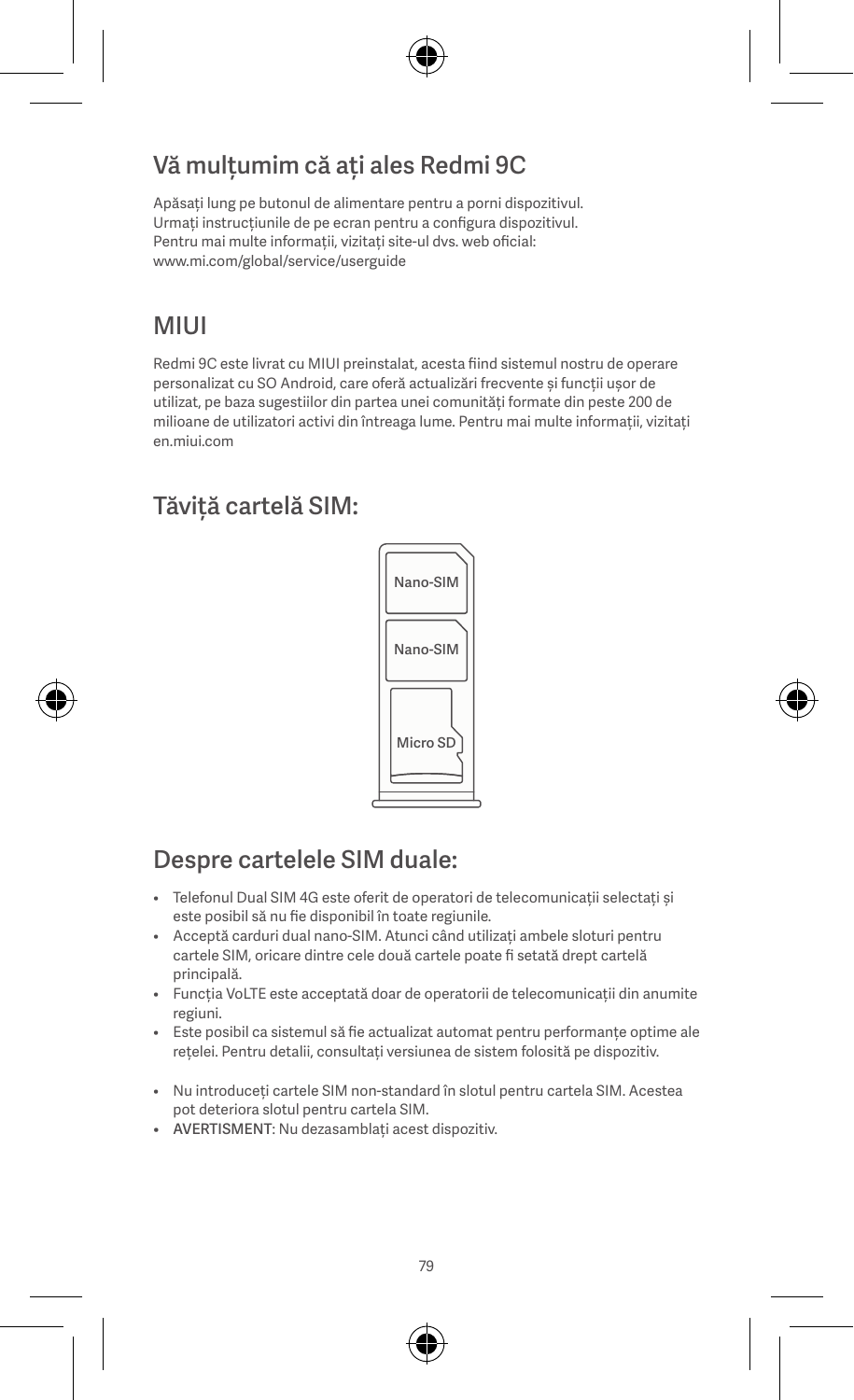# DEEE



Trebuie luate măsuri speciale la reciclarea acestui produs. Acest marcaj indică faptul că acest produs nu trebuie să fie aruncat împreună cu deșeuri menajere pe teritoriul statelor membre ale UE. Pentru a preveni efectele negative asupra mediului înconjurător sau sănătății oamenilor ca urmare a eliminării incorecte a deșeurilor și

pentru a promova reutilizarea sustenabilă a resurselor materiale, reciclați în mod responsabil.

Pentru a recicla în siguranță dispozitivul, folosiți sistemele de returnare și colectare sau contactați distribuitorul de la care ați achiziționat inițial dispozitivul.

Pentru a vizualiza Declarația noastră privind protecția mediului, consultați următorul link: www.mi.com/en/about/environment

# ATENȚIE

RISC DE EXPLOZIE DACĂ ÎNLOCUIȚI BATERIA CU UNA DE TIP INCORECT. ARUNCAȚI BATERIILE FOLOSITE ÎN CONFORMITATE CU INSTRUCȚIUNILE.



Pentru a preveni deteriorarea auzului, nu ascultați la niveluri ridicate ale volumului, pe perioade lungi de timp.

Informații privind siguranța și măsuri de precauție suplimentare pot fi accesate în următorul link: www.mi.com/en/certification

### Informații importante referitoare la siguranță

Citiți toate informațiile de mai jos referitoare la siguranță înainte de a folosi dispozitivul:

- Utilizarea unor cabluri, adaptoare sau baterii neautorizate poate cauza incendii, explozii sau vă poate expune la alte riscuri.
- Folosiți numai accesorii autorizate care sunt compatibile cu dispozitivul dvs.
- Temperatura de funcționare a acestui dispozitiv se încadrează în intervalul 0 °C - 40 °C. Utilizarea dispozitivului în afara acestui interval de temperatură poate deteriora dispozitivul.
- Dacă dispozitivul este dotat cu o baterie încorporată, pentru a evita deteriorarea bateriei, nu încercați să o înlocuiți pe cont propriu.
- Încărcați acest dispozitiv numai folosind cablul și adaptorul de alimentare incluse sau unele autorizate. Utilizarea altor adaptoare poate cauza incendii, electrocutare și poate deteriora dispozitivul și adaptorul.
- După finalizarea încărcării, deconectați adaptorul de la dispozitiv și de la priză. Nu încărcați dispozitivul pentru mai mult de 12 ore.
- Bateria trebuie reciclată și aruncată separat de deșeurile menajere. Manevrarea incorectă a bateriei poate cauza incendii sau explozii. Scoateți din uz sau reciclați dispozitivul, bateria și accesoriile în conformitate cu reglementările locale.
- Nu dezasamblați, nu loviți, nu zdrobiți și nu ardeți bateria. Dacă bateria este deformată sau deteriorată, încetați imediat utilizarea acesteia.
	- Nu cauzați scurtcircuitarea bateriei, deoarece acest lucru poate provoca supraîncălzire, arsuri sau alte vătămări corporale.
	- Nu plasați bateria într-un mediu cu temperaturi ridicate.
	- Supraîncălzirea poate provoca o explozie.
	- Nu dezasamblați, nu loviți și nu zdrobiți bateria, deoarece aceste acțiuni pot cauza scurgeri, supraîncălzire sau explozii.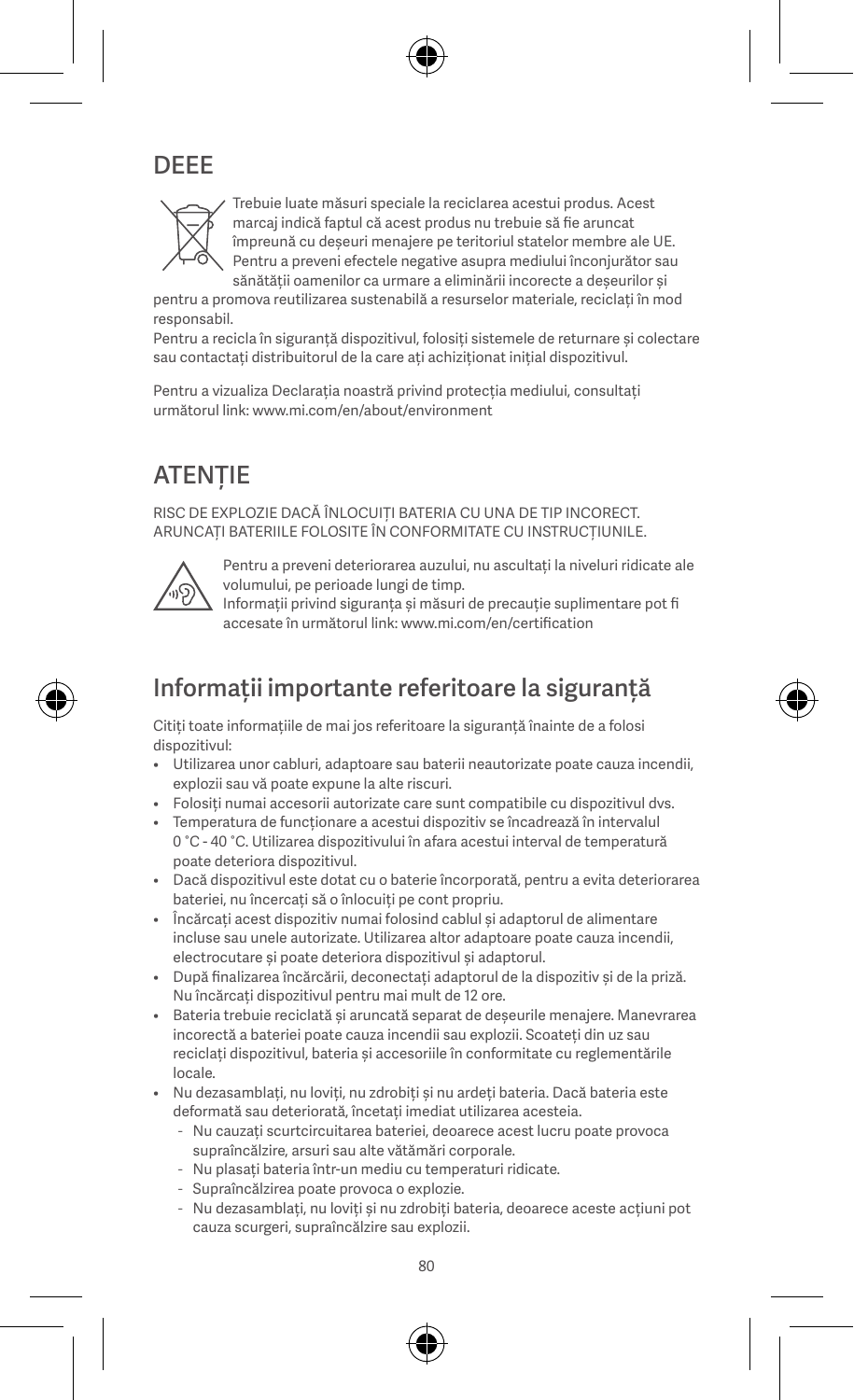- Nu încălziți bateria, deoarece acest lucru poate cauza incendii sau explozii.
- Dacă bateria este deformată sau deteriorată, încetați imediat utilizarea acesteia.
- Utilizatorul nu trebuie să scoată sau să modifice bateria. Scoaterea sau repararea bateriei trebuie realizată doar într-un centru de reparații autorizat al producătorului.
- Păstrați dispozitivul uscat.
- Nu încercați să reparați dvs. dispozitivul. Dacă orice parte a dispozitivului nu funcționează corespunzător, contactați asistența pentru clienți Mi sau duceți dispozitivul la un centru de reparații autorizat.
- Conectați alte dispozitive în conformitate cu manualele lor de instrucțiuni. Nu conectați dispozitive incompatibile la acest dispozitiv.
- Priza de perete în care introduceți adaptorul de curent alternativ/curent continuu trebuie să fie instalată în apropierea echipamentului și ușor accesibilă.

# Măsuri de precauție

- Respectați toate legile și reglementările aplicabile privind restricționarea utilizării telefoanelor mobile în anumite situații și medii.
- Nu utilizați telefonul în stații de benzină sau în medii potențial explozive sau care conțin în atmosferă substanțe explozibile, inclusiv în zone de alimentare cu combustibil, sub punțile ambarcațiunilor, în instalații de transfer sau de depozitare pentru combustibili sau substanțe chimice sau în zone în care pot exista în aer substanțe chimice sau particule, cum ar fi granule, praf sau pulberi metalice. Respectați toate semnele indicatoare care solicită oprirea dispozitivelor fără fir, cum ar fi telefoane și alte echipamente radio. Opriți telefonul mobil sau dispozitivul fără fir atunci când vă aflați într-o zonă în care se produc detonări sau în zone în care se solicită oprirea "comunicațiilor radio bidirecționale" sau a "dispozitivelor electronice" pentru a preveni pericolele potențiale.
- Nu folosiți telefonul în săli de operație, în saloane de urgență sau în unități de terapie intensivă din spitale. Respectați întotdeauna toate regulile și reglementările din spitale și centre medicale. Dacă aveți un dispozitiv medical, consultați medicul și producătorul dispozitivului pentru a stabili dacă este posibil ca telefonul să interfereze cu funcționarea dispozitivului. Pentru a evita eventualele interferențe cu stimulatorul cardiac, păstrați întotdeauna o distanță minimă de 15 cm între telefonul mobil și stimulatorul cardiac. Aceasta se poate realiza prin folosirea telefonului la urechea din partea opusă stimulatorului cardiac și prin evitarea purtării telefonului într-un buzunar de la piept. Pentru a evita interferențele cu echipamentele medicale, nu folosiți telefonul în apropierea protezelor auditive, a implanturilor cohleare sau a altor dispozitive similare.
- Respectați toate reglementările privind siguranța aeronavelor și opriți telefonul la bordul aeronavelor atunci când vi se solicită acest lucru.
- Atunci când conduceți un autovehicul, folosiți telefonul în conformitate cu legislația și reglementările de trafic relevante.
- Pentru a evita expunerea la descărcările electrice, nu folosiți telefonul în aer liber în timpul furtunilor.
- Nu folosiți telefonul pentru a efectua apeluri atunci când se încarcă.
- Nu folosiți telefonul în locuri în care umiditatea este ridicată, cum ar fi în baie. Dacă nu respectați această cerință, vă expuneți la pericole cum ar fi electrocutare, rănire, incendiu sau deteriorarea încărcătorului.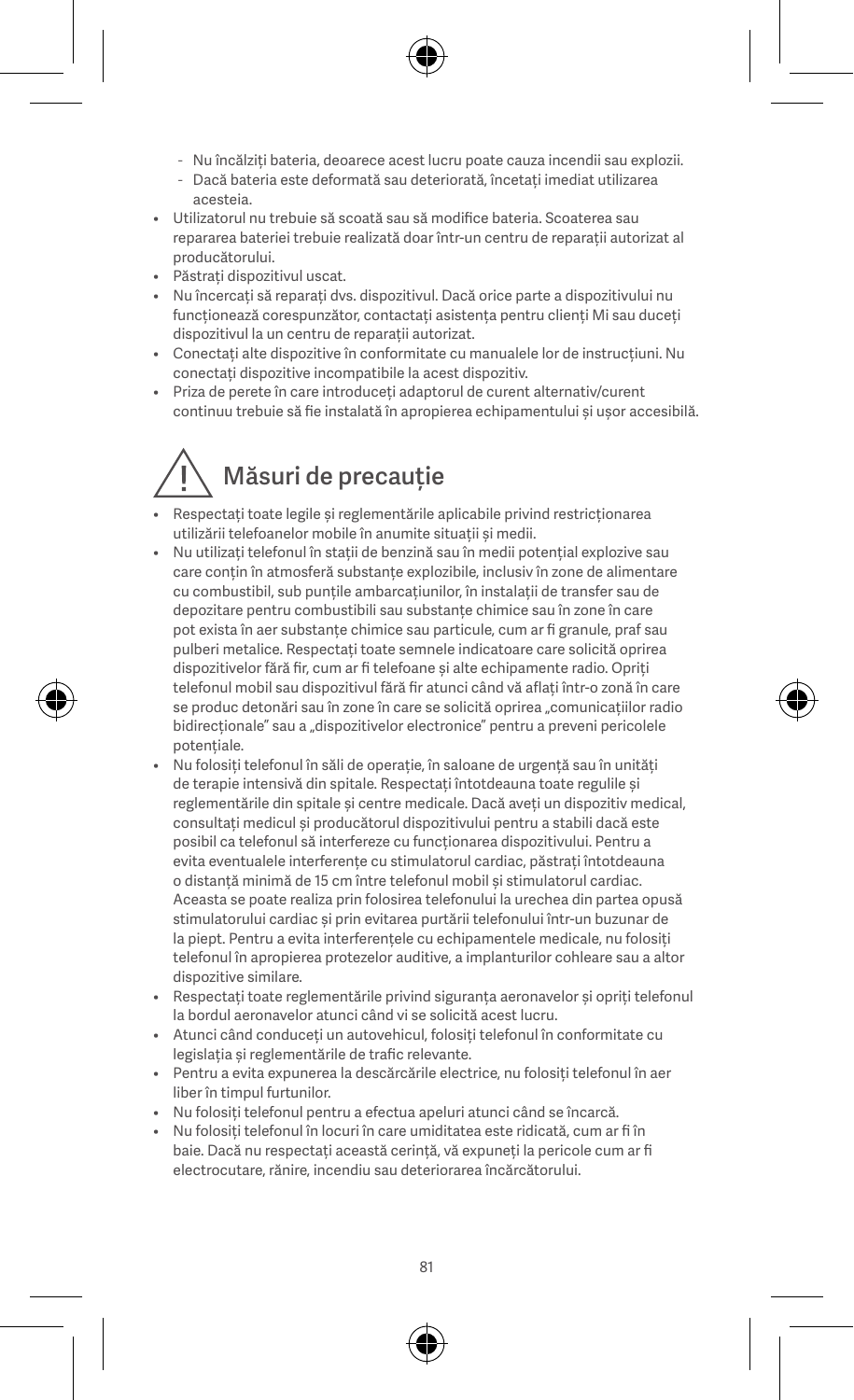# Declarație privind securitatea

Actualizați sistemul de operare al telefonului folosind funcția de actualizare software încorporată sau vizitați punctele noastre autorizate de service. Actualizarea software-ului prin alte metode poate deteriora dispozitivul sau poate cauza pierderea datelor, probleme de securitate și alte riscuri.

# Reglementări UE



#### Declarația de conformitate RED

Xiaomi Communications Co., Ltd. declară astfel că acest telefon mobil digital GSM / GPRS / EDGE / UMTS / LTE cu Bluetooth și Wi-Fi M2006C3MG este conform cu cerințele esențiale și alte prevederi relevante ale Directivei RE 2014/53/UE. Textul complet al declarației de conformitate UE este disponibil la următoarea adresă internet: www.mi.com/en/certification

#### Informații privind expunerea RF (SAR)

Acest dispozitiv respectă limitele ratei de absorbție specifică (SAR) pentru populația generală/expunere necontrolată (SAR localizat de 10 grame pentru cap și corp, limită: 2,0 W/kg) specificată în Recomandarea Consiliului 1999/519/CE, în Orientările ICNIRP, precum și în Directiva RED (2014/53/UE).

În timpul testării SAR, acest dispozitiv a fost setat să transmită la cel mai înalt nivel certificat de putere în toate benzile de frecvență testate și a fost plasat în poziții care simulează expunerea la RF în timpul utilizării la nivelul capului fără separare și lângă corp cu o separare de 5 mm.

Conformitatea SAR pentru operarea lângă corp se bazează pe o distanță de separare de 5 mm între unitate și corpul uman. Acest dispozitiv trebuie purtat la o distanță de cel puțin 5 mm față de corp pentru a asigura un nivel de expunere la RF conform sau mai redus față de nivelul raportat. Atunci când atașați dispozitivul lângă corp, ar trebui să utilizați o clemă sau un toc de curea care nu conține componente metalice și care permite păstrarea unei distanțe de separare de cel puțin 5 mm între dispozitiv și corp. Nu a fost testată sau certificată conformitatea expunerii la RF cu un accesoriu purtat pe corp care conține metal, iar utilizarea unui astfel de accesoriu trebuie evitată.

#### Informații de certificare (cel mai înalt nivel SAR)

Limită SAR 10 g: 2,0 W/Kg, Valoare SAR: La nivelul capului: 0,355 W/Kg, Corp: 0,779 W/Kg (distanță de 5 mm).

### Informații juridice

Acest dispozitiv poate fi folosit în toate statele membre ale UE. Respectați reglementările naționale și locale din țara în care este folosit dispozitivul.

Utilizabilitatea acestui dispozitiv poate fi restricționată în funcție de furnizorul de rețea.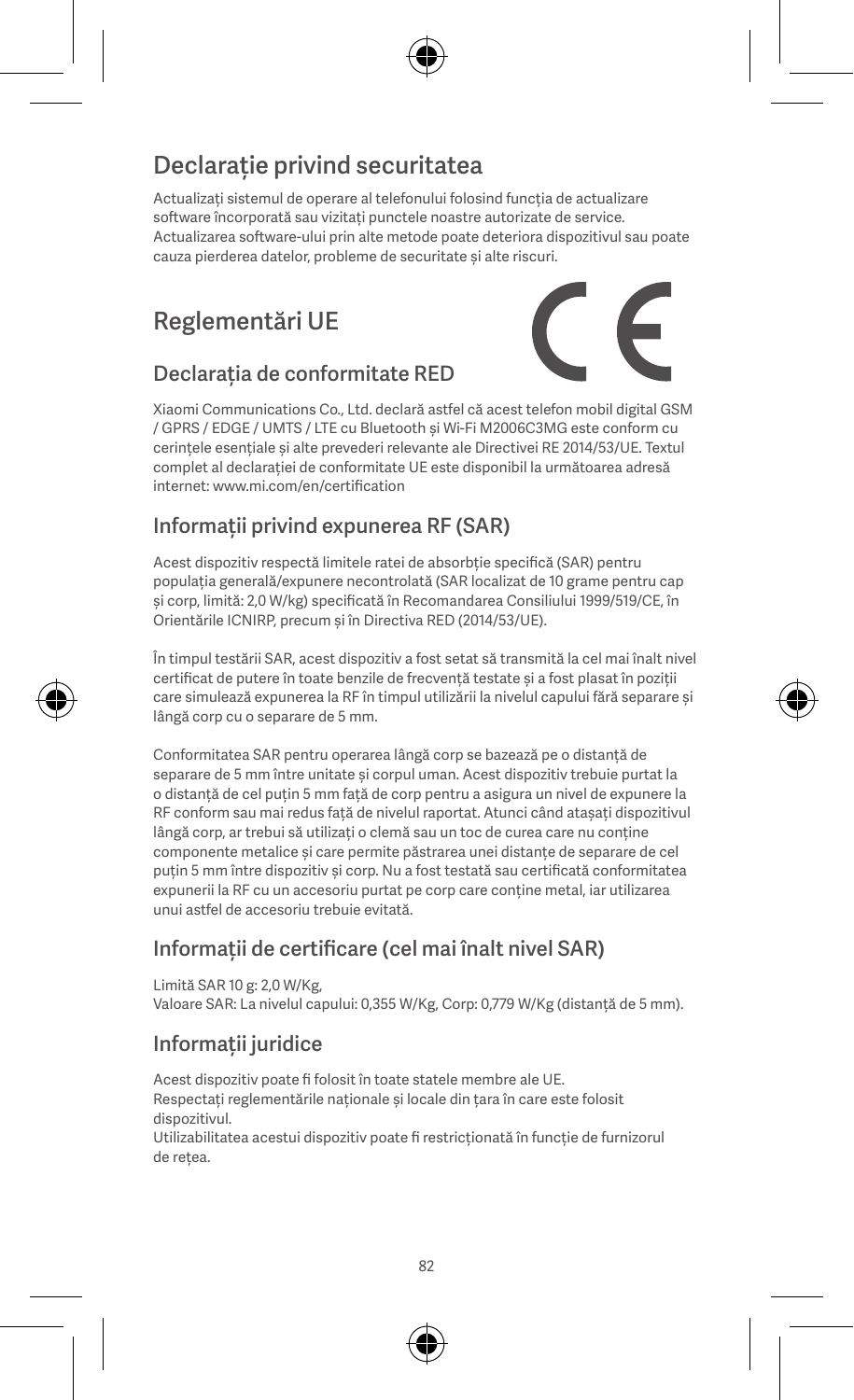Receptor categoria 2 Asigurați-vă că adaptorul folosit respectă Clauza 6.4.5 din IEC/EN 62368-1 și a fost testat și aprobat conform standardelor naționale sau locale.

#### Benzi de frecvență și putere

Acest telefon mobil oferă următoarele benzi de frecvență numai în regiuni din UE și puterea de radiofrecvență maximă: GSM 900: 35 dBm GSM 1800: 32 dBm UMTS banda 1/8: 25 dBm LTE banda 1/3/7/8/20/28/38/40: 25,7 dBm Bluetooth: 20 dBm

Wi-Fi banda de 2,4 GHz: 20 dBm

# Reglementări FCC

Acest dispozitiv mobil respectă Partea 15 din Regulamentul FCC. Funcționarea se supune următoarelor două condiții: (1) Acest dispozitiv nu poate cauza interferențe dăunătoare și (2) acest dispozitiv trebuie să accepte orice interferență primită, inclusiv interferențe care pot cauza funcționare nedorită.

Acest dispozitiv mobil a fost testat și s-a stabilit că respectă limitele pentru dispozitive digitale din Clasa B, în conformitate cu Partea 15 din Regulamentul FCC. Aceste limite sunt concepute pentru a oferi o protecție rezonabilă împotriva interferențelor dăunătoare în cazul utilizării într-un mediu rezidențial. Acest echipament generează, folosește și poate radia energie prin radiofrecvență și, dacă nu este instalat și folosit în conformitate cu instrucțiunile furnizate, este posibil să cauzeze interferențe dăunătoare comunicațiilor radio. Cu toate acestea, nu există nicio garanție că interferența nu va apărea într-o anumită instalație. Dacă acest echipament provoacă interferențe dăunătoare pentru recepția radio sau TV, lucru pe care îl puteți stabili oprind și pornind echipamentul, încurajăm utilizatorul să încerce să corecteze interferențele folosind

una sau mai multe dintre măsurile următoare:

- Reorientați sau relocați antena receptoare.
- Măriți distanța dintre echipament și receptor.
- Conectați echipamentul într-o altă priză sau la un alt circuit decât cea/cel la care este conectat receptorul.
- Consultați distribuitorul sau un tehnician radio/TV experimentat pentru a obține ajutor.

#### Informații privind expunerea RF (SAR)

Acest dispozitiv respectă cerințele guvernamentale referitoare la expunerea la unde radio. Acest dispozitiv este conceput și produs astfel încât să nu depășească limitele pentru expunerea la energie de radiofrecvență (RF). Standardul de expunere pentru dispozitive fără fir folosește o unitate de măsură cunoscută sub numele de rată de absorbție specifică (SAR).

Limita SAR stabilită de FCC este de 1,6 W/kg. În ceea ce privește funcționarea dispozitivului atașat de corp, acest dispozitiv a fost testat și îndeplinește orientările privind expunerea la RF ale FCC pentru utilizarea împreună cu un accesoriu care nu conține metal și care poziționează dispozitivul la minimum 1,0 cm de corp. Nu a fost testată și certificată conformitatea expunerii la RF cu un accesoriu de purtare pe corp care conține metal, iar utilizarea unui astfel de accesoriu de purtare pe corp trebuie evitată. Orice accesoriu folosit cu acest dispozitiv pentru funcționarea cu atașare pe corp trebuie să mențină dispozitivul la o distanță minimă de 1,0 cm față de corp.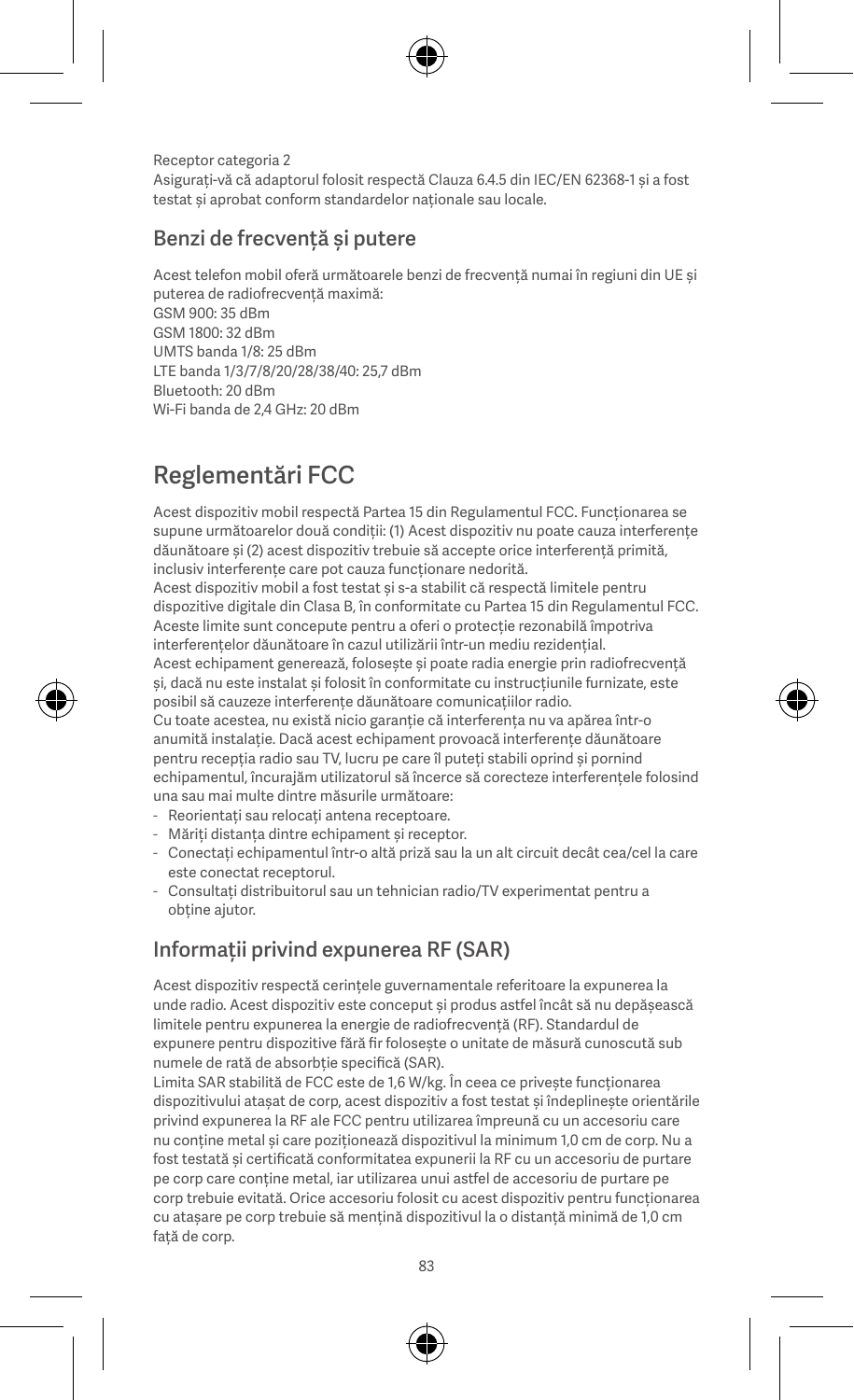### Notă FCC

Schimbările sau modificările care nu sunt aprobate în mod explicit de către partea responsabilă pentru conformare pot duce la retragerea autorității utilizatorului de a opera echipamentul.

#### Etichetă electronică

Acest dispozitiv are o etichetă electronică pentru informații referitoare la certificare.

Pentru a o accesa, mergeți la Setări > Despre telefon > Certificare sau deschideți Setări și tastați Certificare" în bara de căutare

Model: M2006C3MG 2006 indică că acest produs va fi lansat după 202006.

#### Adaptor

Producător (1): Jiangsu Chenyang Electron Co.,Ltd. adresa (1): No.58 Chenyang Road,Hexi Industrial Park,Huangtang Town,212364 Danyang City,Jiangsu Province,R.P. CHINEZĂ Producător (2): Jiangxi Jian Aohai Technology Co.,Ltd. adresa (2): Xietian, Quanjiang Town, Suichuan, Jian City, Jiangxi, R.P. Chineză, 343900 Model: MDY-09-EW Tensiune intrare: 100-240V~ Frecvență intrare: 50/60Hz Tensiune ieșire: 5,0 V Curent de ieșire: 2,0 A Putere de ieșire: 10,0 W Eficiență activă medie: ≥79,04%

#### Declarație de exonerare de răspundere

Acest ghid de utilizare va fi publicat de Xiaomi sau compania sa locală afiliată. Îmbunătățirile și modificările aduse acestui ghid de utilizare ca urmare a erorilor tipografice, a lipsei de acuratețe a informațiilor curente sau a îmbunătățirilor aduse programelor și/sau echipamentului, pot fi realizate de Xiaomi în orice moment și fără notificare prealabilă. Totuși, astfel de modificări vor fi totuși încorporate în noile ediții online ale ghidului de utilizare (consultați detaliile la adresa www. mi.com/global/service/userguide). Toate imaginile au doar scop ilustrativ și este posibil să nu prezinte situația curentă a dispozitivului.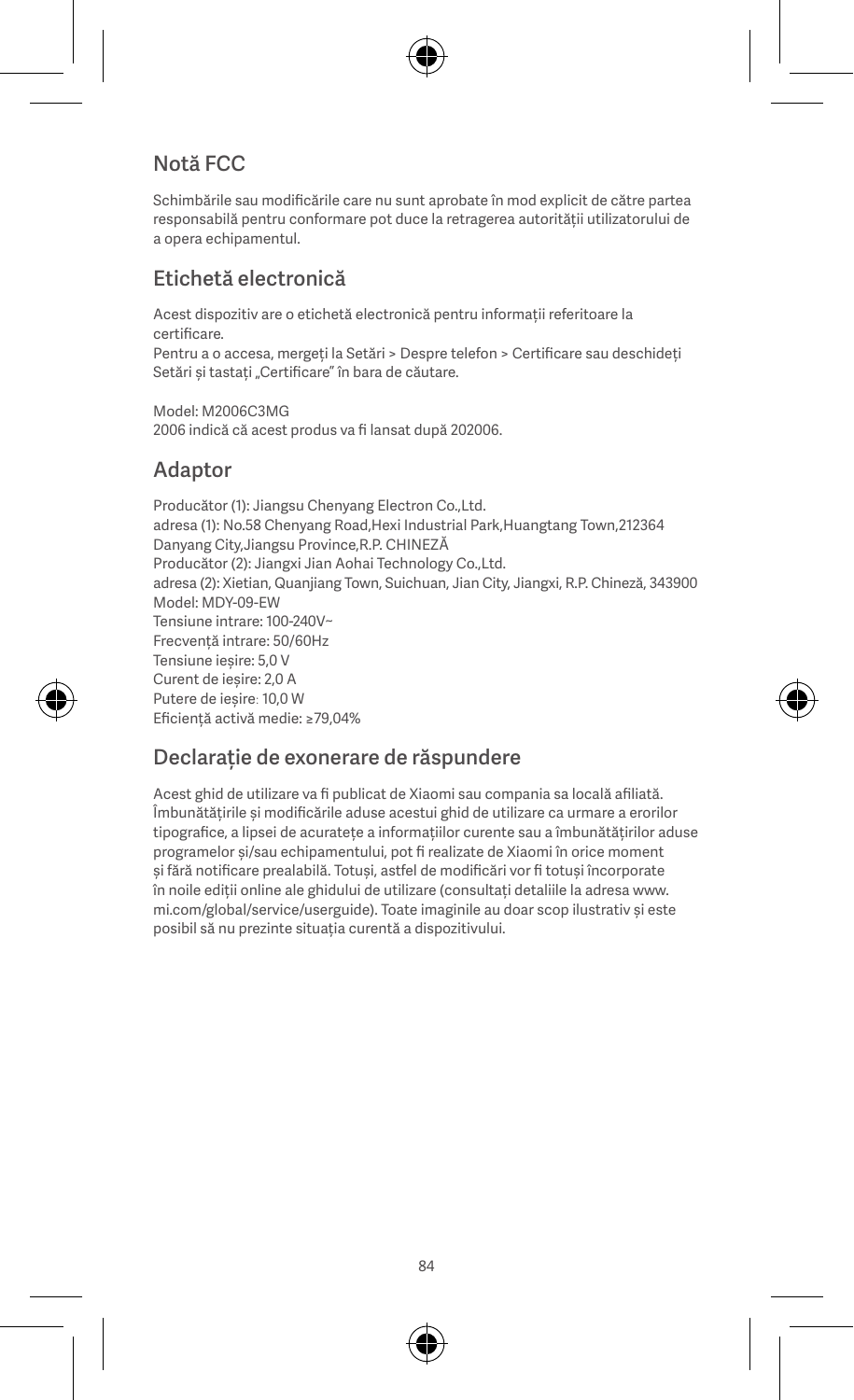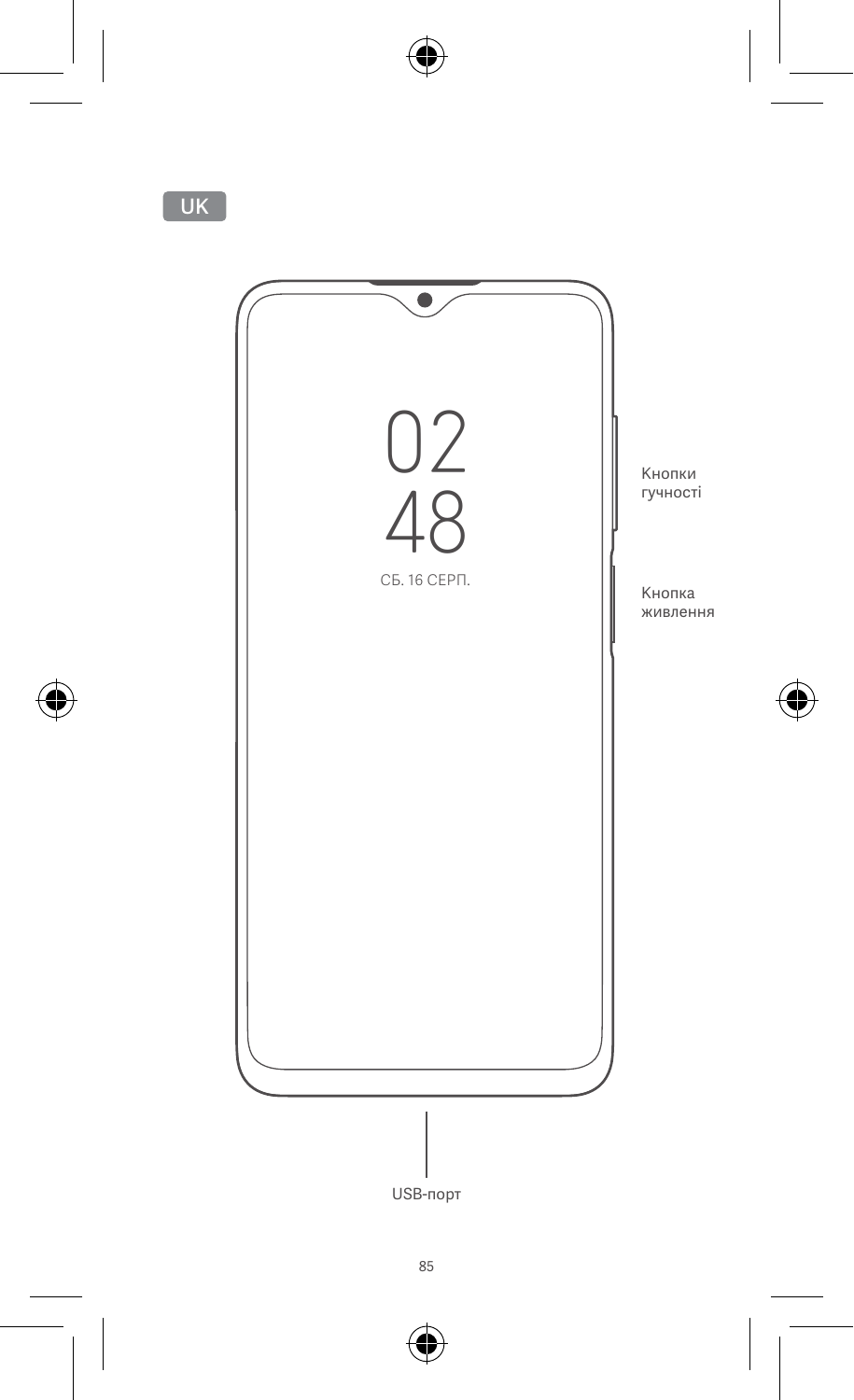### Дякуємо, що вибрали Redmi 9C

Для ввімкнення пристрою натисніть і утримуйте кнопку живлення. Для налаштування пристрою дотримуйтесь інструкцій на екрані. Щоб дізнатися більше, завітайте на наш офіційний сайт: www.mi.com/global/service/userguide

### MIUI

На Redmi 9C попередньо встановлено MIUI – нашу операційну систему на базі Android, що часто оновлюється та включає корисні функції на основі відгуків понад 200 мільйонів активних користувачів з усього світу. Щоб дізнатися більше, відвідайте сайт en.miui.com

### Лоток для SIM-карти:



# Інформація про підтримку двох SIM-карт:

- Роботу двох SIM-карток у режимі 4G підтримують лише деякі оператори мобільного зв'язку. Ця функція може бути доступною не в усіх регіонах.
- Підтримка двох карток Nano-SIM. Якщо використовуються обидва слоти для SIM-карток, будь-яку картку можна призначити основною.
- Функцію VoLTE підтримують оператори мобільного зв'язку лише в деяких регіонах.
- Систему може бути автоматично оновлено для забезпечення оптимальної роботи мережі. Щоб отримати детальні відомості, див. версію системи, яка використовується пристроєм.
- Не вставляйте нестандартні SIM-картки в слот для SIM-картки. Вони можуть пошкодити слот для SIM-картки.
- ПОПЕРЕДЖЕННЯ! Не розбирайте цей пристрій.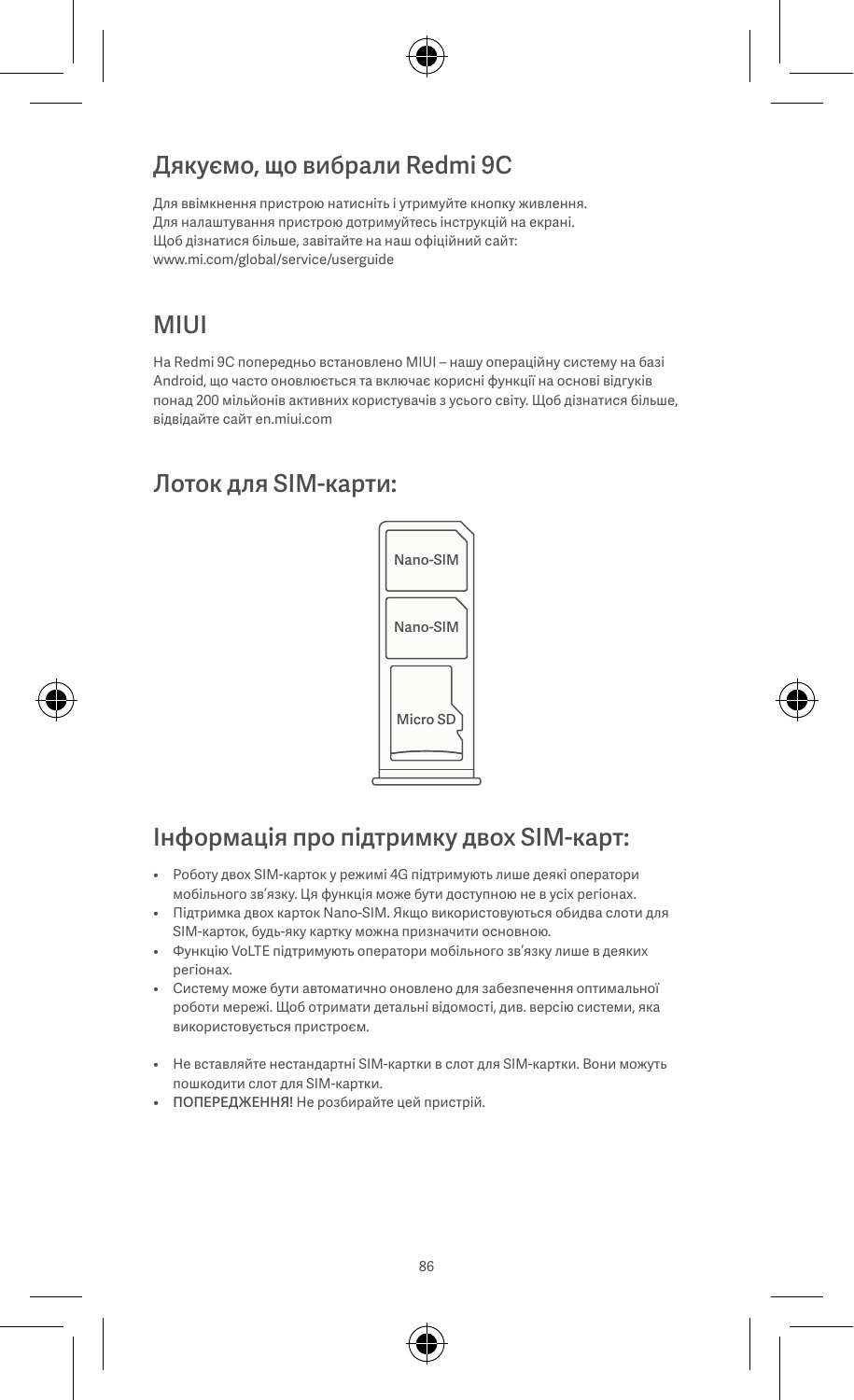# Відходи електричного й електронного обладнання (WEEE)



Щоб безпечно утилізувати продукт, необхідно вжити особливих запобіжних заходів. Таке маркування означає, що цей виріб заборонено утилізувати разом із побутовими відходами в ЄС. Щоб не завдавати шкоди довкіллю або здоров'ю людей через неналежну утилізацію відходів і сприяти сталому повторному

використанню матеріальних ресурсів, потрібно відповідально ставитися до переробки.

Для безпечної переробки пристрою поверніть його до пункту прийому або зверніться до роздрібного продавця, у якого придбали пристрій.

Щоб ознайомитися з нашою Декларацією про захист довкілля, перейдіть за посиланням www.mi.com/en/about/environment

### УВАГА!

ВИКОРИСТАННЯ НЕПРАВИЛЬНОГО ТИПУ АКУМУЛЯТОРА МОЖЕ СПРИЧИНИТИ ВИБУХ.

УТИЛІЗУЙТЕ ВИКОРИСТАНІ АКУМУЛЯТОРИ ЗГІДНО З ІНСТРУКЦІЄЮ.



Щоб запобігти можливому погіршенню слуху, не прослуховуйте аудіо на високій гучності впродовж тривалого періоду.

Додаткові відомості про безпеку та запобіжні заходи викладено за посиланням: www.mi.com/en/certification

### Важлива інформація про безпеку

Ознайомтеся з усіма відомостями про безпеку, перш ніж використовувати пристрій:

- Використання недозволених кабелів, адаптерів живлення або акумуляторів може спричинити пожежу, вибух або становити інші ризики.
- Використовуйте тільки ухвалені аксесуари, сумісні з вашим пристроєм.
- Температура навколишнього середовища для експлуатації пристрою становить від 0 до 40 °C. Пристрій може пошкодитися, якщо використовувати його за межами зазначеного температурного діапазону.
- Якщо пристрій оснащено вбудованим акумулятором, не намагайтеся замінити його власноруч, щоб запобігти пошкодженню акумулятора або пристрою.
- Заряджайте цей пристрій тільки за допомогою кабелю й адаптера живлення, які постачаються в комплекті або ухвалені. Використання інших адаптерів може призвести до займання, ураження електричним струмом і пошкодження пристрою й адаптера.
- Коли заряджання завершиться, від'єднайте адаптер від пристрою та розетки. Не заряджайте пристрій понад 12 годин.
- Акумулятор потрібно віддати на переробку або утилізувати окремо від побутових відходів. Неправильне поводження з акумулятором може призвести до займання або вибуху. Утилізуйте або здавайте на переробку пристрій, його акумулятор і аксесуари відповідно до місцевих норм.
- Забороняється розбирати, ударяти, ламати або спалювати акумулятор. Якщо акумулятор виглядає деформованим або пошкодженим, негайно припиніть ним користуватися.
	- Не допускайте короткого замикання акумулятора, оскільки це може призвести до перегрівання, опіків або інших травм.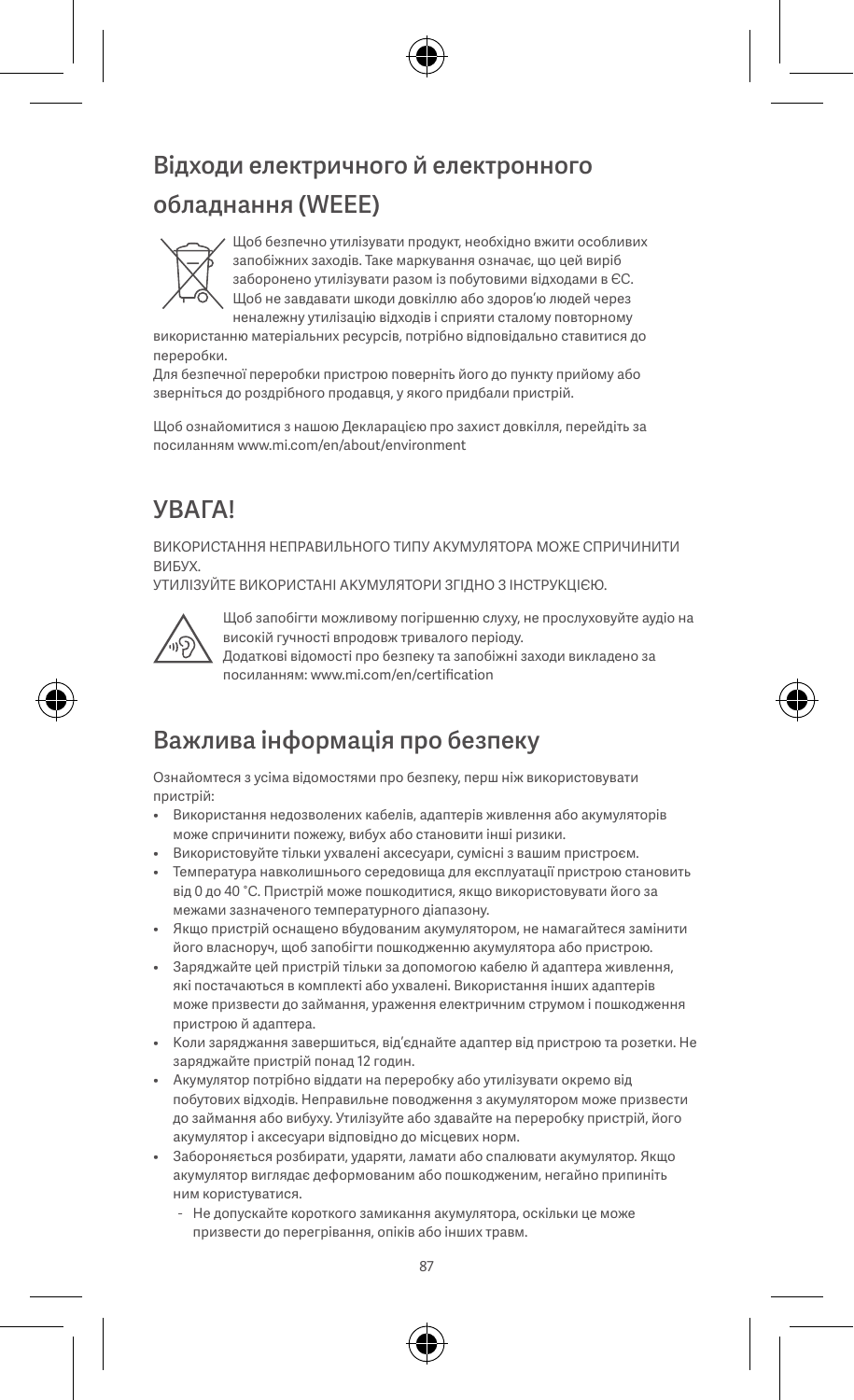- Заборонено розташовувати акумулятор у середовищі з високою температурою.
- Перегрівання може призвести до вибуху.
- Заборонено розбирати, ударяти або ламати акумулятор, оскільки це може призвести до витоку електроліту, перегрівання або вибуху.
- Заборонено спалювати акумулятор, оскільки це може призвести до пожежі або вибуху.
- Якщо акумулятор виглядає деформованим або пошкодженим, негайно припиніть ним користуватися.
- Користувачам заборонено виймати або змінювати акумулятор. Виймання або ремонт акумулятора повинні здійснювати лише представники авторизованого ремонтного центру виробника.
- Слідкуйте, щоб пристрій завжди був сухий.
- Не намагайтеся ремонтувати пристрій самотужки. Якщо будь-яка деталь пристрою не функціонує належним чином, зверніться до служби підтримки Mi або принесіть пристрій до авторизованого сервісного центру.
- Підключайте інші пристрої згідно з посібниками з їх експлуатації. Забороняється підключати несумісні пристрої до цього пристрою.
- Адаптер змінного струму слід вмикати в розетку, яка розташована поруч із пристроєм, і до якої можна легко отримати доступ.

# Застереження щодо безпеки

- Дотримуйтесь усіх чинних норм законодавства, що обмежують використання мобільних телефонів у певних ситуаціях або середовищах.
- Не використовуйте телефон у потенційно вибухонебезпечних середовищах, зокрема поблизу автозаправних станцій, у закритих приміщеннях на суднах, у сховищах палива або хімічних речовин чи на транспортних засобах для їх перевезення, а також у місцях, де повітря може бути насиченим хімічними речовинами або дрібними частинками піску, пилу, металевих порошків тощо. Дотримуйтеся вимог усіх опублікованих знаків щодо вимикання бездротових пристроїв, як-от вашого телефона чи іншого радіообладнання. Вимикайте мобільний телефон або бездротовий пристрій у вибухонебезпечних місцях або там, де вимагається вимикати прилади двостороннього радіозв'язку або електронні пристрої для запобігання можливій небезпеці.
- Не користуйтеся телефоном в операційних залах лікарень, приміщеннях для надання швидкої допомоги або в реанімації. Зажди дотримуйтеся чинних правил і регламентів лікарень і медичних центрів. Якщо у вас є медичний пристрій, проконсультуйтеся з лікарем і виробником пристрою, щоб визначити, чи може телефон перешкоджати його роботі. Щоб уникнути можливих перешкод у роботі кардіостимулятора, завжди тримайте мобільний телефон на відстані не менше 15 см від нього. Для цього прикладайте телефон до вуха з протилежного до кардіостимулятора боку та не переносьте його в нагрудній кишені. Щоб не перешкоджати роботі медичного обладнання, не користуйтеся телефоном біля слухових апаратів, кохлеарних імплантів або подібних пристроїв.
- Дотримуйтесь усіх правил безпеки авіаперевезень і вимикайте телефон на борту літака за вимоги.
- Під час керування автотранспортним засобом користуйтеся телефоном згідно з відповідними законами й правилами дорожнього руху.
- Щоб уникнути ураження блискавкою, не користуйтеся телефоном надворі під час грози.
- Не користуйтеся телефоном для викликів, коли він заряджається.
- Не користуйтеся телефоном у місцях із високою вологістю, як-от у ванних кімнатах. Це може призвести до ураження електричним струмом, травми, пожежі, а також пошкодження зарядного пристрою.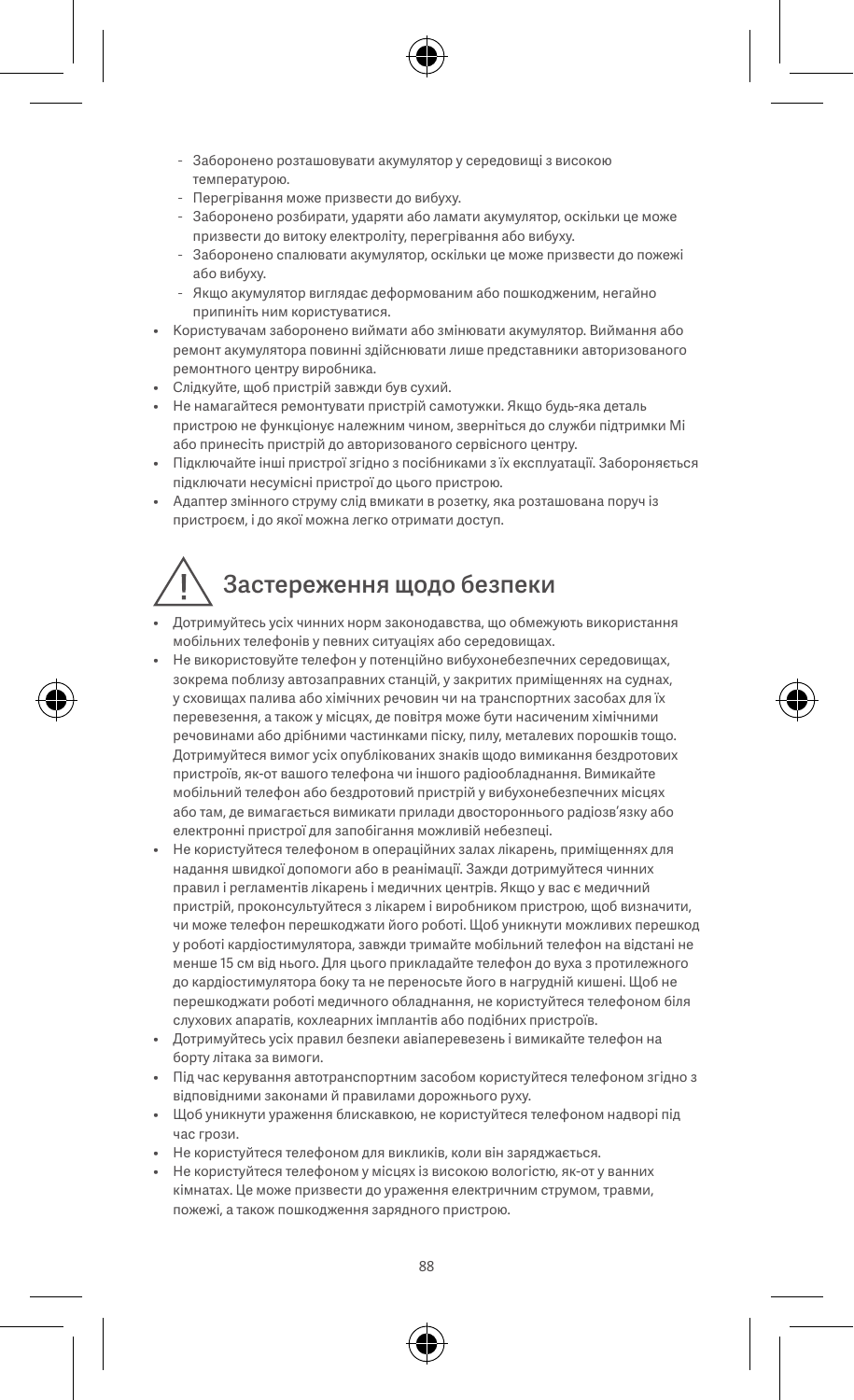### Заява щодо безпеки

Оновлюйте операційну систему телефона за допомогою вбудованої функції оновлення програмного забезпечення або в будь-якому з наших авторизованих сервісних центрів. Оновлення програмного забезпечення в інший спосіб може призвести до пошкодження пристрою або втрати даних, виникнення проблем із безпекою й інших ризиків.

### Регламенти ЄС



Компанія Xiaomi Communications Co., Ltd. заявляє, що цей цифровий мобільний телефон із підтримкою GSM / GPRS / EDGE / UMTS / LTE, Bluetooth і Wi-Fi M2006C3MG відповідає важливим вимогам та іншим застосовним положенням Директиви про радіообладнання 2014/53/EU. Повний текст заяви для ЄС про відповідність наведено в Інтернеті за адресою: www.mi.com/en/certification

#### Інформація про вплив РЧ (SAR)

Декларація відповідності RED

Цей пристрій відповідає обмеженням питомого коефіцієнта поглинання (SAR) для населення або неконтрольованого випромінення (максимально припустиме значення SAR на 10 грамів тканини в разі носіння на тілі й впритул до голови – 2,0 Вт/кг), які визначено рекомендацією Ради ЄС 1999/519/EC, рекомендаціями Міжнародної комісії із захисту від неіонізуючих випромінювань і директивою 2014/53/EU (RED).

Під час тестування SAR цей пристрій було налаштовано для передачі на найвищому сертифікованому рівні потужності в усіх тестованих частотних діапазонах і розміщено в положеннях, що імітують вплив РЧ під час використання впритул до голови, а також на відстані 5 мм від тіла.

Відповідність вимогам щодо SAR під час носіння на тілі підтверджено для відстані 5 мм між пристроєм і тілом людини. Пристрій потрібно переносити на відстані принаймні 5 мм від тіла, щоб рівень впливу РЧ відповідав допустимому або був нижчим. Щоб закріпити пристрій на тілі, слід використовувати ремінний затискач або футляр, що не містить металевих компонентів і дає змогу витримати відстань 5 мм між пристроєм і тілом. Перевірка та сертифікація відповідності вимогам щодо впливу РЧ у разі носіння пристрою на тілі з металовмісними аксесуарами не проводилася, тож використання таких аксесуарів слід уникати.

### Інформація про сертифікацію (найвищий рівень SAR)

Граничне значення SAR (10 г): 2,0 Вт/кг, Значення SAR: для голови: 0,355 Вт/кг, для тіла: 0,779 Вт/кг (відстань 5 мм).

#### Юридична інформація

Цей пристрій можна експлуатувати у всіх країнах ЄС. Дотримуйтеся державних і місцевих правил, які діють на територіях, де використовується пристрій. Можливість використання цього пристрою може бути обмежено залежно від

оператора мережі.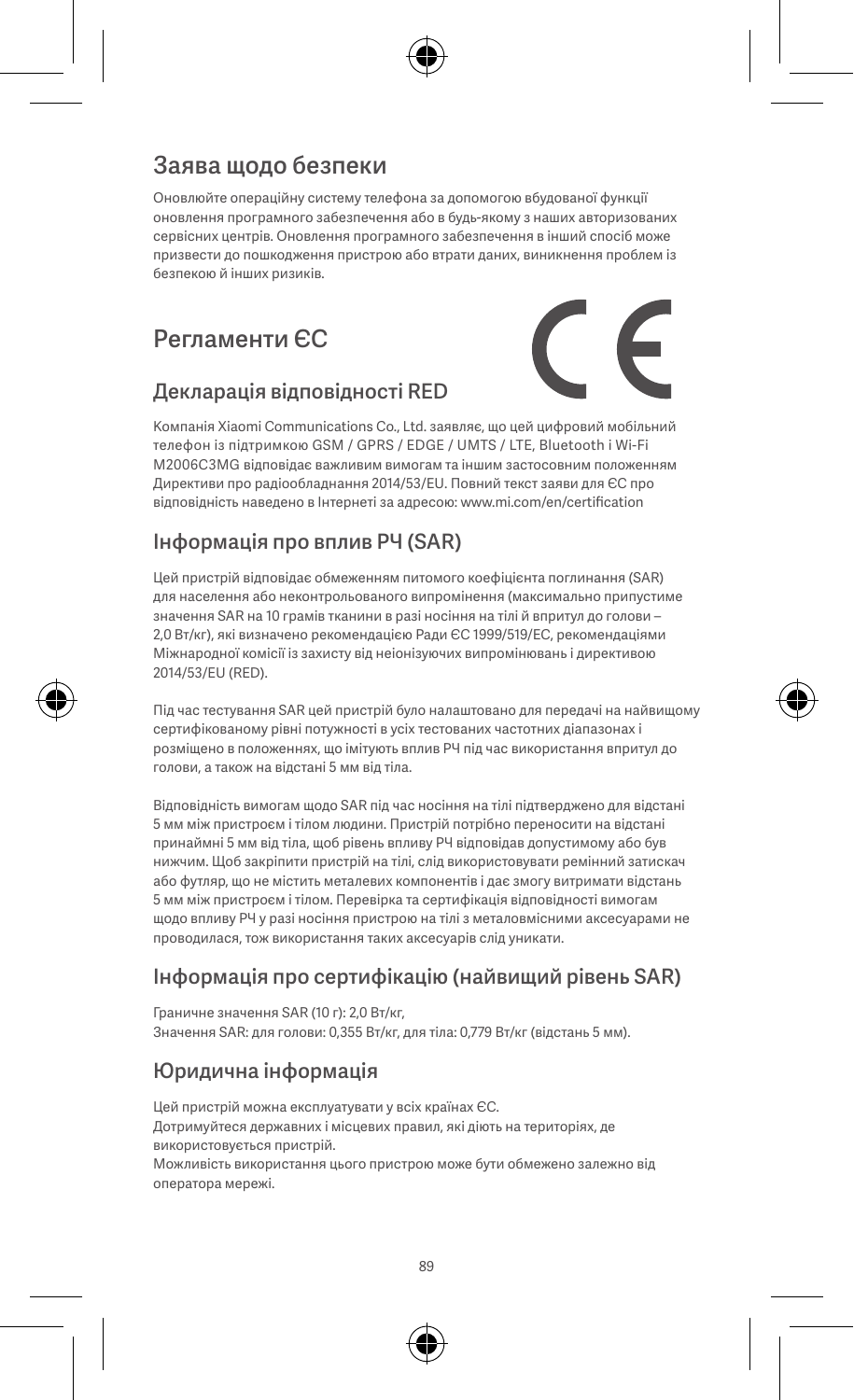Приймач категорії 2

Використовуючи адаптер живлення, переконайтеся, що він відповідає вимогам пункту 6.4.5 стандарту IEC/EN 62368-1, а також пройшов випробування та отримав схвалення згідно з державними або місцевими стандартами.

#### Частотні діапазони й потужність

Цей мобільний телефон підтримує тільки наведені нижче частотні діапазони в ЄС за максимальної потужності радіочастотного випромінювання:

GSM 900: 35 дБм GSM 1800: 32 дБм Діапазон UMTS 1/8: 25 дБм Діапазон LTE 1/3/7/8/20/28/38/40: 25,7 дБм Bluetooth: 20 дБм Діапазон Wi-Fi 2,4 ГГц: 20 дБм

## Регламенти FCC

Цей мобільний телефон відповідає частині 15 Правил FCC. Є дві умови для експлуатації: 1) цей пристрій не повинен створювати шкідливі перешкоди; 2) цей пристрій має приймати будь-які отримувані перешкоди, включно з тими, що призводять до небажаної роботи.

У результаті тестування цього телефона виявлено, що він відповідає вимогам щодо граничних значень для цифрового пристрою класу B, як визначено в частині 15 Правил FCC.

Ці граничні значення мають забезпечити достатній захист від шкідливих перешкод у житлових приміщеннях.

Це обладнання генерує, використовує та може випромінювати радіочастотну енергію. Якщо його не встановити або не використовувати згідно з інструкціями, воно може стати джерелом шкідливих перешкод для радіозв'язку.

Проте не гарантується, що перешкоди не виникнуть у разі конкретного встановлення. Якщо це обладнання є джерелом шкідливих перешкод для прийому радіо- або телевізійного сигналу, що можна визначити, вимкнувши й увімкнувши обладнання, користувачеві рекомендується усунути перешкоди одним із таких способів:

- змініть орієнтацію приймальної антени або її розташування;
- збільште відстань між обладнанням і приймачем;
- підключіть обладнання до розетки мережі, до якої не підключено приймач;
- зверніться по допомогу до постачальника або досвідченого спеціаліста з радіоабо телевізійної техніки.

#### Інформація про вплив РЧ (SAR)

Цей пристрій відповідає державним вимогам щодо впливу радіохвиль. Цей пристрій розроблено й виготовлено так, щоб він не перевищував граничні значення випромінюваної радіочастотної (РЧ) енергії. У стандарті щодо впливу для бездротових пристроїв використовується одиниця вимірювання, яка називається питомим коефіцієнтом поглинання (SAR).

Граничне значення SAR, установлене FCC: 1,6 Вт/кг. Цей пристрій було перевірено на безпечність під час носіння на тілі. У результаті тестувань виявлено, що пристрій відповідає вказівкам FCC щодо РЧ-впливу за використання з аксесуаром, який не містить металу та розташовує пристрій на відстані не менше 1,0 см від тіла. Відповідність вимогам щодо впливу РЧ під час носіння на тілі аксесуарів, які містять металеві компоненти, не була перевірена та сертифікована, тому варто уникати їх використання. Усі аксесуари, що використовуються для експлуатації пристрою під час його носіння на тілі, мають забезпечувати відстань принаймні 1,0 см між пристроєм і тілом.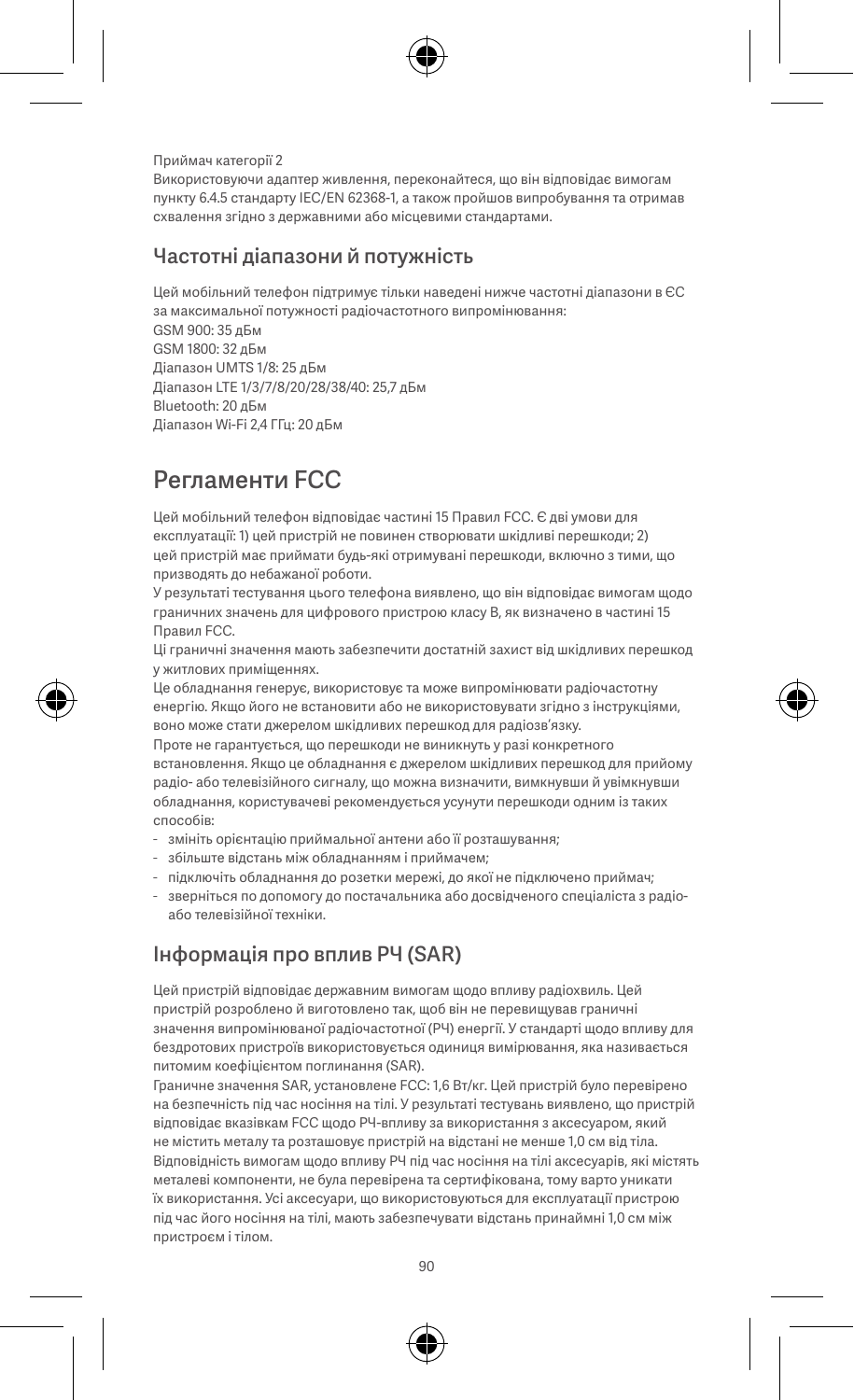#### Примітка FCC

Зміни або модифікації, які явно не схвалено стороною, відповідальною за відповідність вимогам, можуть позбавити користувача дозволу на експлуатацію обладнання.

#### Електронна позначка

Цей пристрій має електронну позначку з інформацією про сертифікацію. Щоб отримати до неї доступ, послідовно виберіть "Налаштування" > "Про телефон" > "Сертифікація" або виберіть "Налаштування" та введіть "Сертифікація" в рядку пошуку.

Модель: M2006C3MG Маркування 2006 означає, що цей виріб з'явиться на ринку після 202006.

#### Адаптер

Виробник (1): Jiangsu Chenyang Electron Co.,Ltd. Адреса (1): No.58 Chenyang Road,Hexi Industrial Park,Huangtang Town,212364 Danyang City,Jiangsu Province,PEOPLE'S REPUBLIC OF CHINA (Китай) Виробник (2): Jiangxi Jian Aohai Technology Co.,Ltd. Адреса (2): Xietian, Quanjiang Town, Suichuan, Jian City, Jiangxi, P. R.China, 343900 (Китай) Модель: MDY-09-EW Вхідна напруга: 100–240 В~ Вхідна частота: 50 / 60 Гц Вихідна напруга: 5,0 В Вихідний струм: 2,0 А Вихідна потужність: 10,0 Вт Середній активний ККД: ≥79,04 %

#### Відмова від відповідальності

Цей посібник користувача опубліковано компанією Xiaomi або її місцевою афілійованою компанією. Покращення та зміни цього посібника користувача обумовлені типографськими помилками, неточностями або поліпшенням програми чи/або обладнання та можуть вноситися компанією Xiaomi в будь-який час без повідомлення. Проте, такі зміни буде включено в нові онлайн-версії посібника користувача (детальну інформацію див. на веб-сторінці www.mi.com/global/service/userguide). Усі ілюстрації надаються лише для довідки, насправді пристрій може дещо відрізнятися від зображення.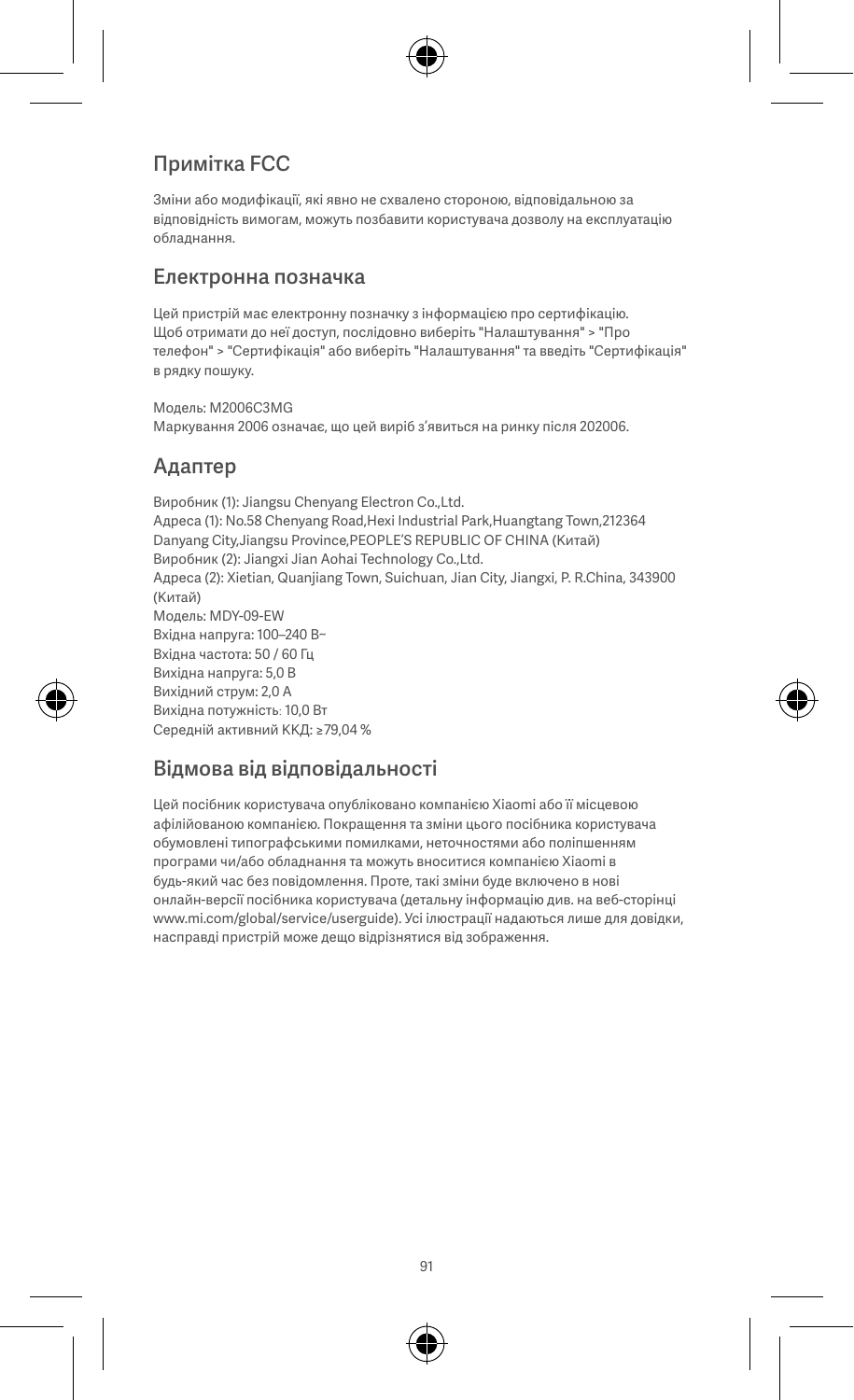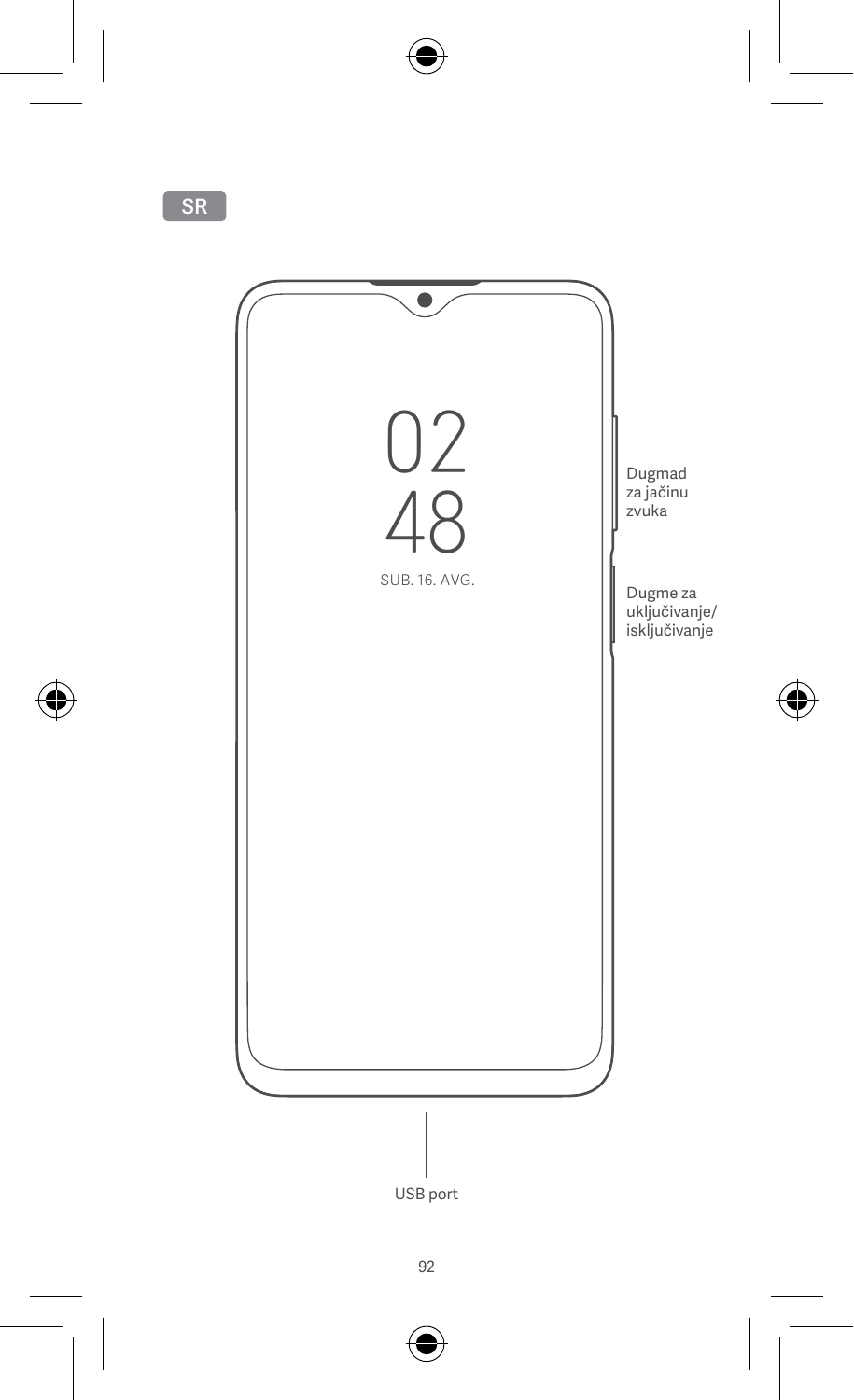## Hvala što ste odabrali Redmi 9C

Dugo pritiskajte dugme za napajanje da biste uključili uređaj. Pratite uputstva na ekranu da biste konfigurisali uređaj. Više informacija potražite na našem zvaničnom veb-sajtu: www.mi.com/global/service/userguide

# MIUI

Redmi 9C ima unapred instaliran MIUI, naš prilagođeni operativni sistem zasnovan na sistemu Android, koji ima česta ažuriranja i funkcije prilagođene korisnicima zasnovane na predlozima više od 200 miliona aktivnih korisnika širom sveta. Za više informacija posetite en.miui.com

### Ležište za SIM karticu:



# Informacije o dve SIM kartice:

- Dvostruki 4G SIM nude telekomunikacioni operateri i možda neće biti dostupan u svim regionima.
- Podržava dve nano-SIM kartice. Kad se koriste oba otvora za SIM kartice, bilo koja kartica može da se podesi kao primarna kartica.
- VoLTE podržavaju samo telekomunikacioni operateri u određenim regionima.
- Sistem će se možda automatski ažurirati za optimalne mrežne performanse. Za detalje, pogledate verziju sistema koja se koristi na uređaju.
- Nemojte umetati nestandardne SIM kartice u otvor za SIM karticu. Mogu da oštete otvor SIM kartice.
- UPOZORENJE: Nemojte rastavljati ovaj uređaj.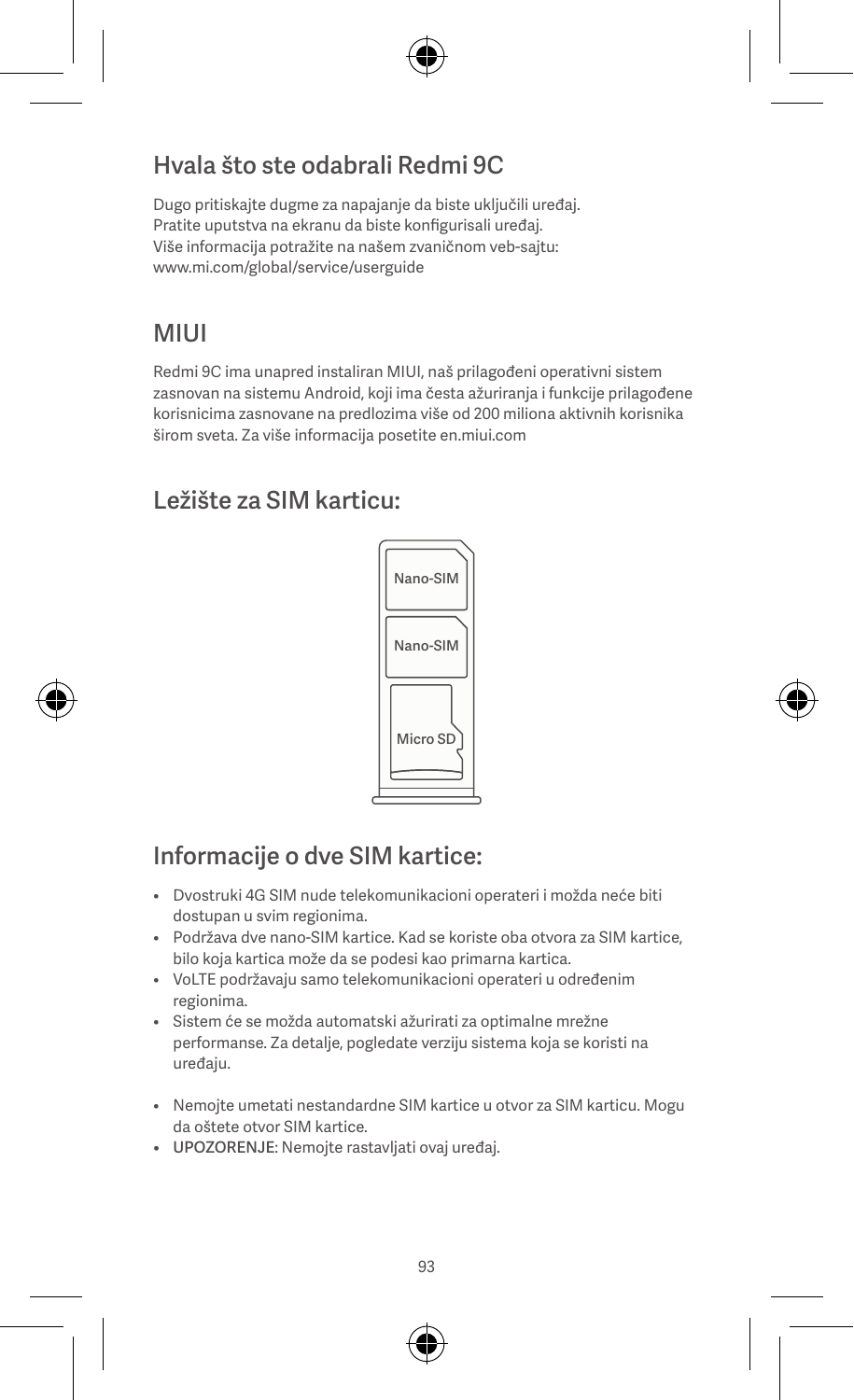### **WEEE**



Posebne mere predostrožnosti moraju se preduzeti radi bezbednog odlaganja ovog proizvoda. Ova oznaka obeležava da ovaj proizvod ne sme da se odlaže sa drugim kućnim otpadom u zemljama EU.

Da ne bi došlo do štete po okruženje ili ljudsko zdravlje usled neodgovarajućeg odlaganja otpada i da bi se promovisala održiva ponovna upotreba materijalnih resursa, odgovorno reciklirajte.

Da biste bezbedno reciklirali uređaj, koristite sisteme za povraćaj i prikupljanje ili se obratite prodavcu od kog je uređaj originalno kupljen.

Da biste videli našu deklaraciju o zaštiti životne sredine, pogledajte sledeću vezu: www.mi.com/en/about/environment

# OPREZ

RIZIK OD EKSPLOZIJE AKO SE BATERIJA ZAMENI NEODGOVARAJUĆIM TIPOM.

ODLOŽITE UPOTREBLJENE BATERIJE U SKLADU SA UPUTSTVIMA.



Da ne bi došlo do potencijalnog oštećenja sluha, nemojte slušati glasan zvuk duže vreme.

Dodatne bezbednosne informacije i mere predostrožnosti možete pronaći na sledećoj vezi: www.mi.com/en/certification

## Važne bezbednosne informacije

Pročitajte sve bezbednosne informacije u nastavku pre korišćenja uređaja:

- Korišćenje neodobrenih kablova, adaptera za napajanje ili baterija može da dovede do požara, eksplozije ili drugih rizika.
- Koristite samo odobrenu dodatnu opremu koja je kompatibilna s vašim uređajem.
- Radni temperaturni opseg ovog uređaja iznosi od 0°C do 40°C. Korišćenje ovog uređaja u okruženju izvan ovog temperaturnog opsega može da ošteti uređaj.
- Ako se uređaj isporučuje sa ugrađenom baterijom, kako ne bi došlo do oštećenja baterije ili uređaja, ne pokušavajte sami da zamenite bateriju.
- Punite ovaj uređaj samo uključenim ili odobrenim kablom i adapterom za napajanje. Korišćenje drugih adaptera može da dovede do požara, strujnog udara i oštećenja uređaja i adaptera.
- Kad se punjenje dovrši, isključite adapter i iz uređaja i iz zidne utičnice. Nemojte puniti uređaj duže od 12 sati.
- Baterija mora da se reciklira ili odloži zasebno od kućnog otpada. Nepravilno rukovanje baterijom može da dovede do požara ili eksplozije. Odložite ili reciklirajte uređaj, bateriju i dodatnu opremu u skladu sa lokalnim propisima.
- Nemojte rastavljati, udarati, gnječiti ni spaljivati bateriju. Ako baterija deluje deformisano ili oštećeno, odmah prestanite da je koristite.
	- Pazite da ne dođe do kratkog spoja baterije kako biste izbegli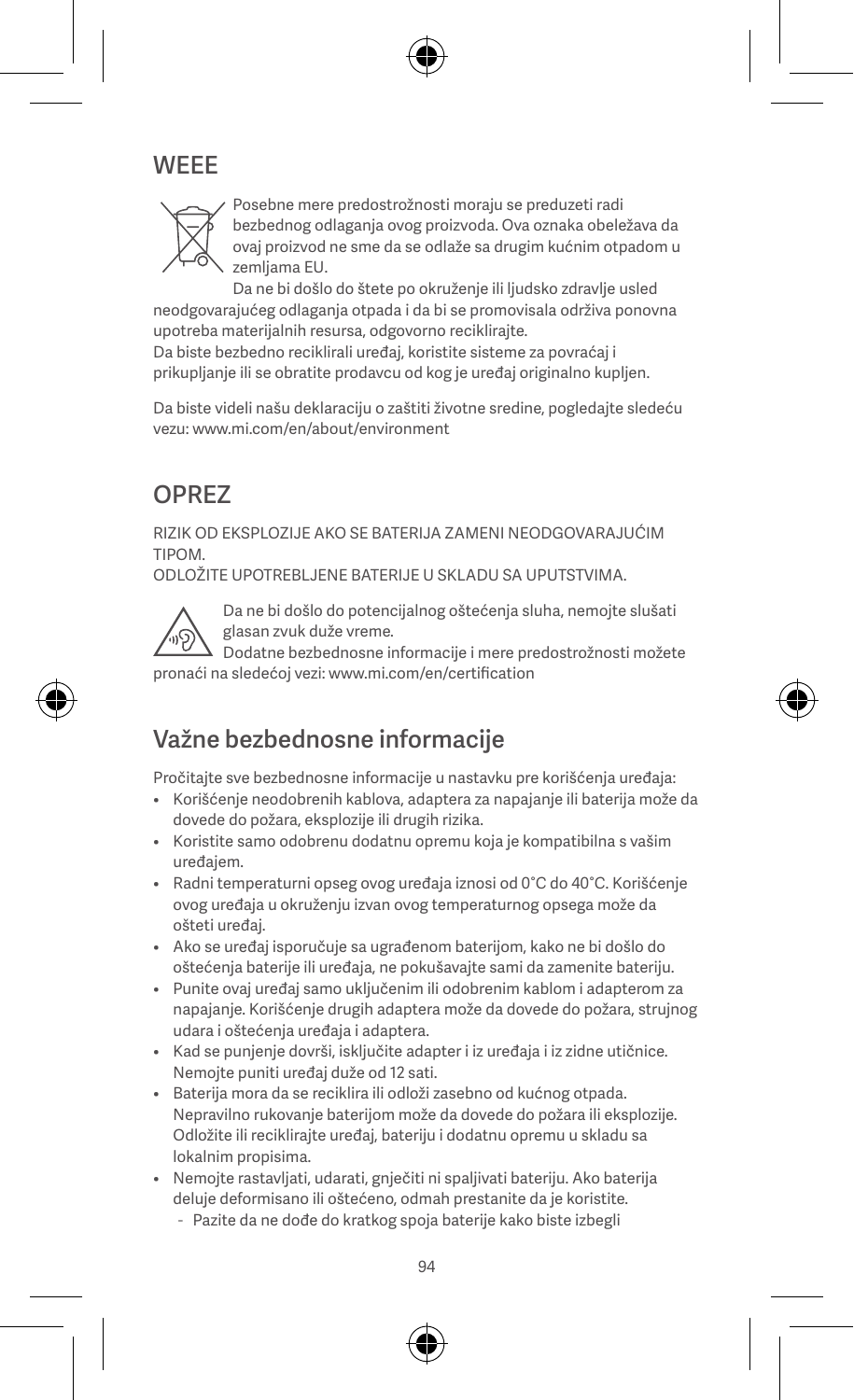pregrevanje, opekotine ili druge povrede.

- Ne stavljajte bateriju u okruženje sa visokom temperaturom.
- Pregrevanje može da dovede do eksplozije.
- Nemojte rastavljati, udarati ni gnječiti bateriju jer to može dovesti do curenja, pregrevanja ili eksplozije baterije.
- Nemojte spaljivati bateriju jer može doći do požara ili eksplozije.
- Ako baterija deluje deformisano ili oštećeno, odmah prestanite da je koristite.
- Korisnik ne treba da uklanja ni menja bateriju. Uklanjanje ili popravku baterije treba da obavlja samo ovlašćeni centar za popravke ili proizvođač.
- Uređaj treba da bude suv.
- Ne pokušavajte sami da popravite uređaj. Ako bilo koji deo uređaja ne funkcioniše ispravno, obratite se Mi korisničkoj podršci ili odnesite uređaj u ovlašćeni servisni centar.
- Povežite druge uređaje u skladu s njihovim uputstvima za korišćenje. Nemojte povezivati nekompatibilne uređaje sa ovim uređajem.
- U slučaju AC/DC adaptera, utičnica treba da bude instalirana u blizini opreme i da bude lako dostupna.

# Bezbednosne mere predostrožnosti

- Poštujte sve primenjive zakone i pravila koji ograničavaju upotrebu mobilnih telefona u određenim situacijama i okruženjima.
- Ne koristite telefon na benzinskim pumpama ni u bilo kakvoj eksplozivnoj atmosferi, kao i u potencijalno eksplozivnom okruženju, uključujući oblasti za sipanje goriva, donje palube na brodovima, postrojenja za transport ili skladištenje goriva ili hemikalija ili oblasti u kojima vazduh sadrži hemikalije ili čestice kao što su žito, prašina ili metalni prah. Poštujte sve istaknute znakove za isključivanje bežičnih uređaja poput telefona ili druge radio-opreme. Isključite mobilni telefon ili bežični uređaj kad ste u oblasti miniranja ili u oblastima na kojima je istaknuto da se isključe "dvosmerni radio-uređaji" ili "elektronski uređaji" da bi se izbegle potencijalne nesreće.
- Ne koristite telefon u operacionim salama, sobama za hitne slučajeve ili intenzivnu negu u bolnicama. Uvek poštujte sva pravila i propise bolnica i medicinskih centara. Ako imate neki medicinski uređaj, obratite se lekaru i proizvođaču uređaja da biste utvrdili da li telefon može da ometa rad uređaja. Da ne bi došlo do potencijalnog ometanja pejsmejkera, uvek održavajte razmak od najmanje 15 cm između mobilnog telefona i pejsmejkera. To može da se uradi korišćenjem telefona na uhu sa suprotne strane od pejsmejkera i tako što nećete nositi telefon u džepu na grudima. Da ne bi došlo do ometanja medicinske opreme, ne koristite telefon u blizini slušnih aparata, kohlearnih implantata ili drugih sličnih uređaja.
- Poštujte sve bezbednosne propise u avionima i isključite telefon u avionu kad se to od vas zatraži.
- Dok vozite, koristite telefon u skladu sa relevantnim saobraćajnim zakonima i propisima.
- Da ne bi došlo do udara munje, ne koristite telefon na otvorenom tokom oluja s grmljavinom.
- Ne koristite telefon za obavljanje poziva dok se puni.
- Ne koristite telefon na mestima s visokom vlažnošću kao što su kupatila. To može da dovede do udara struje, povrede, požara i oštećenja punjača.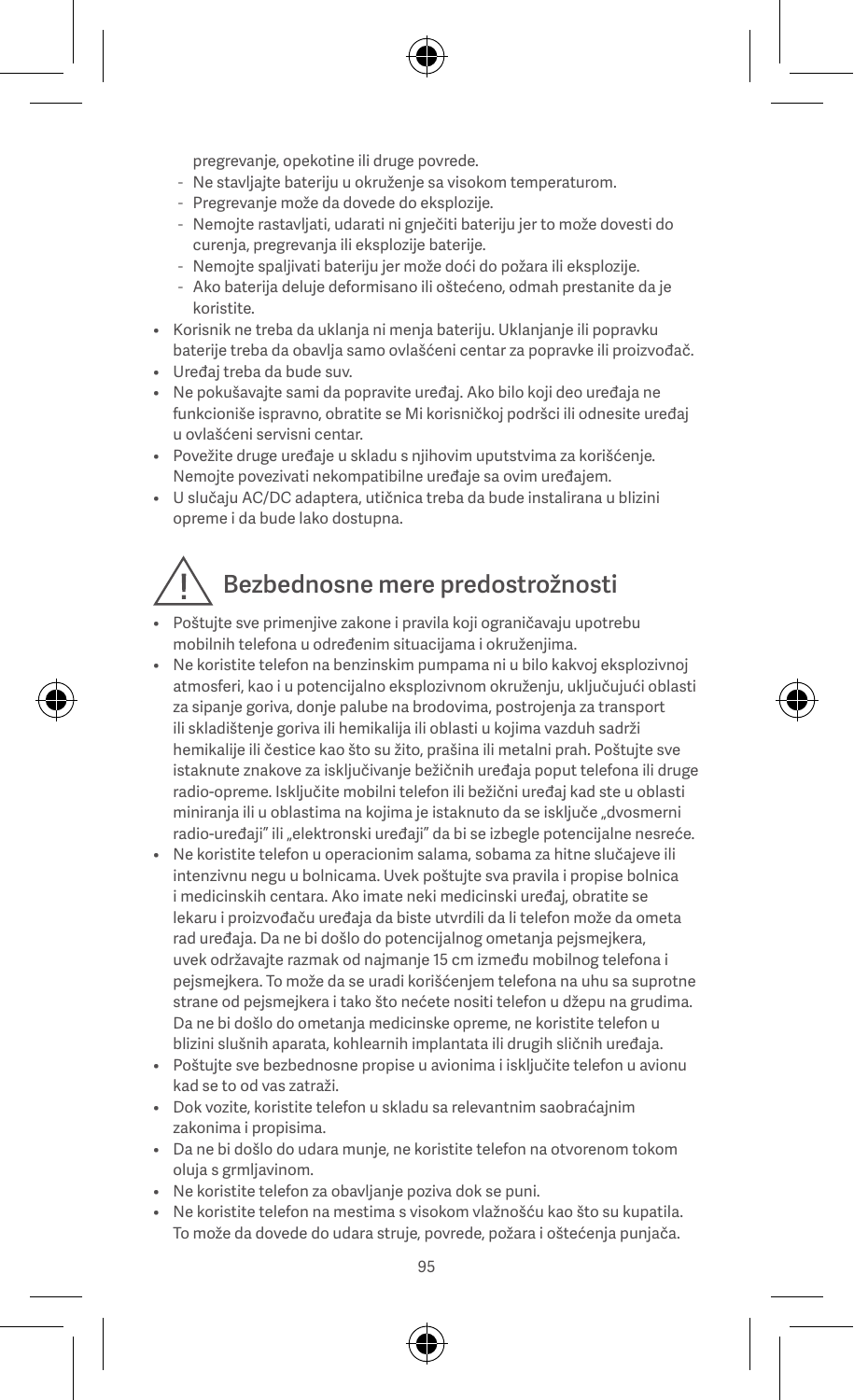# Izjava o bezbednosti

Ažurirajte operativni sistem telefona koristeći ugrađenu funkciju za ažuriranje softvera ili posetite neki od ovlašćenih servisnih centara. Ažuriranje softvera na druge načine može da ošteti uređaj ili dovede do gubitka podataka, bezbednosnih problema i drugih rizika.

# Propisi EU

### Deklaracija o usaglašenosti sa Direktivom o radio-opremi (RED)



Xiaomi Communications Co., Ltd. ovime izjavljuje da je ovaj GSM / GPRS / EDGE / UMTS / LTE digitalni mobilni telefon sa funkcijama Bluetooth i Wi-Fi M2006C3MG usklađen sa osnovnim uslovima i drugim relevantnim odredbama Direktive RE 2014/53/EU. Kompletan tekst deklaracije o usaglašenosti EU dostupan je na sledećoj internet adresi: www.mi.com/en/certification

#### Informacije o izloženosti RF energiji (SAR)

Ovaj uređaj je usaglašen sa vrednošću ograničenja specifične stope apsorpcije (SAR) za opštu populaciju/nenadgledanu izloženost (lokalizovani SAR od 10 grama za glavu i trup, ograničenje: 2,0 W/kg) koja je navedena u preporuci Saveta 1999/519/EZ, ICNIRP smernicama i dokumentu RED (Direktiva 2014/53/EU).

Tokom testiranja SAR, ovaj uređaj je bio podešen na prenos pri najvišem certifikovanom nivou snage u svim testiranim frekventnim opsezima i postavljan u položaje koji simuliraju izloženost RF energiji pri korišćenju uz glavu bez razmaka, kao i uz telo sa rastojanjem od 5 mm.

Usklađenost sa vrednošću SAR za rad tela zasniva se na međusobnom rastojanju od 5 mm između jedinice i ljudskog tela. Ovaj uređaj treba nositi na udaljenosti od najmanje 5 mm od tela da bi nivo izloženosti RF energiji bio usaglašen sa prijavljenim nivoom ili niži od njega. Kad uređaj postavite blizu tela, treba koristiti kopču za kaiš ili futrolu koje ne sadrže metalne komponente tako da se održava rastojanje od najmanje 5 mm između uređaja i tela. Usaglašenost izloženosti RF nije testirana ni certifikovana sa bilo kojom dodatnom opremom koja sadrži metal i nosi se na telu i treba izbegavati upotrebu takve dodatne opreme.

#### Informacije o certifikaciji (najviši SAR)

Ograničenje za SAR od 10 g: 2,0 W/kg, Vrednost SAR: Glava: 0,355 W/kg, telo: 0,779 W/kg (udaljenost od 5 mm).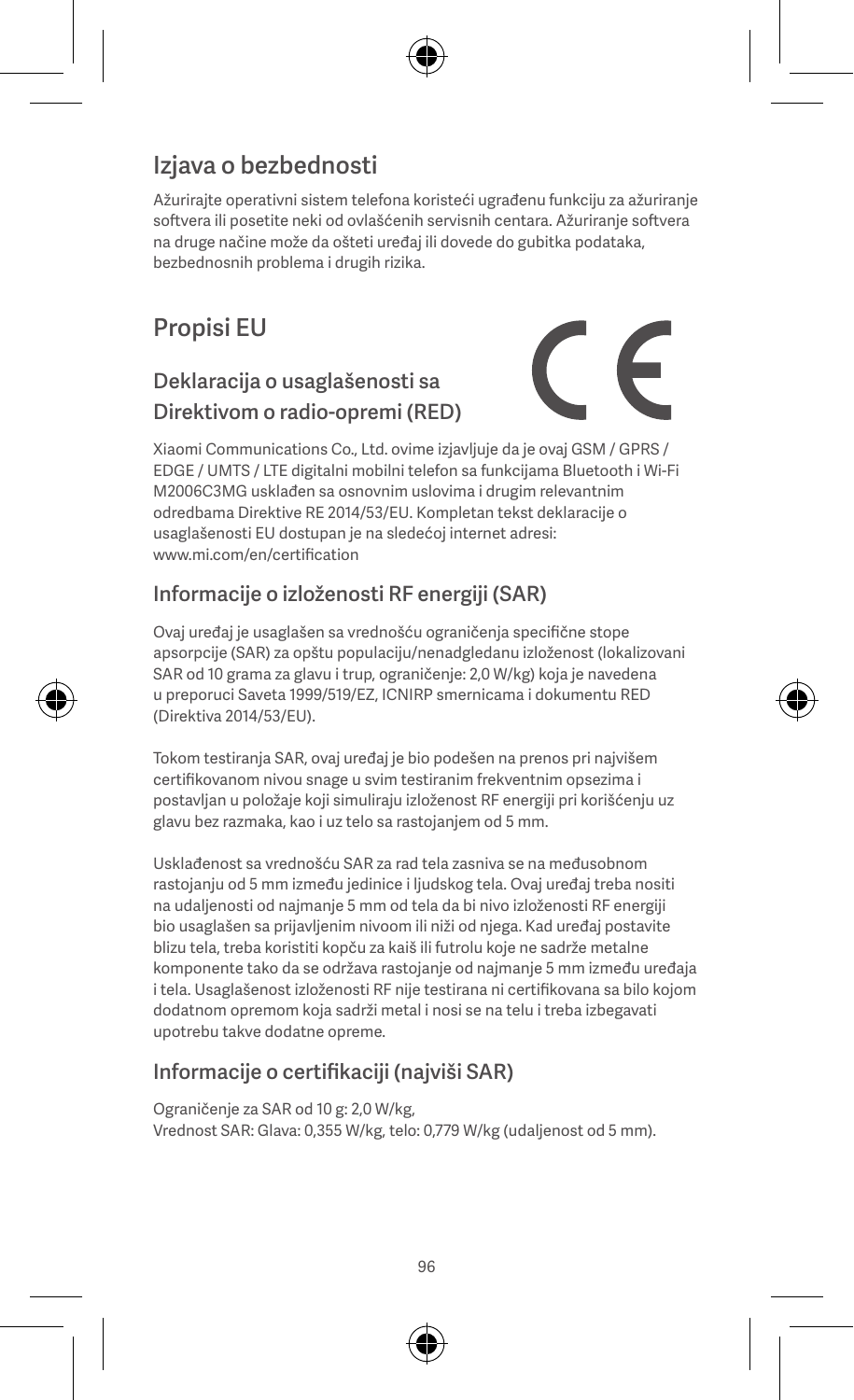#### Pravne informacije

Ovaj uređaj može da se koristi u svim državama članicama EU. Poštujte državne i lokalne propise na lokaciji korišćenja uređaja. Upotrebljivost ovog uređaja može biti ograničena u zavisnosti od pružaoca mrežnih usluga.

Kategorija prijemnika 2 Uverite se da upotrebljeni adapter za napajanje ispunjava zahteve Člana 6.4.5 standarda IEC/EN 62368-1 i da je testiran i odobren u skladu sa državnim ili lokalnim standardima.

#### Frekventni opsezi i snaga

Ovaj mobilni telefon nudi sledeće frekventne opsege samo u oblastima EU i maksimalnu snagu radio-frekvencije: GSM 900: 35 dBm GSM 1800: 32 dBm UMTS opseg 1/8: 25 dBm LTE opseg 1/3/7/8/20/28/38/40: 25,7 dBm Bluetooth: 20 dBm Wi-Fi opseg od 2,4 GHz: 20 dBm

## Propisi FCC

Ovaj mobilni telefon poštuje deo 15 Pravila FCC. Rad mora da bude u skladu sa sledeća dva uslova: (1) Ovaj uređaj ne sme da izaziva štetne smetnje i (2) ovaj uređaj mora da prihvati sve primljene smetnje, uključujući smetnje koje mogu da dovedu do neželjenog rada.

Ovaj mobilni telefon je testiran i zaključeno je da je u skladu sa ograničenjima za klasu B digitalnih uređaja, u skladu sa Delom 15 Pravila FCC.

Ova ograničenja su osmišljena da pruže razumnu zaštitu od štetnih smetnji u instalaciji u stambenom prostoru.

Ova oprema generiše, koristi i može da emituje radio-frekventnu energiju i, ako se ne instalira i koristi u skladu sa uputstvima, može da izazove štetne smetnje po radio-komunikacije.

Međutim, ne postoji garancija da neće doći do smetnji u određenoj instalaciji. Ako ova oprema izazove štetne smetnje po prijem radija ili televizije, što može da se utvrdi isključivanjem i uključivanjem opreme, korisniku se preporučuje da pokuša da otkloni smetnje putem nekih od sledećih mera:

- Promenite položaj ili lokaciju prijemne antene.
- Povećajte razmak između opreme i prijemnika.
- Povežite opremu sa utičnicom na kolu koje nije isto ono sa kojim je povezan prijemnik.
- Obratite se prodavcu ili iskusnom radio/TV tehničaru za pomoć.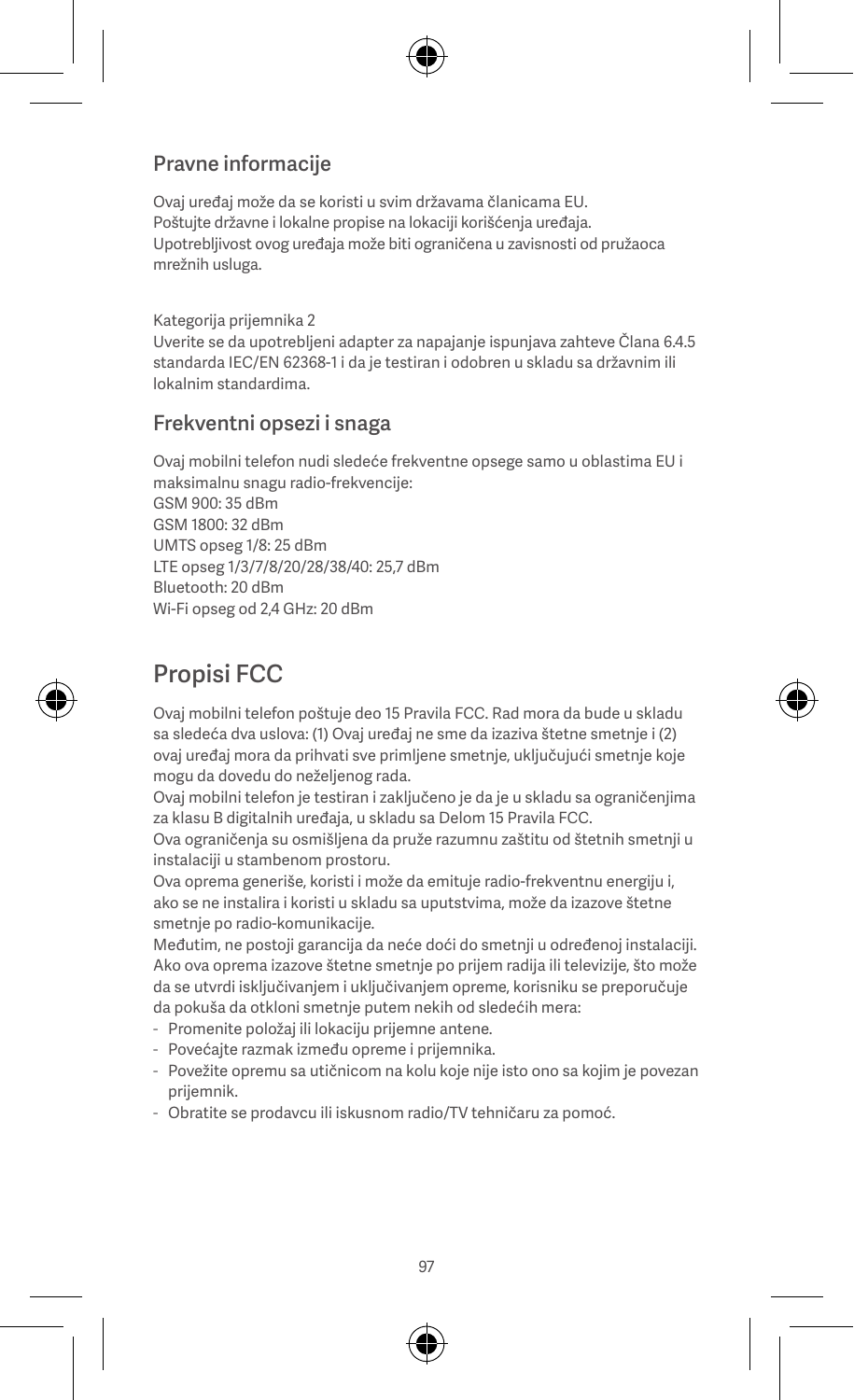#### Informacije o izloženosti RF energiji (SAR)

Ovaj uređaj ispunjava zahteve vlasti kad je reč o izloženosti radio-talasima. Ovaj uređaj je dizajniran i proizveden tako da ne premaši ograničenja zračenja za izloženost radio-frekventnoj (RF) energiji. Standard izloženosti za bežične uređaje koristi jedinicu mere koja se naziva specifična stopa apsorpcije ili SAR. Ograničenje za SAR koje je uspostavila FCC iznosi 1,6 W/kg. Kad se koristi uz nošenje na telu, ovaj uređaj je testiran i ispunjava smernice FCC za izloženost RF energiji za upotrebu sa dodatnom opremom koja ne sadrži metal i postavlja uređaj na najmanje 1,0 cm od tela. Usaglašenost sa vrednostima izloženosti RF energiji pri korišćenju dodatnog pribora koji se nosi na telu i sadrži metal nije testirana ni certifikovana, tako da upotrebu takvog dodatnog pribora za telo treba izbegavati. Sva dodatna oprema koja se koristi sa ovim uređajem za rad na telu mora da se drži na udaljenosti od najmanje 1,0 cm od tela.

#### Napomena FCC

Promene ili izmene koje nije izričito odobrilo telo odgovorno za usaglašenost mogu da ponište ovlašćenje korisnika da upotrebljava opremu.

#### E-oznaka

Ovaj uređaj ima elektronsku oznaku za informacije o certifikaciji. Da biste joj pristupili, idite na Подешавања > О телефону > Цертификат ili otvorite Подешавања i unesite "Цертификат" u traku za pretragu.

Model: M2006C3MG

2006 označava da će ovaj proizvod biti predstavljen posle 202006.

#### **Adapter**

Proizvođač (1): Jiangsu Chenyang Electron Co., Ltd. Adresa (1): Chenyang Road 58, Industrijski park Hexi, Huangtang Town, 212364 Danyang City, provincija Đijangcu, NARODNA REPUBLIKA KINA Proizvođač (2): Jiangxi Jian Aohai Technology Co.,Ltd. Adresa (2): Xietian, Quanjiang Town, Suichuan, Jian City, Jiangxi, NR Kina, 343900 Model: MDY-09-EW Ulazni napon: 100–240 V~ Ulazna frekvencija: 50/60 Hz Izlazni napon: 5,0 V Izlazna struja: 2,0 A Izlazna snaga: 10,0 W Prosečna aktivna efikasnost: ≥ 79,04%

### Odricanje odgovornosti

Ovo uputstvo za korisnike objavljuje Xiaomi ili lokalna podružnica. Xiaomi u bilo kom trenutku i bez obaveštenja može da unese unapređenja i promene u ovo uputstvo za korisnike usled tipografskih grešaka, netačnosti aktuelnih informacija ili unapređenja programa i/ili opreme. Takve promene će, međutim, biti inkorporisane u nova onlajn izdanja uputstva za korisnike (detalje pogledajte na adresi www.mi.com/global/service/userguide). Sve slike su tu samo u ilustrativne svrhe i ne moraju precizno da opisuju stvarni uređaj.